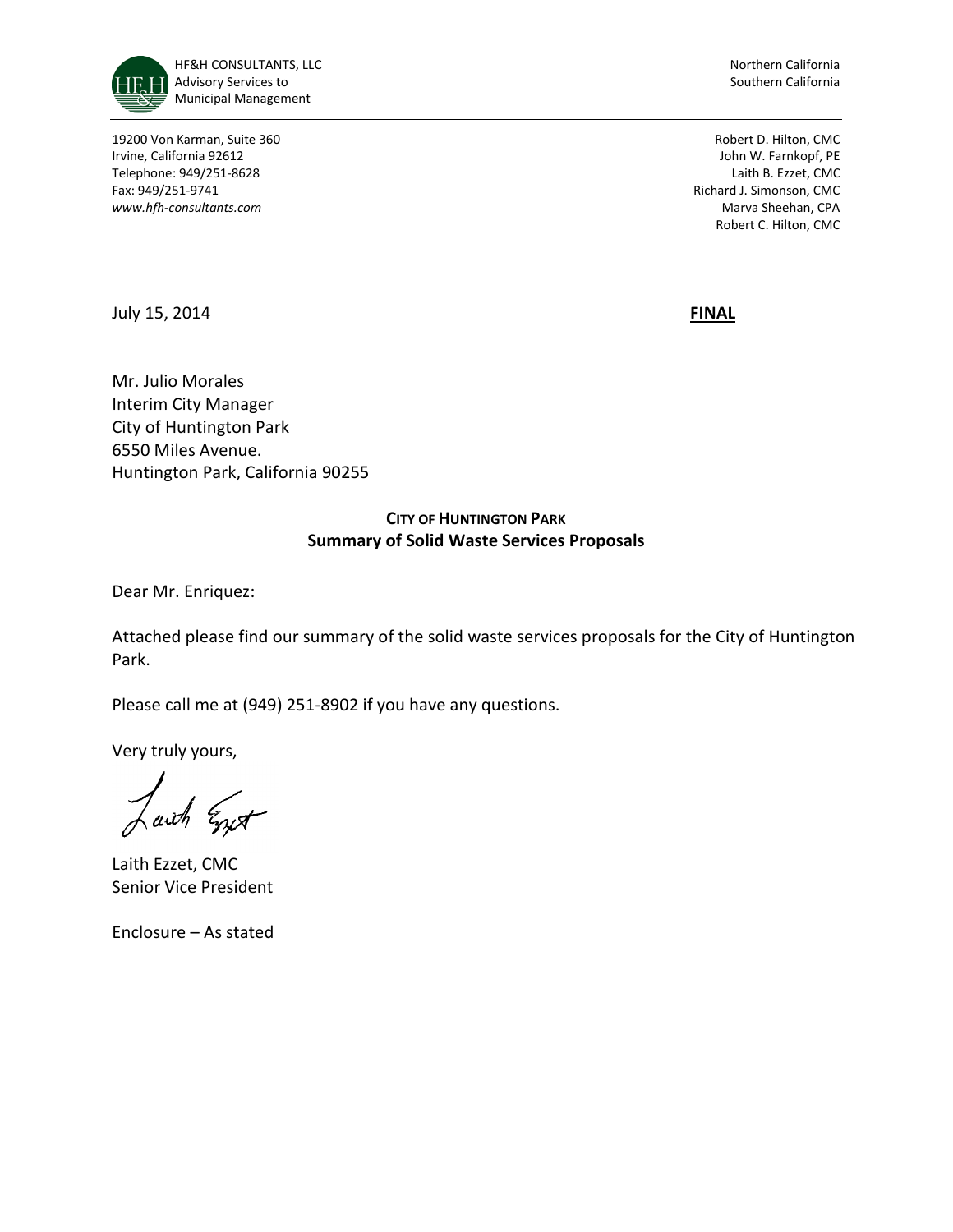# **CITY OF HUNTINGTON PARK**

### **REVIEW OF SOLID WASTE SERVICES PROPOSALS**

This memorandum summarizes the results of the solid waste proposal review performed by HF&H Consultants, LLC ("HF&H") for the City of Huntington Park ("City").

### **BACKGROUND**

The City released on March 18, 2014 a Request for Proposals for Solid Waste Handling Services ("RFP"). On May 22, 2014, the City received ten proposals. HF&H performed a preliminary review of the proposals and prepared a summary of each proposal. Written questions clarifying the proposals were sent to each proposer on June 13, 2014, and each proposer was provided an opportunity to review and comment on the accuracy of the written proposal summary HF&H prepared.

### **PROPOSALS REVIEWED**

HF&H reviewed proposals submitted by the following companies:

- **Athens** Arakelian Enterprises, Inc., dba Athens Services, a privately-owned business with significant operations in Los Angeles County, and in surrounding counties.
- **CR&R** CR&R Inc., a privately-owned business with collection services throughout Southern California, and in Arizona and Colorado.
- **NASA**  NASA Services, Inc., a privately-owned company with operations in Los Angeles County.
- **Republic** Consolidated Disposal Service, LLC dba Republic Services, a wholly-owned subsidiary of Republic Services, Inc., the second largest solid waste hauling company in North America. Republic is the current commercial hauler for the City.
- **UPW** United Pacific Waste and Recycling Services, a privately-owned company with operations in Los Angeles County.
- **UWS** Universal Waste Systems, Inc., a privately-owned company with customers in Los Angeles and Orange counties.
- **VVS** Valley Vista Services, Inc., a privately-owned company with operations in Los Angeles County.
- **WRS** Waste and Recycling Services, Inc., a privately-owned company with customers in Los Angeles County.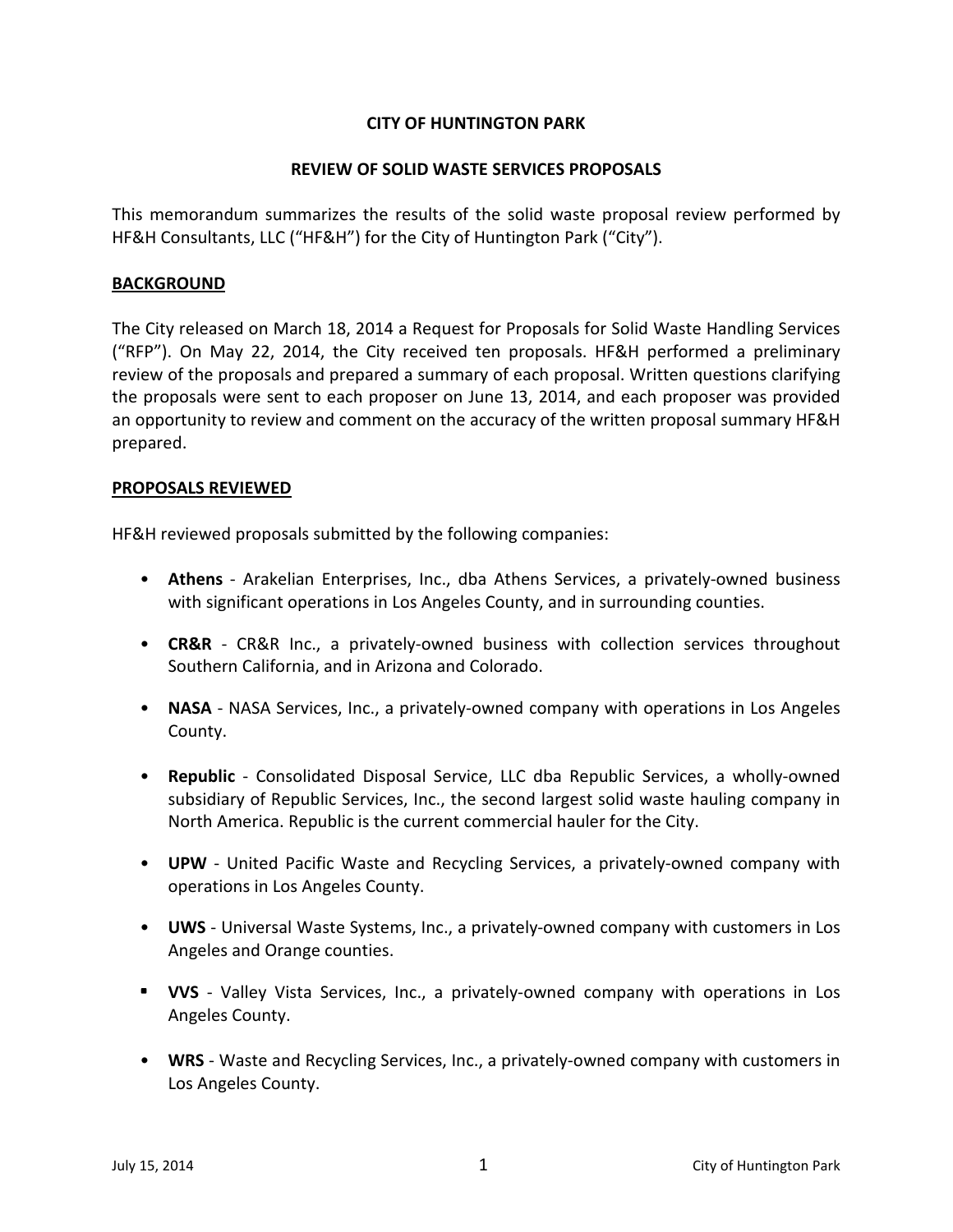- **WMLA** USA Waste of California, Inc., dba Waste Management of Los Angeles, a whollyowned subsidiary of Waste Management, Inc., the largest solid waste hauling company in North America. WMLA is the current residential hauler for the City.
- **WRI**  Waste Resources, Inc., a privately-owned company with operations in Los Angeles County.

A summary of key evaluation points is provided in Attachment 1, page 17.

## **KEY TERMS OF THE RFP**

The term of the agreement is seven-and-a-half years. The City has the unilateral option to extend the agreement up to three one-year periods. The exclusive scope of this agreement includes residential, commercial and roll-off collection services. A summary of the key services and contract terms requested by the City in its RFP is provided in Attachment 2, page 18.

Proposers were requested to propose recycling programs for commercial and multi-family customers. Athens submitted two proposals, the low cost proposal which includes source separated commercial/multi-family recyclables collection, and an alternative proposal that replaced the source separated program with processing of all bin waste for 15% higher bin rates. The processing services under Athens' alternative proposal are more comparable to the services proposed by the other low-cost proposers.

The City's RFP included the draft franchise agreement that the successful proposer would be expected to execute. The agreement identifies in significant detail the various solid waste collection and recycling services to be provided. The scope of services contained in the agreements is comprehensive, specific, and tailored to meet the needs of the customers within the City of Huntington Park.

Other than differences in proposed commercial/multi-family recycling programs, unless significant exceptions were proposed or significant enhancements added to the City's desired terms, all of the proposals would offer similar services.

## **KEY PROPOSAL EVALUATION CRITERIA**

The following sections of this report focus on the key evaluation criteria, describing:

- Cost Competitiveness of Proposals;
- Proposer Experience and Capacity; and,
- Diversion Plans.

More detailed proposal information is contained in the Detailed Proposal Matrix in Attachment 3, beginning on page 20.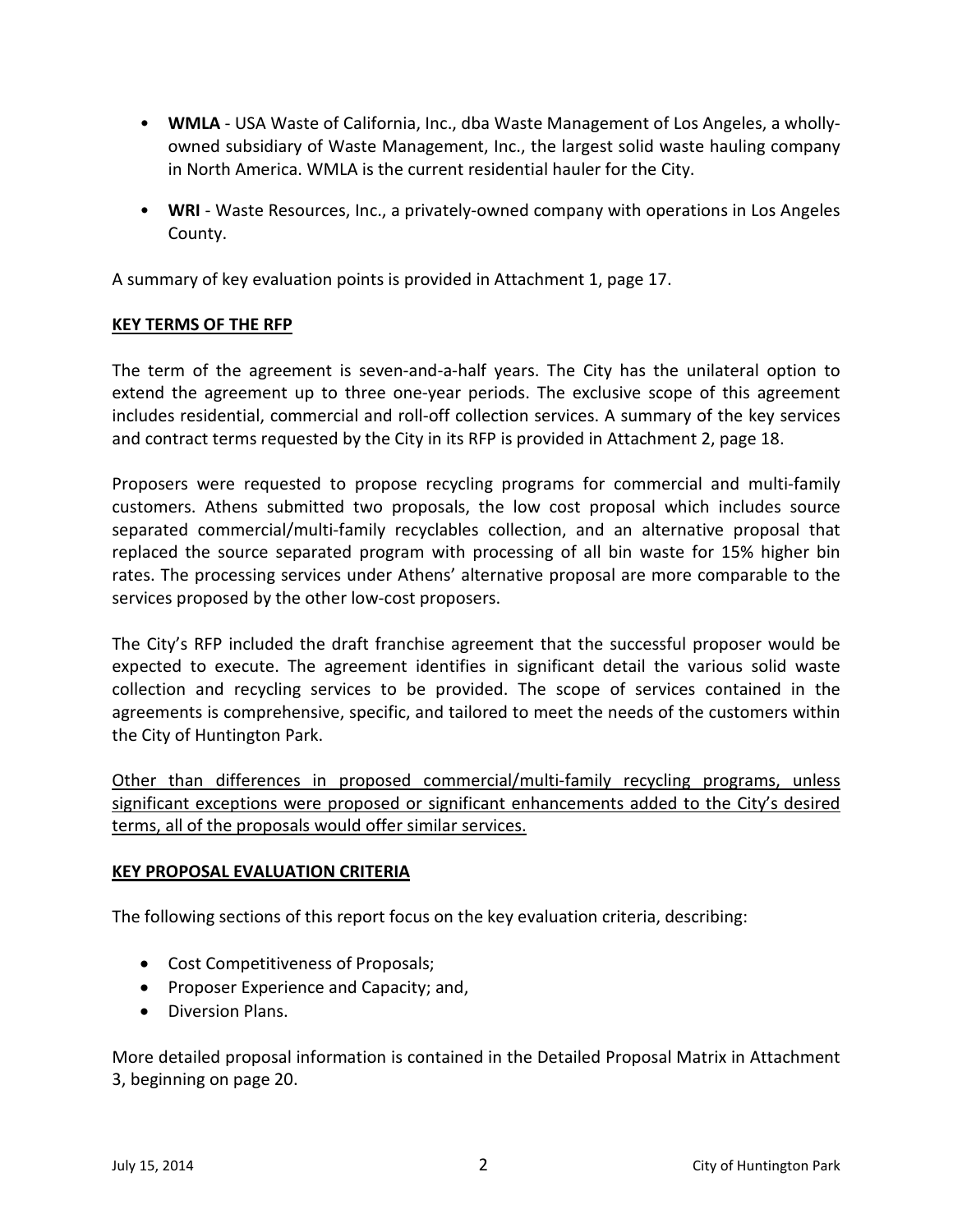# **Current Costs and Customer Distribution**

Currently, the City receives residential solid waste collection service from Waste Management and commercial service from Republic Services. Roll-off box service is a small portion of overall services and is provided primarily by Republic Services, but also by Waste Management. Under the new agreement, one hauler would be selected to provide all solid waste services. The residential agreement expires December 31, 2014. The commercial agreement expires upon 90 days' notice, no later than December 31, 2014.

Franchise fees are currently based on 5% of gross receipts, and the City received roughly \$314,000 in franchise fees in FY 2012/13. Under the new agreement, the franchise fee will be based on 15% of gross receipts. City franchise fees will increase under all proposal options, even if customer rates are reduced.

A breakdown of current annual rate revenue and the number of customer billing units is shown in the table below. Commercial services represent the largest share of current annual rate revenues, and an adjustment to commercial rates has a bigger impact on the total cost of service than an adjustment to residential rates. For example, a 5% adjustment to commercial rates would have the same overall rate revenue impact as a 17% adjustment to residential rates. Residential cart services represent 26% of current rate revenue; in contrast, such customers represent 72% of billing units. Conversely, commercial services represent 71% of rate revenue and 24% of billing units.

|                                    | <b>Residential</b><br><b>Cart Service</b> | <b>Commercial</b><br><b>Service</b> | <b>Roll-Off and</b><br><b>Temporary</b><br><b>Bin Service</b> | <b>Total</b> |
|------------------------------------|-------------------------------------------|-------------------------------------|---------------------------------------------------------------|--------------|
| <b>Current Annual Rate Revenue</b> | \$1,682,000                               | \$4,584,000                         | \$179,000                                                     | \$6,445,000  |
| % of Current Rate Revenue          | 26%                                       | 71%                                 | 3%                                                            | 100%         |
| <b>Customer/Billing Unit Count</b> | $6,133^{(1)}$                             | $2,095^{(2)}$                       | $348^{(3)}$                                                   | 8,576        |
| % of Total Billing Units           | 72%                                       | 24%                                 | 4%                                                            | 100%         |

**Table 1: Current Annual Rate Revenue and Billing Unit Count By Customer Category**

(1) Residential cart customers (6,126 standard, 7 senior).

(2) 1,605 bins and 490 commercial carts.

(3) 333 roll-off box pulls and 15 temporary bin pulls in 2013.

## **Proposed Customer Rates**

Proposers were asked to propose monthly rates for various services to be provided under the new agreement. The draft agreement provides for rates to be adjusted annually based on changes in the Consumer Price Index, or "CPI."

Tables 2 through 4 show the impact on selected customer rates. The rates shown in these tables are at or below the current rates for the selected customer rate categories under all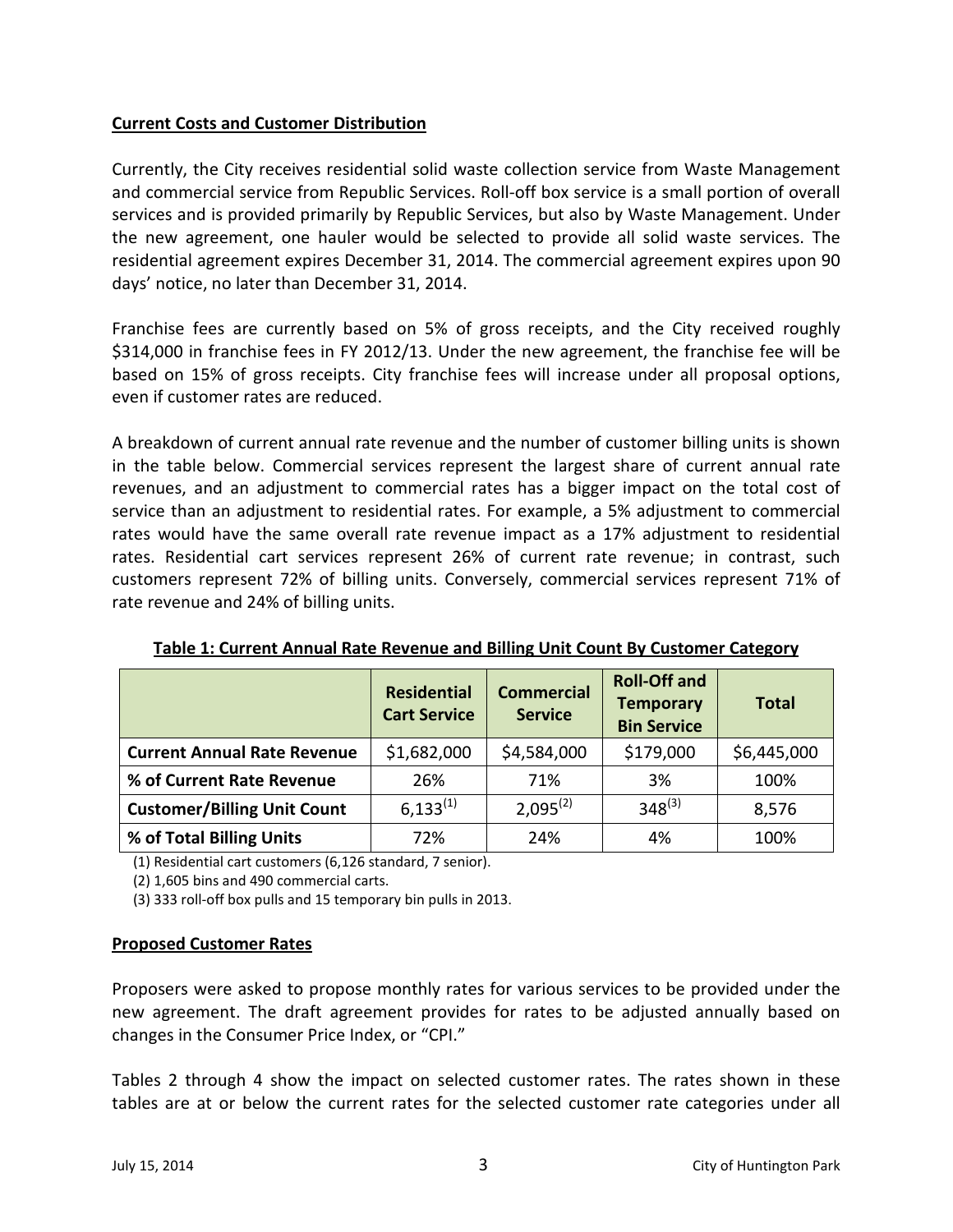proposals. However, rates for other service levels are higher than current rates under some proposals, as shown in the detailed rate charts in Attachment 4, pages 43 through 48. Total rate revenue better reflects the overall cost competitiveness of the rate proposals. The RFP reserved the right for the City to rebalance rates in a proposal provided the overall rate revenue remained similar, which would permit the City to address any rate anomalies in negotiations.

| <b>Proposers</b>              | <b>Residential Cart Rate</b> |
|-------------------------------|------------------------------|
| 1. Universal Waste Systems    | \$11.98                      |
| 2. Valley Vista               | \$14.65                      |
| 3. Waste & Recycling Services | \$15.49                      |
| 4. Athens                     | \$15.66                      |
| 5. Waste Management LA        | \$15.69                      |
| 6. Republic                   | \$16.50                      |
| 7. United Pacific Waste       | \$16.59                      |
| 8. NASA                       | \$17.90                      |
| <b>9. CR&amp;R</b>            | \$18.47                      |
| 10. Waste Resources, Inc.     | \$19.00                      |
| <b>Current Rates</b>          | \$22.69                      |

# **Table 2: Residential Cart Rate (sorted low to high)**

## **Table 3: Most Common Bin Rate in District 1 (sorted low to high)**

| <b>Proposers</b>                             | Commercial District 1- |  |  |
|----------------------------------------------|------------------------|--|--|
|                                              | 2 yd. bin, 1x/week     |  |  |
| <b>1. Athens</b> w/o bin processing $^{(1)}$ | \$87.56                |  |  |
| <b>2. Athens</b> w/bin processing $^{(1)}$   | \$100.69               |  |  |
| <b>3. CR&amp;R</b>                           | \$108.05               |  |  |
| 4. Waste Resources, Inc.                     | \$119.00               |  |  |
| 5. Republic                                  | \$132.30               |  |  |
| 6. Valley Vista                              | \$136.77               |  |  |
| 7. Waste Management LA                       | \$146.35               |  |  |
| 8. NASA                                      | \$149.50               |  |  |
| 9. Waste & Recycling Services                | \$149.88               |  |  |
| <b>10. United Pacific Waste</b>              | \$150.00               |  |  |
| 11. Universal Waste Systems                  | \$154.36               |  |  |
| <b>Current Rates</b>                         | \$154.36               |  |  |

(1) Athens proposed separate bin rate schedules, depending upon which commercial recycling program the City preferred.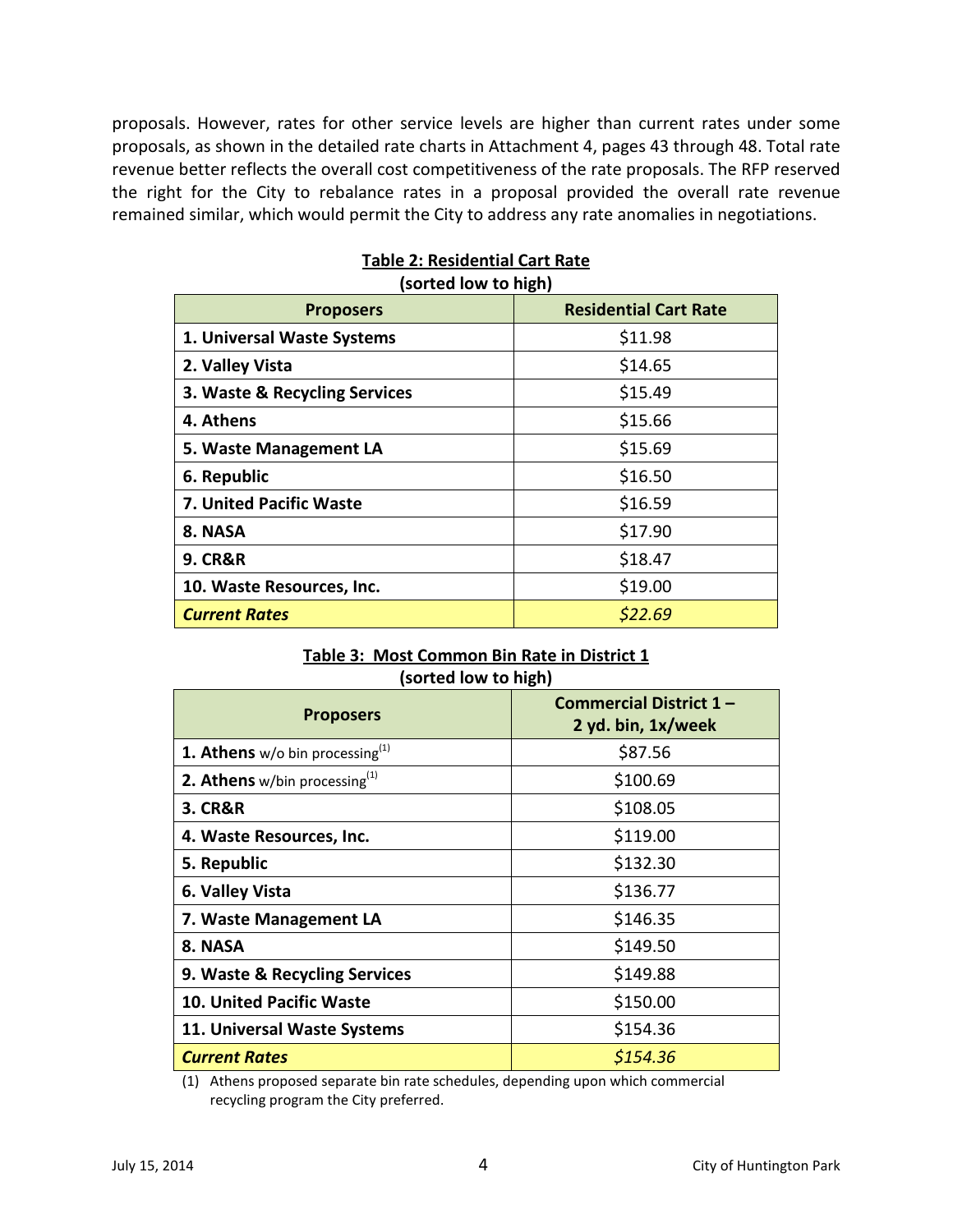| ויימיי יש יישי וטיין                         |                                                   |  |  |  |
|----------------------------------------------|---------------------------------------------------|--|--|--|
| <b>Proposers</b>                             | <b>Commercial General -</b><br>3 yd. bin, 1x/week |  |  |  |
| <b>1. Athens</b> w/o bin processing $^{(1)}$ | \$98.15                                           |  |  |  |
| 2. Athens w/bin processing <sup>(1)</sup>    | \$112.87                                          |  |  |  |
| <b>3. CR&amp;R</b>                           | \$117.22                                          |  |  |  |
| 4. United Pacific Waste                      | \$135.00                                          |  |  |  |
| 5. Republic                                  | \$148.50                                          |  |  |  |
| 6. NASA                                      | \$150.00                                          |  |  |  |
| 7. Waste Management LA                       | \$152.90                                          |  |  |  |
| 8. Valley Vista                              | \$155.43                                          |  |  |  |
| 9. Waste & Recycling Services                | \$164.96                                          |  |  |  |
| 10. Waste Resources, Inc.                    | \$165.00                                          |  |  |  |
| 11. Universal Waste Systems                  | \$169.89                                          |  |  |  |
| <b>Current Rates</b>                         | \$169.89                                          |  |  |  |

**Table 4: Most Common Bin Rate Outside of District 1 (sorted low to high)**

(1) Athens proposed separate bin rate schedules, depending upon which commercial recycling program the City preferred.

## **Proposed Rate Revenue**

Proposed rate revenue refers to a combination of all revenue that would be paid by residential and commercial customers in the City to the contractor based upon the proposed rates. This is the best method to compare overall cost to City ratepayers. Total proposed first-year rate revenues were calculated by multiplying the proposed rates for each type of service by the number of customers receiving that service (see Attachment 4, page 41).

Total rate revenue provides a method of capturing the overall combined rate impact on all customers, and not just those receiving services in a few select categories. Proposers tend to offer the most attractive rates in the most visible rate categories. In order for to provide lower rates in one category, a proposer may increase other rates.

Table 5 below provides the ranking for overall rate revenue over the term of the agreement. Due to the City's ability to rebalance proposed rates during negotiations, proposals offering lower overall rate revenue provide the best opportunity to obtain the lowest overall costs for the rate payers.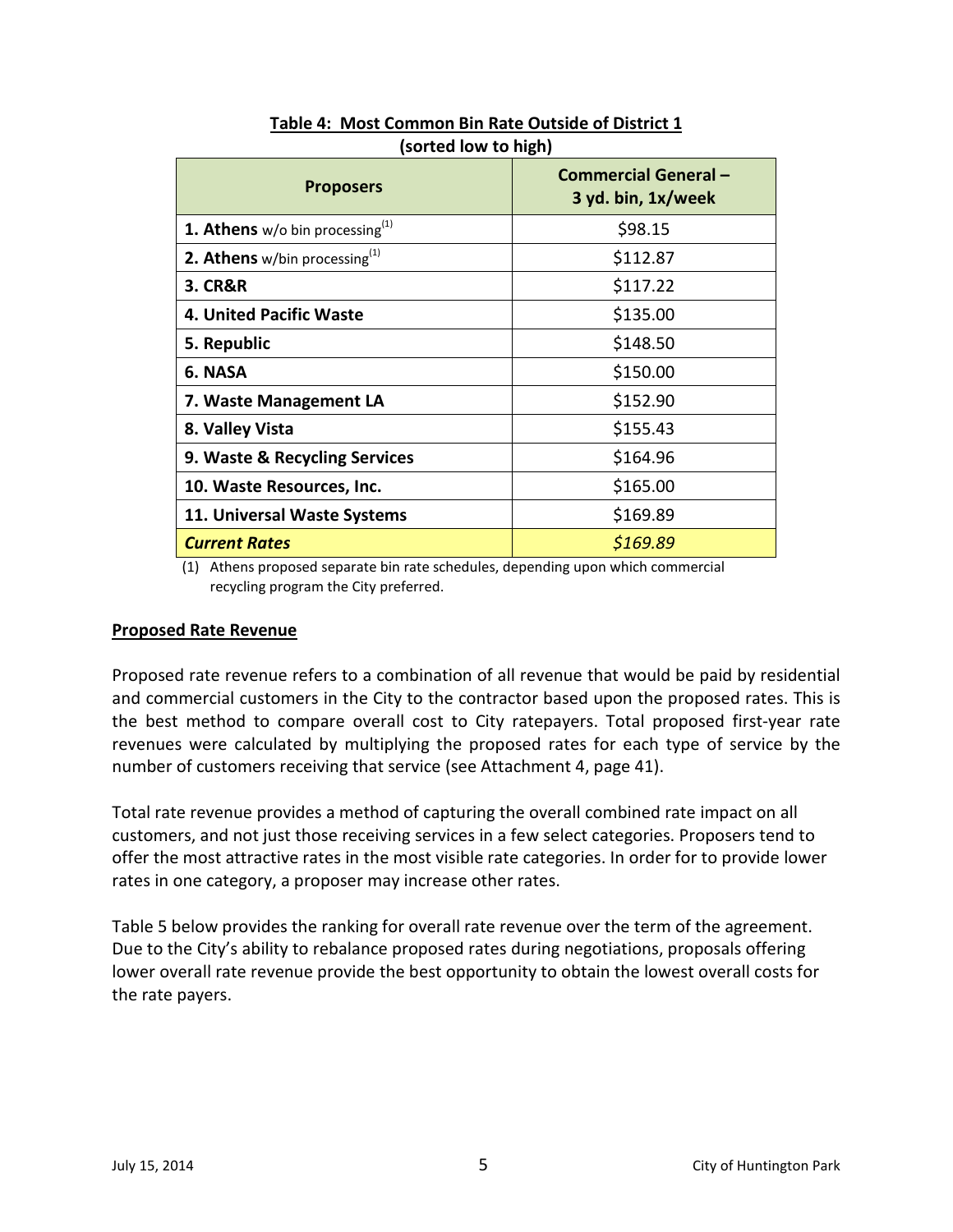|                                           | 7.5-Year Rate             | <b>Increase From Low Cost</b><br><b>Proposal</b> |         |
|-------------------------------------------|---------------------------|--------------------------------------------------|---------|
| <b>Proposers</b>                          | <b>Revenue</b> (millions) | <b>Dollars</b><br>(millions)                     | Percent |
| 1. Athens w/o bin processing              | \$37.2                    |                                                  |         |
| 2. United Pacific Waste <sup>(2)</sup>    | \$40.4                    | \$3.2                                            | 8%      |
| 3. Athens w/bin processing <sup>(3)</sup> | \$41.2                    | \$4.0                                            | 10%     |
| <b>4. CR&amp;R</b>                        | \$44.0                    | \$6.8\$                                          | 18%     |
| 5. Republic                               | \$44.4                    | \$7.2                                            | 19%     |
| 6. Waste Management LA                    | \$45.0                    | \$7.8                                            | 21%     |
| 7. Universal Waste Services               | \$45.3                    | \$8.1                                            | 22%     |
| 8. NASA                                   | \$45.4                    | \$8.2                                            | 22%     |
| 9. Waste & Recycling Services             | \$46.5                    | \$9.3                                            | 25%     |
| 10. Valley Vista                          | \$48.0                    | \$10.8                                           | 29%     |
| 11. Waste Resources, Inc.                 | \$55.3                    | \$18.1                                           | 48%     |

# **Table 5: Overall Cost Competitiveness Estimated Total Rate Revenue Over Contract Term(1) – (lowest to highest)**

(1) Estimated over 7 ½ years based on a 2.5% annual increase.

(2) UPW offered to waive the first rate adjustment, which has been reflected above.

(3) Athens proposed an alternative to process bin waste for an additional cost.

Table 6 below shows the percentage change in proposed first-year rate revenue versus current rate revenue by customer sector, with negative numbers representing decreases to customer rates. See supporting calculations in Attachment 4, page 42.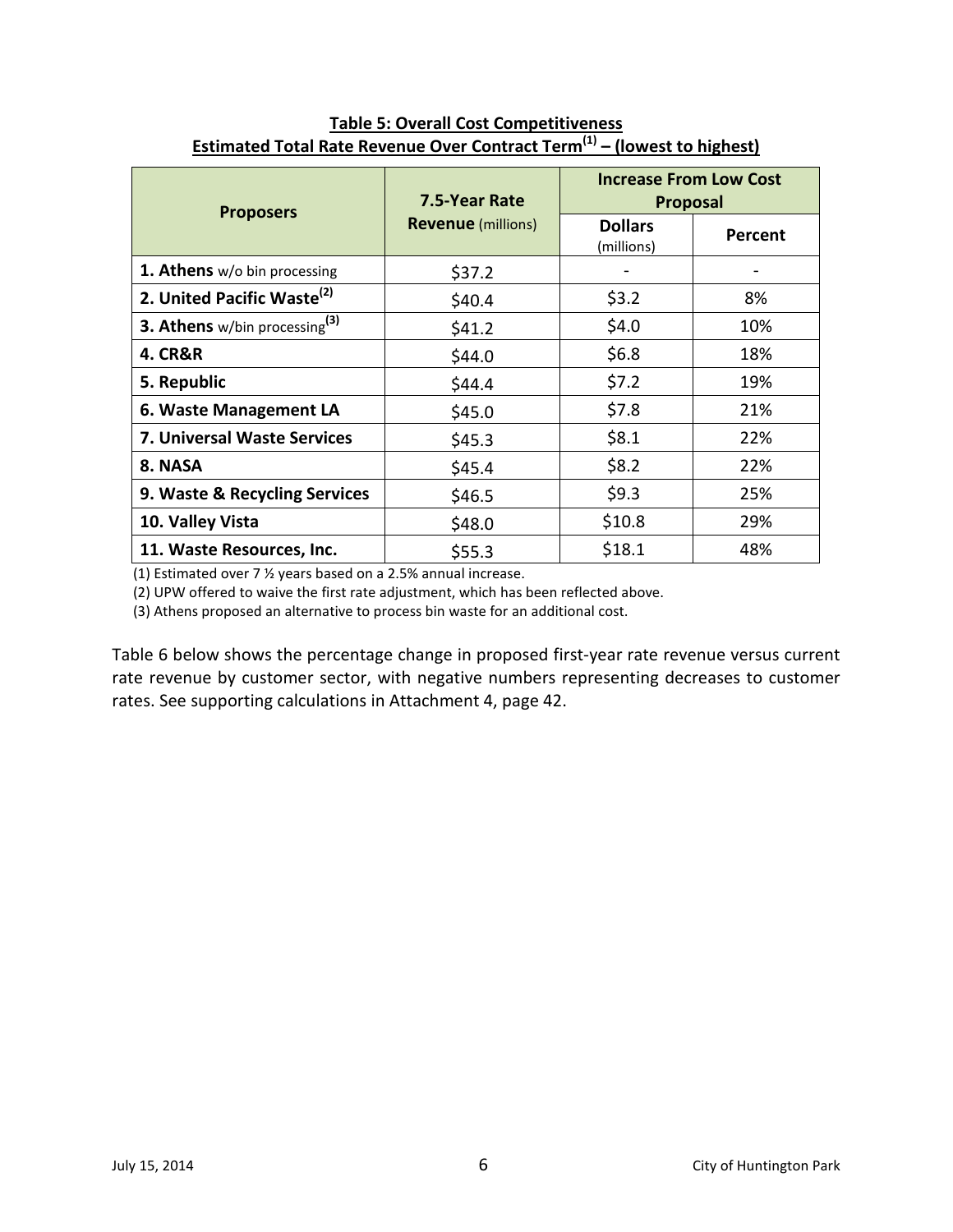| <b>Proposers</b>               | <b>Residential</b><br><b>Cart Service</b> | <b>Commercial</b><br><b>Service</b> | <b>Roll-Off and</b><br><b>Temporary</b><br><b>Bin Service</b> | <b>Total First-</b><br><b>Year Rate</b><br><b>Revenue</b> |
|--------------------------------|-------------------------------------------|-------------------------------------|---------------------------------------------------------------|-----------------------------------------------------------|
| 1. Athens w/o bin processing   | $-31%$                                    | $-27%$                              | $-20%$                                                        | -28%                                                      |
| 2. Athens w/bin processing     | $-31%$                                    | $-17%$                              | $-20%$                                                        | $-21%$                                                    |
| <b>3. United Pacific Waste</b> | $-27%$                                    | $-19%$                              | -7%                                                           | $-20%$                                                    |
| <b>4. CR&amp;R</b>             | $-18%$                                    | $-15%$                              | 21%                                                           | $-15%$                                                    |
| 5. Republic                    | $-27%$                                    | $-10%$                              | 5%                                                            | $-14%$                                                    |
| 6. Waste Management LA         | $-31%$                                    | -9%                                 | 28%                                                           | $-13%$                                                    |
| 7. Universal Waste Systems     | -47%                                      | 0%                                  | -6%                                                           | $-13%$                                                    |
| 8. NASA                        | $-21%$                                    | $-10%$                              | -7%                                                           | $-13%$                                                    |
| 9. Waste & Recycling Services  | -32%                                      | $-3%$                               | -6%                                                           | $-10%$                                                    |
| 10. Valley Vista               | $-35%$                                    | 2%                                  | 10%                                                           | $-8%$                                                     |
| <b>Current Rates</b>           |                                           |                                     |                                                               |                                                           |
| 11. Waste Resources, Inc.      | $-16%$                                    | 16%                                 | $-24%$                                                        | 7%                                                        |

# **Table 6: Proposed First-Year Rate Revenue Compared to Current Rate Revenues (sorted lowest to highest based on total rate revenue)**

# **Experience**

All proposers have the requisite minimum experience of having provided solid waste services for at least five years, as required by the RFP. Beyond this minimum requirement, proposers have a broad spectrum of experience and may be generally categorized as follows:

Large National Firms – Republic and WMLA are local operating divisions of the two largest solid waste companies in the country, with total rate revenues in the billions of dollars.

Large Regional Firms – Athens and CR&R each have over \$200 million in annual revenue from regional operations, largely in Southern California.

Local Hauling Firms - Valley Vista, UWS, NASA, UPW, WRI and WRS (listed from largest to smallest in terms of annual company revenue) are smaller firms with local hauling operations focused primarily in the Los Angeles County region. These firms present a wide range of experience.

Proposer experience for all ten proposers is summarized starting in Attachment 3, page 21.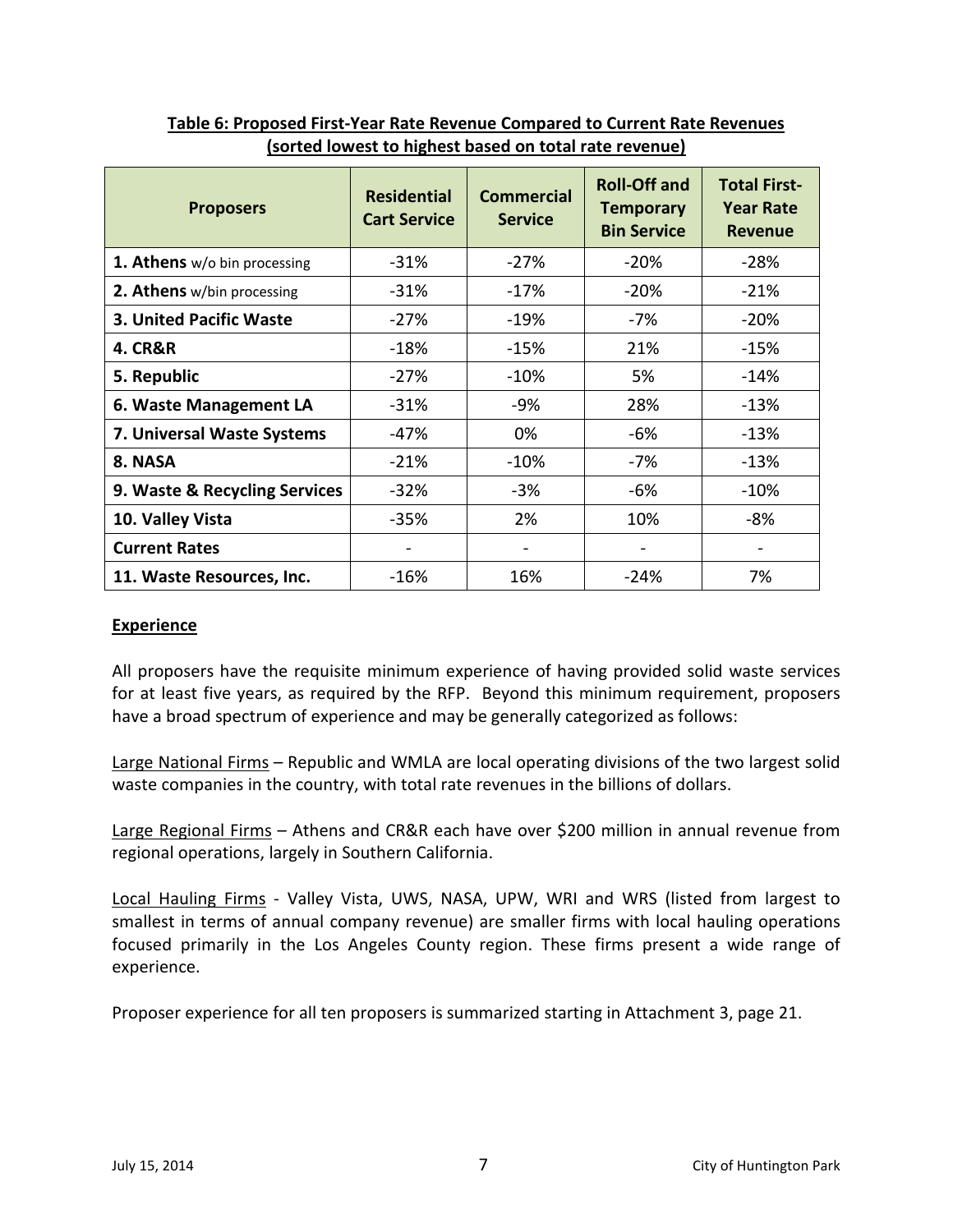# **Company Revenues**

The proposed Huntington Park annual rate revenues of each company as a percentage of total company revenues are shown in Table 7 below. This is an indicator of the degree of expansion that may be needed in order for each company to provide service to the City. The smallest company, Waste & Recycling Services, would nearly triple in size (in terms of revenues) under this contract, and such rapid growth may be challenging.

| <b>Proposer</b>                    | <b>Huntington Park First-Year Rate Revenue as %</b><br>of Annual Company Revenue |
|------------------------------------|----------------------------------------------------------------------------------|
| Waste Management LA <sup>(1)</sup> | less than 1%                                                                     |
| Republic <sup>(1)</sup>            | less than 1%                                                                     |
| CR&R                               | 2%                                                                               |
| <b>Athens</b>                      | 2%                                                                               |
| Valley Vista                       | 11%                                                                              |
| Universal Waste Systems            | 19%                                                                              |
| <b>NASA</b>                        | 26%                                                                              |
| <b>United Pacific Waste</b>        | 30%                                                                              |
| Waste Resources, Inc.              | 41%                                                                              |
| Waste & Recycling Services         | 178%                                                                             |

**Table 7: First-Year Rate Revenue as % of Annual Company Revenue**

 $(1)$  Based on revenue for parent company that proposed performance guaranty.

# **State Regulations Affecting Solid Waste Services**

In order to have context for the proposed recycling programs that are described later in this report, we have provided below a summary of the regulatory framework affecting City recycling programs. The following are existing and anticipated solid waste regulations that may impact the City:

- 1. Assembly Bill 939, or "AB 939" This 1990 law required each jurisdiction to achieve 50% waste diversion by 2000. Based on the City's 2012 report to the State, the current city-wide diversion rate is 65% to 72% (based on population growth and employment growth respectively). The draft agreement places the burden on the hauler to ensure that the City remains above this 50% city-wide diversion goal.
- 2. State 75% Diversion Goal, Assembly Bill 341 Recent State legislation increased the State's diversion goal to 75%. This same legislation specifically states that the AB 939 50% diversion goal applied to cities would not be increased. However, the City will still be impacted by this 75% goal to the extent the State mandates new programs in response to this legislation.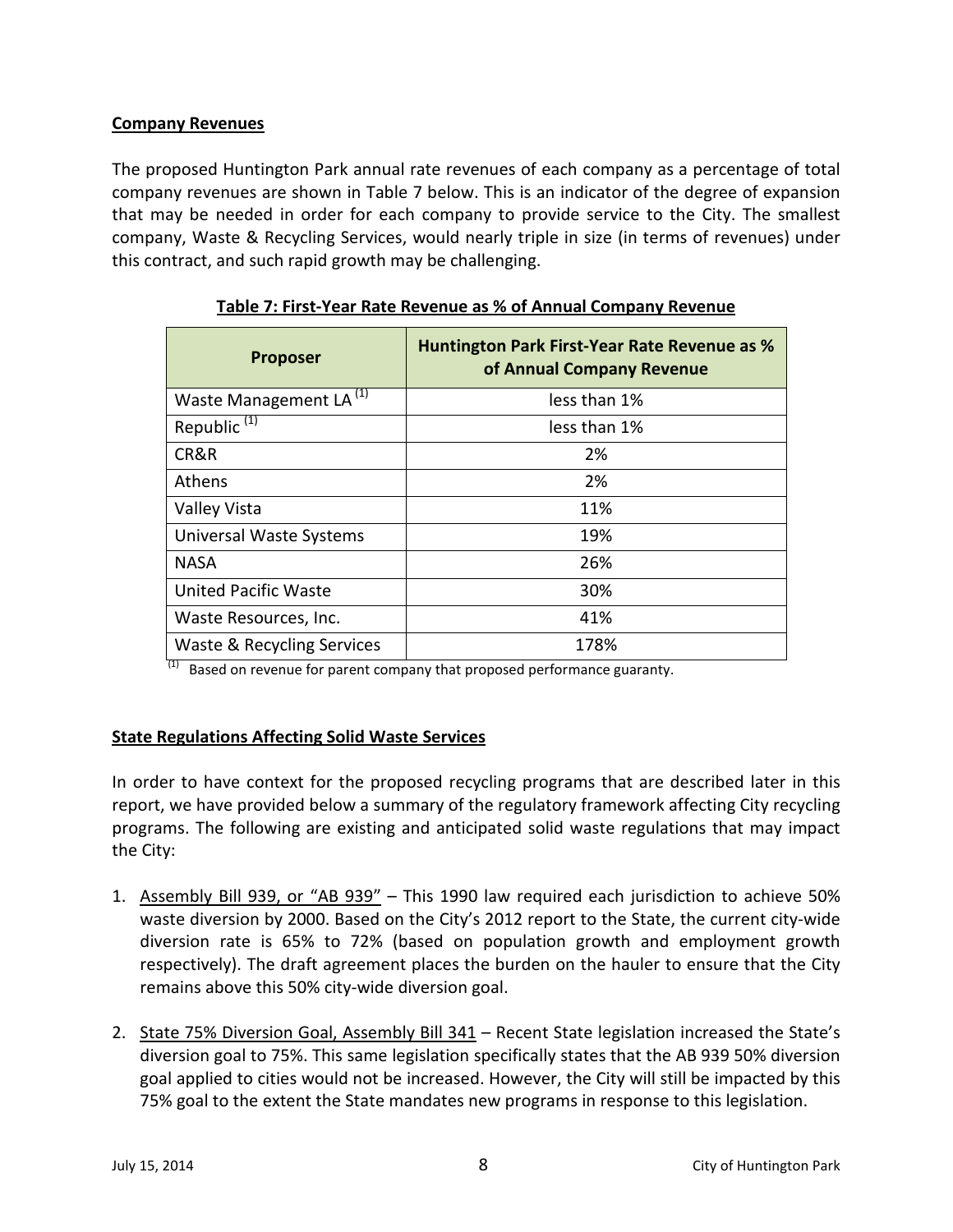3. Mandatory Commercial and Multi-Family Recycling, AB 341 – In addition to increasing the State's diversion goal, AB 341 included a mandatory commercial recycling requirement effective July 1, 2012. Businesses that generate more than four cubic yards of waste, and multi-family dwellings with five or more units, must arrange for recycling services. Cities must provide an outreach and monitoring program to inform multi-family and commercial customers of the requirement and how they may recycle.

Customers may meet the requirement through a number of means, including:

- A. Source Separated Collection by the City's franchise hauler
- B. Recovery of recyclables through the franchise hauler sorting/processing mixed waste prior to landfilling
- C. In-house recycling programs
- D. Recycling programs conducted through a third party
- 4. Green Waste Diversion Credit Through Use as Landfill Cover, Assembly Bill 1596 A common method of obtaining diversion credit for green waste is by using it as the cover applied to the working face of a landfill at the end of each day. This is a relatively low cost diversion option. Pending legislation would eliminate the diversion credit available for green waste used as landfill cover, possibly as soon as January 1, 2020.
- 5. Commercial and Multi-Family Organics (Food and Green Waste) Diversion Programs, Assembly Bill 1826 – Pending legislation would require organic material recycling programs to be phased in. As amended on June 16, 2014, the bill would require businesses and multifamily customers that generate more than eight cubic yards of food waste per week to implement an organics program. By 2019, businesses and multi-family customers that generate more than four cubic yards of solid waste would be required to participate, with possible further program expansion in 2020. Cities will be required to offer an organics recovery program. This recent legislation has a high likelihood of passing.
- 6. Elimination of Transformation Credit The State has considered the possibility of eliminating diversion credit for waste sent to the two local transformation facilities, also referred to as waste-to-energy facilities. No specific plan or termination date for this has been determined yet. However, the current energy contracts supporting the operation of these facilities expire in the next several years, and continued use of these facilities may become limited, unavailable, or more costly during the term of this agreement.

# **Recycling Plan Estimates**

The draft agreement requires that the successful proposer ensure that the City meets the State's required 50% diversion goal for the entire City. This diversion rate differs from the recycling rate for hauler-collected waste under the franchise agreement which is significantly lower than the State-reported diversion rate. The City's hauler-collected diversion rate for 2013 was 20%.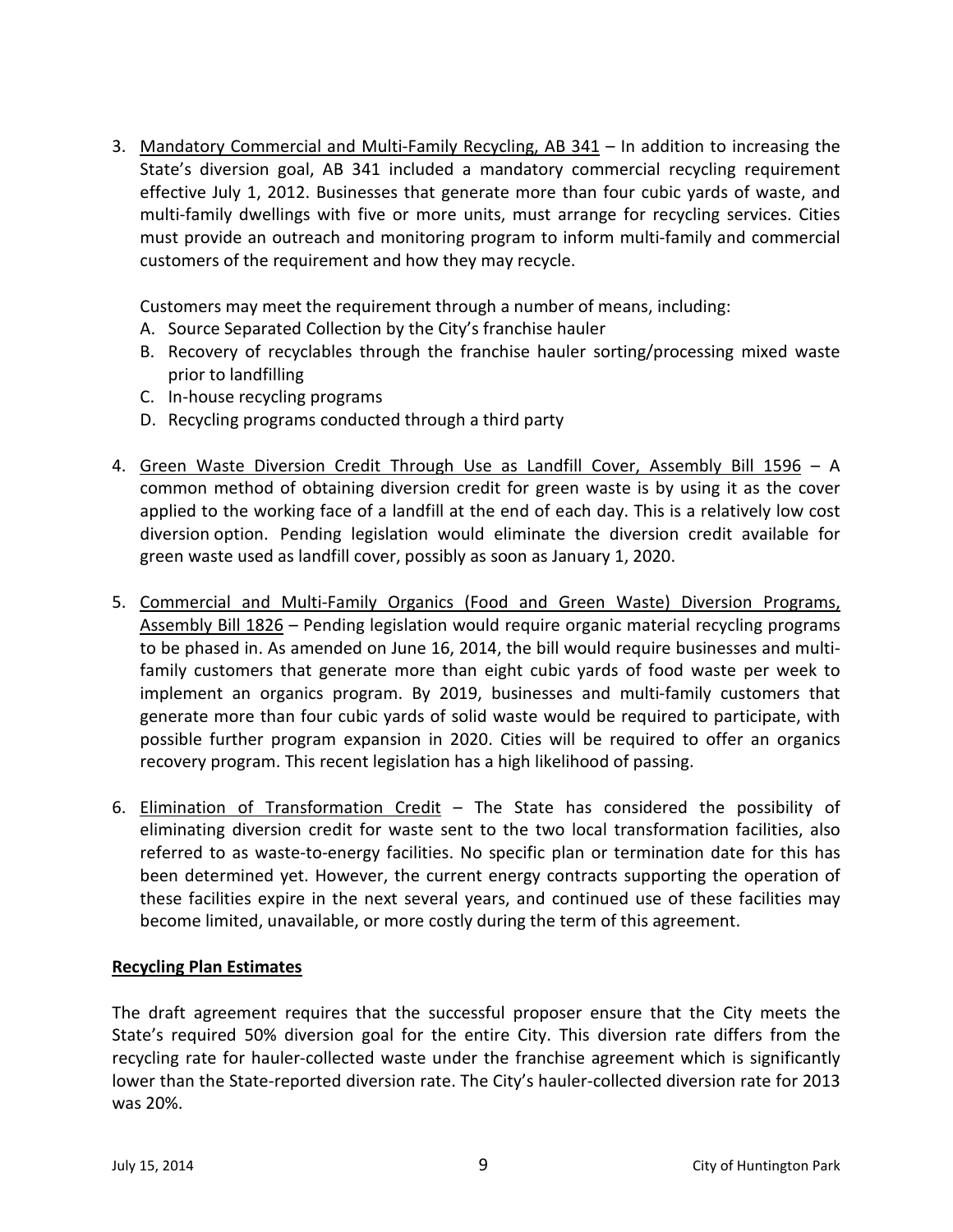Proposers were asked to provide recycling estimates for proposed recycling programs. Such plans were reviewed to help assess the reasonableness of proposal assumptions, and to better understand the proposer's programs. The draft agreement does not require that the successful proposer reach the proposed recycling target. However, we recommend that the City negotiate with the successful proposer a firm contractual commitment for the hauler-collected recycling percentage.

| <b>Proposer</b>                | <b>Planned Recycling Rate</b> |
|--------------------------------|-------------------------------|
| Waste & Recycling Services     | 61%                           |
| Universal Waste Services       | 48%                           |
| Valley Vista                   | 37%                           |
| NASA                           | 35%                           |
| Waste Management LA            | 33%                           |
| Athens – with processing       | 33%                           |
| United Pacific Waste           | 31%                           |
| CR&R                           | 30%                           |
| Republic                       | 24%                           |
| <b>Existing City Recycling</b> | 20%                           |
| Waste Resources, Inc.          | 20%                           |
| Athens - w/o processing        | 14%                           |

**Table 8: Estimated Hauler Recycling Based on Proposer Diversion Plan**

If transformation credit is eliminated in the future, or the facilities otherwise become unavailable, the planned recycling rates would be as follows: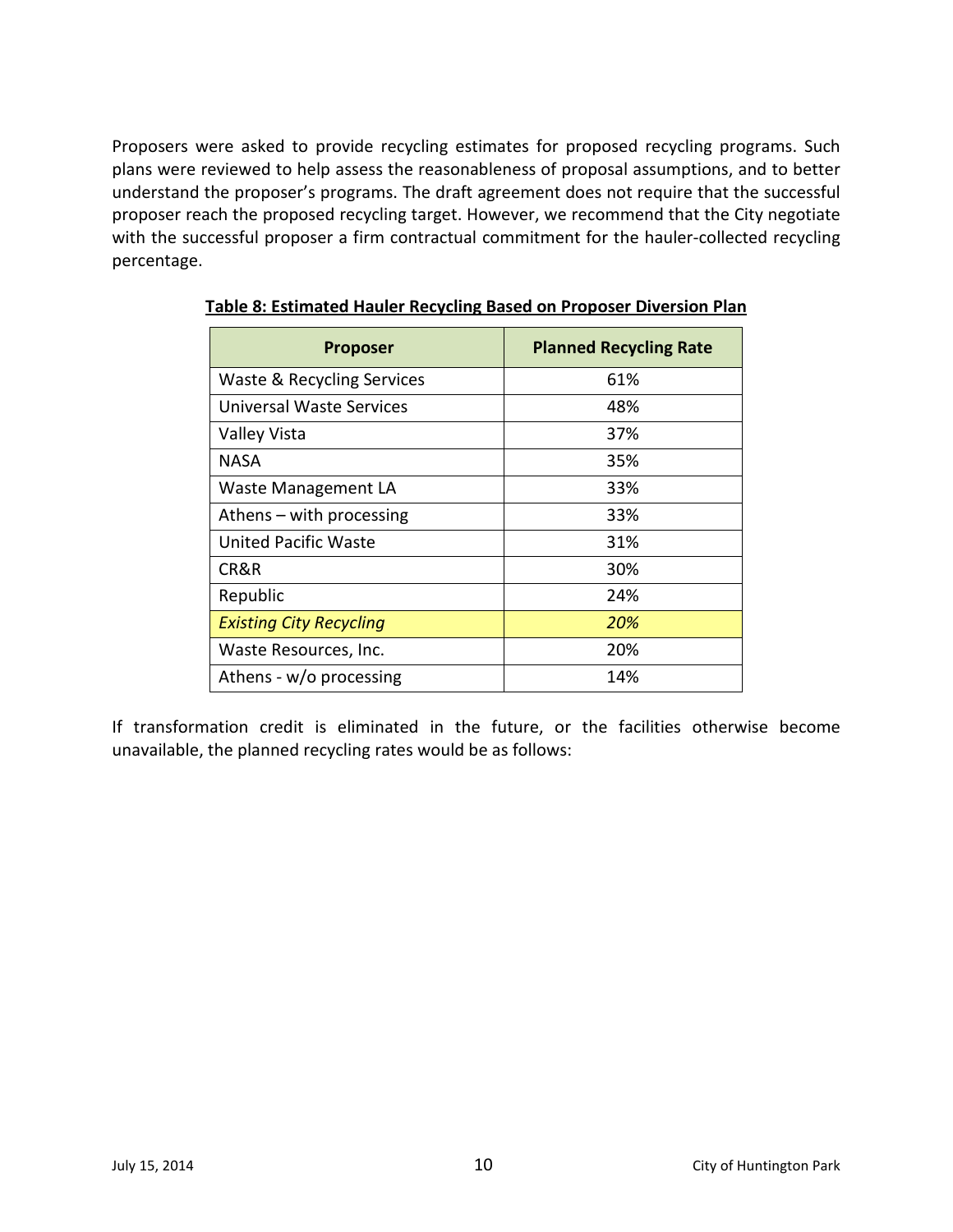| <b>Proposer</b>                | <b>Planned Recycling Rate Excluding</b><br><b>Transformation Diversion Credit</b> |
|--------------------------------|-----------------------------------------------------------------------------------|
| Waste & Recycling Services     | 46%                                                                               |
| Valley Vista                   | 37%                                                                               |
| Athens – with processing       | 33%                                                                               |
| <b>United Pacific Waste</b>    | 31%                                                                               |
| Universal Waste Services       | 30%                                                                               |
| CR&R                           | 29%                                                                               |
| NASA                           | 25%                                                                               |
| <b>Waste Management LA</b>     | 23%                                                                               |
| Athens - w/o processing        | 14%                                                                               |
| Republic                       | 10%                                                                               |
| Waste Resources, Inc.          | 8%                                                                                |
| <b>Existing City Recycling</b> | 6%                                                                                |

# **Table 9: Estimated Hauler Recycling Based on Proposer Diversion Plan Excluding Transformation Diversion Credit**

Detailed tonnage assumptions by program type are included on pages 50 and 51 in Attachment 6.

# **Commercial and Multi-Family Recycling Programs**

Proposers were required to propose commercial and multi-family recycling programs, which may include:

- "Source-separated" collection (collection of recyclables separated into separate containers by the customer prior to collection); and/or,
- "Mixed waste processing" (mixed waste collected and sorted at a processing facility to remove recyclables prior to landfilling).

Many proposers proposed a combination of the approaches. See page 32 in Attachment 3 for additional details on each proposer's proposed recycling program.

Per the RFP, the customer rate for source separated recyclables collection can be no more than 50% of comparable refuse collection rates as an incentive for customers to participate. Whether reduced rates for source separated recycling will result in an overall rate reduction for the customer depends on service levels and quantity recycled. Currently, less than 1% of bin waste collected is recovered as recyclables.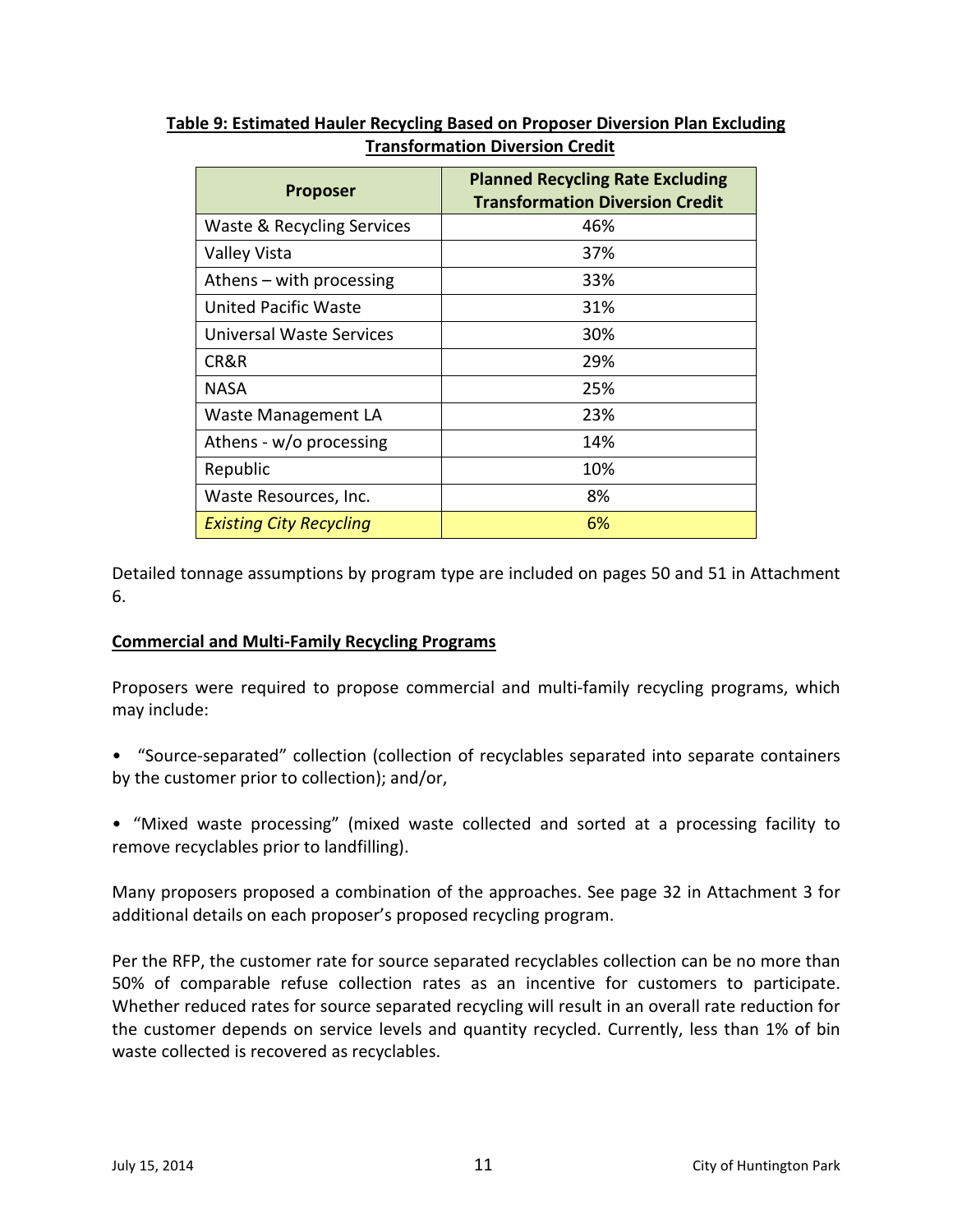In response to the State's proposed food waste regulations, several proposers included food waste recycling plans in their proposals. Proposers were not asked to propose a food waste recycling program, and additional proposers may offer such a program if requested.

| <b>Proposer</b>             | <b>Source Separated</b><br><b>Recyclables</b><br><b>Collection</b> | <b>Processing of Mixed</b><br><b>Waste to Recover</b><br><b>Recyclables</b> | <b>Optional Food</b><br>Waste Program <sup>(1)</sup> |
|-----------------------------|--------------------------------------------------------------------|-----------------------------------------------------------------------------|------------------------------------------------------|
| Athens w/o bin processing   | x                                                                  |                                                                             |                                                      |
| Athens w/bin processing     |                                                                    | X                                                                           |                                                      |
| CR&R                        | X                                                                  | X                                                                           | X                                                    |
| <b>NASA</b>                 | X                                                                  | X                                                                           |                                                      |
| Republic                    | x                                                                  |                                                                             | X pilot                                              |
| <b>United Pacific Waste</b> | X                                                                  | X                                                                           | X                                                    |
| Universal Waste Systems     | X                                                                  | X                                                                           |                                                      |
| Valley Vista                | X                                                                  | X                                                                           |                                                      |
| Waste & Recycling Services  | Χ                                                                  | X                                                                           | x                                                    |
| Waste Management LA         | X                                                                  |                                                                             |                                                      |
| Waste Resources, Inc.       | Χ                                                                  |                                                                             |                                                      |

**Table 10: Commercial and Multi-Family Recycling Plan Summary**

(1) Food waste programs were not required and additional proposers may offer a program if requested.

# **Proposed Facilities**

Haulers proposed which transfer, processing and landfill facilities they would use under the agreement.

Disposal demand in the region peaked in 2005 and 2006 and subsequently declined due to the economic downturn and implementation of various diversion programs. Despite the closure of the Puente Hills Landfill last year, the local disposal market is competitive, with excess capacity currently available. A transfer station is required to transport waste cost-effectively to distant landfills.

Proposers that do not own their own transfer stations propose to use the Puente Hills MRF and Transfer Station, a public facility located near the closed Puente Hills Landfill and operated by the Los Angeles County Sanitary Districts, or "LACSD." The LACSD holds disposal contracts with multiple landfills and has been offering local haulers disposal contracts.

Some companies proposed to use alternative daily landfill cover as an outlet for green waste. Other proposers propose other methods to divert green waste, such as composting, biofuel and land application (see page 27 in Attachment 3 for proposer plans). If the landfill cover diversion credit is eliminated, costs for proposers using green waste as landfill cover are expected to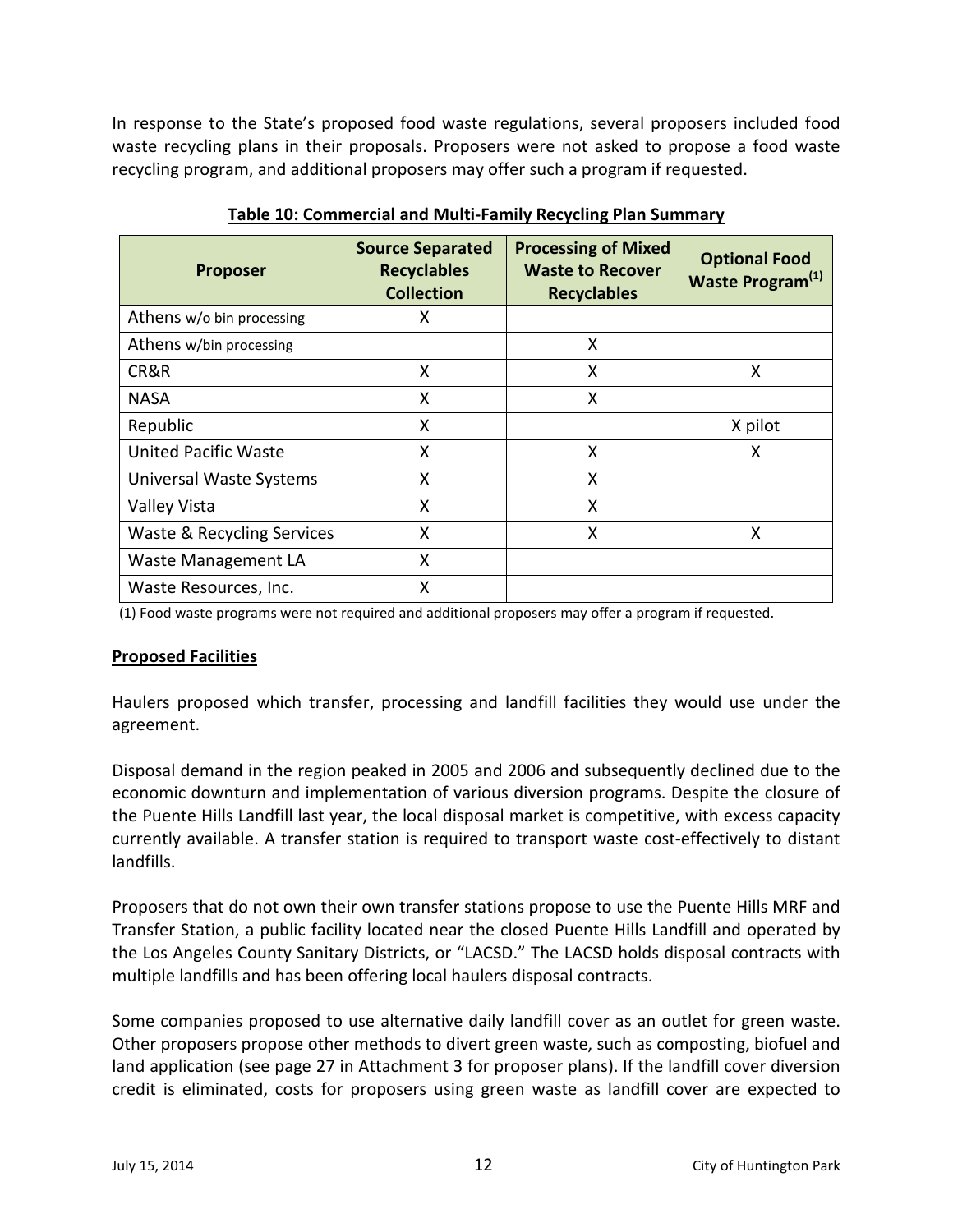increase. However, Section 8.6.1 of the draft agreement states that the hauler will not be entitled to a rate increase for this possible change in law.

There are two "transformation" (waste-to-energy) facilities in the area, Southeast Resource Recovery Facility, or "SERRF," in the City of Long Beach and Commerce Waste-to-Energy in the City of Commerce. These facilities currently offer a convenient and economical way to obtain diversion credit for waste otherwise destined for landfilling. The City's commercial hauler reported sending 6,250 tons to these facilities in 2013. Athens, UPW and Valley Vista did not propose to send any tonnage to these facilities. CR&R proposed to send 570 tons per year (1.2% of total tonnage). The other six proposers proposed to send between 4,547 and 8,000 tons per year to transformation facilities. There is a possibility of this diversion credit ending, or of one or more of these facilities ceasing to operate due to economic concerns, during the upcoming term. This would impact diversion rates if another recycling program is not implemented in its place. Approval of extraordinary rate increases are at the discretion of the City Council under Section 24.5 of the draft agreement. However, to eliminate the uncertainty and any associated controversy that might occur in such an event, we suggest negotiating a provision that addresses what would happen to customer services and rates under such circumstances.

| <b>Proposer</b> | Owns<br>Proposed<br><b>MRF/Transfer</b><br><b>Station</b> | <b>Proposes Use</b><br>of Puente<br><b>Hills MRF</b> | <b>Owns a Green</b><br><b>Waste</b><br><b>Composting</b><br><b>Facility</b> | Owns<br>Proposed<br>Landfill | <b>Proposes to Use</b><br><b>Transformation</b><br><b>Facilities</b> |
|-----------------|-----------------------------------------------------------|------------------------------------------------------|-----------------------------------------------------------------------------|------------------------------|----------------------------------------------------------------------|
| Athens          | X                                                         |                                                      | $X^{(1)}$                                                                   |                              |                                                                      |
| CR&R            | X                                                         |                                                      | Χ                                                                           |                              | Χ                                                                    |
| <b>NASA</b>     |                                                           | X                                                    |                                                                             |                              | Χ                                                                    |
| Republic        | X                                                         |                                                      | X                                                                           | Χ                            | X                                                                    |
| <b>UPW</b>      |                                                           | X                                                    |                                                                             |                              |                                                                      |
| <b>UWS</b>      |                                                           | X                                                    | X                                                                           |                              | X                                                                    |
| Valley Vista    | $X^{(2)}$                                                 |                                                      |                                                                             |                              |                                                                      |
| <b>WRS</b>      |                                                           | X                                                    |                                                                             |                              | X                                                                    |
| <b>WMLA</b>     | X                                                         |                                                      | Χ                                                                           | Χ                            | Χ                                                                    |
| <b>WRI</b>      | X                                                         |                                                      |                                                                             |                              | X                                                                    |

**Table 11: Proposed Use of Solid Waste Facilities**

(1) Existing lease at Athens' American Organics facility to expire August 2020. This facility is not initially proposed to serve Huntington Park.

(2)Valley Vista and Grand Central MRF share common owners.

#### **OTHER PROPOSAL INFORMATION**

#### **Exceptions to the Franchise Agreement**

The RFP included a copy of the draft agreement substantially in the form the successor proposer would be expected to execute. To enable a better comparison of proposals, and to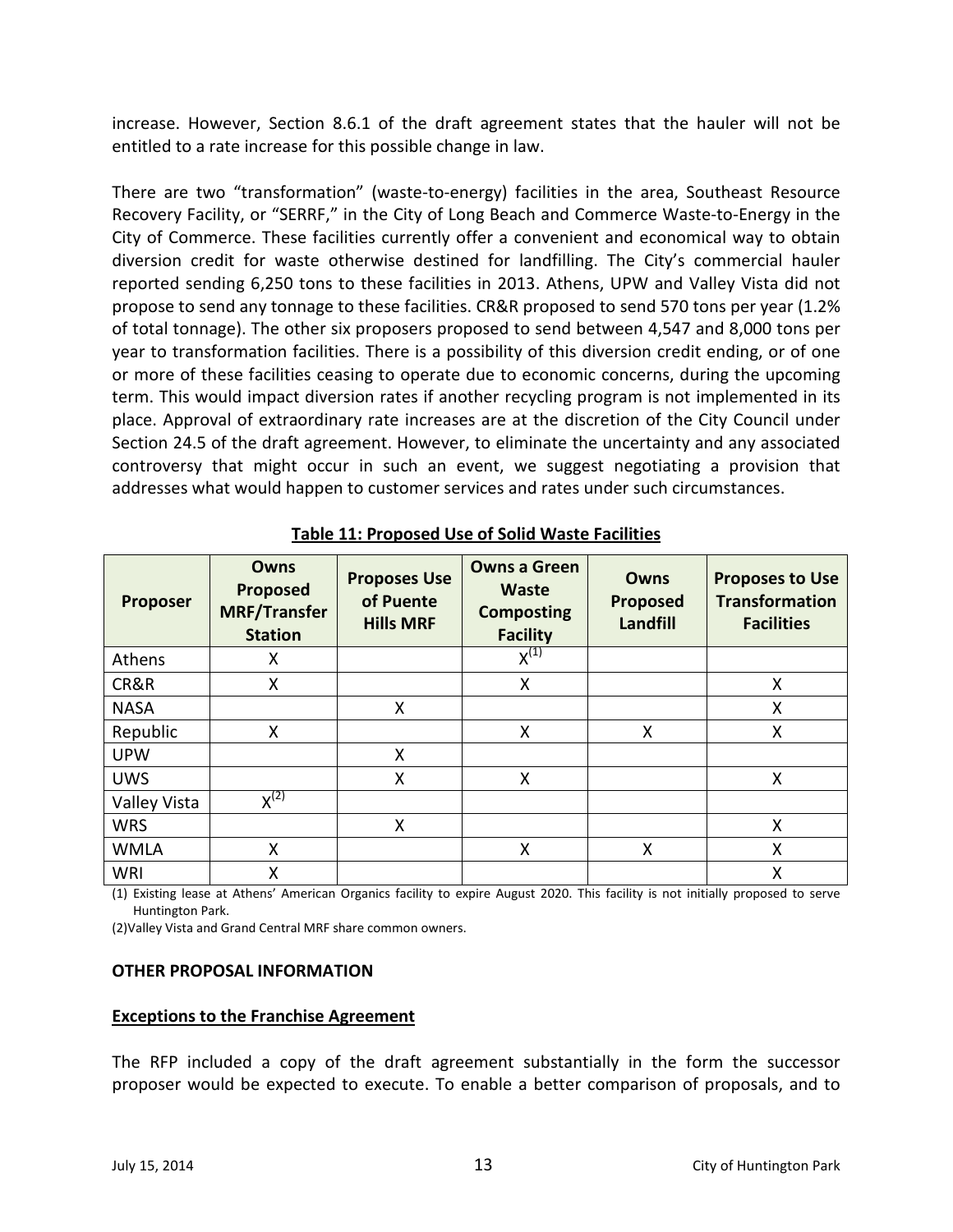streamline the final negotiation process, proposers were instructed to note all terms which the proposer may request to negotiate a change.

Five companies (Athens, NASA, Republic, UPW and Valley Vista) took no exceptions. UWS would like to discuss residential billing options. WRS and WRI are requesting additional fees. CR&R would like to replace the in-City office with an in-City payment center and a Citydedicated full-time recycling/public relations staff member. WMLA requested changes to five contract terms. See page 35 in Attachment 3 for details.

## **Legal Disclosures**

The RFP required the proposers to describe certain legal actions meeting the disclosure requirements that occurred in the past five years where the entity submitting the proposal, or its parent or affiliates, were named parties. The number of legal disclosures by proposer is listed in Table 12. See page 36 in Attachment 3 for details.

| <b>Proposer</b>             | # of Legal Disclosures |
|-----------------------------|------------------------|
| Athens                      | 12                     |
| CR&R                        | 0                      |
| <b>NASA</b>                 | 0                      |
| Republic                    | 7                      |
| <b>United Pacific Waste</b> | O                      |
| Universal Waste Systems     | 1                      |
| Valley Vista                | Ω                      |
| Waste & Recycling Services  | 0                      |
| Waste Management LA         | 3                      |
| Waste Resources, Inc.       |                        |

# **Table 12: Legal and Regulatory Actions Disclosed**

## **Additional Requirements**

Proposers were required to provide additional information, such as evidence of insurability, ability to provide performance surety, and a signed copy of the addendum to the RFP. All proposers met these additional requirements.

## **Unique Proposal Features**

Proposers were permitted to include contract enhancements over and above RFP and contract requirements. These are summarized beginning on page 38 in Attachment 3. Significant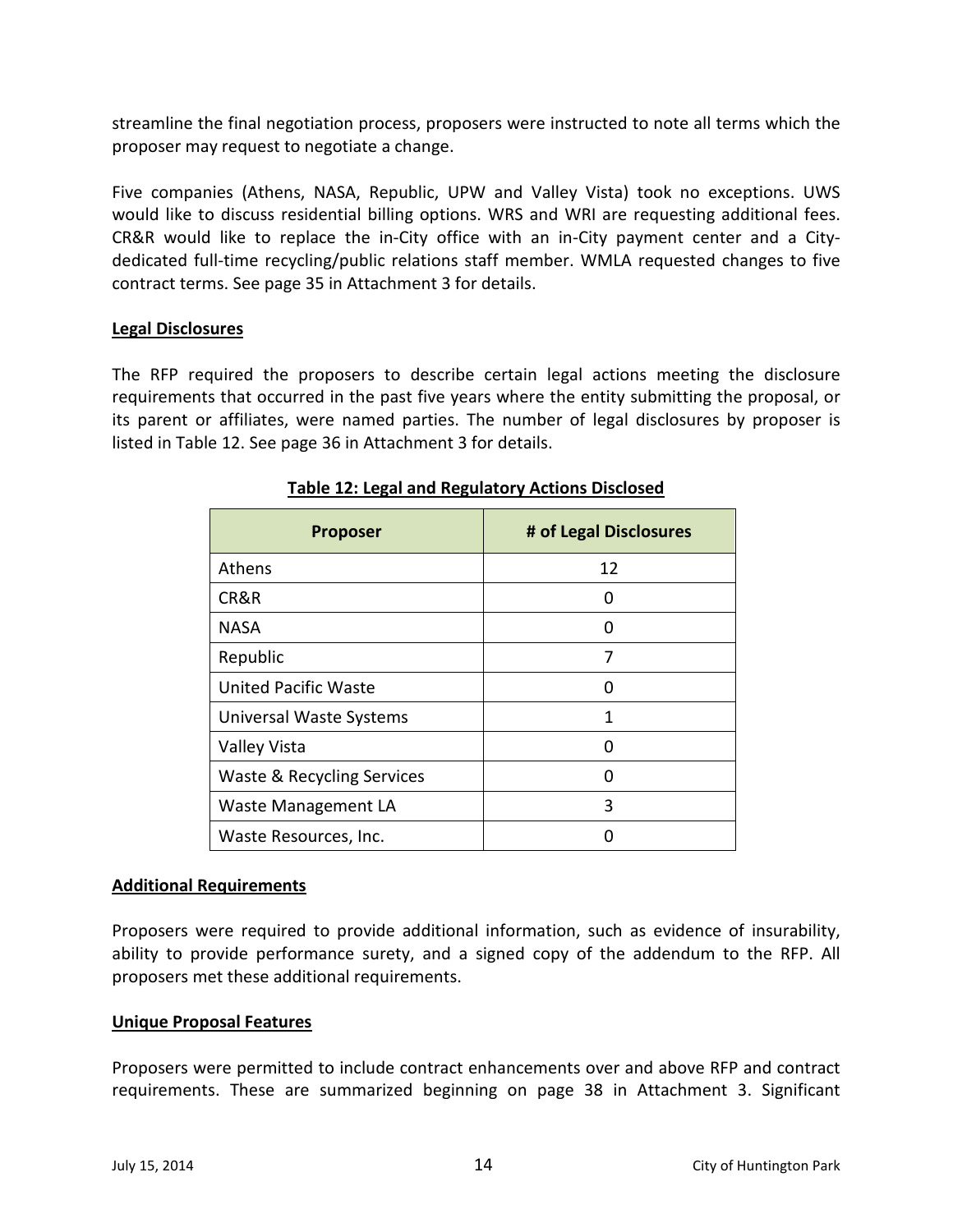proposed financial enhancements included Athens' offer of a \$500,000 one-time "Beautification Grant" and UPW's offer to waive the first rate adjustment.

# **SUMMARY OF OBSERVATIONS FROM EVALUATION**

- 1. The City's RFP process has been highly successful and the City has received several excellent proposals from qualified solid waste service providers.
- 2. Nine of the ten proposals received will reduce the overall cost of service to the City's ratepayers as a group. Only the proposal from Waste Resources would increase overall costs.
- 3. As stated on page 12 of the RFP in Addendum #1, the City reserved the right in negotiations to refine the rate proposals, so long as the total rate revenue proposed remains similar.
- 4. The highest recycling plans were proposed by Waste & Recycling (61%) and Universal Waste Services (48%). Achieving these recycling rates will be highly challenging and is based on very high recycling participation assumptions that may be difficult to achieve.
- 5. If the transformation diversion credit is eliminated, the highest proposed recycling rates are from Waste and Recycling (48%) and Valley Vista Services (37%).
- 6. Waste Management and Republic are the incumbent service providers; unlike the other proposers, Republic and Waste Management both own their proposed landfills. These are also the two largest companies in terms of total company revenue and they have the largest financial resources.
- 7. Three proposers, Athens, UPW, and CR&R proposed overall costs to the City's ratepayers that are lower than the costs proposed by Republic and Waste Management. If the City is highly satisfied with the existing services received by Republic and Waste Management, then the City might focus its evaluation on the proposals from these five companies.
- 8. Based on the proposals from the five lowest-cost proposers (Athens, CR&R, Republic, UPW, and Waste Management) overall costs to residential ratepayers would decrease from 18% to 31%. Costs to commercial ratepayers would decrease from 9% to 27%. Roll-off and temporary container rates would decrease under the Athens and UPW proposals, but would increase under the CR&R, Republic and Waste Management proposals.
- 9. Of the five lowest-cost proposers, Athens, CR&R, Republic and Waste Management have significant experience serving dozens of franchise customers in the Southern California region, and the Huntington Park contract would represent no more than 2% of annual company revenue for any of these four companies. UPW has experience providing the requested services to a smaller number of agencies and the Huntington Park contract would increase UPW's company revenue by approximately 30%.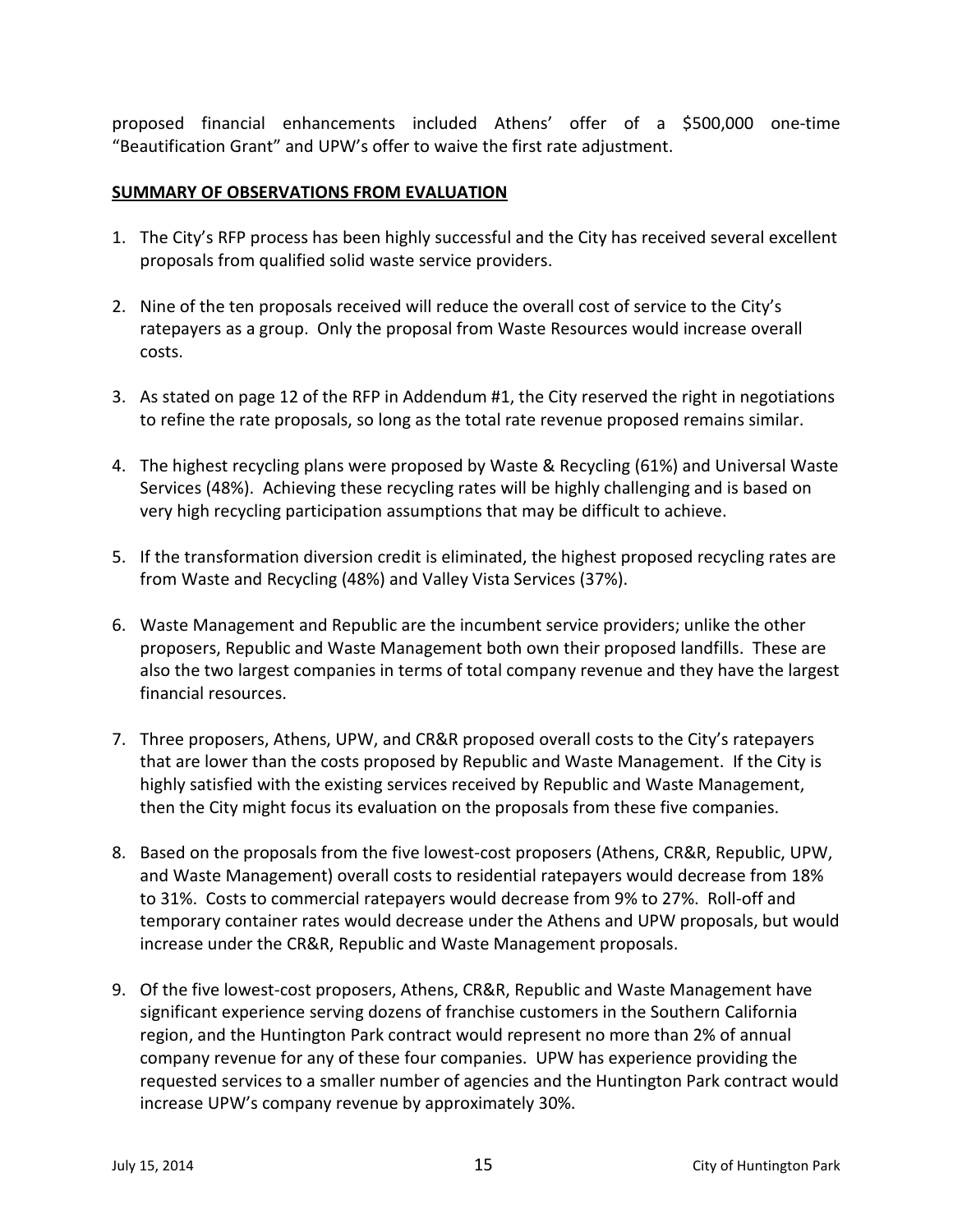- 10. The five lowest-cost proposers proposed waste recycling rates of 14% to 33% with the transformation credit, and 10% to 33% without transformation.
- 11. The proposals with higher recycling help mitigate risk of future customer rate increases to comply with future regulatory mandates to increase recycling.
- 12. The overall lowest cost proposal is from Athens, which includes waste diversion of 14%, less than the 20% currently achieved in the City. This proposal would be a step backwards for the City in achieving its recycling goals, and would reduce the City's existing diversion rate. Athens' alternative proposal at a higher cost proposes 33% waste diversion and would better position the City toward future diversion compliance than Athens' lower-cost proposal.
- 13. We recommend that a firm contractual commitment be negotiated in the final agreement that includes a waste diversion guarantee.

|                                    |          | , SUI LEU TUNICSE LU TIINTICSE MUSCU UIT 713 ȚEUI TULE TENETIUE /                                                               |     |                              |                                            |  |
|------------------------------------|----------|---------------------------------------------------------------------------------------------------------------------------------|-----|------------------------------|--------------------------------------------|--|
|                                    | 7.5-Year | <b>First-Year Rate</b><br>Revenue %<br>Rate<br>Decrease from<br>Revenue<br>Transformation<br>(millions)<br><b>Current Rates</b> |     | <b>Hauler Recycling Rate</b> | <b>Huntington Park</b>                     |  |
| <b>Proposer</b>                    |          |                                                                                                                                 |     | W/O<br>Transformation        | Contract as % of<br><b>Company Revenue</b> |  |
| <b>UPW</b>                         | \$40.4   | (20%)                                                                                                                           | 31% | 31%                          | 30%                                        |  |
| Athens w/processing <sup>(1)</sup> | \$41.2   | (21%)                                                                                                                           | 33% | 33%                          | 2%                                         |  |
| CR&R                               | \$44.0   | (15%)                                                                                                                           | 30% | 29%                          | 2%                                         |  |
| Republic                           | \$44.4   | (14%)                                                                                                                           | 24% | 10%                          | Less than 1%                               |  |
| <b>WMLA</b>                        | \$45.0   | (13%)                                                                                                                           | 33% | 23%                          | Less than 1%                               |  |
| Current                            | n/a      | n/a                                                                                                                             | 20% | 6%                           | n/a                                        |  |

# **Table 13: Summary of Five Lowest Cost Proposers with Recycling Above Current Levels (sorted lowest to highest based on 7.5-year rate revenue)**

(1) Athens' proposal without processing was excluded from this chart as it would reduce recycling below current levels.

# **Attachments**

- 1. Summary of Proposals
- 2. Summary of Key Services and Contract Terms Requested in the RFP
- 3. Detailed Proposal Matrix
- 4. Proposed Rate Revenue
- 5. Projected 7.5-Year Rate Revenue
- 6. Diversion Plan Comparison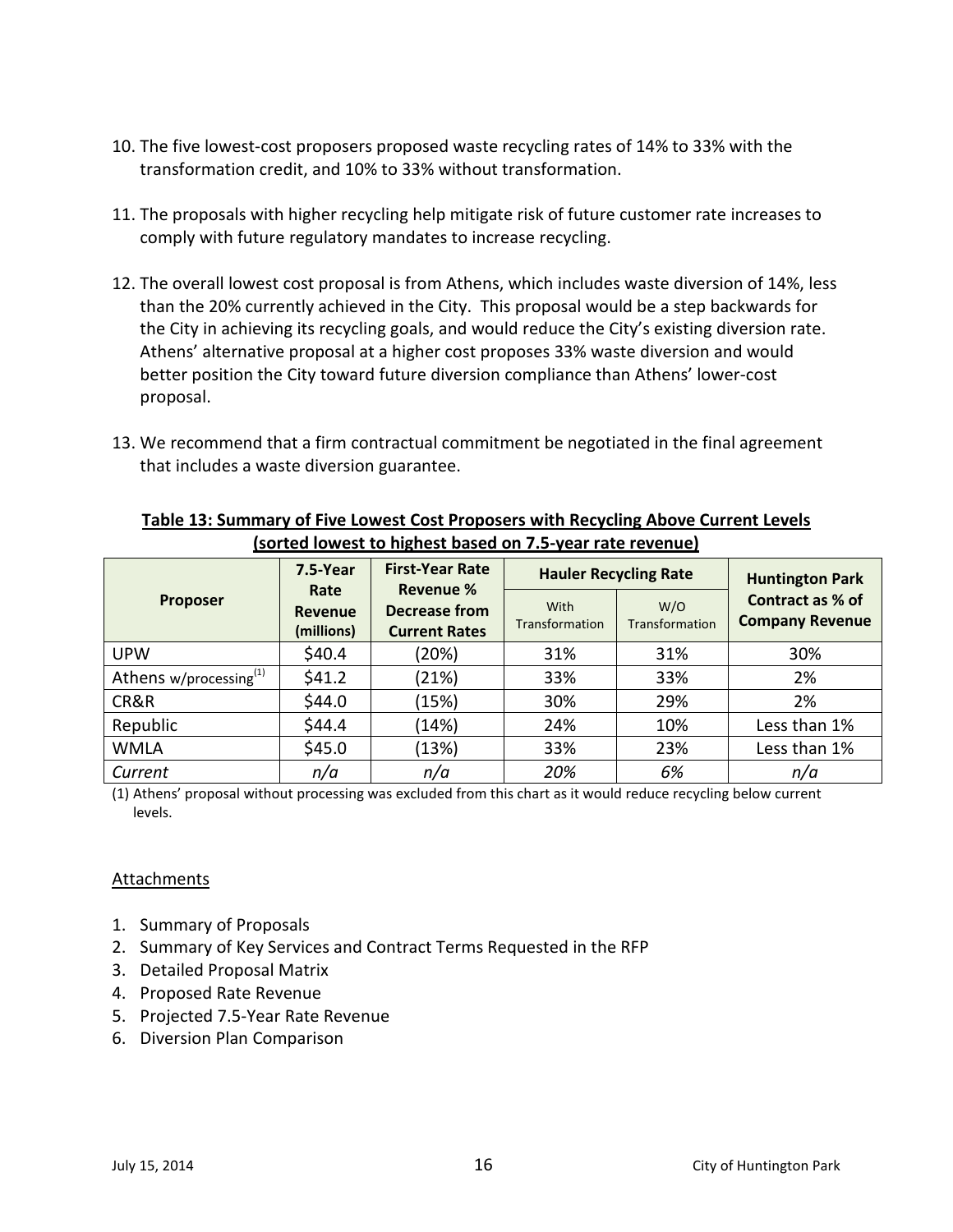# **Summary of Proposals (in alphabetical order)**

| <b>PROPOSER</b> | <b>PROPOSING ENTITY</b>                                               | <b>REGIONAL HEADQUARTERS</b> | <b>HUNTINGTON PARK CONTRACT RATE</b><br><b>REVENUE AS A % OF COMPANY REVENUE</b> |
|-----------------|-----------------------------------------------------------------------|------------------------------|----------------------------------------------------------------------------------|
| <b>Athens</b>   | Arakelian Enterprises, Inc. dba Athens Services                       | City of Industry             | 2%                                                                               |
| CR&R            | CR&R Incorporated                                                     | Stanton                      | 2%                                                                               |
| <b>NASA</b>     | NASA Services, Inc.                                                   | Montebello                   | 26%                                                                              |
| <b>Republic</b> | Consolidated Disposal Service, LLC dba Republic<br><b>Services</b>    | Santa Fe Springs             | Less than $1\%'$                                                                 |
| <b>UPW</b>      | United Pacific Waste & Recycling Services                             | Pico Rivera                  | 30%                                                                              |
| <b>UWS</b>      | Universal Waste Systems, Inc.                                         | Santa Fe Springs             | 19%                                                                              |
| <b>VVS</b>      | Valley Vista Services, Inc.                                           | Industry                     | 11%                                                                              |
| <b>WRS</b>      | Waste & Recycling Services, Inc.                                      | La Puente                    | 178%                                                                             |
| <b>WMLA</b>     | USA Waste of California, Inc., dba Waste Management<br>of Los Angeles | Long Beach                   | Less than 1%                                                                     |
| <b>WRI</b>      | Waste Resources, Inc.                                                 | Los Angeles                  | 41%                                                                              |

|                          | <b>PROPOSED 7.5-YEAR RATE REVENUE</b> |                           |                          | <b>PROPOSED FIRST-YEAR RATE REVENUE</b> |                                   |  |
|--------------------------|---------------------------------------|---------------------------|--------------------------|-----------------------------------------|-----------------------------------|--|
| <b>PROPOSER</b>          | <b>RATE REVENUE</b><br>(MILLIONS)     | % ABOVE LOW<br><b>BID</b> | <b>PROPOSER</b>          | <b>RATE REVENUE</b>                     | % ABOVE (BELOW)<br><b>CURRENT</b> |  |
| 1. Athens w/o processing | \$37.3                                | $\overline{\phantom{a}}$  | 1. Athens w/o processing | \$4,633,000                             | (28%)                             |  |
| 2. UPW                   | \$40.4                                | 8%                        | 2. Athens w/processing   | \$5,117,000                             | (21%)                             |  |
| 3. Athens w/processing   | \$41.2\$                              | 10%                       | 3. UPW                   | \$5,125,000                             | (20%)                             |  |
| <b>4. CR&amp;R</b>       | \$44.0                                | 18%                       | <b>4. CR&amp;R</b>       | \$5,469,000                             | (15%)                             |  |
| 5. Republic              | \$44.4                                | 19%                       | 5. Republic              | \$5,522,000                             | (14%)                             |  |
| 6. WMLA                  | \$45.0                                | 21%                       | 6. WMLA                  | \$5,587,000                             | (13%)                             |  |
| <b>7. UWS</b>            | \$45.3                                | 22%                       | <b>7. UWS</b>            | \$5,633,000                             | (13%)                             |  |
| 8. NASA                  | \$45.4                                | 22%                       | 8. NASA                  | \$5,639,000                             | (13%)                             |  |
| <b>9. WRS</b>            | \$46.5                                | 25%                       | <b>9. WRS</b>            | \$5,778,000                             | (10%)                             |  |
| <b>10. VVS</b>           | \$48.0                                | 29%                       | <b>10. VVS</b>           | \$5,959,000                             | (8%)                              |  |
| <b>11. WRI</b>           | \$55.3                                | 48%                       | <b>11. WRI</b>           | \$6,870,000                             | 7%                                |  |
|                          |                                       |                           | <b>Current</b>           | \$6,445,000                             |                                   |  |

|                                | <b>COMMERCIAL/MULTI-FAMILY DIVERSION PLAN SUMMARY</b> |                                                                                       |                                                                | <b>HAULER RECYCLING RATE</b> |                       |                                      |                                |
|--------------------------------|-------------------------------------------------------|---------------------------------------------------------------------------------------|----------------------------------------------------------------|------------------------------|-----------------------|--------------------------------------|--------------------------------|
| <b>PROPOSER</b>                | <b>SOURCE SEPARATED</b><br><b>RECYCLABLES</b>         | <b>PROCESSING OF</b><br><b>MIXED WASTE TO</b><br><b>RECOVER</b><br><b>RECYCLABLES</b> | <b>OPTIONAL FOOD</b><br><b>WASTE</b><br>PROGRAM <sup>(1)</sup> | W/O<br><b>WITH</b>           |                       | <b>CONTRACT</b><br><b>EXCEPTIONS</b> | <b>OWNS</b><br><b>LANDFILL</b> |
|                                | <b>COLLECTION</b>                                     |                                                                                       |                                                                | <b>TRANSFORMATION</b>        | <b>TRANSFORMATION</b> |                                      |                                |
| Athens w/o bin processing      | X                                                     |                                                                                       |                                                                | 14%                          | 14%                   | 0                                    |                                |
| <b>Athens</b> w/bin processing |                                                       | X                                                                                     |                                                                | 33%                          | 33%                   | ٠.                                   |                                |
| CR&R                           | X                                                     | X                                                                                     | X                                                              | 30%                          | 29%                   | 1                                    |                                |
| <b>NASA</b>                    | X                                                     | X                                                                                     |                                                                | 35%                          | 25%                   | $\Omega$                             |                                |
| Republic                       | X                                                     |                                                                                       | X pilot                                                        | 24%                          | 10%                   | $\Omega$                             | X                              |
| <b>UPW</b>                     | X                                                     | X                                                                                     | X                                                              | 31%                          | 31%                   | 0                                    |                                |
| <b>UWS</b>                     | X                                                     | X                                                                                     |                                                                | 48%                          | 30%                   | 1                                    |                                |
| <b>VVS</b>                     | X                                                     | X                                                                                     |                                                                | 37%                          | 37%                   | $\Omega$                             |                                |
| <b>WMLA</b>                    | X                                                     | X                                                                                     | X                                                              | 33%                          | 23%                   | 5                                    | X                              |
| <b>WRS</b>                     | X                                                     |                                                                                       |                                                                | 61%                          | 46%                   | $\mathbf 0$                          |                                |
| <b>WRI</b>                     | X                                                     |                                                                                       |                                                                | 20%                          | 8%                    | 0                                    |                                |

(1) Food waste program not requested in RFP and additional proposers may offer a program if requested.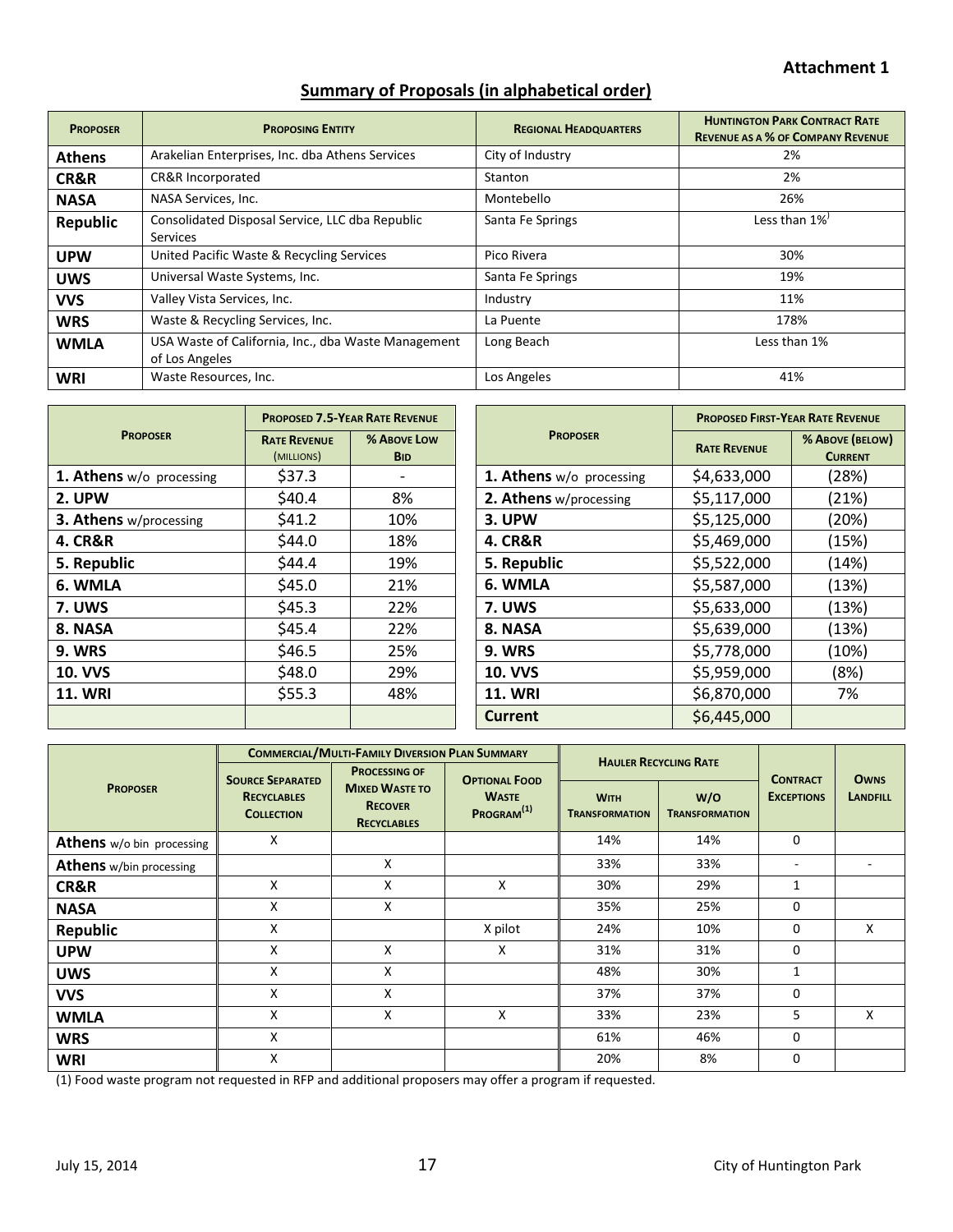# **CITY OF HUNTINGTON PARK**

# **SUMMARY OF KEY SERVICES AND CONTRACT TERMS REQUESTED IN RFP**

# **I. SERVICES**

# **A. Residential Cart Services**

- One time per week, automated collection.
- One automated 96, 64 or 35-gallon refuse cart. Additional carts may be requested for a monthly fee.
- One automated 96, 64 or 35-gallon recycling cart. Additional carts may be requested at no charge.
- One automated 96, 64 or 35-gallon green waste cart. Additional carts may be requested at no charge.
- Backyard service for disabled residents at no additional charge. Other customers may request service for a monthly fee.
- Senior rate reduction of 10% to customers at least 62 years of age and receiving supplemental social security benefits.
- Bulky item collection within three days of request, unlimited pickups, up to four items per pickup at no additional charge.

# **B. Bin and Commercial Cart Collection Services**

- Bin refuse collection for commercial customers, and residential customers not receiving cart service.
- 96-gallon commercial cart service available to businesses that cannot accommodate a bin.
- Contractor responsible for cleanup for five feet around District 1 containers.
- Commercial and multi-family recycling program Proposers to propose program options.
- Temporary bin services.
- Permanent and temporary roll-off box service.
- Scout vehicle service to position hard-to-access bins for collection and bin push-out service to move bins into position for collection at no additional charge.
- Locking lid service for a fee.
- Bulky item pickup for a fee for commercial and multi-family customers.

# **C. City Services – provided at no additional charge**

- Refuse, recyclables and green waste collection from City facilities.
- Refuse and recyclables collection from City-sponsored events.
- Illegal dumping remediation assistance.
- Quarterly paper shredding for City facilities.

# **D. Special Services – provided at no additional charge**

- Sharps collection for single and multi-family customers.
- Two City-wide bulky item and solid waste drop-off events.
- Holiday tree collection for two weeks after December  $25<sup>th</sup>$ .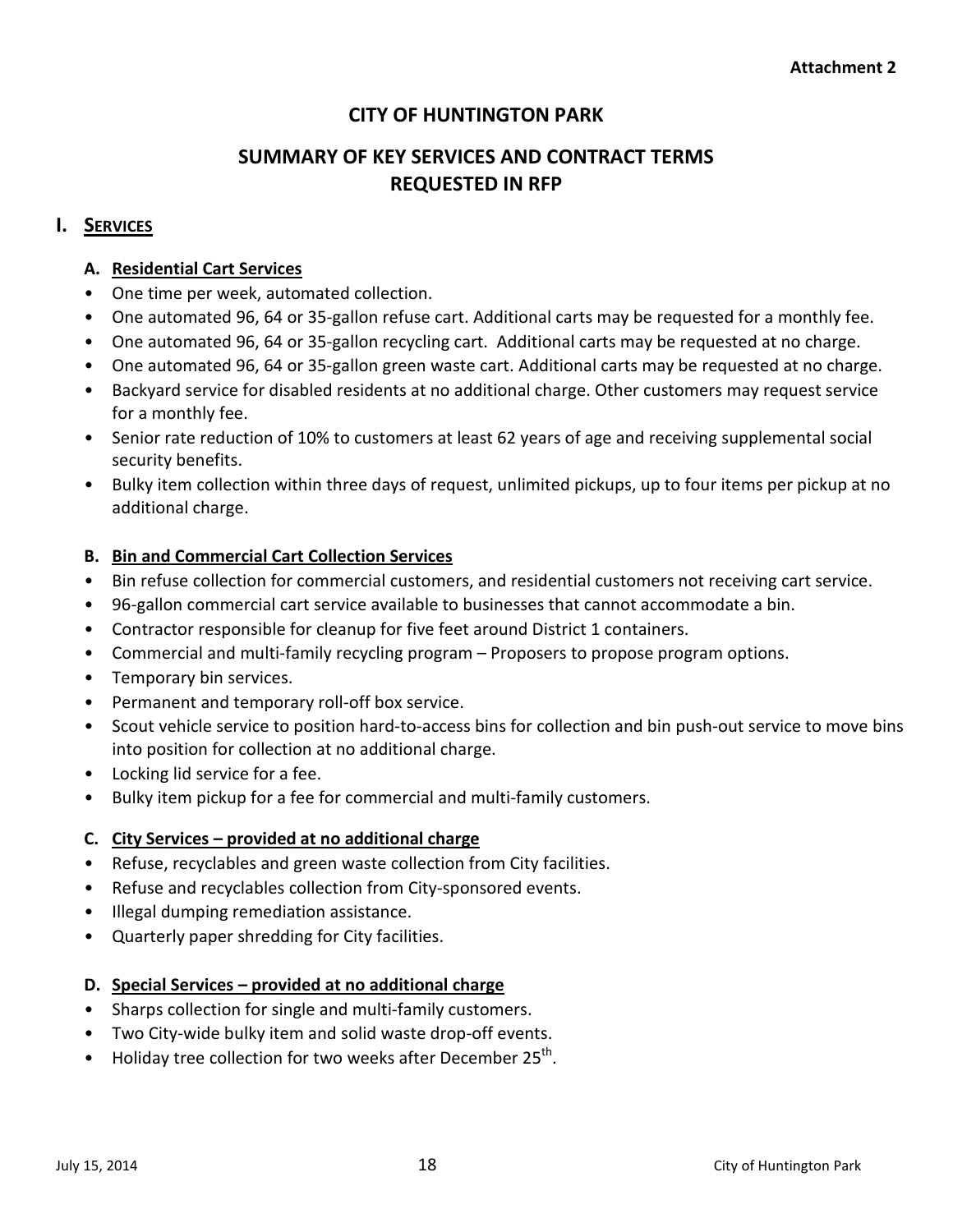# **II. CONTRACT TERMS**

# **A. Term of Contract**

Seven-and-a-half-year term, with an option to extend at City's sole discretion for up to three one-year extensions.

# **B. In-City Office**

• Successful proposer shall open an in-City office.

# **C. Fees**

- Reimbursement of RFP and negotiation costs.
- Franchise Fee 15% of total gross receipts.
- Administrative Fee \$50,000 per year.
- Bulky Item Cost Reimbursement \$25,000 per year.

## **D. Audits**

Audit required after first year and every other year thereafter.

# **E. Faithful Performance Bond/ Letter of Credit**

Franchisee will provide a \$500,000 surety in the form of a performance bond or letter of credit.

# **F. Vehicles**

All route collection vehicles will use natural gas.

## **G. Rate Adjustment**

Annual rate adjustments each July 1 (beginning July 1, 2016) based upon the change in CPI.

## **H. Billing**

Hauler will perform all billing. (City currently bills residents directly.)

## **I. Routes**

Residential route days are not to change.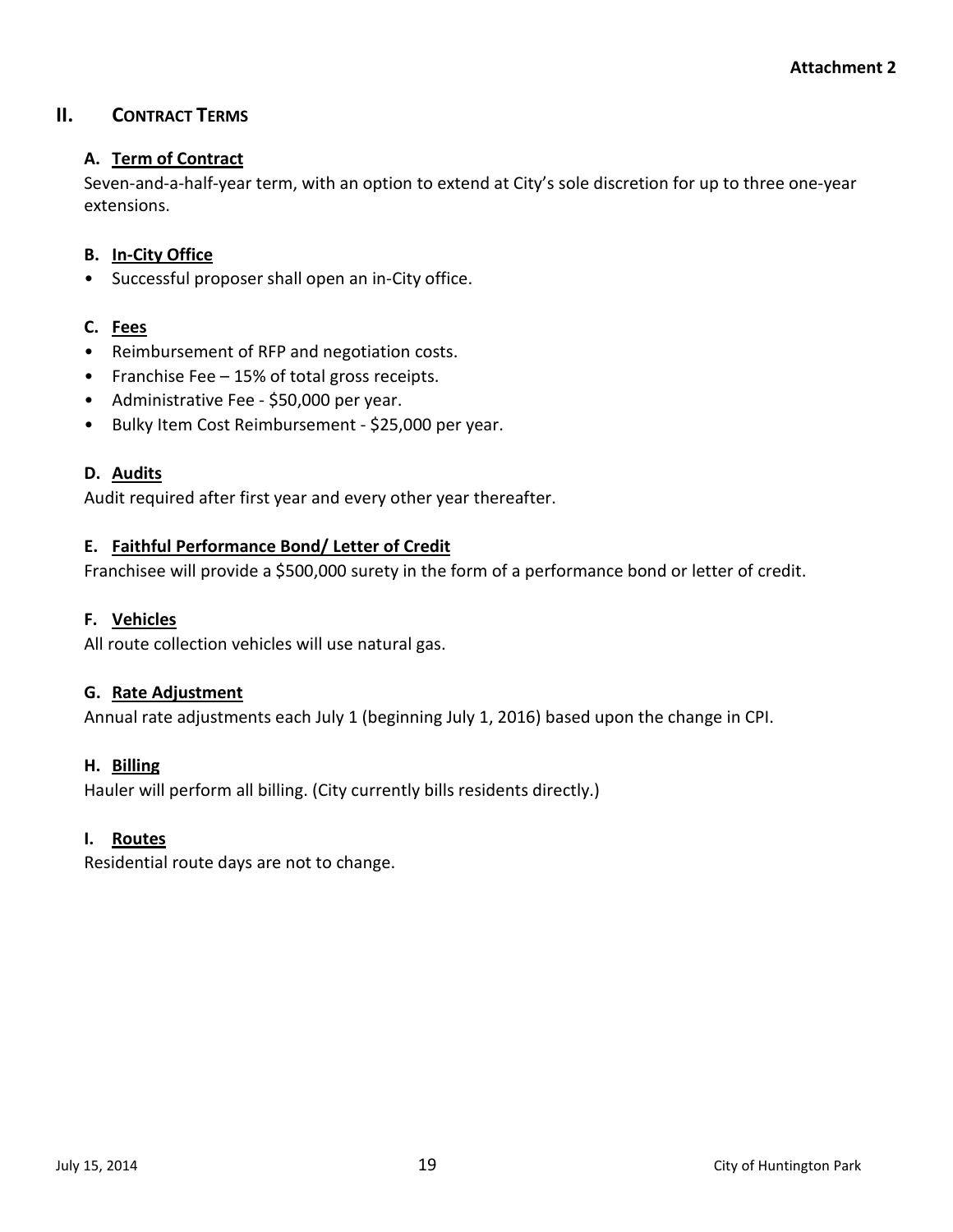# **Attachment 3 City of Huntington Park Detailed Proposal Matrix July 15, 2014**

# *Table of Contents*

| <b>Contents</b>                                                                                                                                                                                                                                              | Page |
|--------------------------------------------------------------------------------------------------------------------------------------------------------------------------------------------------------------------------------------------------------------|------|
| <b>Proposer Overview</b> - Company's corporate headquarters, guaranteeing<br>entity, if any, and contract revenue as a percentage of total company<br>revenues                                                                                               | 21   |
| <b>Experience</b> - Summary of each proposer's experience in other jurisdictions                                                                                                                                                                             | 21   |
| Facilities - Proposed operating yard; administrative offices; processing<br>facilities for mixed waste, recyclables, green waste and construction and<br>demolition debris; transfer stations, waste-to-energy facility (if applicable)<br>and disposal site | 25   |
| <b>Equipment</b> - Describing the carts and vehicles proposed                                                                                                                                                                                                | 31   |
| <b>Diversion Programs - Proposed multi-family and commercial diversion</b><br>programs, food waste programs (if proposed), and planned overall diversion<br>rates                                                                                            | 32   |
| <b>Additional Information</b><br>• Experience Modification Rate, or "EMR" (a safety rating)<br>• Financial ratios<br>• Sharps program restrictions and subcontractors<br>• Proposed commercial start date, if earlier than January 1, 2015                   | 34   |
| Proposed Exceptions to Franchise Agreement - Any terms in the City's<br>franchise agreement that proposers desired to negotiate                                                                                                                              | 35   |
| Legal Disclosures - Any legal issues that the RFP required the proposer to<br>disclose                                                                                                                                                                       | 36   |
| <b>Unique Proposal Features - Proposed terms that exceed the minimum</b><br>requirements of the RFP                                                                                                                                                          | 38   |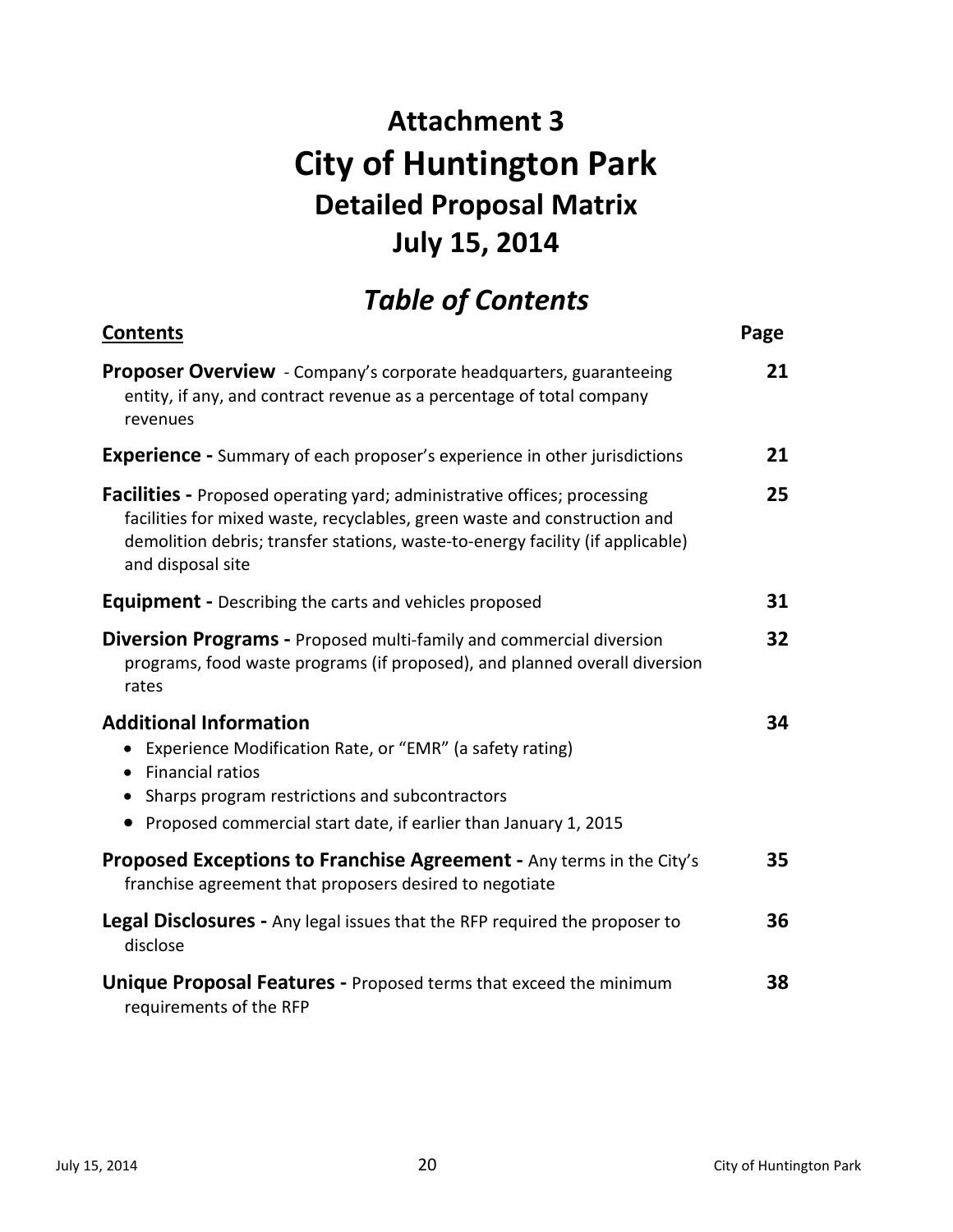| <b>PROPOSER</b> | <b>CORPORATE HEADQUARTERS</b> | <b>GUARANTOR (PARENT COMPANY)</b> | <b>HUNTINGTON PARK CONTRACT RATE</b><br><b>REVENUE AS A % OF COMPANY REVENUE</b> |
|-----------------|-------------------------------|-----------------------------------|----------------------------------------------------------------------------------|
| <b>Athens</b>   | City of Industry, CA          | N/A                               | 2%                                                                               |
| CR&R            | Stanton, CA                   | N/A                               | 2%                                                                               |
| <b>NASA</b>     | Montebello, CA                | N/A                               | 26%                                                                              |
| <b>Republic</b> | Phoenix, AZ                   | Republic Services, Inc.           | Less than $1\%^{(1)}$                                                            |
| <b>UPW</b>      | Pico Rivera, CA               | N/A                               | 30%                                                                              |
| <b>UWS</b>      | Santa Fe Springs, CA          | N/A                               | 19%                                                                              |
| <b>VVS</b>      | Industry, CA                  | N/A                               | 11%                                                                              |
| <b>WRS</b>      | La Puente, CA                 | N/A                               | 178%                                                                             |
| <b>WMLA</b>     | Houston, TX                   | Waste Management, Inc.            | Less than $1\%^{(1)}$                                                            |
| <b>WRI</b>      | Los Angeles, CA               | N/A                               | 41%                                                                              |

(1) The annual revenue used in calculation represents the operating results of the parent company providing guaranty.

# **Experience**

| <b>PROPOSER</b> | <b>OVERALL EXPERIENCE</b>                                                                                                                                                                                                                                                                                                                                                                                                                                                                                                                                                                                                                                                                      |
|-----------------|------------------------------------------------------------------------------------------------------------------------------------------------------------------------------------------------------------------------------------------------------------------------------------------------------------------------------------------------------------------------------------------------------------------------------------------------------------------------------------------------------------------------------------------------------------------------------------------------------------------------------------------------------------------------------------------------|
| <b>Athens</b>   | Arakelian Enterprises, Inc., dba Athens Services ("Athens"), a privately-owned business established in 1958. Athens cites<br>21 exclusive service agreements in Los Angeles County and indicates experience in 40 other cities in Los Angeles and<br>surrounding counties. Athens also owns the Athens Material Recovery Facility in City of Industry, American Waste<br>Industries in Sun Valley, and American Organics in Victorville. Athens is the current disposal system operator for the<br>County of San Bernardino.                                                                                                                                                                   |
| CR&R            | CR&R Incorporated ("CR&R") is a privately-owned company, established in 1963. CR&R provides collection services<br>throughout Southern California, and in Arizona and Colorado. CR&R cites collection experience in six Los Angeles County<br>jurisdictions, 20 agreements in Orange County jurisdictions, and 25 additional service contracts in Southern California.<br>CR&R owns and operates two transfer/processing facilities in Stanton, a material recovery facility and anaerobic<br>digester near Perris in Riverside County, and a landfill in Arizona.                                                                                                                             |
| <b>NASA</b>     | NASA Services, Inc. ("NASA") is a privately-owned corporation in operation since 1955, providing solid waste collection<br>services in 15 cities in Los Angeles and Orange counties.                                                                                                                                                                                                                                                                                                                                                                                                                                                                                                           |
| <b>Republic</b> | Consolidated Disposal Service, LLC dba Republic Services ("Republic") is a wholly owned subsidiary of Republic Services,<br>Inc., the second largest solid waste service provider in the USA. As a legal entity, Republic was organized in 1998; the<br>operating companies that comprise Republic have Southern California service history of over 50 years. Republic cited<br>over 100 California cities with which it indicates its parent company, or its divisions, holds exclusive franchise<br>agreements. The hauler also owns and/or operates eight transfer stations/material recovery facilities in the Los Angeles<br>and Ventura County areas, and owns Sunshine Canyon Landfill. |
| <b>UPW</b>      | United Pacific Waste and Recycling Services ("UPW") is a privately-owned corporation, providing solid waste collection<br>services primarily in Los Angeles County since 2001.                                                                                                                                                                                                                                                                                                                                                                                                                                                                                                                 |
| <b>UWS</b>      | Universal Waste Systems, Inc. ("UWS") is a privately-owned company, formed in 1986. UWS provides solid waste<br>collection services in Los Angeles and Orange counties. UWS owns a composting facility in the City of South Gate.                                                                                                                                                                                                                                                                                                                                                                                                                                                              |
| <b>VVS</b>      | Valley Vista Services, Inc. ("VVS") is a privately-owned business, established in 1957, and providing solid waste services<br>primarily in the County of Los Angeles. VVS and a related company, Grand Central Recycling and Transfer Station in the<br>City of Industry, have common owners.                                                                                                                                                                                                                                                                                                                                                                                                  |
| <b>WRS</b>      | Waste and Recycling Services, Inc. ("WRS") is a privately held company established in 1997 and providing collection<br>services in Los Angeles County. The sole owner was previously a partner with the collection company Solid Waste,<br>another hauling company.                                                                                                                                                                                                                                                                                                                                                                                                                            |
| <b>WMLA</b>     | USA Waste of California, Inc. dba Waste Management of Los Angeles ("WMLA"), formed in 1993. WMLA is wholly<br>owned by Waste Management, Inc., the largest solid waste service provider in North America.                                                                                                                                                                                                                                                                                                                                                                                                                                                                                      |
|                 | WMLA cites current experience in 28 Los Angeles County jurisdictions and three additional surrounding cities. Waste<br>Management owns and operates transfer stations/material recovery, green waste and C&D facilities and landfills<br>throughout the region.                                                                                                                                                                                                                                                                                                                                                                                                                                |
| <b>WRI</b>      | Waste Resources, Inc. ("WRI") is a privately-owned company, operating in Los Angeles County since incorporation in<br>2003. WRI operates a material recovery facility in unincorporated Los Angeles County, near the City of Gardena.                                                                                                                                                                                                                                                                                                                                                                                                                                                          |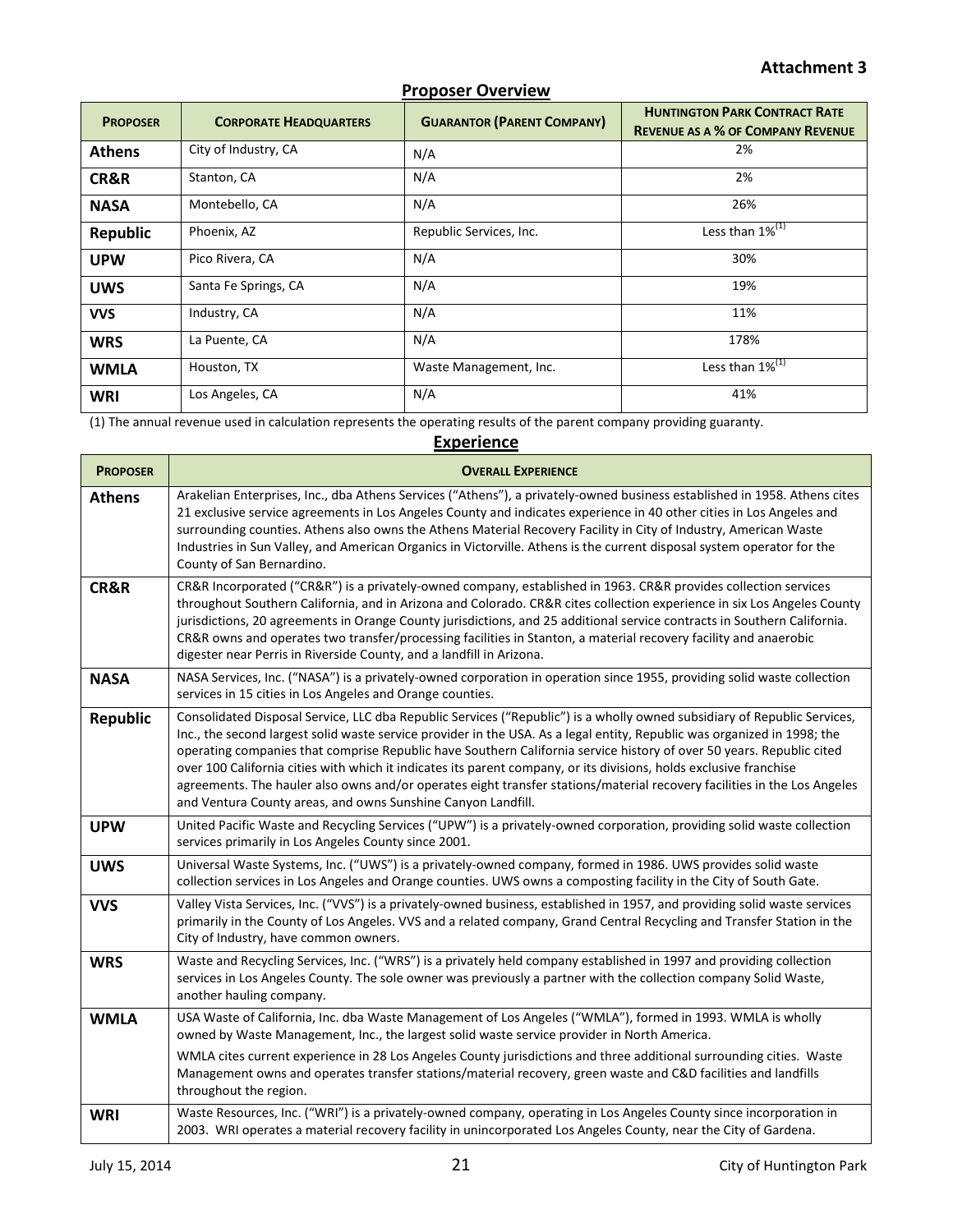| <b>PROPOSER</b> | <b>RESIDENTIAL CART COLLECTION EXPERIENCE IDENTIFIED IN PROPOSAL</b>                                                                                                                                                                                                                                                                                                                                                                                                                                                                    |
|-----------------|-----------------------------------------------------------------------------------------------------------------------------------------------------------------------------------------------------------------------------------------------------------------------------------------------------------------------------------------------------------------------------------------------------------------------------------------------------------------------------------------------------------------------------------------|
| <b>Athens</b>   | Athens cites exclusive residential collection experience in the cities of Azusa, Bell Gardens, Covina, Glendora, Hermosa<br>Beach, Irwindale, Monrovia, Montebello, Monterey Park, Palos Verdes Estates, Redondo Beach, San Gabriel, San<br>Marino, Sierra Madre, South El Monte, South Pasadena, Temple City, West Covina and West Hollywood, and the<br>unincorporated areas of the County of Los Angeles of Altadena and South San Gabriel. Also cites semi-exclusive<br>residential experience in the City of La Canada Flintridge. |
| CR&R            | CR&R cites exclusive residential collection experience in: the cities of Avalon and Bellflower in Los Angeles County; the<br>Orange County cities of Aliso Viejo, Costs Mesa, Dana Point, Irvine, Laguna Hills, Laguna Niguel, Lake Forest, Orange,<br>Rancho Santa Margarita, San Clemente, San Juan Capistrano, Stanton, and Tustin; and 12 additional cities and 11<br>county areas/districts in Imperial, Los Angeles, Orange, Riverside, and San Bernardino counties.                                                              |
| <b>NASA</b>     | NASA provides exclusive collection services to the City of Pico Rivera, semi-exclusive service in the City of La Canada<br>Flintridge, and multi-family cart recyclables collection in a portion of City of Los Angeles.                                                                                                                                                                                                                                                                                                                |
| <b>Republic</b> | Los Angeles County cities for which Republic provides residential collection service include Alhambra, Artesia, Bell,<br>Compton, Cudahy, Cypress, El Segundo, Hawaiian Gardens, Hawthorne, Lawndale, Maywood, Norwalk, Rolling Hills,<br>Rosemead, San Fernando, Santa Fe Springs, and Whittier. Republic indicates servicing a total of 25 Los Angeles and<br>eight Orange County jurisdictions and unincorporated districts.                                                                                                         |
| <b>UPW</b>      | UPW has experience providing three-cart services in the Los Angeles County districts of Athens-Woodcrest-Olivita and<br>Rowland Heights, and the City of Gardena. Affiliate Phoenix Waste & Recycling Services ("PWRS") provided three-cart<br>services in a portion of the City of El Monte from 2008 to 2010. UPW services street litter cans in East Los Angeles.                                                                                                                                                                    |
| <b>UWS</b>      | UWS provides residential collection services in six unincorporated Los Angeles County areas, and to a portion of the<br>City of Rancho Palos Verdes. UWS provides exclusive cart recycling service to multi-family customers in the San<br>Fernando Valley area of the City of Los Angeles.                                                                                                                                                                                                                                             |
| <b>VVS</b>      | Valley Vista provides exclusive residential service in the cities of El Monte, Industry, La Puente and Walnut and in two<br>unincorporated Los Angeles County areas.                                                                                                                                                                                                                                                                                                                                                                    |
| <b>WRS</b>      | WRS services 40 multi-family buildings in the City of Pasadena. WRS' owner was part of Solid Waste's executive team<br>when the company provided non-exclusive residential collection in the City of La Canada Flintridge from 1994 to 1997.                                                                                                                                                                                                                                                                                            |
| <b>WMLA</b>     | WMLA cites exclusive residential collection experience in the cities of Agoura Hills, Arcadia, Baldwin Park, Calabasas,<br>Carson, Diamond Bar, Hidden Hills, Huntington Park, La Verne, Lancaster, Malibu, Manhattan Beach, Moorpark,<br>Palmdale, Ridgecrest, Rolling Hills Estates, San Dimas, Santa Clarita, South Gate, Thousand Oaks, and Westlake Village,<br>and in areas of Los Angeles County, and semi-exclusive experience in the City of Whittier.                                                                         |
| <b>WRI</b>      | WRI provides exclusive residential services in the cities of Lynwood and Gardena.                                                                                                                                                                                                                                                                                                                                                                                                                                                       |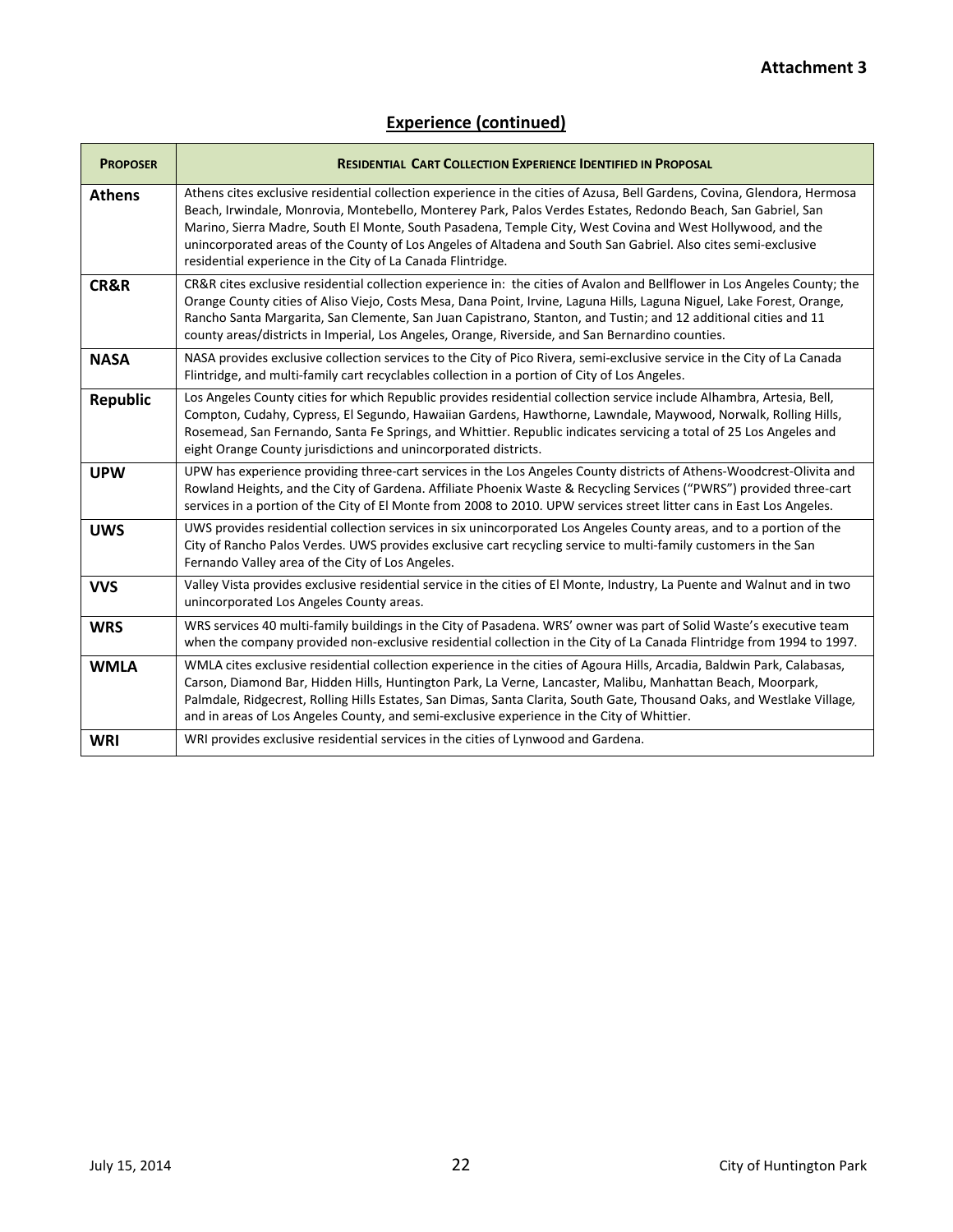# **Experience (continued)**

| <b>PROPOSER</b> | <b>BIN COLLECTION EXPERIENCE IDENTIFIED IN PROPOSAL</b>                                                                                                                                                                                                                                                                                                                                                                                                                        |                                                                                                                                                                                                                                                               |  |  |  |
|-----------------|--------------------------------------------------------------------------------------------------------------------------------------------------------------------------------------------------------------------------------------------------------------------------------------------------------------------------------------------------------------------------------------------------------------------------------------------------------------------------------|---------------------------------------------------------------------------------------------------------------------------------------------------------------------------------------------------------------------------------------------------------------|--|--|--|
|                 | <b>EXCLUSIVE</b>                                                                                                                                                                                                                                                                                                                                                                                                                                                               | <b>SEMI- AND NON-EXCLUSIVE</b>                                                                                                                                                                                                                                |  |  |  |
| <b>Athens</b>   | Cities of Azusa, Bell Gardens, Covina, Glendora, Hermosa Beach,<br>Irwindale, Monterey Park, Palos Verdes Estates, Redondo<br>Beach, San Gabriel, San Marino, Sierra Madre, South El Monte,<br>South Pasadena, Temple City, West Covina, and West<br>Hollywood.                                                                                                                                                                                                                | Cities of La Canada Flintridge, Monrovia and<br>Riverside.                                                                                                                                                                                                    |  |  |  |
| CR&R            | Cities of Avalon, Bellflower, Santa Fe Springs, Aliso Viejo, Dana<br>Point, Laguna Hills, Laguna Niguel, Lake Forest, Orange, Rancho<br>Santa Margarita, San Clemente, San Juan Capistrano, Stanton,<br>Tustin, Calimesa, Canyon Lake, Lake Elsinore, Hemet, Perris, San<br>Jacinto, Temecula, Calipatria, El Centro, Holtville, and<br>Westmorland, and ten unincorporated areas or districts in<br>Imperial, Los Angeles, Orange, Riverside, and San Bernardino<br>counties. | Cities of Norwalk, Riverside, and Santa Fe Springs.                                                                                                                                                                                                           |  |  |  |
| <b>NASA</b>     | The City of Pico Rivera.                                                                                                                                                                                                                                                                                                                                                                                                                                                       | Cities of La Canada Flintridge, Montebello, Pasadena,<br>Torrance, Vernon, Burbank, Commerce, Costa Mesa,<br>El Segundo, Glendale and Irvine and in<br>unincorporated Los Angeles County.                                                                     |  |  |  |
| <b>Republic</b> | Cities of Alhambra, Artesia, Bell, Cudahy, Cypress, Hawaiian<br>Gardens, Hawthorne, Huntington Park, Inglewood, Los<br>Alamitos, Maywood, and Rosemead. Indicates 27 total<br>jurisdictions serviced in Los Angeles and Orange counties.                                                                                                                                                                                                                                       | Cities of Los Angeles and Whittier, among other<br>jurisdictions.                                                                                                                                                                                             |  |  |  |
| <b>UPW</b>      | The City of El Monte (service provided by affiliate PWRS). Cites<br>additional cities where company founders gained additional<br>commercial experience.                                                                                                                                                                                                                                                                                                                       | Multiple cities in the region.                                                                                                                                                                                                                                |  |  |  |
| <b>UWS</b>      |                                                                                                                                                                                                                                                                                                                                                                                                                                                                                | Cities of Rancho Palos Verdes, Agoura Hills, Bell<br>Gardens, Burbank, Commerce, Glendale, Long Beach,<br>Los Angeles, Montebello, Pasadena, Torrance,<br>Malibu, Costa Mesa, Irvine and Newport Beach, and<br>in unincorporated areas of Los Angeles County. |  |  |  |
| <b>VVS</b>      | Cities of Diamond Bar, Industry, La Puente and Walnut.                                                                                                                                                                                                                                                                                                                                                                                                                         | The City of El Monte.                                                                                                                                                                                                                                         |  |  |  |
| <b>WRS</b>      |                                                                                                                                                                                                                                                                                                                                                                                                                                                                                | Cities of Pasadena, Vernon, Los Angeles, Burbank and<br>Glendale, and in unincorporated areas of Los Angeles<br>County.                                                                                                                                       |  |  |  |
| <b>WMLA</b>     | Cities of Baldwin Park, Calabasas, Lancaster, La Verne,<br>Manhattan Beach, Moorpark, Palmdale, Ridgecrest, Rolling Hills<br>Estates, San Dimas, and South Gate.                                                                                                                                                                                                                                                                                                               | Cities of Bell Gardens, Carson, El Monte, Long Beach<br>and Thousand Oaks.                                                                                                                                                                                    |  |  |  |
| <b>WRI</b>      | Cities of Lynwood and Gardena.                                                                                                                                                                                                                                                                                                                                                                                                                                                 | Cities of Los Angeles, Torrance, El Segundo, Burbank,<br>and Glendale, and in unincorporated areas of Los<br>Angeles County.                                                                                                                                  |  |  |  |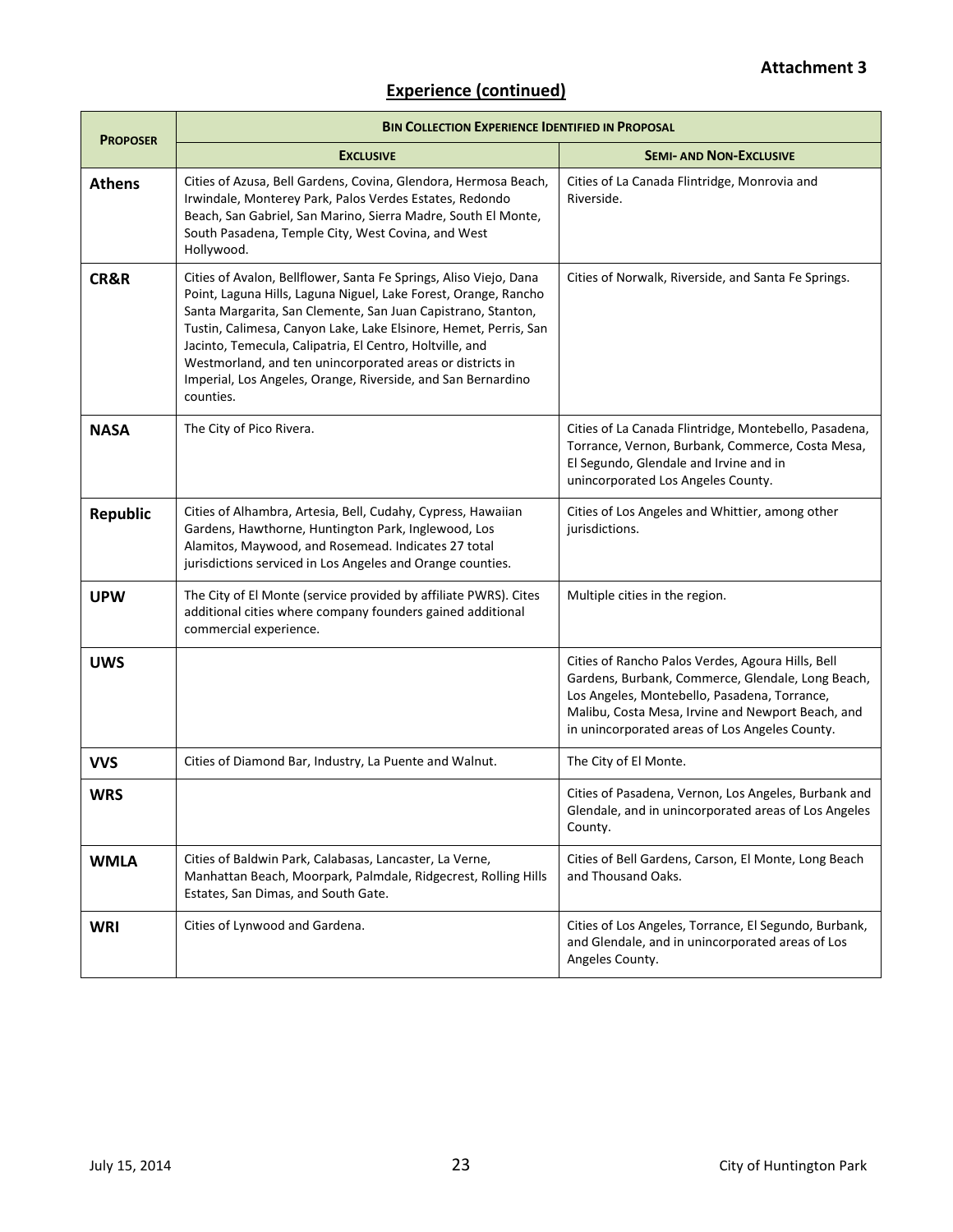# **Experience (continued)**

| <b>PROPOSER</b> | <b>SERVICE TRANSITION EXPERIENCE</b>                                                                                                                                                                                                                                                                                                                                                                                         |
|-----------------|------------------------------------------------------------------------------------------------------------------------------------------------------------------------------------------------------------------------------------------------------------------------------------------------------------------------------------------------------------------------------------------------------------------------------|
| <b>Athens</b>   | Athens transitioned the following Southern California jurisdictions from other haulers: the cities of Redondo Beach (2009),<br>Irwindale (2011), Hermosa Beach (2013) and Monrovia (residential, 2003), and the community of South San Gabriel<br>(residential 2007) and Altadena (residential 2011).                                                                                                                        |
| CR&R            | CR&R transitioned the following Southern California jurisdictions from other haulers: the cities of Avalon (2013), Bellflower<br>(2003), Calipatria (2007), El Centro (2007), Holtville (2010), Lake Forest (2014), Newport Beach (2014), Orange (2010),<br>Rancho Santa Margarita (2004), and Tustin (2007), and the community of Newport Coast (2007).                                                                     |
| <b>NASA</b>     | NASA transitioned the City of Pico Rivera from another hauler (2012). Implemented multi-family cart recycling program in a<br>portion of the City of Los Angeles (2007).                                                                                                                                                                                                                                                     |
| <b>Republic</b> | Republic cites hauler transitions including the cities of Inglewood (2012), Hawthorne (2007), Lawndale (commercial became<br>exclusive 2011), and San Fernando (2014), and the Firestone district in County of Los Angeles (2005).                                                                                                                                                                                           |
| <b>UPW</b>      | UPW implemented bin and residential three-cart collection in the Los Angeles unincorporated areas of Athens-Woodcrest-<br>Olivita (2006) and Rowland Heights (2007). UPW transitioned residential collection in Gardena from manual to automated<br>cart collection in 2005.                                                                                                                                                 |
|                 | Affiliate Phoenix Waste (common ownership and management team operating out of same facility) implemented bin (2008)<br>and residential three-cart (2005) collection in a portion of the City of El Monte.                                                                                                                                                                                                                   |
| <b>UWS</b>      | UWS implemented a multi-family recycling program in the San Fernando Valley region of the City of Los Angeles (2007),<br>transitioned residential service in a portion of Rancho Palos Verdes from another hauler (2004), assumed non-exclusive<br>service responsibilities in the City of Malibu (2008), and transitioned five unincorporated communities in Los Angeles County<br>to a new service provider (2007 - 2013). |
| <b>VVS</b>      | VVS transitioned haulers in El Monte (2006, residential), Walnut (2006), and unincorporated Hacienda Heights (2010,<br>residential, from permit system in which VVS was the largest permitted hauler).                                                                                                                                                                                                                       |
| <b>WRS</b>      | WRS implemented services as a non-exclusive residential hauler in the City of Pasadena (1997). WRS' owner has transition<br>experience assisting other companies with transitions in the cities of La Canada Flintridge and South Gate.                                                                                                                                                                                      |
| <b>WMLA</b>     | WMLA cites the City of Ridgecrest (2012) as its most recent local transition experience from another hauler, as well as the<br>City of Rolling Hills Estates (2005).                                                                                                                                                                                                                                                         |
| <b>WRI</b>      | WRI transitioned the City of Lynwood (2013) from a prior hauler. WRI transitioned residential services from a prior hauler in<br>the City of Gardena in 2008 and for commercial services from multiple haulers in 2006. Proposal cites several other<br>transitions conducted by the management team when working at other companies.                                                                                        |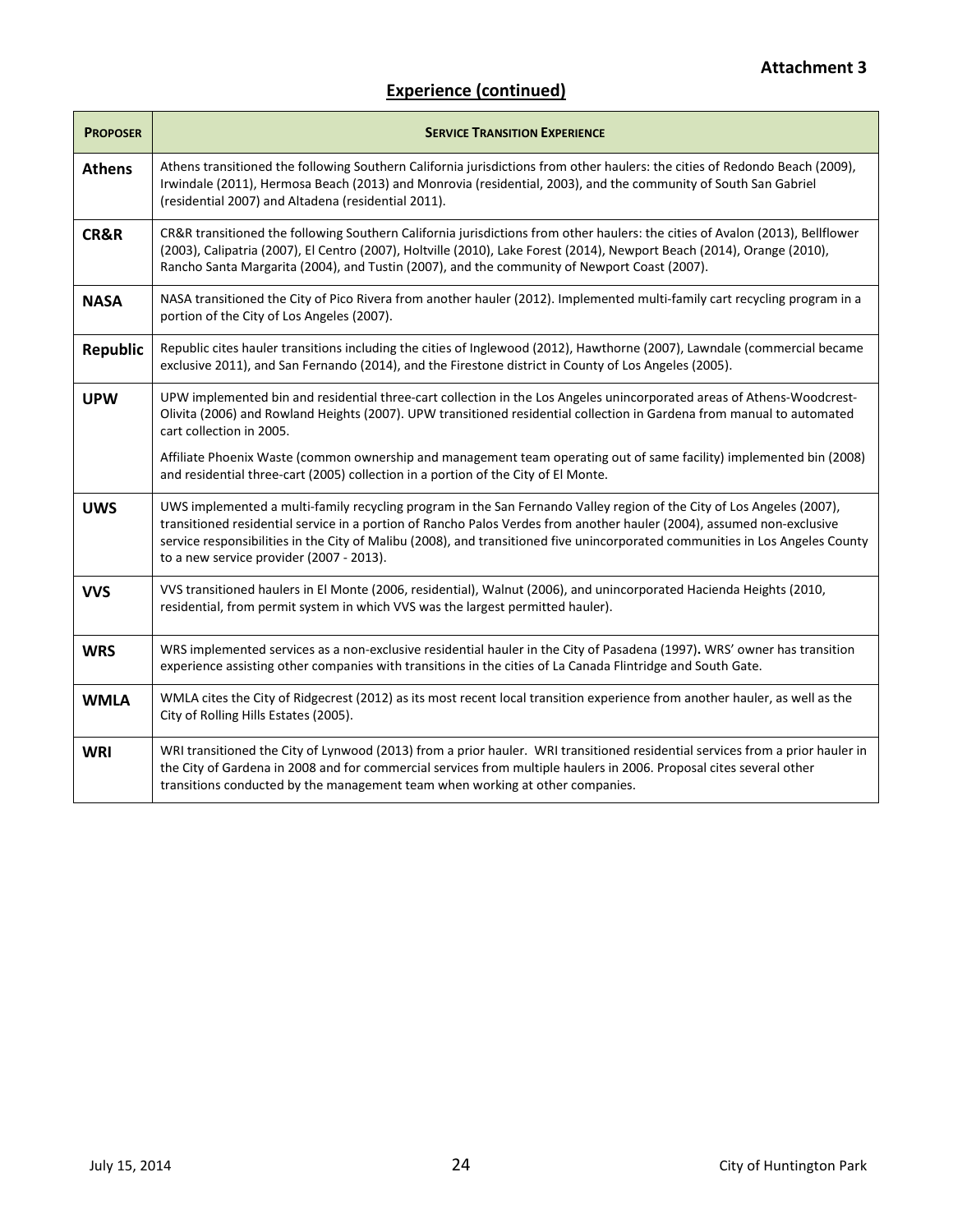# **Facilities**

| <b>PROPOSER</b> | <b>OPERATING FACILITY</b>                                          | <b>ADMINISTRATIVE OFFICES (1)</b>           |
|-----------------|--------------------------------------------------------------------|---------------------------------------------|
| <b>Athens</b>   | 15045 Salt Lake Ave., Industry                                     | 5353 Vincent Avenue, Irwindale              |
| CR&R            | 12739 Lakeland Road, Santa Fe Springs<br>11232 Knott Ave., Stanton | 11292 Western Avenue, Stanton               |
| <b>NASA</b>     | 1100 S. Maple Ave., Montebello                                     | 1100 S. Maple Ave., Montebello              |
| <b>Republic</b> | 2531 E. 67 <sup>th</sup> St., Long Beach                           | 12949 Telegraph Road, Santa Fe Springs      |
| <b>UPW</b>      | 4320 San Gabriel River Parkway, Pico Rivera                        | 4320 San Gabriel River Parkway, Pico Rivera |
| <b>UWS</b>      | 2460 E. 24 <sup>th</sup> St., Los Angeles                          | 9016 Norwalk Blvd., Santa Fe Springs        |
| <b>VVS</b>      | 17445 East Railroad St., City of Industry                          | 17445 East Railroad St., City of Industry   |
| <b>WRS</b>      | 638 Giano Avenue, La Puente                                        | 638 Giano Avenue, La Puente                 |
| <b>WMLA</b>     | 407 East El Segundo Blvd., Compton                                 | 5701 S. Eastern Ave. #300, Commerce         |
| <b>WRI</b>      | 850 E. 111 <sup>th</sup> Place, Los Angeles                        | 850 E. 111 <sup>th</sup> Place, Los Angeles |

(1) Successful proposer is required to open an in-City office, which is required in addition to the administrative office listed above.

| <b>PROPOSER</b> | <b>MIXED WASTE PROCESSING FACILITIES - REQUIRED FOR PROPOSERS PROPOSING TO PROCESS COMMERCIAL MIXED WASTE</b>              |  |
|-----------------|----------------------------------------------------------------------------------------------------------------------------|--|
| <b>Athens</b>   | Not applicable under base proposal.                                                                                        |  |
|                 | If alternative proposal were accepted:                                                                                     |  |
|                 | Athens Services MRF and Transfer Station, 14048 East Valley Boulevard, City of Industry (owned and operated by<br>Athens)  |  |
| CR&R            | CRT Transfer, 11232 Knott Ave., Stanton (owned and operated by CR&R)                                                       |  |
|                 | Puente Hills Transfer Station, 2608 S. Workman Mill Road, Whittier                                                         |  |
|                 | Downey Area Recycling and Transfer (DART), 9770 Washburn Road, Downey                                                      |  |
| <b>NASA</b>     | Puente Hills Materials Recovery Facility (MRF), 2608 S. Workman Mill Road, Whittier                                        |  |
| <b>Republic</b> | CVT Regional MRF, 2740 Coronado Street, Anaheim (if required) (owned and operated by Republic)                             |  |
| <b>UPW</b>      | Puente Hills Materials Recovery Facility (MRF), 2608 S. Workman Mill Road, Whittier                                        |  |
| <b>UWS</b>      | Puente Hills Materials Recovery Facility (MRF), 2608 S. Workman Mill Road, Whittier                                        |  |
| <b>VVS</b>      | Grand Central Recycling and Transfer Facility, 999 Hatcher Avenue, City of Industry (common owners with VVS)               |  |
| <b>WRS</b>      | Puente Hills Materials Recovery Facility (MRF), 2608 S. Workman Mill Road, Whittier (most refuse)                          |  |
|                 | Grand Central Recycling and Transfer Facility, 999 Hatcher Avenue, City of Industry (high recyclables commercial<br>loads) |  |
| <b>WMLA</b>     | Not applicable.                                                                                                            |  |
| <b>WRI</b>      | Not applicable.                                                                                                            |  |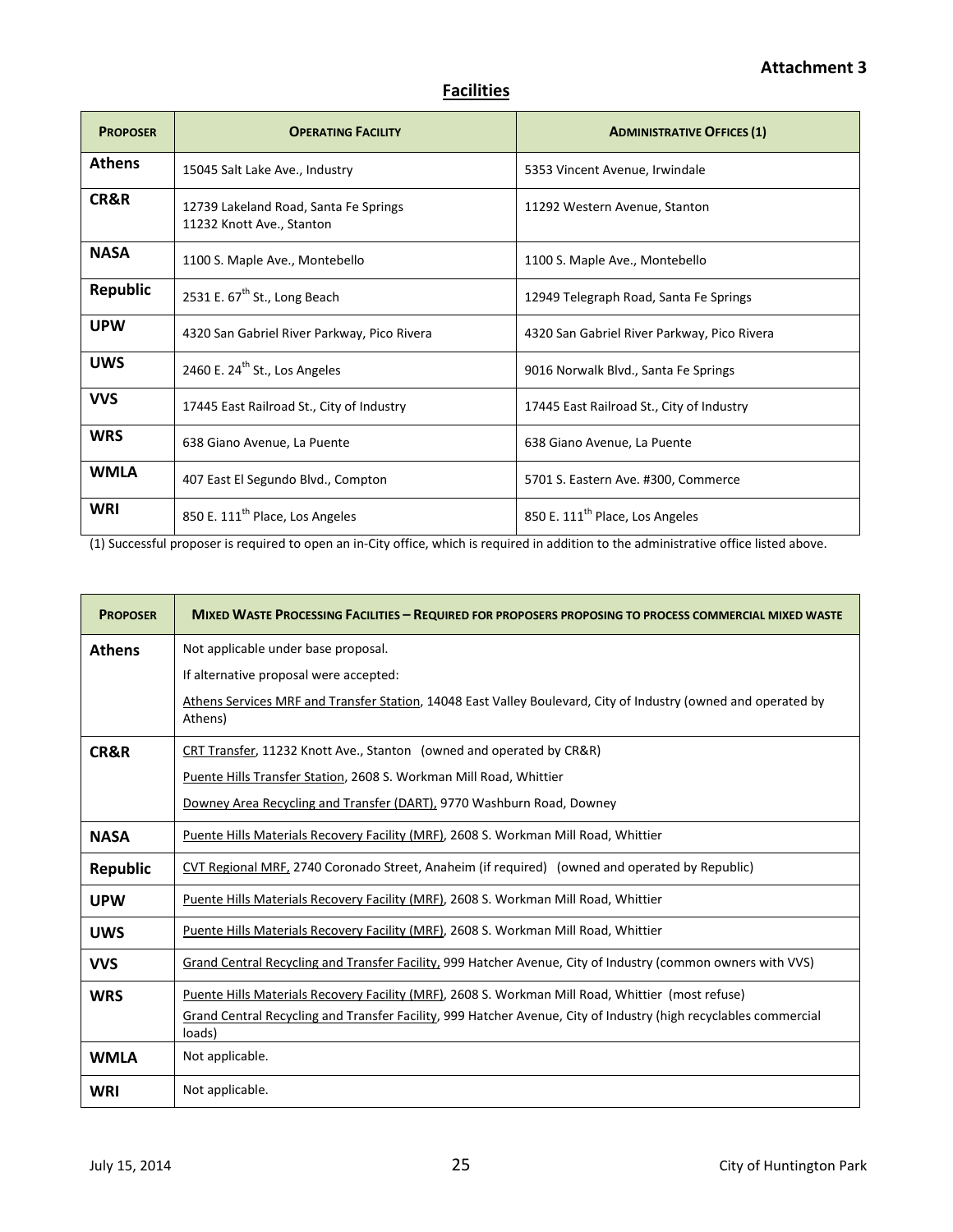| <b>PROPOSER</b> | <b>COMMINGLED RECYCLABLES PROCESSING FACILITIES</b>                                                                                                                                                                                                            |
|-----------------|----------------------------------------------------------------------------------------------------------------------------------------------------------------------------------------------------------------------------------------------------------------|
| <b>Athens</b>   | Athens Services MRF and Transfer Station, 14048 East Valley Boulevard, City of Industry (owned and operated by<br>Athens)                                                                                                                                      |
| CR&R            | CRT Transfer, 11232 Knott Ave., Stanton (owned and operated by CR&R)<br>Stanton Materials Recovery Facility, 11292 Western Avenue, Stanton (owned and operated by CR&R)<br>Puente Hills Materials Recovery Facility (MRF), 2608 S. Workman Mill Road, Whittier |
| <b>NASA</b>     | Puente Hills Materials Recovery Facility (MRF), 2608 S. Workman Mill Road, Whittier                                                                                                                                                                            |
| <b>Republic</b> | CVT Regional MRF, 2740 Coronado Street, Anaheim (owned and operated by Republic)                                                                                                                                                                               |
| <b>UPW</b>      | Puente Hills Materials Recovery Facility (MRF), 2608 S. Workman Mill Road, Whittier                                                                                                                                                                            |
| <b>UWS</b>      | City Fibers, 2500 S. Santa Fe Ave., Los Angeles<br>Downey Area Recycling and Transfer (DART), 9770 Washburn Road, Downey                                                                                                                                       |
| <b>VVS</b>      | Grand Central Recycling and Transfer Facility, 999 Hatcher Avenue, City of Industry (common owners with VVS)                                                                                                                                                   |
| <b>WRS</b>      | Primary Facility - Grand Central Recycling and Transfer Facility, 999 Hatcher Avenue, City of Industry<br>Puente Hills Materials Recovery Facility (MRF), 2608 S. Workman Mill Road, Whittier<br>City Fibers, 2500 S. Santa Fe Ave., Los Angeles               |
| <b>WMLA</b>     | Azusa Material Recovery Facility and Waste Transfer Station, 1501 W. Gladstone, Azusa<br>Sun Valley Recycling Park (SVRP), 9227 Tujunga Ave., Sun Valley<br>(both facilities owned and operated by Waste Management)                                           |
| <b>WRI</b>      | Potential Recycling, 922 East E St. Wilmington<br>Rock Tenn Recycling, 1025 W 190th St #450, Gardena<br>Transferred through Waste Resources Recovery (MRF and TS), 357 W. Compton Blvd, Gardena (owned and operated<br>by WRI)                                 |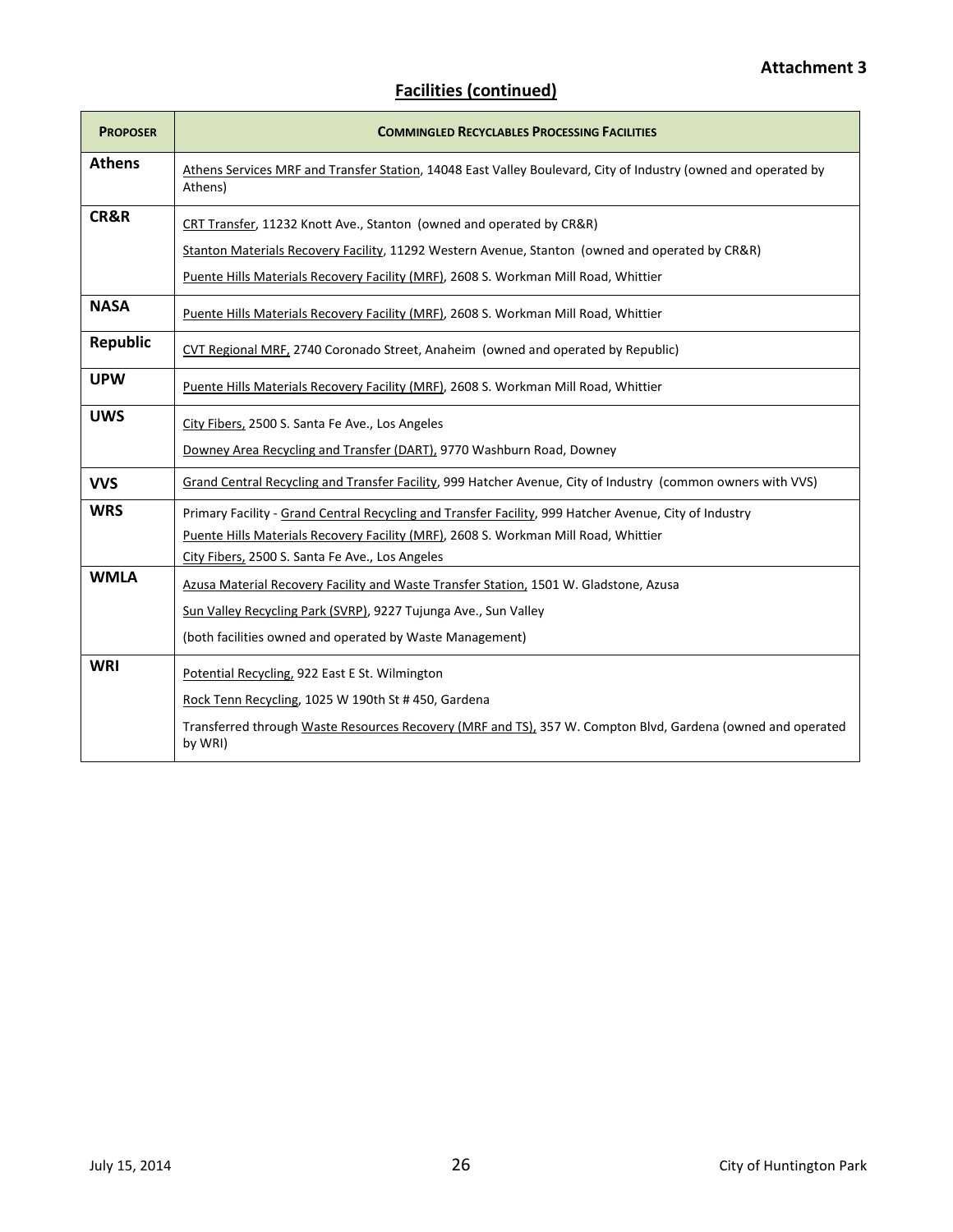| <b>PROPOSER</b> | <b>GREEN WASTE FACILITIES/USES</b>                                                                                                                                                                                                             |  |
|-----------------|------------------------------------------------------------------------------------------------------------------------------------------------------------------------------------------------------------------------------------------------|--|
| <b>Athens</b>   | San Bernardino County Landfill System - @ \$28.86/ton, used as landfill cover.                                                                                                                                                                 |  |
|                 | Proposed to use its American Organics composting facility if diversion credit for landfill cover is eliminated; the<br>current American Organics land lease expires August 2020.                                                               |  |
| CR&R            | Lakeview Compost Facility, Southerly of Bridge St., Lakeview transferred through CRT Transfer in Stanton at \$27/ton                                                                                                                           |  |
|                 | Backup Facility: CR&R South County MRF, 31641 Ortega Highway @ \$27/ton                                                                                                                                                                        |  |
|                 | (owned and operated by CR&R) Majority to be composted, with goal of less than 10% of green waste to be used as<br>landfill cover.                                                                                                              |  |
| <b>NASA</b>     | Puente Hills Materials Recovery Facility (MRF), 2608 S. Workman Mill Road, Whittier at \$29.51/ton (1)                                                                                                                                         |  |
|                 | Back-up facility - Whittier Fertilizer, 9441 Kruse Rd., Pico Rivera, compost/mulch/soil amendments                                                                                                                                             |  |
| <b>Republic</b> | Pre-processed at Republic's Falcon Refuse Center - 3031 East I Street, Wilmington by a third party, Ecology, which<br>distributes green waste as land application, biofuel, or landfill cover. @ \$66.88/ton                                   |  |
| <b>UPW</b>      | Puente Hills Materials Recovery Facility (MRF), 2608 S. Workman Mill Road, Whittier @ \$29.51/ton (1)                                                                                                                                          |  |
| <b>UWS</b>      | Green Wise Soil Technology, 10120 Miller Way, South Gate (owned and operated by UWS) @ \$38.50/ton. To be<br>composted.                                                                                                                        |  |
|                 | Downey Area Recycling and Transfer (DART), 9770 Washburn Road, Downey @ \$38.50/ton                                                                                                                                                            |  |
| <b>VVS</b>      | Sent to Colmac Energy, 62300 Gene Welmas Dr., Mecca as fuel at a waste-to-energy facility and to nurseries as soil<br>enhancement after processing at:                                                                                         |  |
|                 | Grand Central Recycling and Transfer Facility, 999 Hatcher Avenue, City of Industry @\$20/ton Grand Central internal<br>processing costs, and \$10/ton nursery credit or \$25/ton cost at Colmac (Grand Central has common owners with<br>VVS) |  |
| <b>WRS</b>      | Puente Hills Materials Recovery Facility (MRF), 2608 S. Workman Mill Road, Whittier at \$32.78 (1)                                                                                                                                             |  |
|                 | Alternative - Downey Area Recycling and Transfer (DART), 9770 Washburn Road, Downey at \$36.11                                                                                                                                                 |  |
| <b>WMLA</b>     | Azusa Material Recovery Facility and Waste Transfer Station, 1501 W. Gladstone, Azusa @ \$51.00                                                                                                                                                |  |
|                 | Sun Valley Recycling Park (SVRP), 9227 Tujunga Ave., Sun Valley @ \$78.00/ton                                                                                                                                                                  |  |
|                 | To be used as compost, soil amendment or erosion control. (both facilities owned and operated by Waste<br>Management)                                                                                                                          |  |
| <b>WRI</b>      | Green Wise Soil Technologies, 10120 Miller Way, South Gate, at \$37.50/ton to be composted                                                                                                                                                     |  |
|                 | Waste Resources Recovery (MRF and TS), 357 W. Compton Blvd, Gardena (owned and operated by WRI)                                                                                                                                                |  |

(1) Green waste received at the Puente Hills MRF is diverted through composting and land application.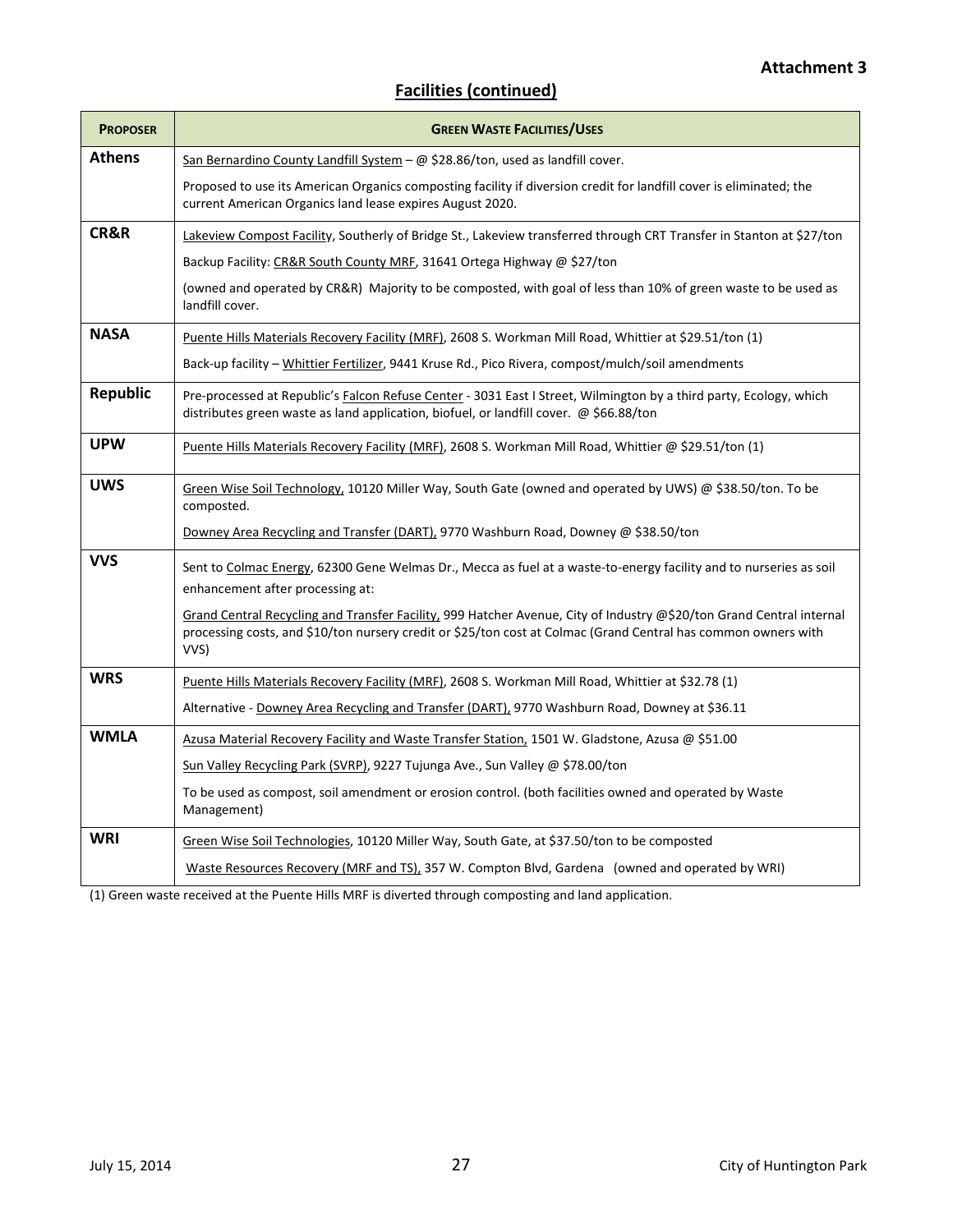| <b>PROPOSER</b> | <b>TRANSFER FACILITIES</b>                                                                                                |
|-----------------|---------------------------------------------------------------------------------------------------------------------------|
| <b>Athens</b>   | Athens Services MRF and Transfer Station, 14048 East Valley Boulevard, City of Industry (owned and operated by<br>Athens) |
| CR&R            | CRT Transfer, 11232 Knott Ave., Stanton (owned and operated by CR&R)                                                      |
| <b>NASA</b>     | Puente Hills Materials Recovery Facility (MRF), 2608 S. Workman Mill Road, Whittier                                       |
| <b>Republic</b> | Bel Art Transfer Station, 2495 East 68th Street, Long Beach                                                               |
|                 | Innovative Waste Control Transfer Station, 4133 Bandini Boulevard, Vernon                                                 |
|                 | Falcon Refuse Center, 3031 East I Street, Wilmington<br>(all owned and operated by Republic)                              |
|                 |                                                                                                                           |
| <b>UPW</b>      | Puente Hills Materials Recovery Facility (MRF), 2608 S. Workman Mill Road, Whittier                                       |
| <b>UWS</b>      | Puente Hills Materials Recovery Facility (MRF), 2608 S. Workman Mill Road, Whittier                                       |
|                 | Downey Area Recycling and Transfer (DART), 9770 Washburn Road, Downey                                                     |
|                 | 24 <sup>th</sup> St. Transfer Station - 2460 E. 24 <sup>th</sup> St., Los Angeles (owned and operated by UWS)             |
| <b>VVS</b>      | Grand Central Recycling and Transfer Facility, 999 Hatcher Avenue, City of Industry (common owners with VVS)              |
| <b>WRS</b>      | Puente Hills Materials Recovery Facility (MRF), 2608 S. Workman Mill Road, Whittier                                       |
|                 | Grand Central Recycling and Transfer Facility, 999 Hatcher Avenue, City of Industry                                       |
|                 | Downey Area Recycling and Transfer (DART), 9770 Washburn Road, Downey                                                     |
| <b>WMLA</b>     | South Gate Transfer Station, 9530 Garfield Ave., South Gate                                                               |
|                 | WM Carson Transfer Station (CTS), 321 West Francisco Street, Carson                                                       |
|                 | (both facilities owned and operated by Waste Management)                                                                  |
| <b>WRI</b>      | Waste Resources Recovery (MRF and TS), 357 W. Compton Blvd, Gardena (owned and operated by WRI)                           |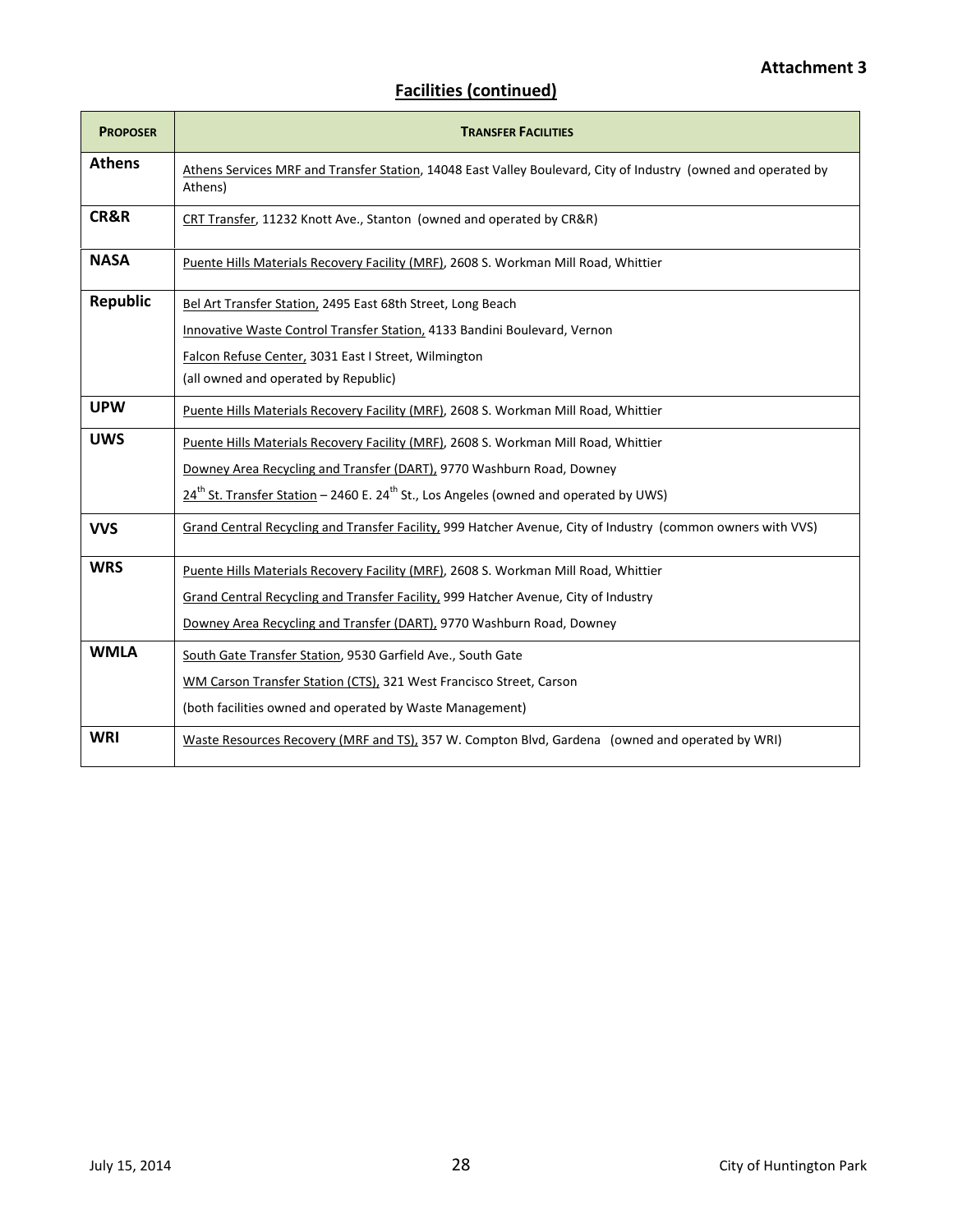| <b>PROPOSER</b> | <b>CONSTRUCTION AND DEMOLITION DEBRIS FACILITIES</b>                                                         |
|-----------------|--------------------------------------------------------------------------------------------------------------|
| <b>Athens</b>   | Downtown Diversion, 2424 E. Olympic Blvd., Los Angeles                                                       |
| CR&R            | CRT Transfer, 11232 Knott Ave., Stanton at \$53.43/ton                                                       |
|                 | South Orange County Transfer and MRF, 31641 Ortega Highway, San Juan Capistrano at \$53.43/ton               |
|                 | (both owned and operated by CR&R)                                                                            |
| <b>NASA</b>     | Direct Disposal, 3720 Noakes St, Los Angeles                                                                 |
|                 | Back-up facility - American Reclamation - 4560 Doran St, Los Angeles                                         |
| <b>Republic</b> | Falcon Refuse Center, 3031 East I Street, Wilmington, (owned and operated by Republic)                       |
| <b>UPW</b>      | Downtown Diversion, 2424 E. Olympic Blvd., Los Angeles                                                       |
| <b>UWS</b>      | Direct Disposal, 3720 Noakes Street, Los Angeles                                                             |
| <b>VVS</b>      | Grand Central Recycling and Transfer Facility, 999 Hatcher Avenue, City of Industry (common owners with VVS) |
| <b>WRS</b>      | Downtown Diversion, Inc., 2424 East Olympic Blvd, Los Angeles                                                |
| <b>WMLA</b>     | Downtown Diversion, Inc., 2424 East Olympic Blvd, Los Angeles (owned and operated by hauler)                 |
| WRI             | California Waste Services, 621 W. 152 St., Gardena                                                           |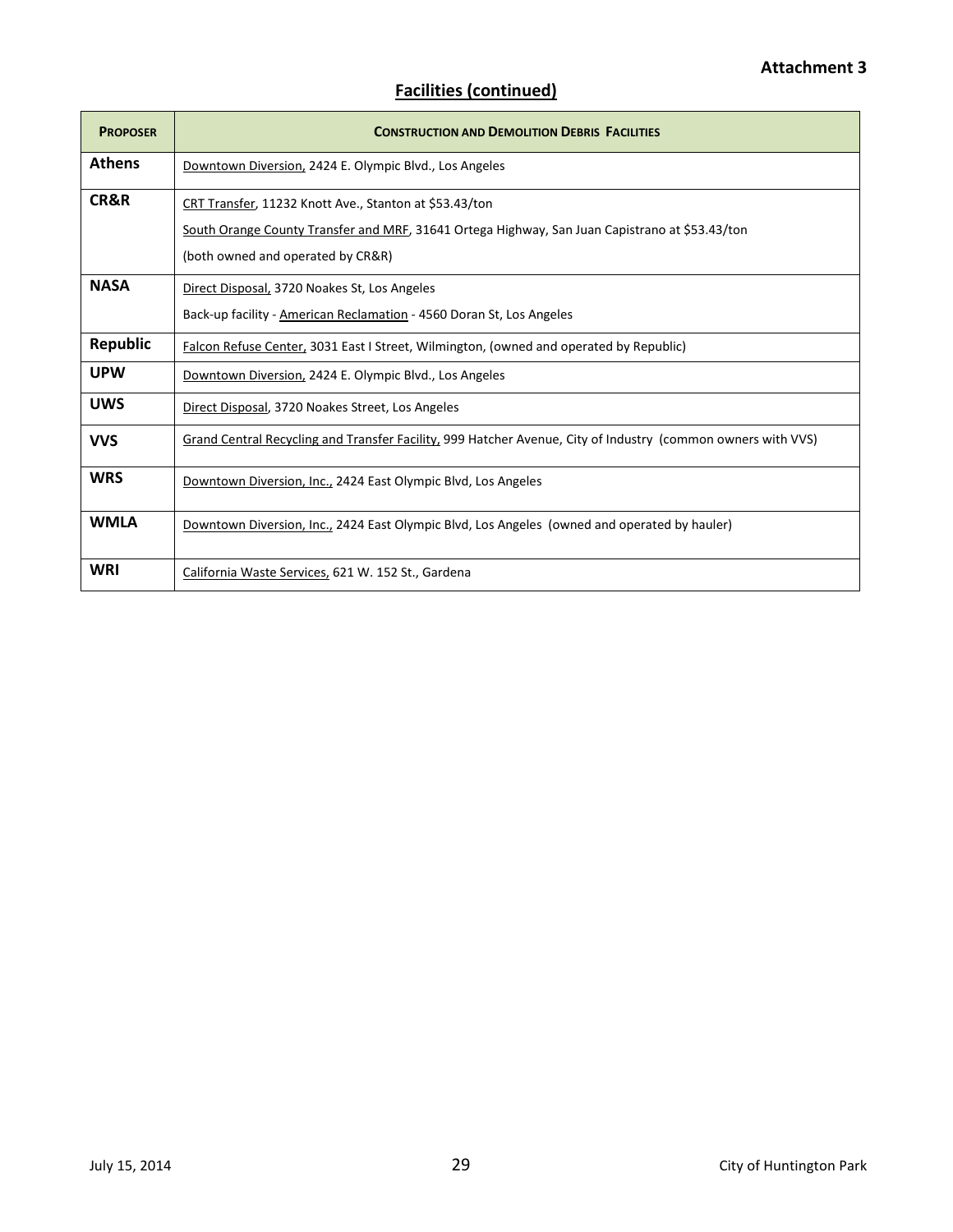| <b>PROPOSER</b> | <b>DISPOSAL SITE</b>                                                                                                                                                                                                                                                                                                     |
|-----------------|--------------------------------------------------------------------------------------------------------------------------------------------------------------------------------------------------------------------------------------------------------------------------------------------------------------------------|
| <b>Athens</b>   | Mid Valley Landfill, 2390 N. Alder Ave., Rialto - @ \$28.86/ton, also San Timoteo and Victorville landfills (all landfills<br>belong to San Bernardino County Landfill System. Athens has an agreement with this County to import waste through<br>June 30, 2023. Contract has rate reset provisions every three years.) |
| CR&R            | Savage Canyon Landfill, 13919 East Penn Street, Whittier @ \$38.41/ton<br>Olinda Alpha Landfill, 1942 N. Valencia Ave., Brea @ \$27.72/ton                                                                                                                                                                               |
| <b>NASA</b>     | Puente Hills Materials Recovery Facility (MRF), 2608 S. Workman Mill Road, Whittier @ \$37.82/ton                                                                                                                                                                                                                        |
| <b>Republic</b> | Sunshine Canyon Landfill, 14747 San Fernando Road, Sylmar (owned and operated by Republic) @ \$59.88/ton                                                                                                                                                                                                                 |
| <b>UPW</b>      | Puente Hills Materials Recovery Facility (MRF), 2608 S. Workman Mill Road, Whittier @ \$45.75/ton                                                                                                                                                                                                                        |
| <b>UWS</b>      | Puente Hills Materials Recovery Facility (MRF), 2608 S. Workman Mill Road, Whittier @ \$45.75/ton                                                                                                                                                                                                                        |
| <b>VVS</b>      | El Sobrante Landfill, 10910 Dawson Canyon, Corona Did not disclose cost. VVS indicated its agreement with El<br>Sobrante's owner Waste Management prohibited disclosure of this information without permission.                                                                                                          |
| <b>WRS</b>      | Grand Central Recycling and Transfer Facility, 999 Hatcher Avenue, City of Industry @ \$58.00/ton<br>Puente Hills Materials Recovery Facility (MRF), 2608 S. Workman Mill Road, Whittier @ \$41.29/ ton                                                                                                                  |
|                 | Downey Area Recycling and Transfer (DART), 9770 Washburn Road, Downey @ \$45.58/ton<br>(Notes that the proposed processing facilities may send residue to the Olinda Alpha, El Sobrante, Mid-Valley and San<br>Timoteo landfills.)                                                                                       |
| <b>WMLA</b>     | El Sobrante Landfill, 10910 Dawson Canyon, Corona @ \$37.00/ton (owned and operated by hauler)                                                                                                                                                                                                                           |
| <b>WRI</b>      | Puente Hills Materials Recovery Facility (MRF), 2608 S. Workman Mill Road, Whittier @ \$45.75/ton<br>Chiquita Canyon Landfill, 29201 Henry Mayo Drive, Castaic @ \$59.00/ton                                                                                                                                             |

| <b>PROPOSER</b> | <b>TRANSFORMATION (WASTE-TO-ENERGY) FACILITY</b>                                           |  |
|-----------------|--------------------------------------------------------------------------------------------|--|
| <b>Athens</b>   | Not proposed.                                                                              |  |
| CR&R            | Southeast Resource Recovery Facility (SERRF), 120 Pier S. Avenue, Long Beach               |  |
| <b>NASA</b>     | Commerce Refuse-to-Energy Facility, 5926 Sheila Street, Commerce                           |  |
| <b>Republic</b> | Transformation proposed. Specific facilities not identified.                               |  |
| <b>UPW</b>      | Not proposed. (However, UPW indicated it might utilize transformation in some instances.)  |  |
| <b>UWS</b>      | Southeast Resource Recovery Facility (SERRF), 120 Pier S. Avenue, Long Beach               |  |
|                 | Commerce Refuse-to-Energy Facility, 5926 Sheila Street, Commerce                           |  |
| <b>VVS</b>      | Not proposed.                                                                              |  |
| <b>WRS</b>      | Commerce Refuse-to-Energy Facility, 5926 Sheila Street, Commerce                           |  |
|                 | Alternative - Southeast Resource Recovery Facility (SERRF,) 120 Pier S. Avenue, Long Beach |  |
| <b>WMLA</b>     | Southeast Resource Recovery Facility (SERRF), 120 Pier S. Avenue, Long Beach               |  |
| <b>WRI</b>      | Transformation proposed. Specific facilities not identified.                               |  |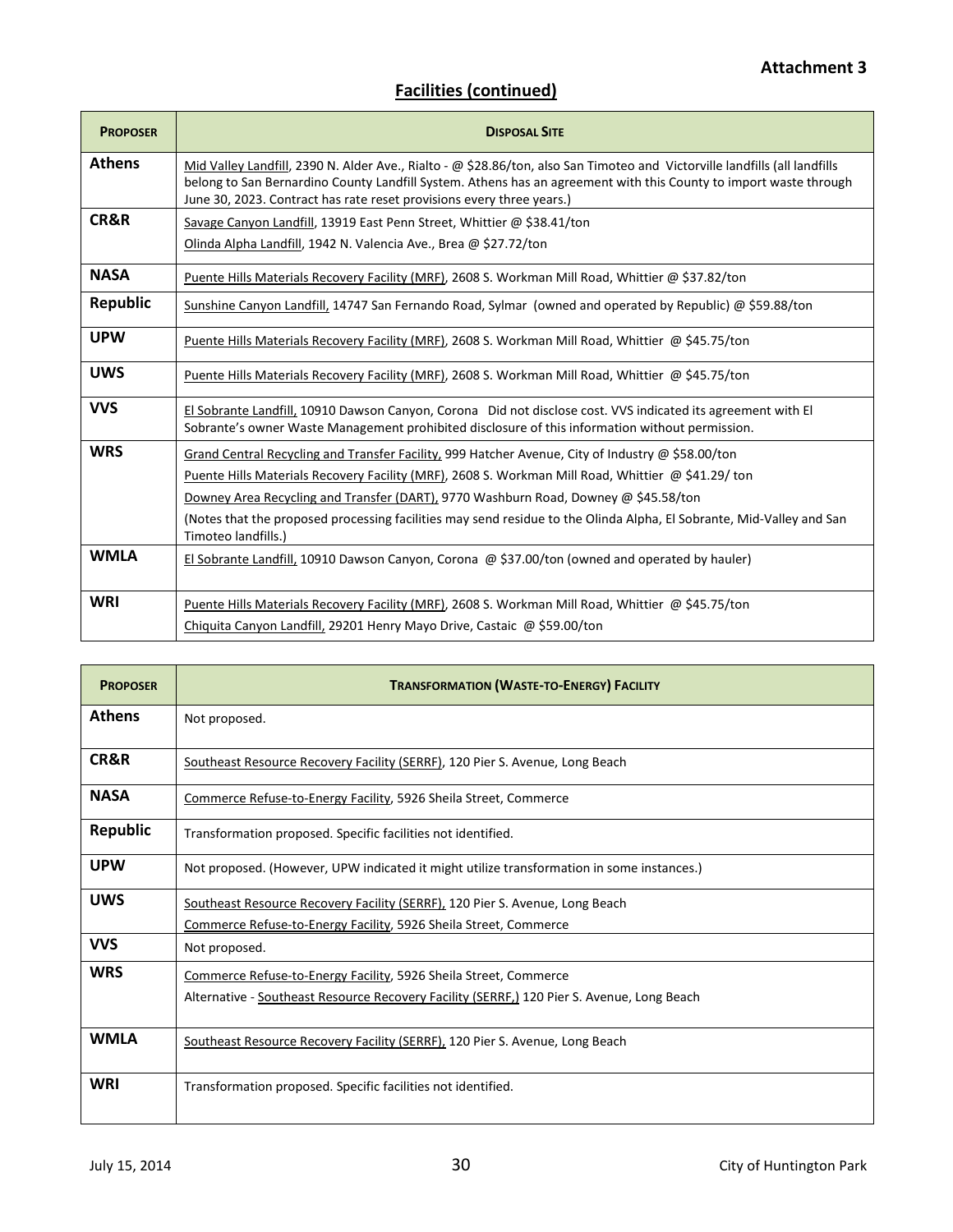# **Equipment**

| <b>PROPOSER</b> | <b>COLLECTION VEHICLES (1)</b>                                                                                                                                                                                                                                                 | <b>CART MANUFACTURER AND COLORS</b>                                                                                                                                                                                                                                                          |
|-----------------|--------------------------------------------------------------------------------------------------------------------------------------------------------------------------------------------------------------------------------------------------------------------------------|----------------------------------------------------------------------------------------------------------------------------------------------------------------------------------------------------------------------------------------------------------------------------------------------|
| <b>Athens</b>   | Four 2014 Peterbilt CNG front loaders (for bins)<br>Three 2014 Volvo CNG side loaders (for carts)<br>One Volvo CNG 2014 frontend loader equipped with a Curotto<br>Can<br>One 2013 Volvo Autocar Roll-off vehicle                                                              | Manufacturer: Rehrig Pacific<br>Refuse: black<br>Recyclables: blue<br>Green Waste: green                                                                                                                                                                                                     |
| CR&R            | Equivalent of 3.5 side loaders (for carts)<br>Four front loaders (for bins)<br>One roll-off collection vehicle<br>Bin and cart vehicles will use CNG. Chassis will be Peterbilt or<br>AutoCar, and either new or within five years old. Bodies will be<br>AMREP.               | Manufacturer: Toter - Suggests emerald green<br>granite-finish cart bodies, with different colored lids<br>only to differential waste streams. Lids will be<br>imprinted in color with color graphics (vs. a label).<br>Refuse: black lid<br>Recyclables: blue lid<br>Green Waste: green lid |
| <b>NASA</b>     | Four 2014 CNG Peterbilt side loaders (for carts)<br>Five 2014 CNG Peterbilt front loaders (for bins)<br>One 2014 Peterbilt roll-off collection truck                                                                                                                           | Manufacturer: Schaffer, 20% recycled content<br>Refuse: brown<br>Recyclables: blue<br>Green Waste: green                                                                                                                                                                                     |
| <b>Republic</b> | Three 2014 CNG Autocar cart collection vehicles<br>Four 2014 CNG Autocar bin collection vehicles<br>One 2014 CNG Autocar roll-off collection truck                                                                                                                             | Manufacturer: Otto<br>Refuse: black<br>Recyclables: blue<br>Green Waste: green                                                                                                                                                                                                               |
| <b>UPW</b>      | Three 2015 CNG Peterbilt side loaders (for carts)<br>One 2010 CNG Peterbilt side loader (for carts)<br>Four 2015 CNG Peterbilt front loaders (for bins)<br>One 2015 Peterbilt roll-off collection vehicle                                                                      | Manufacturer: Rehrig Pacific<br>Refuse: black<br>Recyclables: blue<br>Green Waste: green<br>Food Waste: grey                                                                                                                                                                                 |
| <b>UWS</b>      | Four 2012/13 CNG Mack side loaders (for carts)<br>Five 2012/23 CNG Mack front loaders (for bins)<br>Two 2012/13 CNG Mack roll-off collection vehicles                                                                                                                          | Proposes Schaefer or Rehrig Pacific, but will provide<br>alternatives at City request<br>Colors - To be determined by City                                                                                                                                                                   |
| <b>VVS</b>      | Four 2015 CNG Crane Carrier side loaders (for carts)<br>Four 2015 CNG Crane Carrier front loaders (for bins)<br>One 2015 CNG Peterbilt roll-off collection vehicle                                                                                                             | Manufacturer: Rehrig Pacific, 20% recycled content.<br>Refuse: black<br>Recyclables: blue<br>Green Waste: green                                                                                                                                                                              |
| <b>WRS</b>      | Four 2014 CNG Mack, Peterbilt, or Freightliner side loaders<br>(for carts)<br>Five 2014 CNG Mack front loaders (for bins)<br>One 2013 CNG Mack front loader (for bins)<br>One 2014 CNG Mack roll-off collection truck, and another<br>smaller roll-off truck for smaller areas | Manufacturer: Rehrig Pacific<br>Refuse: black<br>Recyclables: blue<br>Green Waste: green                                                                                                                                                                                                     |
| <b>WMLA</b>     | Three, plus one as need, 2008 LNG Autocar side loaders (for<br>carts)<br>Six 2014 CNG Peterbilt front loaders (For bins)<br>One 2014 CNG Autocar roll-off collection vehicle                                                                                                   | Manufacturer: Rehrig Pacific<br>Refuse: black<br>Recyclables: blue<br>Green Waste: green                                                                                                                                                                                                     |
| <b>WRI</b>      | Four 2014 CNG Amrep side loaders (for carts)<br>Three 2014 CNG Amrep front loaders (for bins)<br>One roll-off collection truck                                                                                                                                                 | Manufacturer: Rehrig Pacific<br>Refuse: grey<br>Recyclables: blue<br>Green Waste: green                                                                                                                                                                                                      |

(1) CNG = compressed natural gas.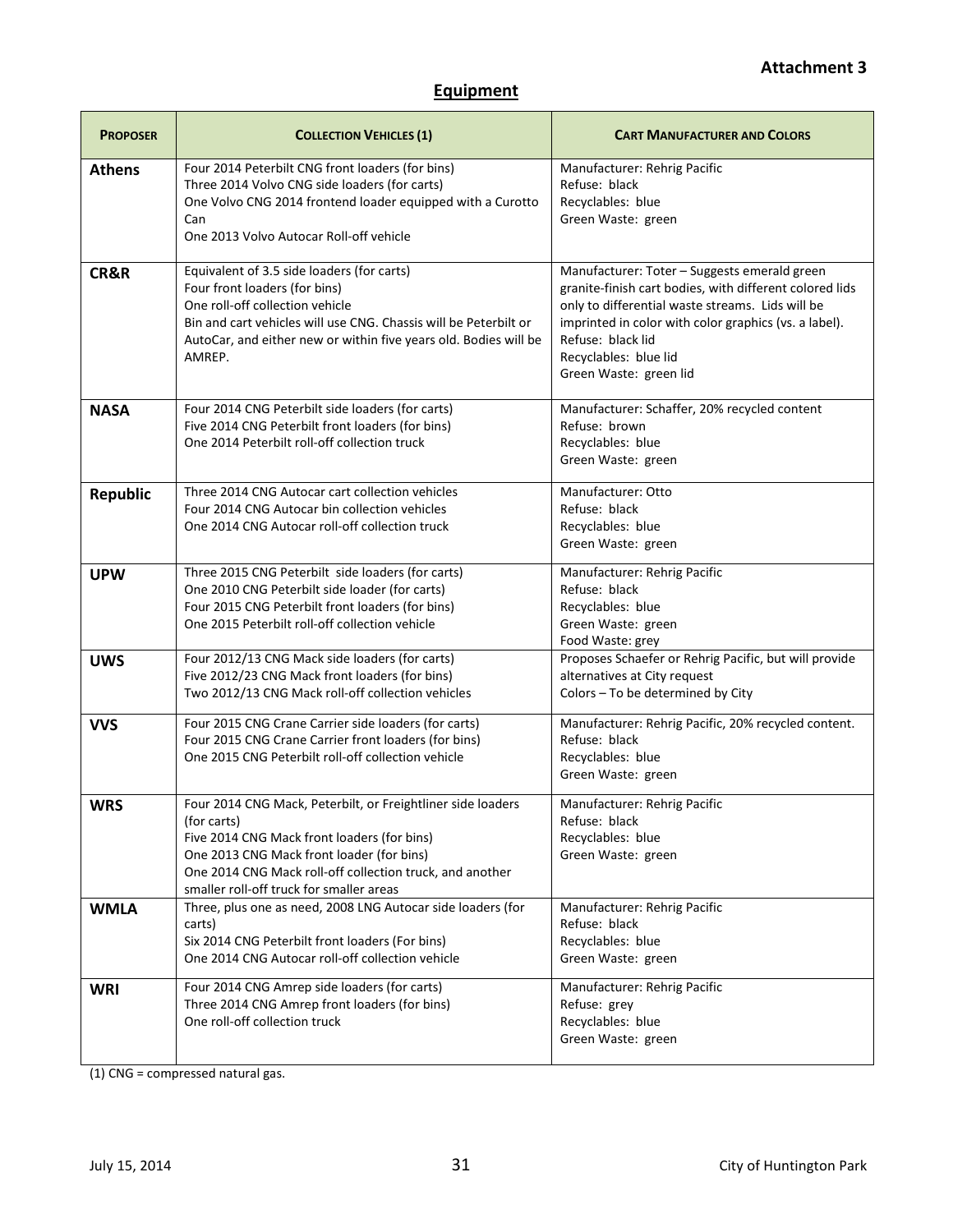# **Attachment 3**

| <b>PROPOSER</b> | <b>COMMERCIAL AND MULTI-FAMILY RECYCLING PROGRAM</b>                                                                                                                                                                                                                                                                                                                                                                                                                                                                                                  | <b>OVERALL</b><br><b>DIVERSION GOAL</b>  |
|-----------------|-------------------------------------------------------------------------------------------------------------------------------------------------------------------------------------------------------------------------------------------------------------------------------------------------------------------------------------------------------------------------------------------------------------------------------------------------------------------------------------------------------------------------------------------------------|------------------------------------------|
| <b>Athens</b>   | Source separated recyclables program proposed.<br>Alternative proposal includes processing of all bin waste for an additional charge of 15% added to all<br>bin rates.                                                                                                                                                                                                                                                                                                                                                                                | w/o processing: 14%<br>w/processing: 33% |
| CR&R            | Multi-Family Customers - Each customer to be provided an option of:<br>• Source separated recycling available for all (option of 96-gallon carts, or three yard or four yard<br>bins); or,<br>• Mixed waste processing provided for customers that do not participate in a source separated<br>recycling program.<br>Commercial - CR&R shall collect and process the following waste streams:<br>• Source separated recycling;<br>• Wet recycling of food scraps; and,<br>Mixed waste loads with high levels of recoverable material to be processed. | 30%                                      |
| <b>NASA</b>     | Multi-Family Customers: Source separated recycling carts at no charge. Estimates one cart per six to<br>ten units. All refuse will be processed to recover recyclables.<br>Businesses: Source separated program provided at contractually required 50% rate reduction, and all<br>refuse will be processed to recover recyclables.                                                                                                                                                                                                                    | 35%                                      |
| <b>Republic</b> | Multi-family customers will receive two 96-gallon recycling carts for each multi-family dwelling unit at<br>no charge. Multi-family residents may request recycling totes imprinted with recycling instructions at<br>no additional charge. Will provide split bins.<br>Will provide source separated commercial recycling, with mixed waste processing as "a last resort,<br>and only if needed" to meet City-wide diversion goals.                                                                                                                  | 24%                                      |
| <b>UPW</b>      | Source separated recycling available for all.<br>Food waste recycling program to be phased in, beginning in District 1 due to the prevalence of food<br>waste generators in the area. Once per week collection of 64-gallon cart will be \$28.00/month.<br>Mixed waste processing provided for customers that do not participate in a source separated<br>recycling program.                                                                                                                                                                          | 31%                                      |
| <b>UWS</b>      | Proposes source separated program. A portion of the commercial refuse waste stream to be sent for<br>processing to recover recyclables or to a transformation facility. Quantity sent will depend on amount<br>necessary to meet UWS' over-all hauler-collected recycling goal. One free 96-gallon recycling cart will<br>be provided for every eight residential units. UWS proposes to identify third party diversion and<br>provide it in place of current recyclers.                                                                              | 48%                                      |
| <b>VVS</b>      | VVS will process all bin refuse to recover recyclables and provide recycling carts if requested at<br>contract rates. Source separated recyclables and mixed refuse bins to be collected on the same<br>routes and processed together to reach the 35% recovery rate.                                                                                                                                                                                                                                                                                 | 37%                                      |
| <b>WRS</b>      | WRS plans to process most multi-family waste, and to send residue to a waste-to-energy facility.<br>Source separated recycling bins provided.<br>Commercial collection includes: processing all commercial bin loads, with customers with higher<br>levels of recyclables collected on a separate route; collection of food waste from select customers;<br>and source separated recycling.                                                                                                                                                           | 61%                                      |
| <b>WMLA</b>     | Source separated recyclables program proposed.                                                                                                                                                                                                                                                                                                                                                                                                                                                                                                        | 33%                                      |
| WRI             | Source separated recyclables program proposed.                                                                                                                                                                                                                                                                                                                                                                                                                                                                                                        | 20%                                      |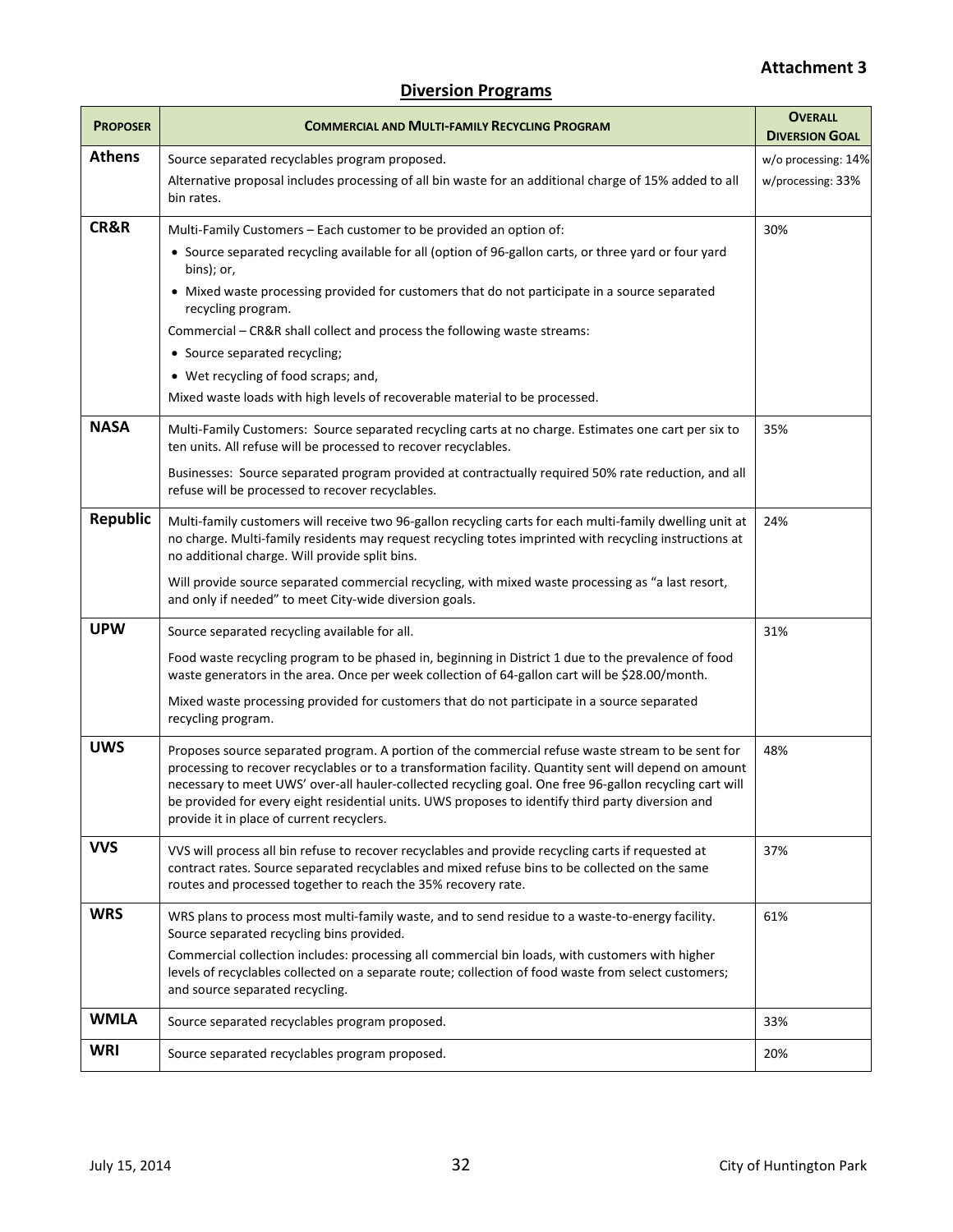# **Diversion Programs (continued)**

| <b>PROPOSER</b> | <b>FOOD WASTE DIVERSION PROGRAMS IF PROPOSED (NOT REQUIRED)</b>                                                                                                                                                                                                                                                                                                             |
|-----------------|-----------------------------------------------------------------------------------------------------------------------------------------------------------------------------------------------------------------------------------------------------------------------------------------------------------------------------------------------------------------------------|
| <b>Athens</b>   | Athens noted it operates a facility that processes food waste. No program proposed.                                                                                                                                                                                                                                                                                         |
| CR&R            | Included a commercial food waste diversion program in its proposed commercial recycling program. Suggests a portion<br>of additional cost impacts be spread across all customers to provide this program at a reduced rate to encourage<br>participation. Cost would be dependent on whether City directed selected composting or anaerobic digestion for this<br>material. |
| <b>NASA</b>     | N/A                                                                                                                                                                                                                                                                                                                                                                         |
| <b>Republic</b> | Proposes a food waste pilot program for half of large food waste generators to begin at the end of contract year one<br>for an unspecified period to be discussed with City.                                                                                                                                                                                                |
|                 | Proposes a food waste diversion program for City events with food vendors.                                                                                                                                                                                                                                                                                                  |
| <b>UPW</b>      | Included a commercial food waste diversion program in its proposed commercial recycling program and estimated 500<br>tons/year to be recovered. Cost will be \$28.00/month for once per week collection of a 64-gallon cart.                                                                                                                                                |
| <b>UWS</b>      | N/A                                                                                                                                                                                                                                                                                                                                                                         |
| <b>VVS</b>      | N/A                                                                                                                                                                                                                                                                                                                                                                         |
| <b>WRS</b>      | Included a commercial food waste diversion program for select customers in its proposed commercial recycling<br>program and estimated 845 tons/year to be recovered. Customer rate impact to be determined.                                                                                                                                                                 |
| <b>WMLA</b>     | N/A                                                                                                                                                                                                                                                                                                                                                                         |
| <b>WRI</b>      | Indicates WRI is in the process of permitting a facility to recover recyclables, with the organic portion of residual waste<br>being sent to an anaerobic digester WRI is in the process of developing.                                                                                                                                                                     |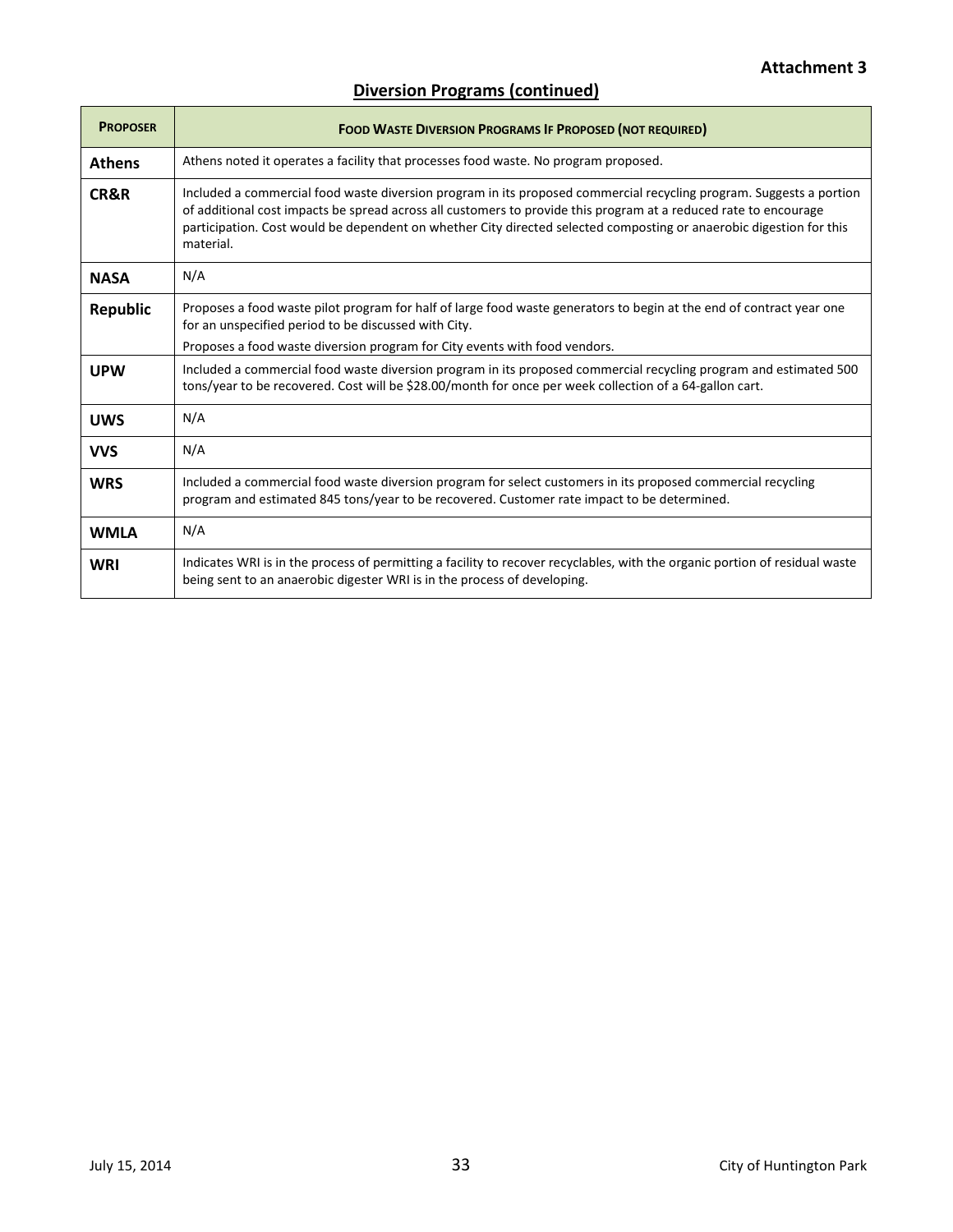| <b>PROPOSER</b> | EMR(1)                             | <b>CURRENT ASSETS TO</b><br><b>CURRENT LIABILITIES</b> | <b>TOTAL LIABILITIES TO</b><br><b>TOTAL ASSETS</b> | <b>FINANCIAL STATEMENT PERIOD</b> |
|-----------------|------------------------------------|--------------------------------------------------------|----------------------------------------------------|-----------------------------------|
| <b>Athens</b>   | 2014: .72, 2013: .86, 2012: .89    | 1.18                                                   | 74%                                                | CY 2013                           |
| CR&R            | 2013: .70, 2012: .77, 2011: .85    | 0.51                                                   | 51%                                                | Year ended Sept. 2013             |
| <b>NASA</b>     | 2013: .67, 2012: .82, 2013: .82    | 0.72                                                   | 87%                                                | CY 2013                           |
| <b>Republic</b> | 2013: .76, 2012: .75, 2011: .79    | 0.83                                                   | 60%                                                | CY 2013                           |
| <b>UPW</b>      | 2013: .88, 2012: .78, 2011: .88    | 0.98                                                   | 78%                                                | April 2014                        |
| <b>UWS</b>      | 2014: 1.39, 2013: 1.24, 2012: 1.02 | 0.70                                                   | 60%                                                | Year ended Sept. 2013             |
| <b>VVS</b>      | 2013: .94, 2012: .66, 2011: .89    | 4.92                                                   | 65%                                                | CY 2013                           |
| <b>WRS</b>      | 2014: 1.0, 2013: 1.0, 2012: 1.0    | 6.24                                                   | 21%                                                | CY 2013                           |
| <b>WMLA</b>     | 2014: .69, 2013: .71, 2012: .74    | 0.83                                                   | 73%                                                | CY 2013                           |
| <b>WRI</b>      | 2013: 1.58, 2012: 1.22, 2011: 1.69 | 0.92                                                   | 111%                                               | CY 2013                           |

#### **Additional Information Requested in RFP**

(1) EMR = Experience Modification Rate, determined by the National Council on Compensation Insurance. Helps measure the efficacy of a company's safety program. 1.0 is average, with lower numbers preferable.

|                 | <b>SHARPS CALL-IN/MAIL BACK CONTAINER PROGRAM</b>                                   |                                                     | <b>PROPOSED COMMERCIAL SERVICE</b>           |
|-----------------|-------------------------------------------------------------------------------------|-----------------------------------------------------|----------------------------------------------|
| <b>PROPOSER</b> | <b>NUMBER OF SHARPS CONTAINERS</b>                                                  | <b>SUBCONTRACTOR</b><br>(IF SUBCONTRACTOR PROPOSED) | <b>START DATE (2)</b>                        |
| <b>Athens</b>   | Up to four containers per year per<br>customer.                                     |                                                     | 1/1/15                                       |
| CR&R            | No limit.                                                                           |                                                     | 1/1/15                                       |
| <b>NASA</b>     | No limit.                                                                           | Sharps Compliance, Inc.                             | Not addressed                                |
| <b>Republic</b> | No limit.                                                                           | Stericycle                                          | Not addressed - current<br>commercial hauler |
| <b>UPW</b>      | No limit.                                                                           | Stericycle                                          | 1/1/15                                       |
| <b>UWS</b>      | Up to four containers per year per<br>customer.                                     | Stericycle                                          | 1/1/15                                       |
| <b>VVS</b>      | Up to four containers per year per<br>customer.                                     |                                                     | 1/1/15                                       |
| <b>WRS</b>      | No limit.                                                                           | Sharps Compliance, Inc.                             | 12/1/14                                      |
| <b>WMLA</b>     | No limit.                                                                           |                                                     | Not addressed                                |
| <b>WRI</b>      | Up to four containers per year per<br>customer, additional containers \$10<br>each. | Stericycle                                          | 11/1/14                                      |

(2) Commercial service is to start within 90 days of contract award, if requested by City, but no later than January 1, 2015. Proposed commercial start dates were included in proposers' implementation schedules. Residential service begins January 1, 2015. If start date was not addressed, a January 1, 2015 start date is assumed.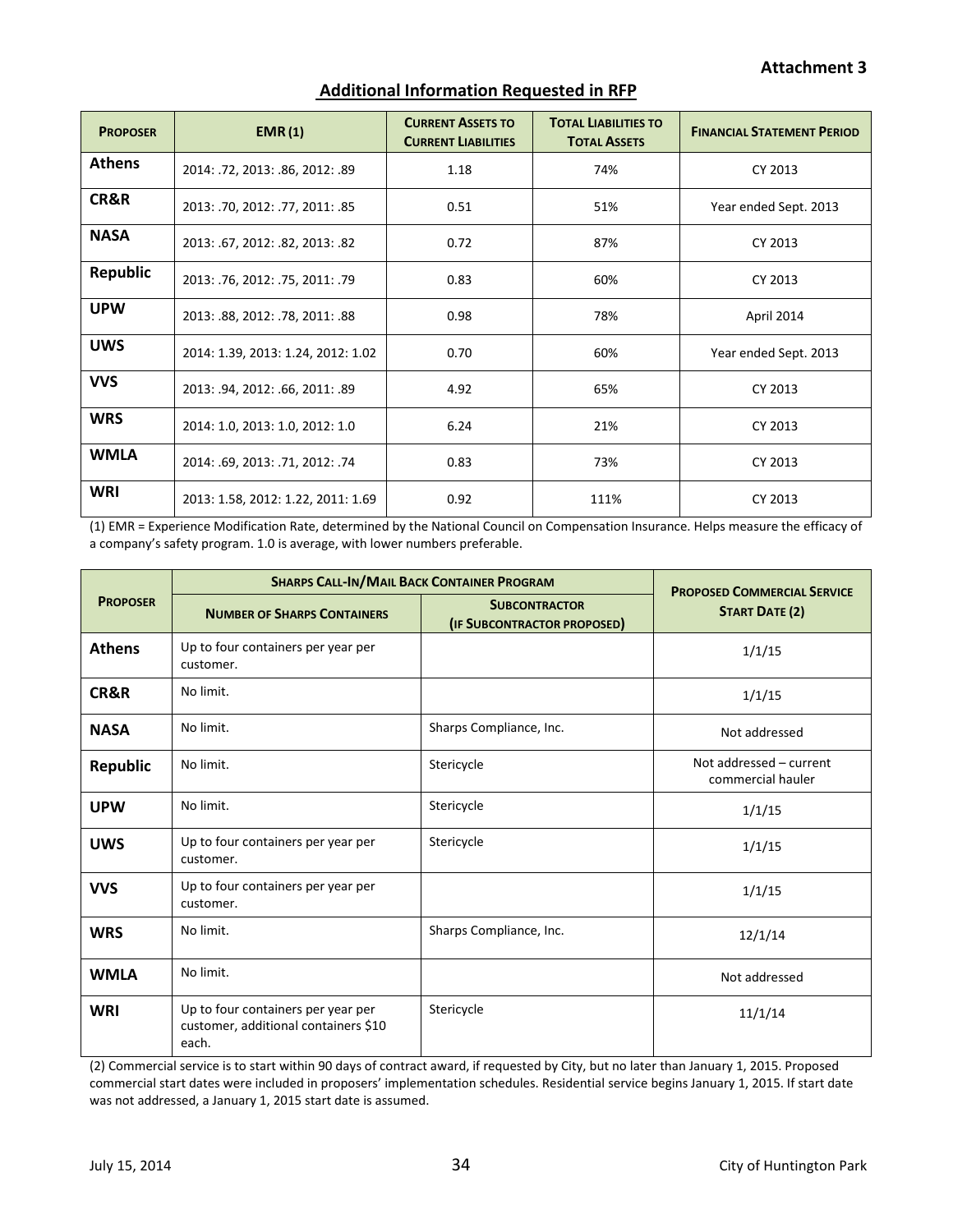# **Proposed Exceptions to Franchise Agreement**

| <b>PROPOSER</b> | <b>NUMBER OF</b><br><b>EXCEPTIONS</b> | <b>DESCRIPTION OF EXCEPTIONS TAKEN</b>                                                                                                                                                                                                                                                                                                                                                              |
|-----------------|---------------------------------------|-----------------------------------------------------------------------------------------------------------------------------------------------------------------------------------------------------------------------------------------------------------------------------------------------------------------------------------------------------------------------------------------------------|
| <b>Athens</b>   | $\Omega$                              |                                                                                                                                                                                                                                                                                                                                                                                                     |
| <b>CR&amp;R</b> | $\mathbf{1}$                          | CR&R would prefer to provide a full-time City-dedicated representative and an in-City payment center for<br>in-person payment in lieu of a physical in-City office. CR&R's existing office is 16 miles from the City.                                                                                                                                                                               |
| <b>NASA</b>     | $\Omega$                              |                                                                                                                                                                                                                                                                                                                                                                                                     |
| Republic        | $\Omega$                              |                                                                                                                                                                                                                                                                                                                                                                                                     |
| <b>UPW</b>      | $\Omega$                              |                                                                                                                                                                                                                                                                                                                                                                                                     |
| <b>UWS</b>      | $\mathbf{1}$                          | UWS would like to discuss residential billing options.                                                                                                                                                                                                                                                                                                                                              |
| <b>VVS</b>      | $\Omega$                              |                                                                                                                                                                                                                                                                                                                                                                                                     |
| <b>WRS</b>      | $\overline{2}$                        | 1. WRS requests on its proposal Attachment 4-C that it be permitted to charge a refundable deposit to<br>residents for additional recycling and green waste carts (per RFP, additional recycling and green waste<br>carts are to be provided at no additional cost).<br>2. WRS indicates it would charge a fee to replace more than two lost or stolen carts per customer (page<br>30 of proposal). |
| <b>WMLA</b>     | 5                                     | WM Requests language changes related to:<br>• Extraordinary rate adjustments<br>• Lid closure<br>• Graffiti removal timing<br>• Force Majeure period to cure<br>• Suspension of rate increases for contract non-compliance                                                                                                                                                                          |
| <b>WRI</b>      | 1                                     | WRI requested a "scouting" fee for certain bin services on pages 15 and 17 of WRI's proposal.                                                                                                                                                                                                                                                                                                       |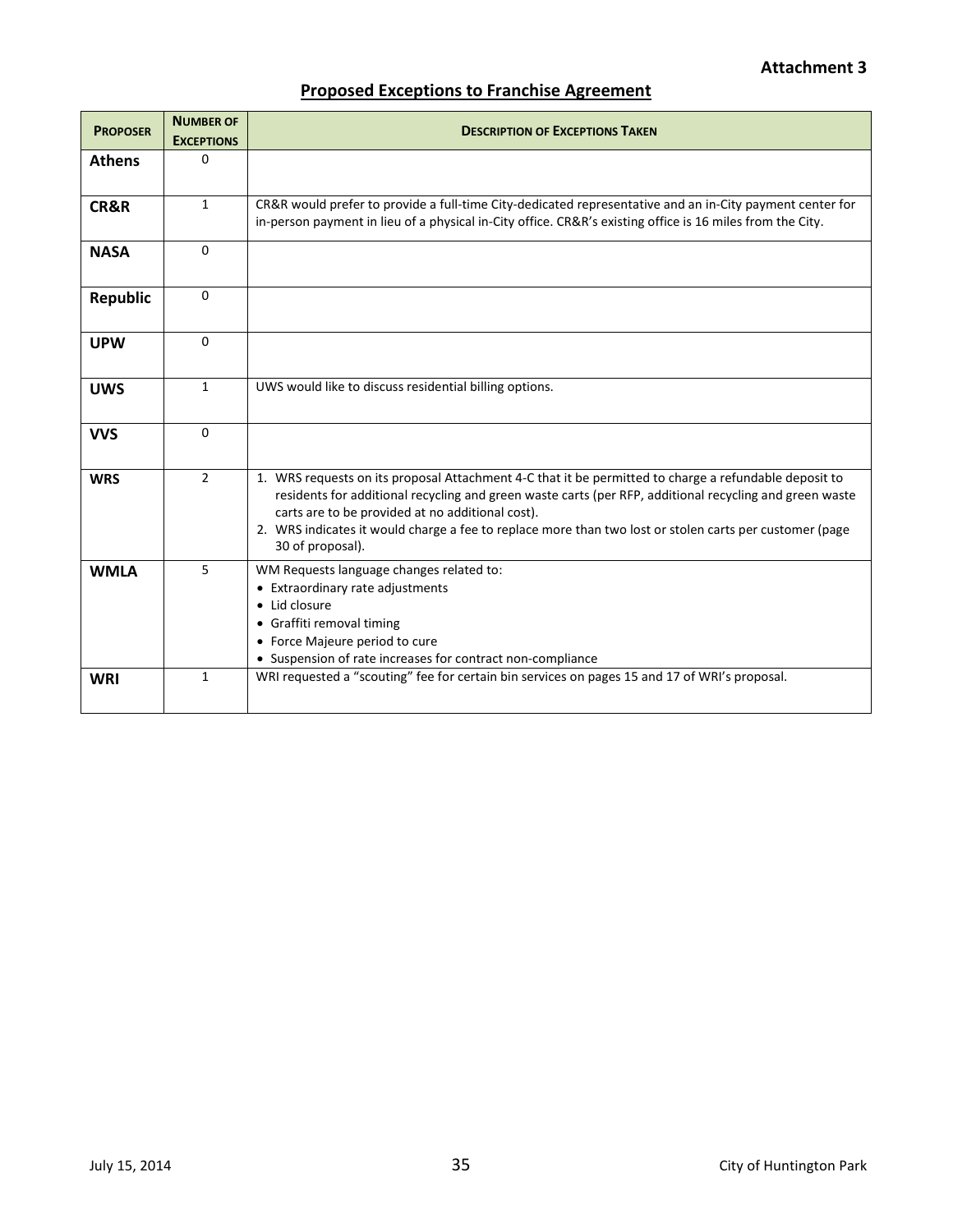# **Legal Disclosures**

| <b>PROPOSER</b> | # OF LEGAL<br><b>DISCLOSURES</b> | <b>SUMMARY OF LEGAL DISCLOSURES</b>                                                                                                                                                                                                                                                                                                                       |
|-----------------|----------------------------------|-----------------------------------------------------------------------------------------------------------------------------------------------------------------------------------------------------------------------------------------------------------------------------------------------------------------------------------------------------------|
| <b>Athens</b>   | 12                               | 1. Riad Abboud v. Consolidated Disposal Services, LLC, et. al, 2011 - Class action against multiple haulers.<br>Allegations of, among other things, fraud, negligent misrepresentation and violations of unfair business<br>practices in connection with charges to businesses in unincorporated Los Angeles, County. Athens was<br>dismissed as a party. |
|                 |                                  | 2. Mike Torres v. City of Montebello, currently under appeal - City was found to have improperly awarded a<br>waste hauling contract to Athens. The ruling in the case to invalidate the agreement is on appeal. Athens is<br>not a defendant, but a Real Party in interest.                                                                              |
|                 |                                  | 3. City of Montebello v. Rosemarie Vasquez et al, Case No. BC488767 - Athens is a Real Party in Interest.<br>Three former City Councilmembers are alleged to have received improper payments and/or favors in<br>exchange for awarding Athens a solid waste collection agreement. In process.                                                             |
|                 |                                  | California/Occupational Safety and Health Administration (Cal/OSHA) - Athens cites the following accidents<br>resulting in OSHA penalties:                                                                                                                                                                                                                |
|                 |                                  | Case Closure Date<br>Settlement<br>#                                                                                                                                                                                                                                                                                                                      |
|                 |                                  | 316210103<br>4/30/13<br>\$18,357<br>4.                                                                                                                                                                                                                                                                                                                    |
|                 |                                  | 5.<br>314862848<br>1/29/2013<br>\$32,250                                                                                                                                                                                                                                                                                                                  |
|                 |                                  | \$400<br>6.<br>314858267<br>5/7/2011                                                                                                                                                                                                                                                                                                                      |
|                 |                                  | 31338-719<br>12/15/2010<br>\$1,125<br>7.                                                                                                                                                                                                                                                                                                                  |
|                 |                                  | 2/4/2009<br>\$7,175<br>8.<br>312310824                                                                                                                                                                                                                                                                                                                    |
|                 |                                  | 9. California Air Resource Board (CARB), 2007 - CARB conducted a compliance review/field audit of Athens<br>compliance with CARB requirements, including that Athens failed to properly inspect diesel vehicles and<br>to install emission-reduction devices. Athens indicated it reached a settlement and completed requested<br>repairs.                |
|                 |                                  | 10. South Coast Air Quality Management District - Reached settlement 1/2009 for facility improvements, costs<br>and fines regarding ongoing odor issues at its City of Industry facility (Athens MRF).                                                                                                                                                    |
|                 |                                  | 11. California Integrated Waste Management Board - The CIWMB alleged Athens had not renewed its waste<br>hauler registration and manifest program in 2005. Settled.                                                                                                                                                                                       |
|                 |                                  | 12. California Integrated Waste Management Board - In 2008, Athens was fined for a waste tire hauling<br>incident in the City of Glendora in which tires were inadvertently collected with refuse. Settled.                                                                                                                                               |
| <b>CR&amp;R</b> | $\mathbf 0$                      |                                                                                                                                                                                                                                                                                                                                                           |
| <b>NASA</b>     | 0                                |                                                                                                                                                                                                                                                                                                                                                           |
| <b>Republic</b> | $\overline{7}$                   | 1. Casmalia Disposal Site/BFI, et al, 1998 - EPA seeking settlements from multiple parent company divisions<br>related to a hazardous waste facility operated in Santa Barbara County from 1973 to 1989. Matter pending.                                                                                                                                  |
|                 |                                  | 2. Operating Industries Superfund Site, Los Angeles, California, Laidlaw Waste Systems, Inc., Allied Waste<br>Systems, Inc. - Settled 2010 for \$33,132 for Allied Waste and \$145,071 for Consolidated (divisions of<br>proposer's parent company).                                                                                                      |
|                 |                                  | 3. BMAKK Apex Waste v. Board of Education of the City of Los Angeles - Petition for writ of mandate to<br>rescind an award of a contract to Consolidated Disposal Service. Settled 2012.                                                                                                                                                                  |
|                 |                                  | 4. Citizens for a Fair Trash Contract - The citizens of Los Alamitos allege that the City of Los Alamitos did not<br>properly follow the competitive bidding procedures for an RFP in awarding the new collection contract.<br>Settled 2012.                                                                                                              |
|                 |                                  | 5. Consolidated Disposal Service, LLC v. Key Disposal, Inc., and cross-complaint (6/3/2013) - Cross complaint<br>for breach of written agreement, interference with contract. Pending.                                                                                                                                                                    |
|                 |                                  | 6. Riad Abboud v. Consolidated Disposal Services, LLC, et. al., 2011 - A Class action against multiple haulers.<br>Allegations of, among other things, fraud, negligent misrepresentation and violations of unfair business<br>practices in connection with charges to businesses in unincorporated Los Angeles, County. Pending.                         |
|                 |                                  | 7. OSHA Violation - Gardena Hauling/Consolidated Disposal Service, LLC - Alleged failure to effectively<br>implement an injury and illness prevention program, and an employee sustained a serious injury. Settled<br>2012.                                                                                                                               |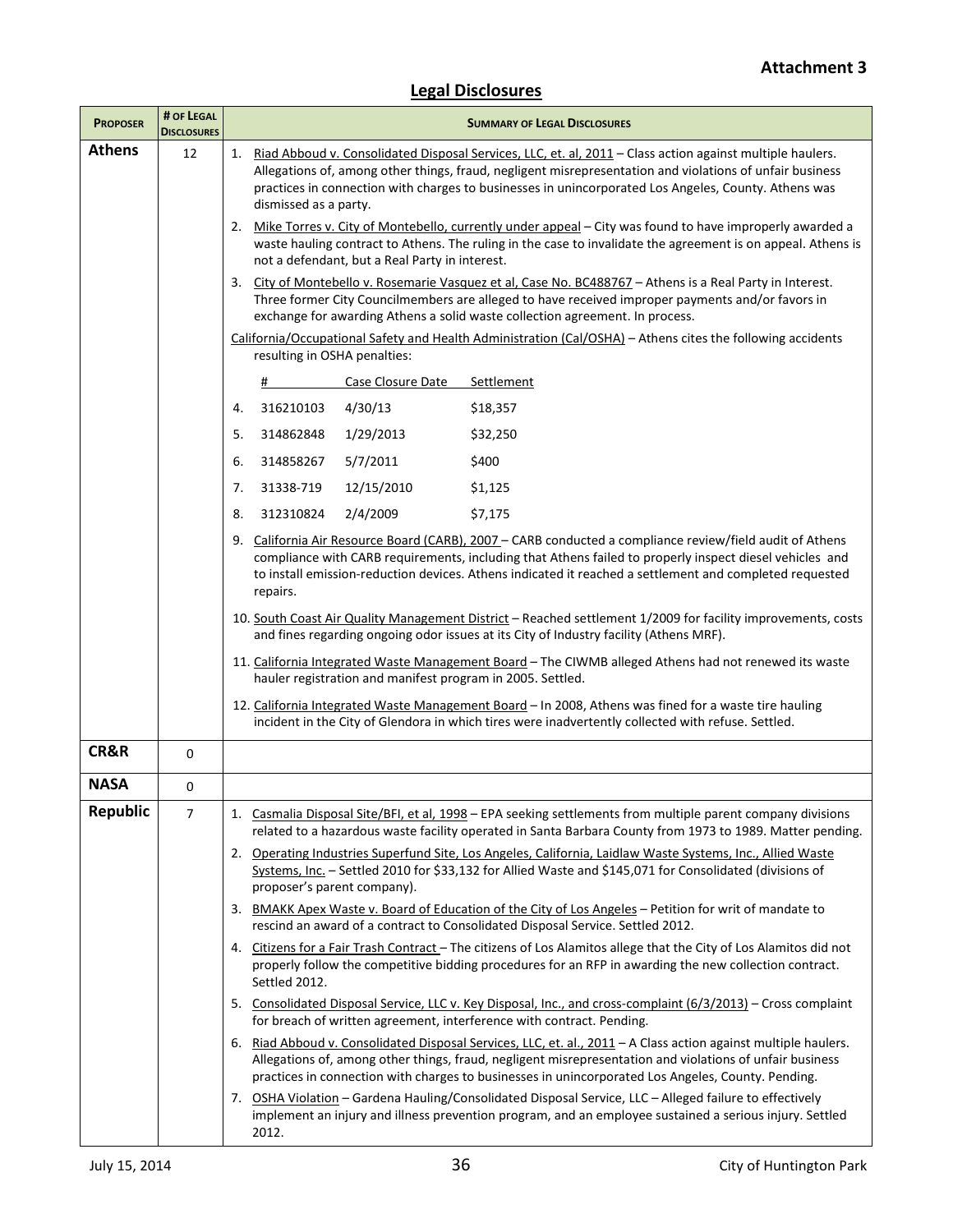# **Attachment 3**

| <b>PROPOSER</b> | # OF LEGAL<br><b>DISCLOSURES</b> | <b>SUMMARY OF LEGAL DISCLOSURES</b>                                                                                                                                                                                                                                                                                      |
|-----------------|----------------------------------|--------------------------------------------------------------------------------------------------------------------------------------------------------------------------------------------------------------------------------------------------------------------------------------------------------------------------|
| <b>UPW</b>      | 0                                |                                                                                                                                                                                                                                                                                                                          |
| <b>UWS</b>      |                                  | Parties have mediated a dispute regarding waste and hour practices, and are awaiting court approval.                                                                                                                                                                                                                     |
| <b>VVS</b>      | 0                                | Valley Vista disclosed five personnel issues that did not require disclosure per the RFP criteria.                                                                                                                                                                                                                       |
| <b>WRS</b>      | $\Omega$                         |                                                                                                                                                                                                                                                                                                                          |
| <b>WMLA</b>     | 3                                | California EPA, DTSC, and California Regional Water Quality Control Board v. Azusa Land Reclamation, Inc. -<br>1.<br>Enforcement action related to unlawful disposal of unpermitted wastes. Azusa (part of WM) settled with<br>payment of civil penalties and employees attending training classes. Filed 2005. Settled. |
|                 |                                  | West Coast Recycling Services, Inc. dba Mission Recycling v. Recycle America Alliance LLC (WMRA), et al. -<br>2.<br>Breach of contract and fraud that WMRA intentionally ceased delivery of recyclable materials. WMRA<br>claimed contract was at will. Filed 2008, Settled.                                             |
|                 |                                  | Aces Waste Services, Inc. v. WM of California, Inc., et al. - Alleges WM is infringing on exclusive franchise.<br>3.<br>WM claims collection falls under exemption to franchise for a State Park. In process.                                                                                                            |
| WRI             | $\Omega$                         |                                                                                                                                                                                                                                                                                                                          |

# **Legal Disclosures (continued)**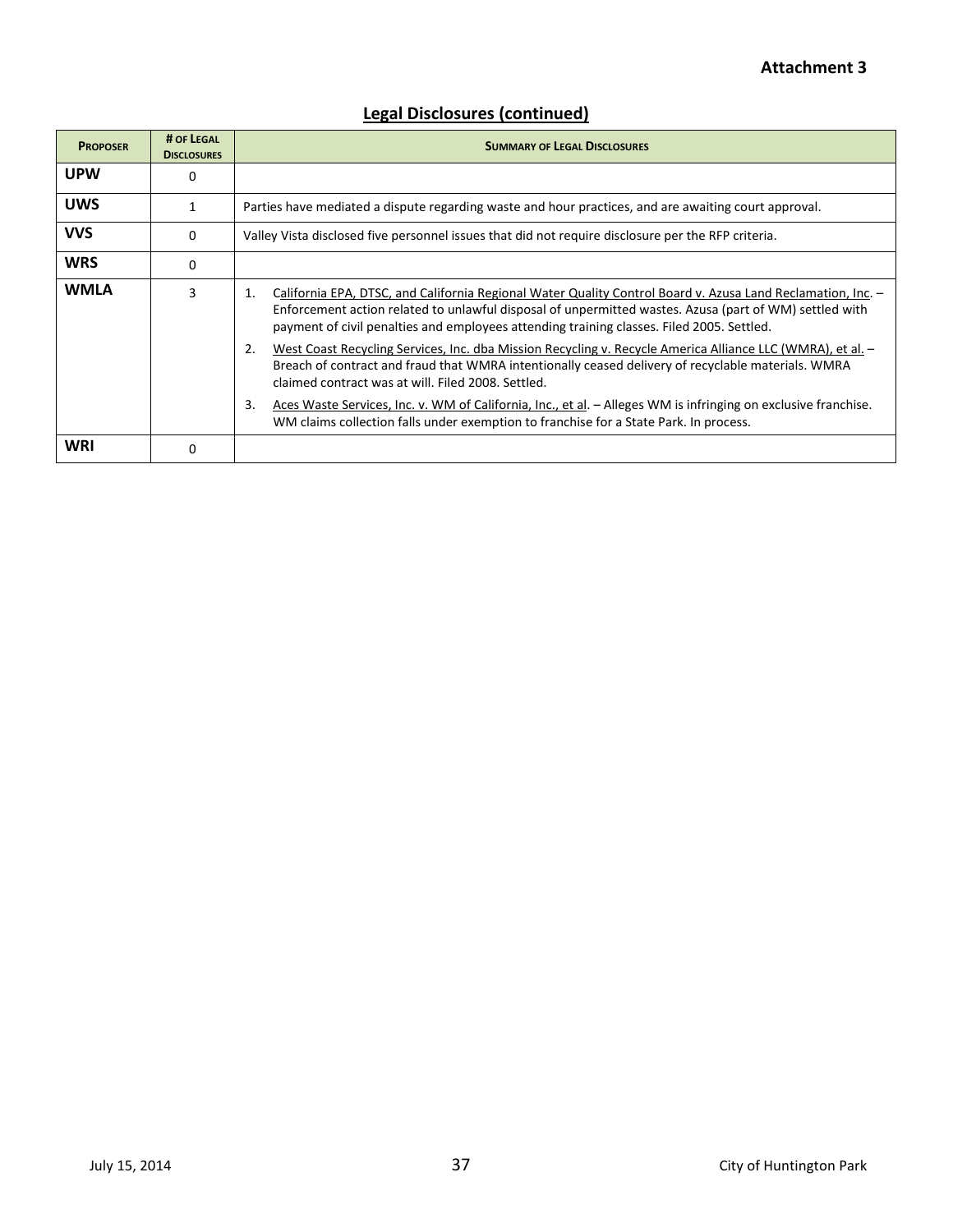#### **Unique Proposal Features**

#### **Athens**

- 1. Upfront \$500,000 "City Stewardship Grant" Payment Offers \$500,000 payment to the City upon award of the agreement to Athens.
- 2. Annual Compost/Mulch Giveaway Offers to provide at least one ton of mulch and one ton of compost per year at an annual give-a-way event.
- 3. Mighty Mike Provides mini truck mascot for recycling promotions.

#### Alternative Proposal

Bin Waste Processing – Proposes to process bin waste to recover recyclables for a 15% rate increase for commercial and multi-family bin customers.

#### **CR&R**

- 1. Free Steel Storage Vans Offers three 21' x 8' x 8' steel storage vans for the City's storage needs.
- 2. Free Annual Mulch Give-A-Way CR&R will provide mulch for annual give-a-way events for residents.
- 3. Refuse Cart Educational Tagging CR&R will audit and place educational tags on residential refuse carts that include recyclables suitable for placement in the recycling cart to help improve recycling.
- 4. Free In-House Recycling Containers at City Administrative Offices CR&R will provide in-house recycling containers at City offices.
- 5. Collection for Recycling Cart Overages In addition to material in the recycling cart, CR&R will collect recyclables placed for collection in clear bags.
- 6. Plastic Bins Will provide plastic bins for sound-sensitive areas, such as behind shopping centers located by homes. For 3 & 4 yards.
- 7. Existing Drivers Will interview all drivers of current haulers seeking employment.
- 8. SMART Vehicles Collection vehicles are equipped with GPS, video with time stamping, and communication devices.
- 9. Roll-off and Storage Van Service to Non-Profits Non-profit organizations are offered roll-off services at 50% of the pull charge (plus standard per ton disposal cost), storage vans at \$1.00 per day rental.
- 10. Full-Time Recycling and Public Relations Staff CR&R will provide a full-time employee dedicated exclusively to the City for speaking at community events, recycling promotion, coordinating recycling at community events and other activities. This person will be responsible for reporting, tracking and monitoring programs under this agreement.

#### Alternative Proposals

- 1. Street Sweeping Proposes to provide the City's street sweeping services for \$17,500 per month upon expiration of the City's current sweeping contract.
- 2. Business and Multi-Family In-Unit Recycling Containers In-unit containers offered at CR&R's actual cost.
- 3. Universal Waste & HHW Programs Offers HHW or Universal Waste programs, as either "door-to-door" collection or drop-off events, for a range of \$0.12 to \$0.31 per home per month, depending on program specifics selected by City.

#### **NASA**

1. Free Battery Collection - Bulky Item and at community events. Collection boxes placed at City facilities and parks.

2. Free Annual Mulch Give-A-Way – Will work with City to hold give-a-way in conjunction with Earth Day or California Recycles Day.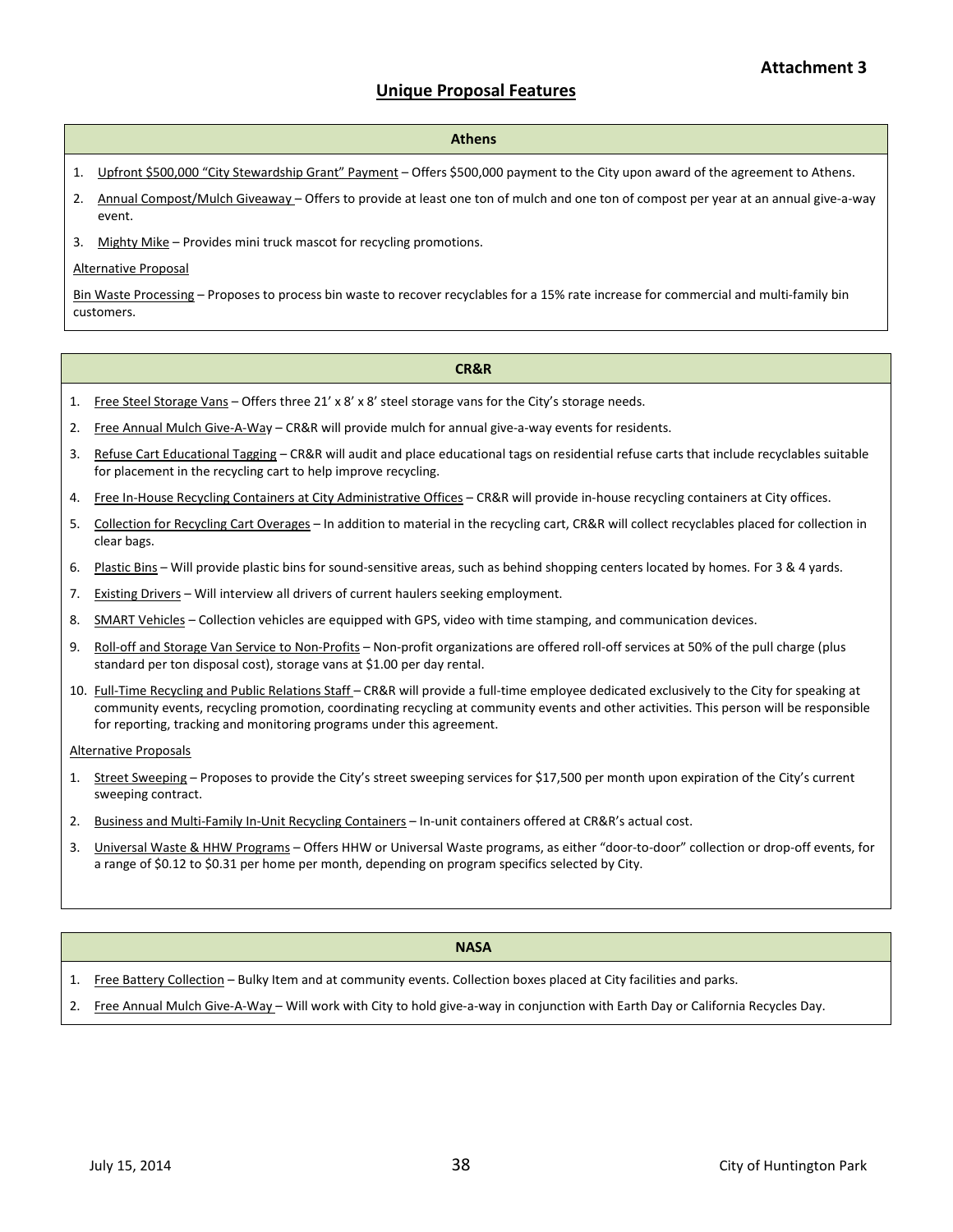#### **Unique Proposal Features (continued)**

#### **Republic**

- 1. Composting Classes Republic offers to conduct two composting classes per year.
- 2. Semi-Annual Compost Give-A-Way Republic will provide compost to residents at a convenient pickup location to be approved by City on an annual basis at no additional cost.
- 3. Semi-Annual Shred Day Republic will conduct an annual shred day for residents at no additional cost.
- 4. My Republic Rewards Reward program for single family homes that sign up on-line and recycle. Recycling incentives provided quarterly through gift cards. Five homes will be selected annually for a free year of service. The recycling zone in the City that recycles the most each year will receive \$1,000. (Republic estimated rewards to reach \$3,500/year.)

#### **UPW**

- 1. 20% Senior Discount 20%, instead of 10%, senior discount offered.
- 2. Second Year Rate Freeze Proposes first rate increase July 1, 2017 instead of July 1, 2016.
- 3. Portable Toilets Portable toilets and wash stations to be provided at City sponsored events at no additional cost.
- 4. Unlimited E-Waste Pickup Five-time-per-week scheduled pickup from single and multi-family customers. Single-family residents are entitled to e-waste collection as part of the unlimited bulky item program. Multi-family customers would otherwise be charged.
- 5. Public Works Yard Storage Containers Proposes to offer as many storage containers as needed at City's Public Works yard free of charge.

Alternative Proposal

- 1. Rate Reduction for Refurbished Carts UPW will reduce the residential rate by \$1.25/home/month if permitted to use refurbished Otto carts with 10 year warranty (cart maintenance and replacement is the hauler's responsibility under the agreement). This would result in a savings of approximately \$92,000 per year.
- 2. City Hall Space Rental Proposes to rent space at City Hall and employ a customer service representative to assist with calls through transition.

#### **UWS**

- 1. Compost Free to City Donate enough compost and mulch for City's lawns and fields and for grounds of the six public school campuses in the City.
- 2. Compost Give-A-Ways Unlimited mulch and compost to be provided at pickup event for residents.

#### **VVS**

1. Sales Tax from Truck Purchases – VVS estimates a \$20,000 to \$33,000 one-time benefit from the purchase of vehicles from Boerner trucking in Huntington Park using the required in-City office as a point of sale.

#### Alternative proposal:

Lease Portion of City Yard - Proposes to lease a portion of the City Yard to develop an operations facility. May include e-waste, bulky item, used motor oil and antifreeze drop-off.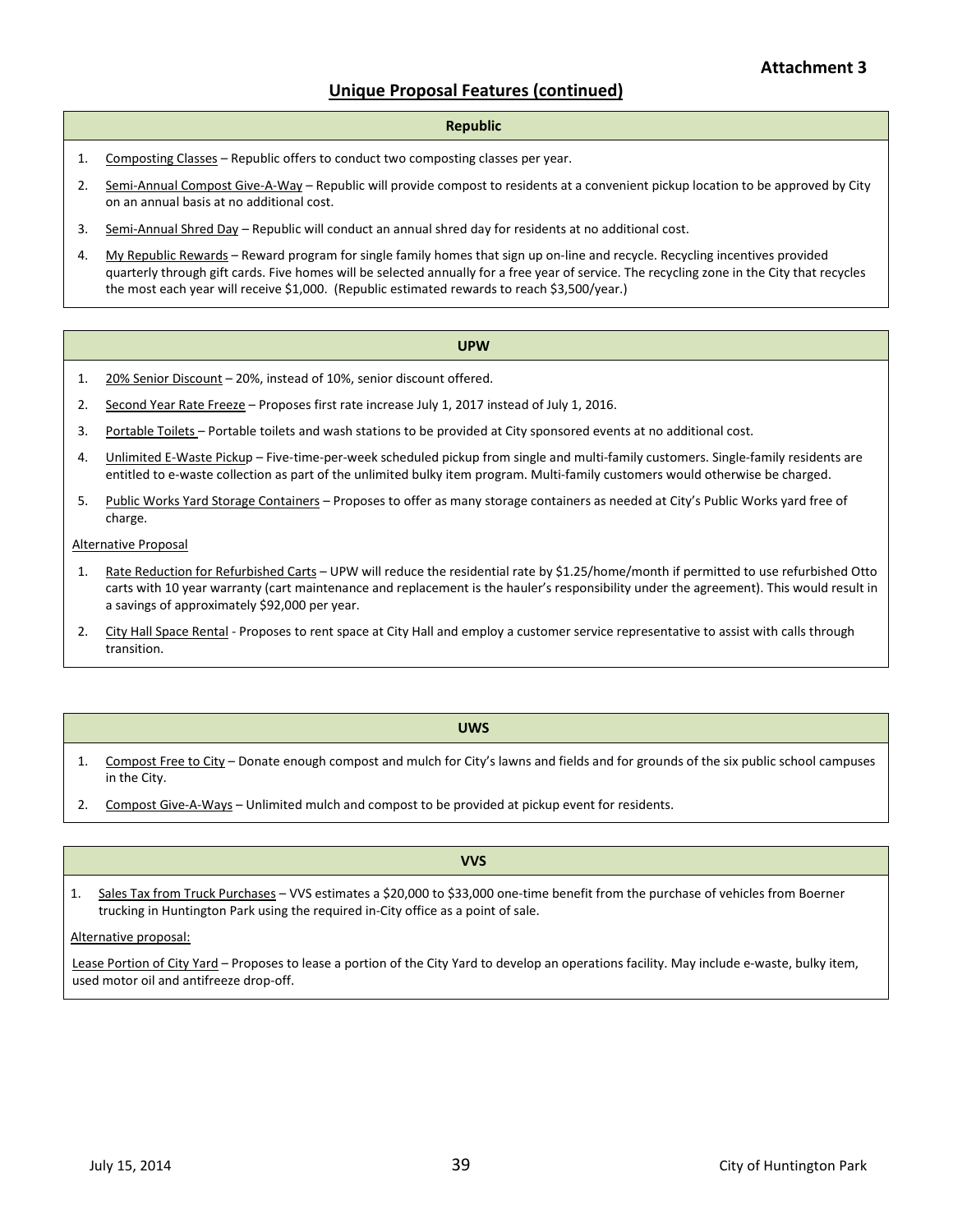#### **Unique Proposal Features (continued)**

#### **WRS**

- 1. City Hiring Preference Will give preference to Huntington Park residents.
- 2. E-waste, U-Waste, Sharps drop off at WRS' Maywood yard WRS will permit residents to drop off these materials at its site in Maywood.
- 3. Limited Battery and Bulb Drop-Off Residents may drop off a limited quantity of household batteries and compact fluorescent bulbs at the in-City office or WRS' Maywood office at no additional cost.
- 4. Motor Oil Collection WRS will provide on-call curbside used oil collection and provide free used oil collection containers.
- 5. Free Mulch or Compost WRS offers to provide free mulch or compost to City and residents.
- 6. Special Bulky Item Move-Out WRS will assist seniors who are moving out of a location by helping move bulky items from the backyard to the curb for collection. Under the agreement, bulky items should be placed at the curb for collection, and backyard service for the disabled typically only covers carts.
- 7. Plastic Bins Multi-family customers may select plastic bins.
- 8. Multi-Family Recycling Bin Locking Lids WRS offers locking lid service for recycling bins at multi-family customers that request them at no additional cost.
- 9. Multi-Family Bulky Item Collection WRS offers multi-family customers the same bulky item program as single family customers at no additional cost. (RFP permits a charge for multi-family bulky item collection.)

#### **WMLA**

- 1. Develop and Distribute Outreach Notices Will develop and send notice for two annual City-wide cleanup events and other events upon City Manager request at no cost to the City.
- 2. Annual School Contact Will inform schools of new services in the City and try to work with staff on recycling.
- 3. Twice Yearly E-Waste and Clothing Drop-Off Events Two annual drop-off events for e-waste and clothing.
- 4. Grant Writing Will provide solid waste related grant writing expertise.
- 5. Waste Watch Neighborhood Watch Program Will train drivers to recognize and report unusual or suspicious activities.

#### **WRI**

- 1. Multi-Family Bin Clean-Up Service WRI will provide each multi-family complex with a three-cubic-yard bin on request up to four times per year per complex, as a form of bulky item collection. (Multi-family complexes are required to pay for bulky item collection under the RFP.)
- 2. Universal Waste Drop-Off Huntington Park residents may drop off batteries, compact fluorescent bulbs and e-waste at WRI's Gardena location at no additional cost.
- 3. Free Automated City Litter Carts WRI offers to provide automated carts for use as public litter containers at bus stops and City designated areas.

Alternative Proposals:

- 1. In-City HHW and Universal Waste Drop-Off WRI is interested in developing a bulky item, universal waste and e-waste drop-off site in the City.
- 2. HHW Drop-Off Household hazardous waste may be dropped off at WRI's Gardena location for a charge.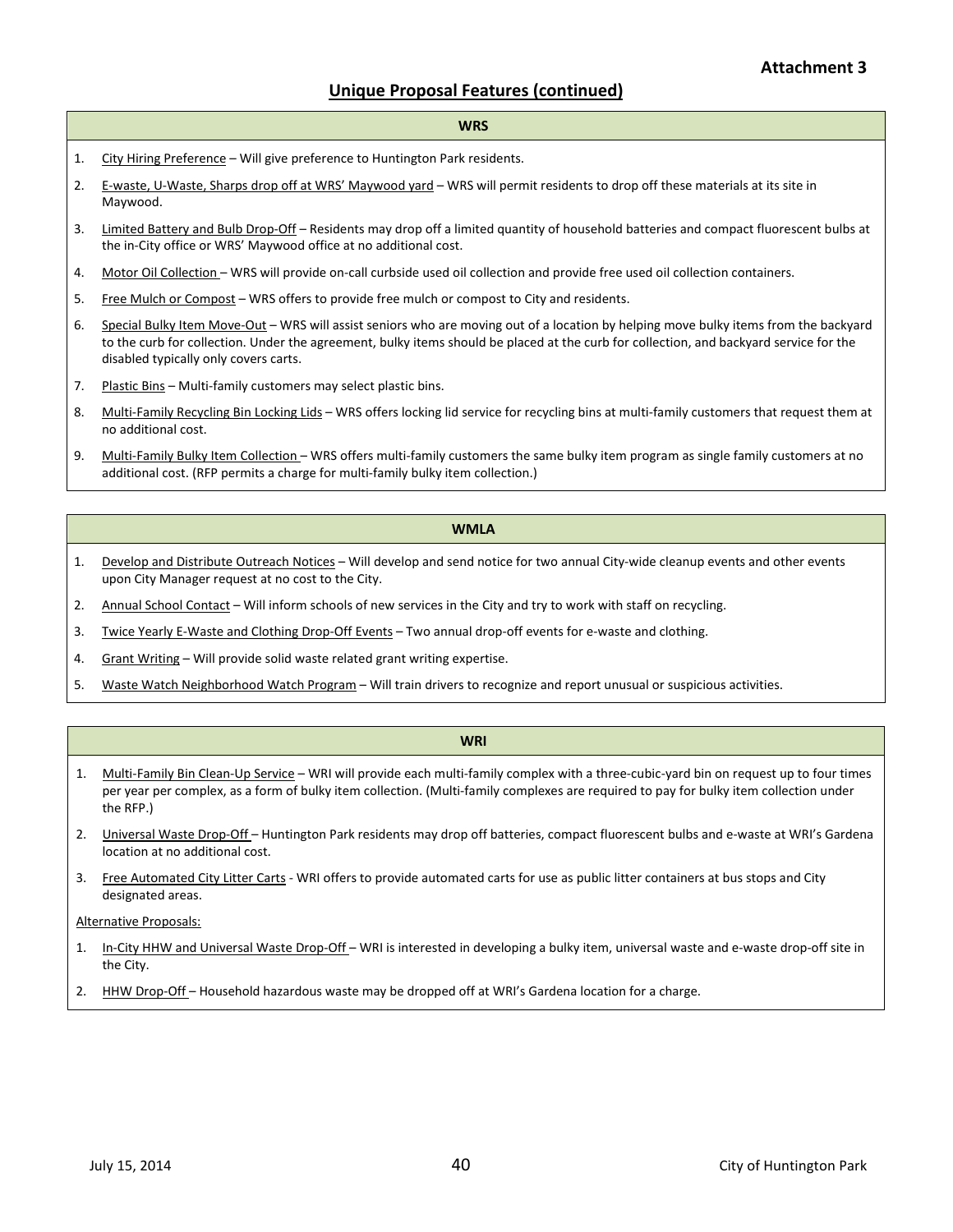**First Year Rate Revenue By Line of Service**

|      |                                                                                        |                          |                          |                       |                     |                         |              | <b>Annual Rate Revenue</b> |               |                                            |             |             |             |
|------|----------------------------------------------------------------------------------------|--------------------------|--------------------------|-----------------------|---------------------|-------------------------|--------------|----------------------------|---------------|--------------------------------------------|-------------|-------------|-------------|
| Line | <b>Service Category</b>                                                                | <b>Current Rates</b>     | Athens w/o<br>processing | Athens<br>w/procesing | CR&R                | <b>NASA</b>             | Republic     | <b>UPW</b> (1)             | <b>UWS</b>    | <b>VVS</b>                                 | <b>WMLA</b> | <b>WRS</b>  | <b>WRI</b>  |
|      | Residential Cart Service Revenue                                                       | 1,682,000                | 1,161,000                | 1,161,000             | 1,372,000           | 1,330,000               | 1,227,000    | 1,229,000                  | 890,000       | 1,087,000                                  | 1,167,000   | 1,152,000   | 1,415,000   |
|      | Bin and Commercial Cart Revenue                                                        |                          |                          |                       |                     |                         |              |                            |               |                                            |             |             |             |
|      | Commercial Refuse - District 1                                                         | 360,000                  | 293,000                  | 327,000               | 319,000             | 391,000                 | 351,000 \$   | 353,000                    | 360,000       | 429,000                                    | 382,000     | 350,000     | 480,000     |
|      | Commercial Refuse - Outside District 1                                                 | 4,224,000                | 3,053,000                | 3,486,000             | 3,568,000           | 3,775,000               | 3,762,000    | 3,445,000                  | 4,227,000     | 4,246,000                                  | 3,809,000   | 4,119,000   | 4,862,000   |
|      | Roll-off Box & Temporary Bin Rate Revenue                                              | 179,000                  | 143,000                  | 143,000               | 216,000             | 167,000                 | 188,000      | 166,000                    | 168,000       | 197,000                                    | 229,000     | 169,000     | 136,000     |
|      | Rate Revenue Before Recycling Adjustment                                               | 6,445,000                | 4,650,000                | 5,117,000             | 5,475,000           | 5,663,000               | 5,528,000    | 5,193,000                  | 5,645,000     | 5,959,000                                  | 5,587,000   | 5,790,000   | 6,893,000   |
|      | <b>Estimated Adjustment for Increased Source</b><br>Separated Commercial Recycling (2) | n/a                      | $(17,000)$ \$            | ٠                     | $(6,000)$ \$<br>- 5 | $(24,000)$ \$           | $(6,000)$ \$ | $(68,000)$ \$              | $(12,000)$ \$ |                                            | s           | (12,000)    | (23,000)    |
|      | Annual Estimated First-Year Rate Revenue                                               | \$6,445,000              | \$4,633,000              | \$5,117,000           | \$5,469,000         | $\frac{1}{2}$ 5,639,000 | \$5,522,000  | 5,125,000<br>s.            |               | \$ 5,633,000   \$ 5,959,000   \$ 5,587,000 |             | \$5,778,000 | \$6,870,000 |
| 9    | Percent above (below) Current Rates                                                    | $\overline{\phantom{a}}$ | $-28%$                   | $-21%$                | $-15%$              | $-13%$                  | $-14%$       | $-20%$                     | $-13%$        | $-8%$                                      | $-13%$      | $-10%$      | 7%          |
|      | 10 Percent above (below) Lowest Cost Proposal                                          | 39%                      |                          | 10%                   | 18%                 | 22%                     | 19%          | 11%                        | 22%           | 29%                                        | 21%         | 25%         | 48%         |

(1) UPW proposed to waive the first rate increase.

(2) As rate revenue was projected using current service levels, proposers were asked to provide estimated rate revenue impacts projected from anticipated increases in source separated commercial recycling, if such a progra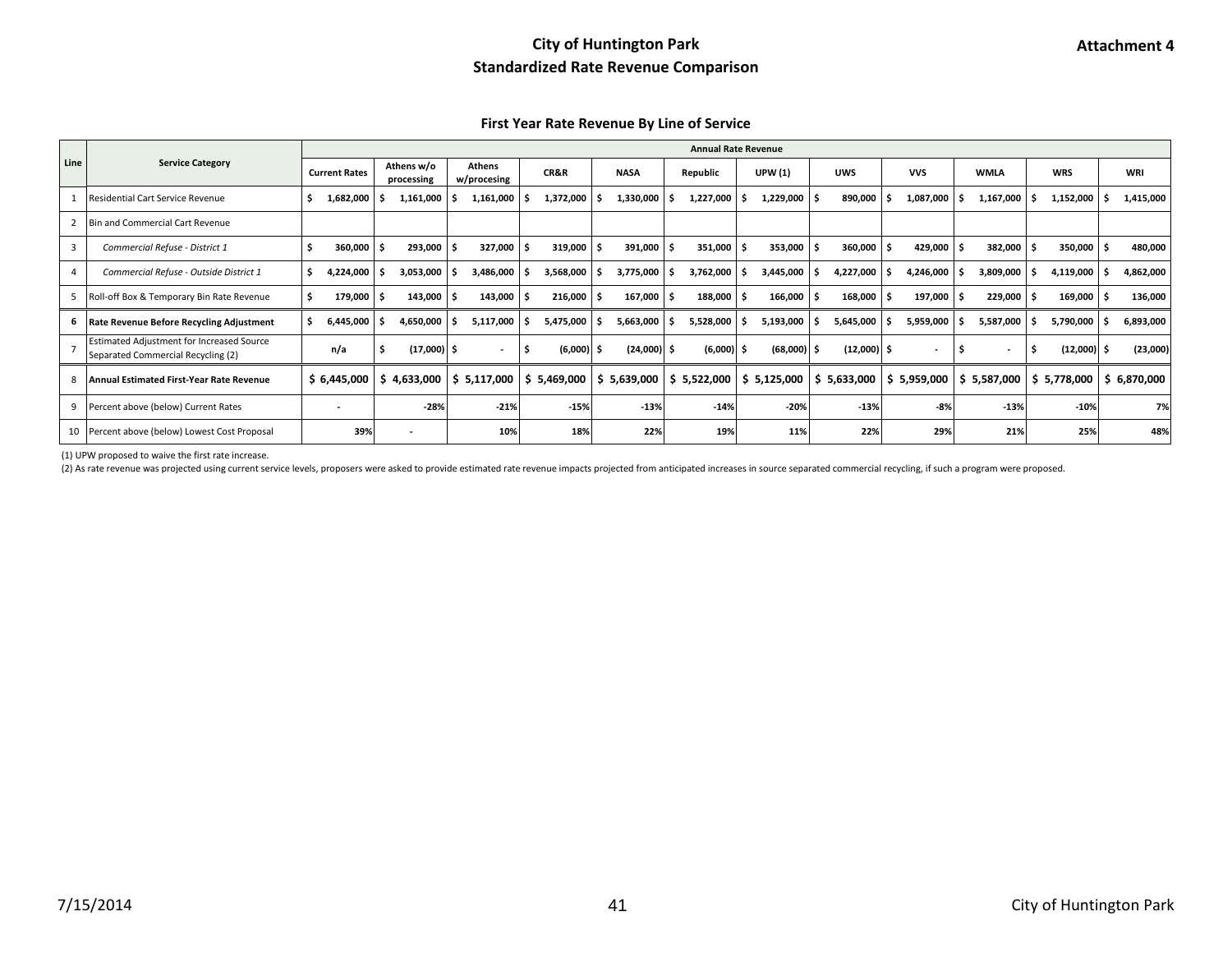#### **First-Year Rate Revenue Impacts By Customer Category**

(sorted lowest to highest on total projected first-year rate revenue)

| <b>Proposer</b>                    | <b>Residential</b> | % Above (Below)<br><b>Current Rate</b><br>Revenue | <b>Commercial</b><br>(net recycling<br>adjustment) | % Above (Below)<br><b>Current Rate</b><br>Revenue |     | <b>Roll-Off and</b><br><b>Temporary Bin</b> | % Above (Below)<br><b>Current Rate</b><br>Revenue | <b>Total</b> | % Above (Below)<br><b>Current Rate</b><br>Revenue |
|------------------------------------|--------------------|---------------------------------------------------|----------------------------------------------------|---------------------------------------------------|-----|---------------------------------------------|---------------------------------------------------|--------------|---------------------------------------------------|
| Athens w/o processing(1)           | \$<br>1,161,000    | $-31%$                                            | \$<br>3,329,000                                    | $-27%$                                            | \$  | 143,000                                     | $-20%$                                            | \$4,633,000  | $-28%$                                            |
| Athens w/processing <sup>(1)</sup> | \$<br>1,161,000    | $-31%$                                            | \$<br>3,813,000                                    | $-17%$                                            | \$  | 143,000                                     | $-20%$                                            | \$5,117,000  | $-21%$                                            |
| $ $ UPW $^{(1)}$                   | \$<br>1,229,000    | $-27%$                                            | \$<br>3,730,000                                    | $-19%$                                            | \$  | 166,000                                     | -7%                                               | \$5,125,000  | -20%                                              |
| <b>CR&amp;R</b>                    | \$<br>1,372,000    | $-18%$                                            | \$<br>3,881,000                                    | $-15%$                                            | \$  | 216,000                                     | 21%                                               | \$5,469,000  | $-15%$                                            |
| Republic                           | \$<br>1,227,000    | $-27%$                                            | \$<br>4,107,000                                    | $-10%$                                            | \$  | 188,000                                     | 5%                                                | \$5,522,000  | $-14%$                                            |
| <b>WMLA</b>                        | \$<br>1,167,000    | $-31%$                                            | \$<br>4,191,000                                    | -9%                                               | \$  | 229,000                                     | 28%                                               | \$5,587,000  | $-13%$                                            |
| <b>UWS</b>                         | \$<br>890,000      | -47%                                              | \$<br>4,575,000                                    | 0%                                                | \$  | 168,000                                     | -6%                                               | \$5,633,000  | $-13%$                                            |
| <b>NASA</b>                        | \$<br>1,330,000    | $-21%$                                            | \$<br>4,142,000                                    | $-10%$                                            | \$  | 167,000                                     | -7%                                               | \$5,639,000  | $-13%$                                            |
| <b>WRS</b>                         | \$<br>1,152,000    | $-32%$                                            | \$<br>4,457,000                                    | $-3%$                                             | \$  | 169,000                                     | -6%                                               | \$5,778,000  | $-10\%$                                           |
| <b>VVS</b>                         | \$<br>1,087,000    | $-35%$                                            | \$<br>4,675,000                                    | 2%                                                | \$. | 197,000                                     | 10%                                               | \$5,959,000  | -8%                                               |
| <b>Current Rate Revenue</b>        | \$<br>1,682,000    |                                                   | \$<br>4,584,000                                    | $\qquad \qquad -$                                 | \$  | 179,000                                     |                                                   | \$6,445,000  |                                                   |
| <b>WRI</b>                         | \$<br>1,415,000    | $-16%$                                            | \$<br>5,319,000                                    | 16%                                               | \$  | 136,000                                     | $-24%$                                            | \$6,870,000  | 7%                                                |

(1) First-year customer rate revenue is shown above. Athens' up-front "City Stewardship Grant" of \$500,000 and UPW's waiver of the first rate adjustment are not reflected in this chart.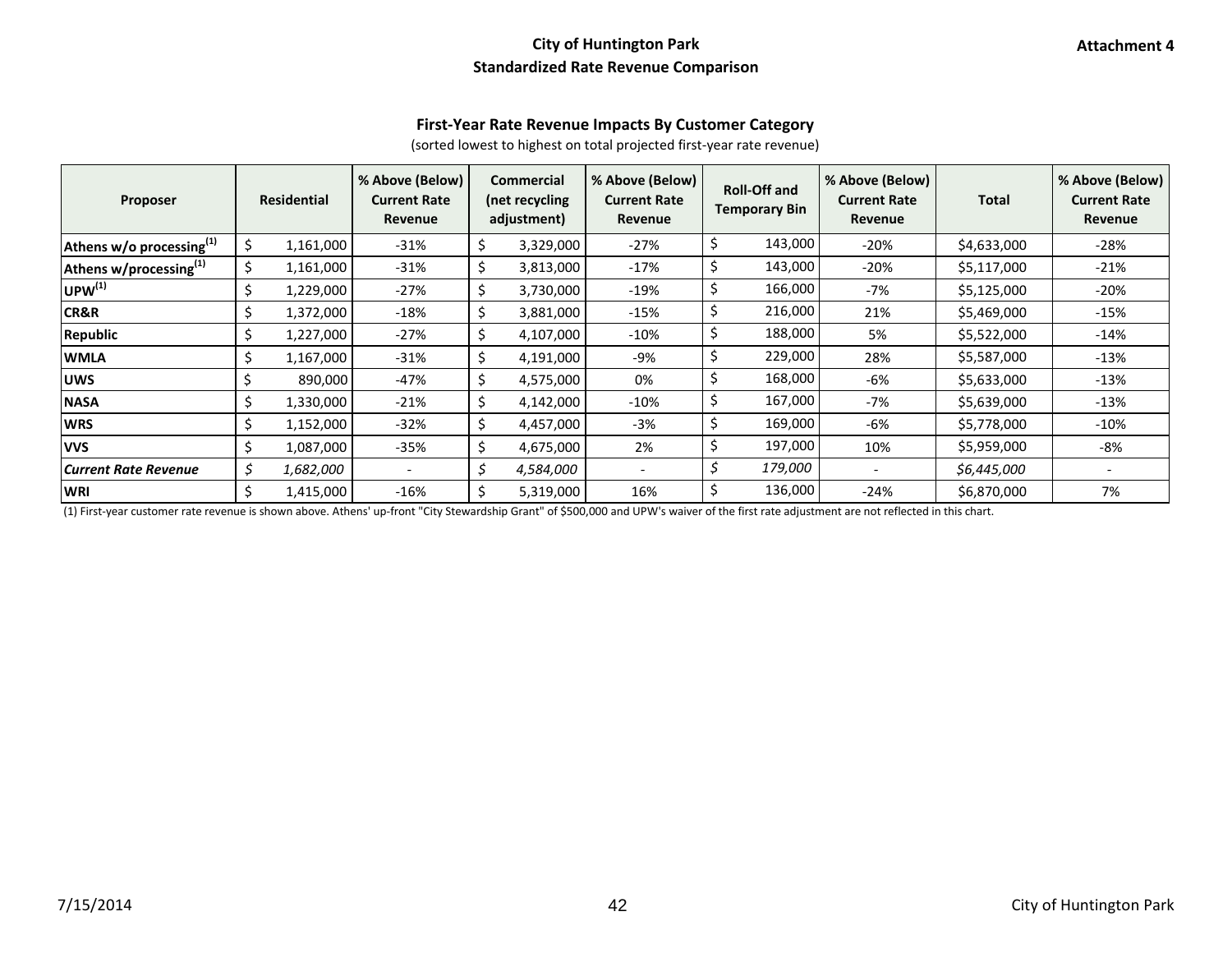#### **Residential Cart Service Rates**

|                |                                  |    |                  |    |               |     |       |                                |     |          |    | <b>Customer Monthly Rates</b> |               |            |      |            |                |                          |                |            |      |            |
|----------------|----------------------------------|----|------------------|----|---------------|-----|-------|--------------------------------|-----|----------|----|-------------------------------|---------------|------------|------|------------|----------------|--------------------------|----------------|------------|------|------------|
| Line           | <b>Service Category</b>          |    | Current<br>Rates |    | <b>Athens</b> |     | CR&R  | <b>NASA</b>                    |     | Republic |    | <b>UPW</b>                    |               | <b>UWS</b> |      | <b>VVS</b> |                | <b>WMLA</b>              |                | <b>WRS</b> |      | <b>WRI</b> |
|                | <b>Proposed System</b>           |    |                  |    |               |     |       |                                |     |          |    |                               |               |            |      |            |                |                          |                |            |      |            |
| $\overline{2}$ | Standard Rate Per Dwelling Unit  |    |                  | \$ | 15.66         | S   | 18.47 | \$<br>17.90                    | \$  | 16.50    | \$ | 16.59                         | \$            | 11.98      | \$   | 14.65      | \$             | 15.69                    | \$             | 15.49      | -S   | 19.00      |
| 3              | Senior Rate (1)                  |    |                  | \$ | 14.09         | S   | 16.62 | \$<br>16.11                    | \$. | 14.85    | S  | 13.27                         | <b>S</b>      | 10.78      | - \$ | 13.19      | $\mathfrak{L}$ | 14.12                    | \$.            | 13.94      | - \$ | 16.00      |
| $\overline{4}$ | <b>Additional Refuse Carts</b>   |    |                  | \$ | 7.06          | \$. | 9.74  | \$<br>10.00                    | \$  | 9.74     | £. | 6.50                          | -S            | 6.75       | \$.  | 7.32       | -S             | 9.74                     | \$             | 9.74       | -\$  | 13.00      |
| 5              | <b>Additional Recycling Cart</b> |    |                  | S  |               | \$  |       | \$                             | S   |          | \$ | $\overline{\phantom{a}}$      | \$            | ٠          | S    | ×          | \$             | ٠                        | \$.            | ×          | \$   | ٠          |
| 6              | Additional Green Waste Cart      |    |                  | \$ |               | \$  |       | \$<br>٠                        | \$  |          | \$ | $\overline{\phantom{a}}$      | \$            | ٠          | \$   | ×          | \$             | ٠                        | $\mathfrak{s}$ | ٠          | \$   | ٠          |
| $\overline{7}$ | Walkout Service - Disabled       |    |                  | S  |               | \$. |       | \$<br>$\overline{\phantom{a}}$ | S.  |          | \$ | $\overline{\phantom{a}}$      | \$            | ٠          | \$   | ٠          | \$             | $\overline{\phantom{a}}$ | $\mathcal{S}$  | $\sim$     | \$   | ٠          |
| 8              | Walkout Service - Other/Paid     |    |                  | \$ | 30.00         | \$  | 40.00 | \$<br>20.00                    | \$. | 18.98    | \$ | 30.00                         | <sup>\$</sup> | 10.00      | \$   | 9.25       | S              | 15.00                    | £.             | 12.18      | \$   | 35.00      |
| 9              | <b>Current System</b>            |    |                  |    |               |     |       |                                |     |          |    |                               |               |            |      |            |                |                          |                |            |      |            |
| 10             | <b>Standard Rate</b>             |    |                  |    |               |     |       |                                |     |          |    |                               |               |            |      |            |                |                          |                |            |      |            |
| 11             | Single-Family Rate               | \$ | 22.69            |    |               |     |       |                                |     |          |    |                               |               |            |      |            |                |                          |                |            |      |            |
| 12             | Duplex Rate                      | \$ | 45.38            |    |               |     |       |                                |     |          |    |                               |               |            |      |            |                |                          |                |            |      |            |
| 13             | Tri-plex Rate                    | \$ | 68.07            |    |               |     |       |                                |     |          |    |                               |               |            |      |            |                |                          |                |            |      |            |
| 14             | Senior Rate                      | S  | 20.42            |    |               |     |       |                                |     |          |    |                               |               |            |      |            |                |                          |                |            |      |            |
| 15             | <b>Additional Refuse Carts</b>   | \$ | 9.74             |    |               |     |       |                                |     |          |    |                               |               |            |      |            |                |                          |                |            |      |            |
| 16             | Additional Recycling Cart        | \$ | 5.91             |    |               |     |       |                                |     |          |    |                               |               |            |      |            |                |                          |                |            |      |            |
| 17             | Additional Green Waste Cart      | \$ | 7.09             |    |               |     |       |                                |     |          |    |                               |               |            |      |            |                |                          |                |            |      |            |
| 18             | Walkout Service - Disabled       | \$ |                  |    |               |     |       |                                |     |          |    |                               |               |            |      |            |                |                          |                |            |      |            |
| 19             | Walkout Service - Other/Paid     |    | n/a              |    |               |     |       |                                |     |          |    |                               |               |            |      |            |                |                          |                |            |      |            |

(1) Senior rate is 90% of proposed standard rate, unless otherwise proposed. WRI proposed an alternative lower rates, and UPW proposed a 20% discount.

|      |                                               | <b>Billing</b> |             |                |    |               |    |             |    |             |    |             |    | <b>Monthly Rate Revenue</b>                                    |    |            |     |             |      |             |      |             |    |             |
|------|-----------------------------------------------|----------------|-------------|----------------|----|---------------|----|-------------|----|-------------|----|-------------|----|----------------------------------------------------------------|----|------------|-----|-------------|------|-------------|------|-------------|----|-------------|
| Line | <b>Service Category</b>                       | <b>Units</b>   | Rates       | Current        |    | <b>Athens</b> |    | CR&R        |    | <b>NASA</b> |    | Republic    |    | <b>UPW</b>                                                     |    | <b>UWS</b> |     | <b>VVS</b>  |      | <b>WMLA</b> |      | <b>WRS</b>  |    | WRI         |
| 20   | <b>Proposed System</b>                        |                |             |                |    |               |    |             |    |             |    |             |    |                                                                |    |            |     |             |      |             |      |             |    |             |
| 21   | Standard Rate Per Dwelling Unit               | 6.126          |             |                | \$ | 95,933        |    | \$113,147   | \$ | 109,655     | \$ | 101,079     | \$ | 101,630                                                        | -S | 73,389     | \$. | 89,746      | S    | 96,117      | s.   | 94,892      | \$ | 116,394     |
| 22   | Senior Rate (1)                               | $\overline{7}$ |             |                | \$ | 99            | S  | 116         | £. | 113         | -S | 104         | -S | 93                                                             | -S | 75         | \$  | 92          | \$   | 99          | \$.  | 98          | Ŝ. | 112         |
| 23   | <b>Additional Refuse Carts</b>                | 107            |             |                | \$ | 755           | \$ | 1,042       | \$ | 1,070       | \$ | 1,042       | -S | 696                                                            | \$ | 722        | \$. | 783         | l \$ | 1,042       | \$   | 1,042       | \$ | 1,391       |
| 24   | <b>Additional Recycling Cart</b>              |                |             |                | \$ |               | \$ |             | \$ |             | \$ |             | \$ |                                                                | \$ |            | \$  |             | \$   |             | \$   |             | \$ |             |
| 25   | Additional Green Waste Cart                   |                |             |                | \$ |               | \$ |             | \$ |             | \$ |             | \$ | $\overline{\phantom{a}}$                                       | \$ | ٠          | \$  | ٠           | \$   | ٠           | \$   | $\sim$      | \$ | ÷.          |
| 26   | Walkout Service - Disabled                    |                |             |                | S  |               | \$ |             | \$ |             | S  |             | \$ |                                                                | \$ | ×.         | S   | ٠           | \$   | ٠           | \$   | ×.          | s. |             |
| 27   | Walkout Service - Other/Paid                  |                |             |                | \$ |               | \$ |             | \$ |             | S  |             | S  |                                                                | \$ |            | S   |             | \$   |             | \$   |             | \$ |             |
| 28   | <b>Current System</b>                         |                |             |                |    |               |    |             |    |             |    |             |    |                                                                |    |            |     |             |      |             |      |             |    |             |
| 29   | Standard Rate                                 |                |             |                |    |               |    |             |    |             |    |             |    |                                                                |    |            |     |             |      |             |      |             |    |             |
| 30   | Single-Family Rate                            | 3,096          | \$          | 70,248         |    |               |    |             |    |             |    |             |    |                                                                |    |            |     |             |      |             |      |             |    |             |
| 31   | Duplex Rate                                   | 918            | \$          | 41.659         |    |               |    |             |    |             |    |             |    |                                                                |    |            |     |             |      |             |      |             |    |             |
| 32   | <b>Tri-plex Rate</b>                          | 398            | \$          | 27,092         |    |               |    |             |    |             |    |             |    |                                                                |    |            |     |             |      |             |      |             |    |             |
| 33   | Senior Rate                                   | $\overline{7}$ | \$          | 143            |    |               |    |             |    |             |    |             |    |                                                                |    |            |     |             |      |             |      |             |    |             |
| 34   | <b>Additional Refuse Carts</b>                | 107            | \$          | 1.042          |    |               |    |             |    |             |    |             |    |                                                                |    |            |     |             |      |             |      |             |    |             |
| 35   | <b>Additional Recycling Cart</b>              |                | \$          |                |    |               |    |             |    |             |    |             |    |                                                                |    |            |     |             |      |             |      |             |    |             |
| 36   | Additional Green Waste Cart                   |                | \$          | $\overline{7}$ |    |               |    |             |    |             |    |             |    |                                                                |    |            |     |             |      |             |      |             |    |             |
| 37   | Walkout Service - Disabled                    |                | \$          |                |    |               |    |             |    |             |    |             |    |                                                                |    |            |     |             |      |             |      |             |    |             |
| 38   | <b>Gross Monthly Residential Cart Revenue</b> |                | \$140,191   |                | Ŝ. | 96,787        |    | \$114,305   |    | \$110,838   |    | \$102,225   |    | $$102,419$ \$                                                  |    | 74,186     | Ŝ.  | 90,621      | l S  | 97,258      | - \$ | 96,032      |    | \$117,897   |
| 39   | Months per year                               |                |             | 12             |    | 12            |    | 12          |    | 12          |    | 12          |    | 12                                                             |    | 12         |     | 12          |      | 12          |      | 12          |    | 12          |
| 40   | <b>Gross Annual Residential Cart Revenue</b>  |                |             | \$1,682,292    |    | \$1,161,444   |    | \$1,371,660 |    | \$1,330,056 |    | \$1,226,700 |    | $$1,229,028$ $$890,232$ $$1,087,452$ $$1,167,096$ $$1,152,384$ |    |            |     |             |      |             |      |             |    | \$1,414,764 |
|      | 43 Gross Annual Residential Cart Revenue*     |                | \$1,682,000 |                |    | \$1.161.000   |    | \$1,372,000 |    | \$1,330,000 |    | \$1,227,000 |    | \$1,229,000                                                    |    | \$890.000  |     | \$1,087,000 |      | \$1,167,000 |      | \$1,152,000 |    | \$1,415,000 |

\*Rounded to the nearest thousand.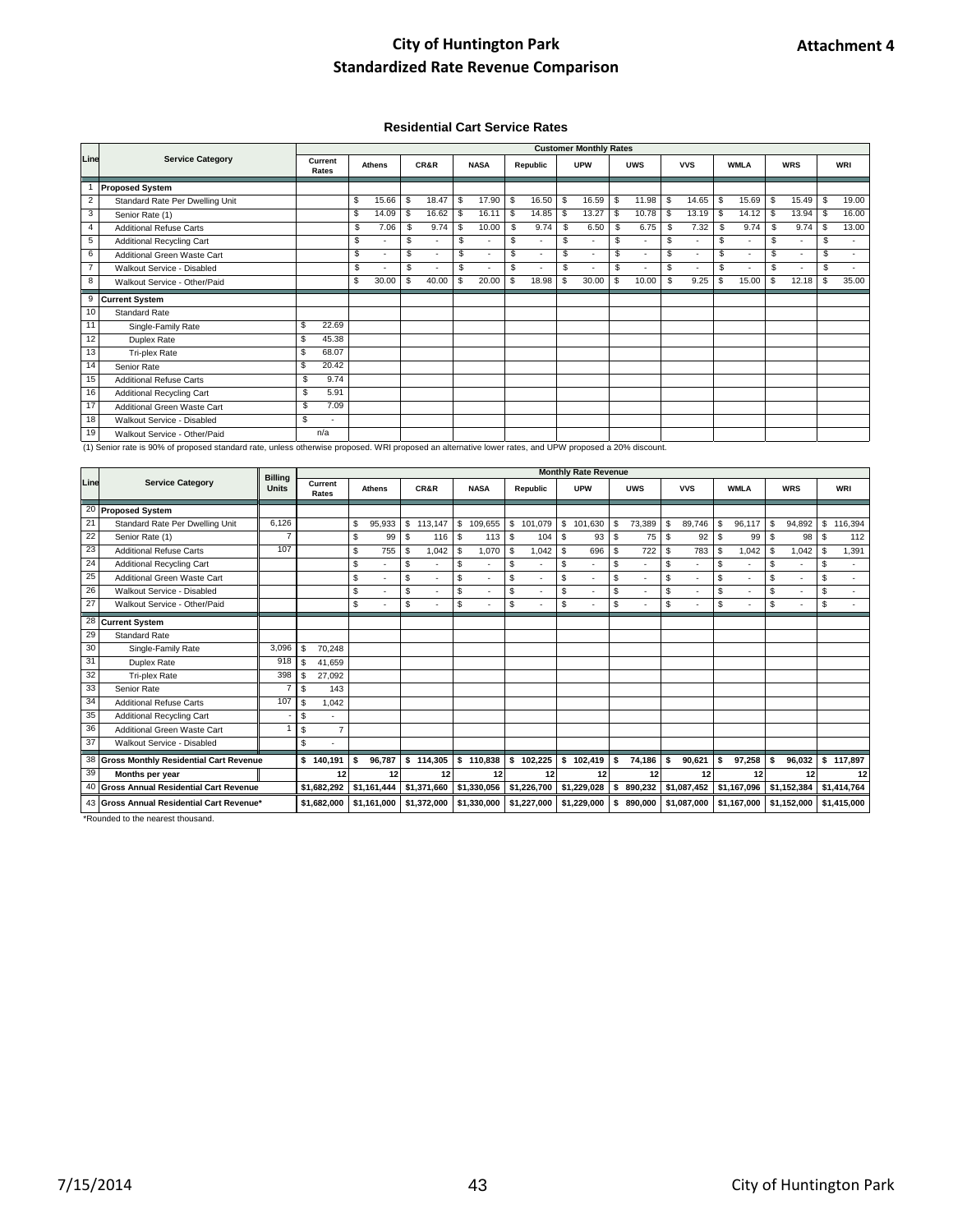# **Commercial Bin and Cart Service Rates - District 1 - Proposed Customer Rates**

|                |                                                  |                             |                                                                 |                              |                                            |                              |                            | <b>Customer Monthly Rates</b>     |                                                                                      |                              |                       |                                  |                            |
|----------------|--------------------------------------------------|-----------------------------|-----------------------------------------------------------------|------------------------------|--------------------------------------------|------------------------------|----------------------------|-----------------------------------|--------------------------------------------------------------------------------------|------------------------------|-----------------------|----------------------------------|----------------------------|
| Line           | <b>Service Category</b>                          | Current<br>Rates            | Athens w/o<br>processing                                        | Athens w/<br>processing      | <b>CR&amp;R</b>                            | <b>NASA</b>                  | Republic                   | <b>UPW</b>                        | <b>UWS</b>                                                                           | <b>VVS</b>                   | <b>WMLA</b>           | <b>WRS</b>                       | <b>WRI</b>                 |
| 1              | 96-Gal. Cart 1x wk                               | \$<br>56.79                 | \$<br>39.33                                                     | \$<br>39.33                  | \$<br>48.27                                | Ś<br>50.00                   | \$<br>51.11                | \$<br>56.00                       | \$<br>56.79                                                                          | \$<br>53.89                  | \$<br>51.11           | \$<br>55.14                      | \$<br>55.00                |
| $\overline{2}$ | 96-Gal. Cart 2x wk                               |                             | \$<br>74.62                                                     | \$<br>74.62                  | \$<br>96.52                                | Ś<br>97.75                   | 71.55<br>Ś                 | \$<br>76.00                       | \$<br>66.79                                                                          | \$<br>107.79                 | \$<br>82.00           | \$<br>66.47                      | \$<br>110.00               |
| 3              | 96-Gal. Cart 3x wk                               |                             | \$<br>99.33                                                     | \$<br>99.33                  | \$<br>142.72                               | \$<br>120.75                 | 100.18<br>Ś                | \$<br>99.00                       | $\zeta$<br>77.79                                                                     | 161.68<br>\$                 | Ś<br>100.23           | \$<br>80.12                      | \$<br>165.00               |
| 4              | 96-Gal. Cart 4x wk                               |                             | Ś<br>121.68                                                     | \$<br>121.68                 | 227.13<br>Ś                                | 143.75<br>\$                 | 140.25<br>Ś                | \$<br>123.00                      | \$<br>87.79                                                                          | 215.57                       | 125.28<br>Ś           | \$<br>96.58                      | \$<br>220.00               |
| 5              | 96-Gal. Cart 5x wk                               |                             | Ś<br>145.21                                                     | Ś<br>145.21                  | \$<br>283.92                               | \$<br>166.75                 | Ś<br>196.34                | Ś<br>146.00                       | \$<br>97.79                                                                          | Ś<br>269.47                  | Ś<br>154.89           | \$<br>116.42                     | \$<br>275.00               |
| 6              | 96-Gal. Cart 6x wk                               |                             | 168.74                                                          | Ś<br>168.74                  | Ś<br>340.10                                | Ś<br>207.00                  | Ś<br>274.88                | Ś<br>188.00                       | Ś<br>137.79                                                                          | 323.36                       | Ś<br>187.07           | Ś<br>140.33                      | Ś<br>330.00                |
| 7              | 96-Gal. Cart 7x wk                               |                             | 180.51<br>Ś                                                     | \$<br>180.51                 | 397.50<br>\$                               | \$<br>212.75                 | 384.83<br>\$               | \$<br>295.00                      | \$<br>167.79                                                                         | 377.25<br>\$                 | \$<br>219.26          | \$<br>169.15                     | \$<br>385.00               |
| 8              | 1 Cu. Yd. 1x wk                                  | \$<br>128.57                | 72.27<br>\$                                                     | \$<br>83.11                  | 90.10<br>\$                                | \$<br>126.50                 | \$<br>112.63               | \$<br>108.00                      | \$<br>128.57                                                                         | 118.67<br>\$                 | 123.89<br>\$          | \$<br>124.84                     | 97.00<br>\$                |
| 9              | 1 Cu. Yd. 2x wk                                  |                             | Ś<br>114.62                                                     | \$<br>131.81                 | \$<br>130.00                               | \$<br>212.75                 | Ś<br>186.22                | \$<br>118.00                      | Ś<br>200.14                                                                          | Ś<br>196.72                  | Ś<br>227.60           | Ś<br>150.48                      | \$<br>180.00               |
| 10             | Cu. Yd. 3x wk                                    |                             | 171.09                                                          | Ś<br>196.75                  | 255.00<br>Ś                                | Ś<br>270.25                  | Ś<br>232.23                | \$<br>132.00                      | 260.14                                                                               | 315.39<br>Ś                  | 283.83                | 181.39                           | Ś<br>282.00                |
| 11             | 1 Cu. Yd. 4x wk                                  |                             | 248.74                                                          | 286.05<br>Ś                  | 250.00<br>Ś                                | 350.75<br>\$                 | Ś<br>291.21                | Ś<br>146.00                       | 320.14                                                                               | 434.06<br>S                  | 355.92<br>Ś           | 218.65<br>Ś                      | 375.00<br>Ś                |
| 12             | 1 Cu. Yd. 5x wk                                  |                             | Ś<br>311.09                                                     | \$<br>357.75                 | 450.00<br>\$                               | 414.00<br>Ś                  | 343.07<br>\$               | \$<br>174.00                      | 380.14<br>Ś                                                                          | 552.73<br>\$                 | Ś<br>419.30           | 263.56<br>\$                     | \$<br>468.00               |
| 13             | 1 Cu. Yd. 6x wk                                  |                             | 382.86                                                          | \$<br>440.29                 | 555.00<br>\$                               | Ś<br>483.00                  | \$<br>422.59               | Ś<br>268.00                       | \$<br>440.14                                                                         | 671.39<br>\$                 | 516.49<br>\$          | 317.70<br>Ś                      | Ś<br>496.00                |
| 14             | 1 Cu. Yd. 7x wk                                  |                             | \$<br>427.56                                                    | \$<br>491.69                 | \$<br>675.00                               | \$<br>563.50                 | \$<br>502.65               | \$<br>468.00                      | \$<br>605.14                                                                         | \$<br>790.06                 | Ś<br>614.34           | Ś<br>382.96                      | \$<br>653.00               |
| 15             | 1.5 Cu. Yd. 1x wk                                | \$<br>127.57                | 80.51<br>Ś                                                      | 92.59<br>Ś                   | 97.61                                      | 138.00                       | 112.63                     | 115.00<br>Ś                       | 127.57                                                                               | 118.67                       | 123.89<br>Ś           | 127.57                           | 119.00<br>Ś                |
| 16             | 1.5 Cu. Yd. 2x wk                                |                             | 133.45<br>Ś                                                     | \$<br>153.47                 | 185.00<br>\$                               | Ś<br>230.00                  | Ś<br>206.91                | Ś<br>195.00                       | Ś<br>229.90                                                                          | \$<br>196.72                 | Ś<br>227.60           | Ś<br>153.77                      | \$<br>220.00               |
| 17             | 1.5 Cu. Yd. 3x wk                                |                             | Ś<br>192.27                                                     | \$<br>221.11                 | \$<br>280.00                               | \$<br>287.50                 | 258.03<br>\$               | Ś<br>244.00                       | 286.70<br>Ś                                                                          | \$<br>315.39                 | Ś<br>283.83           | 185.35<br>\$                     | \$<br>349.00               |
| 18             | 1.5 Cu. Yd. 4x wk                                |                             | Ś<br>266.39                                                     | \$<br>306.35                 | \$<br>350.00                               | Ś<br>368.00                  | Ś<br>323.57                | \$<br>298.00                      | \$<br>359.52                                                                         | \$<br>434.06                 | Ś<br>355.92           | \$<br>223.42                     | \$<br>466.00               |
| 19             | 1.5 Cu. Yd. 5x wk                                |                             | 347.56                                                          | \$<br>399.69                 | 410.00<br>\$                               | 437.00<br>Ś                  | \$<br>381.19               | \$<br>350.00                      | Ś<br>423.54                                                                          | 552.73<br>\$                 | 419.30<br>Ś           | \$<br>269.31                     | \$<br>582.00               |
| 20             | 1.5 Cu. Yd. 6x wk                                |                             | Ś<br>413.45                                                     | \$<br>475.47                 | \$<br>515.00                               | Ś<br>506.00                  | \$<br>469.54               | Ś<br>435.00                       | Ś<br>521.71                                                                          | \$<br>671.39                 | Ś<br>516.49           | Ś<br>324.63                      | Ś<br>699.00                |
| 21             | 1.5 Cu. Yd. 7x wk                                |                             | Ś<br>456.98                                                     | \$<br>525.53                 | \$<br>615.00                               | Ś<br>592.25                  | \$<br>558.50               | \$<br>550.00                      | \$<br>620.55                                                                         | \$<br>790.06                 | Ś<br>614.34           | \$<br>391.31                     | \$<br>899.00               |
| 22             | 2 Cu. Yd. 1x wk                                  | \$<br>154.36                | 87.56<br>\$                                                     | 100.69<br>\$                 | 108.05<br>\$                               | 149.50<br>Ś                  | 132.30<br>S                | 150.00<br>\$                      | 154.36<br>Ś                                                                          | 136.77<br>\$                 | 146.35<br>Ś           | 149.88<br>S                      | 119.00<br>\$               |
| 23             | 2 Cu. Yd. 2x wk                                  | \$<br>234.87                | \$<br>147.56                                                    | \$<br>169.69                 | 234.87<br>\$                               | 247.25<br>Ś                  | 225.00<br>\$               | 210.00<br>\$                      | 234.87<br>\$                                                                         | 238.87<br>\$                 | \$<br>247.73          | 228.06<br>\$                     | \$<br>233.00               |
| 24             | 2 Cu. Yd. 3x wk                                  | \$<br>307.88                | Ś<br>220.51                                                     | \$<br>253.59                 | \$<br>307.88                               | Ś<br>304.75                  | Ś<br>276.30                | Ś<br>262.00                       | 307.88                                                                               | \$<br>328.08                 | 304.78<br>Ś           | Ś<br>298.95                      | \$<br>363.00               |
| 25             | 2 Cu. Yd. 4x wk                                  |                             | 299.33                                                          | \$<br>344.23                 | \$<br>390.00                               | Ś<br>379.50                  | Ś<br>344.70                | Ś<br>325.00                       | Ś<br>383.51                                                                          | \$<br>425.21                 | 379.67                | \$<br>365.59                     | \$<br>483.00               |
| 26             | 2 Cu. Yd. 5x wk                                  |                             | 379.33<br>Ś                                                     | \$<br>436.23                 | 480.00<br>\$                               | 454.25<br>\$                 | 430.20<br>\$               | \$<br>395.00                      | 478.84<br>Ś                                                                          | 527.33<br>\$                 | 474.05<br>Ś           | 447.08<br>Ś                      | 601.00<br>\$               |
| 27             | 2 Cu. Yd. 6x wk                                  |                             | \$<br>458.15                                                    | \$<br>526.87                 | 280.00<br>\$                               | Ś<br>529.00                  | \$<br>515.70               | \$<br>475.00                      | \$<br>573.93                                                                         | 616.53<br>\$                 | 568.19<br>Ś           | \$<br>545.44                     | \$<br>715.00               |
| 28             | 2 Cu. Yd. 7x wk                                  |                             | \$<br>527.56                                                    | \$<br>606.69                 | \$<br>680.00                               | \$<br>626.75                 | \$<br>607.56               | \$<br>590.00                      | \$<br>675.07                                                                         | \$<br>753.30                 | \$<br>668.32          | \$<br>667.02                     | \$<br>930.00               |
| 29             | 3 Cu. Yd. 1x wk                                  | 192.08<br>\$                | 98.15<br>Ś                                                      | \$<br>112.87                 | \$<br>134.46                               | Ś<br>172.50                  | 148.50<br>Ś                | Ś<br>155.00                       | Ś<br>192.08                                                                          | Ś<br>170.97                  | 168.19<br>Ś           | 186.51<br>\$                     | 165.00<br>Ś                |
| 30             | 3 Cu. Yd. 2x wk                                  | \$<br>247.77                | 182.86<br>Ś                                                     | \$<br>210.29                 | \$<br>247.77                               | \$<br>281.75                 | Ś<br>241.20                | 230.00<br>\$                      | Ś<br>247.77                                                                          | 286.49<br>\$                 | Ś<br>269.84           | 240.58<br>\$                     | 325.00<br>Ś                |
| 31             | 3 Cu. Yd. 3x wk                                  | \$<br>271.99                | Ś<br>275.80                                                     | \$<br>317.17                 | 271.99<br>\$                               | \$<br>345.00                 | \$<br>297.00               | \$<br>284.00                      | \$<br>271.99                                                                         | 403.99<br>Ś                  | Ś<br>329.83           | \$<br>264.10                     | \$<br>488.00               |
| 32             | 3 Cu. Yd. 4x wk                                  | \$<br>324.93                | Ś<br>369.92                                                     | \$<br>425.41                 | 324.93<br>Ś                                | Ś<br>431.25                  | Ś<br>372.60                | \$<br>350.00                      | \$<br>324.93                                                                         | 525.43<br>Ś                  | 412.28<br>Ś           | \$<br>315.51                     | \$<br>651.00               |
| 33             | Cu. Yd. 5x wk                                    | \$<br>385.30                | 464.04<br>Ś                                                     | Ś<br>533.65                  | Ś<br>385.30                                | \$<br>517.50                 | Ś<br>460.80                | Ś<br>427.00                       | Ś<br>385.30                                                                          | 644.92<br>Ś                  | Ś<br>509.68           | \$<br>372.18                     | \$<br>814.00               |
| 34             | 3 Cu. Yd. 6x wk                                  | \$<br>472.25                | Ś<br>559.33                                                     | \$<br>643.23                 | 472.25<br>Ś                                | 603.75<br>Ś                  | 556.20<br>Ś                | 520.00<br>\$                      | Ś<br>472.25                                                                          | 786.18<br>Ś                  | 615.58<br>Ś           | 458.55<br>\$                     | \$<br>976.00               |
| 35             | 3 Cu. Yd. 7x wk                                  | \$<br>559.23                | \$<br>633.45                                                    | \$<br>728.47                 | 559.23<br>\$                               | \$<br>718.75                 | \$<br>652.50               | \$<br>690.00                      | $\zeta$<br>559.23                                                                    | 957.15<br>\$                 | \$<br>721.52          | \$<br>560.76                     | \$1,149.00                 |
| 36             | 3 Cu. Yd. Comp. 1x wk                            | \$<br>517.93                | 134.96<br>\$                                                    | \$<br>155.20                 | \$<br>517.93                               | \$<br>517.50                 | 365.30<br>\$               | \$<br>350.00                      | \$<br>517.93                                                                         | 621.70<br>\$                 | 253.47<br>\$          | \$<br>507.57                     | 429.00<br>\$               |
| 37             | 3 Cu. Yd. Comp. 2x wk                            | Ś<br>958.80                 | 251.43<br>\$                                                    | \$<br>289.14                 | 958.80<br>\$                               | \$<br>862.50                 | \$<br>662.92               | \$<br>500.00                      | \$<br>958.80                                                                         | \$1,041.78                   | \$<br>377.78          | \$<br>939.63                     | \$<br>715.00               |
| 38             | 3 Cu. Yd. Comp. 3x wk                            | \$1,399.67                  | Ś<br>379.23                                                     | \$<br>436.11                 | \$1,399.67                                 | \$1,150.00                   | \$<br>919.70               | \$<br>650.00                      | \$1,399.67                                                                           | \$1,469.07                   | Ś<br>461.76           | \$1,371.69                       | \$1,073.00                 |
| 39             | 3 Cu. Yd. Comp. 4x wk                            | \$1,840.51                  | 508.64<br>Ś                                                     | \$<br>584.94                 | \$1,840.51                                 | \$1,437.50                   | \$1,156.46                 | 800.00<br>\$                      | \$1,840.51                                                                           | \$1,910.66                   | Ś<br>577.19           | \$1,803.71                       | \$1,432.00                 |
| 40             | 3 Cu. Yd. Comp. 5x wk                            | \$2,281.39                  | \$<br>638.05                                                    | \$<br>733.76                 | \$2,281.38                                 | \$1,725.00                   | \$1,353.24                 | \$<br>950.00                      | \$2,281.38                                                                           | \$2,345.16                   | \$<br>713.55          | \$2,235.76                       | \$1,790.00                 |
| 41             | 3 Cu. Yd. Comp. 6x wk<br>3 Cu. Yd. Comp. 7x wk   | \$2,722.28                  | Ś<br>769.08<br>Ś                                                | \$<br>884.44<br>\$1,001.64   | \$2,722.28                                 | \$2,127.50                   | \$1,750.06                 | \$1,100.00                        | \$2,722.28                                                                           | \$2,858.84                   | 861.81<br>Ś           | \$2,667.84                       | \$2,147.00                 |
| 42             |                                                  | \$3,163.26                  | 870.99                                                          |                              | \$3,163.26                                 | \$1,437.50                   | \$1,946.94                 | \$1,350.00                        | \$3,163.26                                                                           | \$3,480.54                   | \$1,010.13            | \$3,099.99                       | \$2,527.00                 |
| 43             | 4 Cu. Yd. Comp. 1x wk                            | 566.74<br>\$                | 157.61<br>Ś                                                     | \$<br>181.25                 | \$<br>566.74                               | \$<br>575.00                 | 173.48<br>S                | 450.00<br>Ś                       | \$<br>566.74                                                                         | \$<br>789.48                 | 252.29<br>Ś           | 555.41<br>\$                     | \$<br>478.00               |
| 44             | 4 Cu. Yd. Comp. 2x wk                            | \$1,033.70                  | \$<br>330.70                                                    | \$<br>380.31                 | \$1,033.70                                 | \$<br>977.50                 | 263.49<br>Ś                | \$<br>600.00                      | \$1,033.70                                                                           | \$1,287.03                   | Ś<br>404.77           | \$1,013.03                       | \$<br>798.00               |
| 45<br>46       | 4 Cu. Yd. Comp. 3x wk<br>4 Cu. Yd. Comp. 4x wk   | \$1,474.54<br>\$1.915.41    | 492.46<br>Ś<br>657.46<br>Ś                                      | \$<br>566.33<br>Ś<br>756.08  | \$1,474.54<br>\$1,915.41                   | \$1,207.50<br>\$1,552.50     | 324.24<br>Ś<br>Ś<br>404.70 | \$<br>800.00<br>\$<br>950.00      | \$1,474.54<br>\$1,915.41                                                             | \$1,795.54                   | 494.74<br>S<br>Ś      | \$1,445.05                       | \$1,194.00                 |
| 47             | 4 Cu. Yd. Comp. 5x wk                            | \$2,356.27                  | Ś<br>830.55                                                     | Ś<br>955.13                  |                                            | \$1,897.50                   | 498.66                     | \$1,100.00                        | \$2,356.27                                                                           | \$2,545.06<br>\$3,053.62     | 618.41<br>Ś<br>764.52 | \$1,877.11<br>\$2,309.15         | \$1,595.00<br>\$1,993.00   |
| 48             | 4 Cu. Yd. Comp. 6x wk                            |                             | $$2,797.12$ $$995.55$ $$1,144.88$ $$2,797.12$ $$2,357.50$ $$$   |                              | \$2,356.27                                 |                              |                            |                                   | $600.07$   \$1,200.00   \$2,797.12   \$3,706.15   \$923.37   \$2,741.18   \$2,393.00 |                              |                       |                                  |                            |
| 49             | 4 Cu. Yd. Comp. 7x wk                            |                             | $$3,238.13$ $$1,147.61$ $$1,319.75$ $$3,238.13$ $$2,817.50$ $$$ |                              |                                            |                              | 701.51                     |                                   | $$1,295.00$ $$3,238.13$ $$4,495.63$ $$1,082.28$                                      |                              |                       | $$3,173.37$ $$2,800.00$          |                            |
|                |                                                  |                             |                                                                 |                              |                                            |                              |                            |                                   |                                                                                      |                              |                       |                                  |                            |
| 50<br>51       | Locking Lid Svc. 1x wk<br>Locking Lid Svc. 2x wk | \$<br>4.56<br>4.56 \$<br>\$ | \$<br>9.41<br>$14.12 \quad$ \$                                  | $\sf S$<br>9.41<br>14.12     | \$<br>4.56<br>$\sqrt{5}$<br>$9.12 \quad $$ | $\zeta$<br>5.00<br>$10.00\%$ | \$<br>4.00<br>4.00         | \$<br>5.50<br>\$<br>6.50          | $\ddot{\mathsf{S}}$<br>4.56<br>\$<br>6.56%                                           | 10.01<br>\$<br>$15.01 \pm 5$ | \$<br>4.10<br>8.20    | \$<br>8.57<br>$\sqrt{5}$<br>8.57 | \$<br>30.00<br>\$<br>30.00 |
| 52             | Locking Lid Svc. 3x wk                           | \$<br>4.56                  | 18.82<br>\$                                                     | \$<br>18.82                  | \$<br>$13.68$ \$                           | 15.00                        | \$<br>4.00                 | \$<br>7.50                        | \$<br>8.56%                                                                          | $20.01$ \$                   | 12.30                 | \$<br>8.57                       | \$<br>30.00                |
| 53             | Locking Lid Svc. 4x wk                           | \$<br>4.56                  | \$<br>23.53                                                     | $\ddot{\mathsf{S}}$<br>23.53 | 18.24<br>\$                                | $\frac{1}{2}$<br>20.00       | \$<br>4.00                 | $\zeta$<br>8.50                   | $10.56$ \$<br>\$                                                                     | 25.01                        | 16.40<br>-\$          | \$<br>$8.57$ \$                  | 30.00                      |
| 54             | Locking Lid Svc. 5x wk                           | 4.56<br>Ŝ.                  | $\zeta$<br>28.24                                                | $\ddot{\circ}$<br>28.24      | $22.80$ \$<br>\$                           | 25.00                        | \$<br>4.00                 | $\zeta$<br>9.50                   | $12.56$ \$<br>\$                                                                     | $30.01$ \$                   | 20.50                 | \$<br>$8.57$ \$                  | 30.00                      |
| 55             | Locking Lid Svc. 6x wk                           | \$<br>4.56                  | \$<br>32.94                                                     | $\ddot{\mathsf{S}}$<br>32.94 | $27.36$ \$<br>\$                           | 30.00                        | \$<br>4.00                 | \$<br>10.50                       | $14.56$ \$<br>\$                                                                     | $35.01$ \$                   | 24.60                 | \$<br>8.57                       | \$<br>30.00                |
|                | 56 Locking Lid Svc. 7x wk                        | $4.56$ \$<br>\$             | $37.65$ \$                                                      | 37.65 \$                     | $31.92 \quad$ \$                           | $35.00$ \$                   | 4.00                       | $\ddot{\mathsf{S}}$<br>$11.50$ \$ | $16.56$ \$                                                                           | $40.01$ \$                   | 28.70                 | $8.57$ \$<br>\$                  | 30.00                      |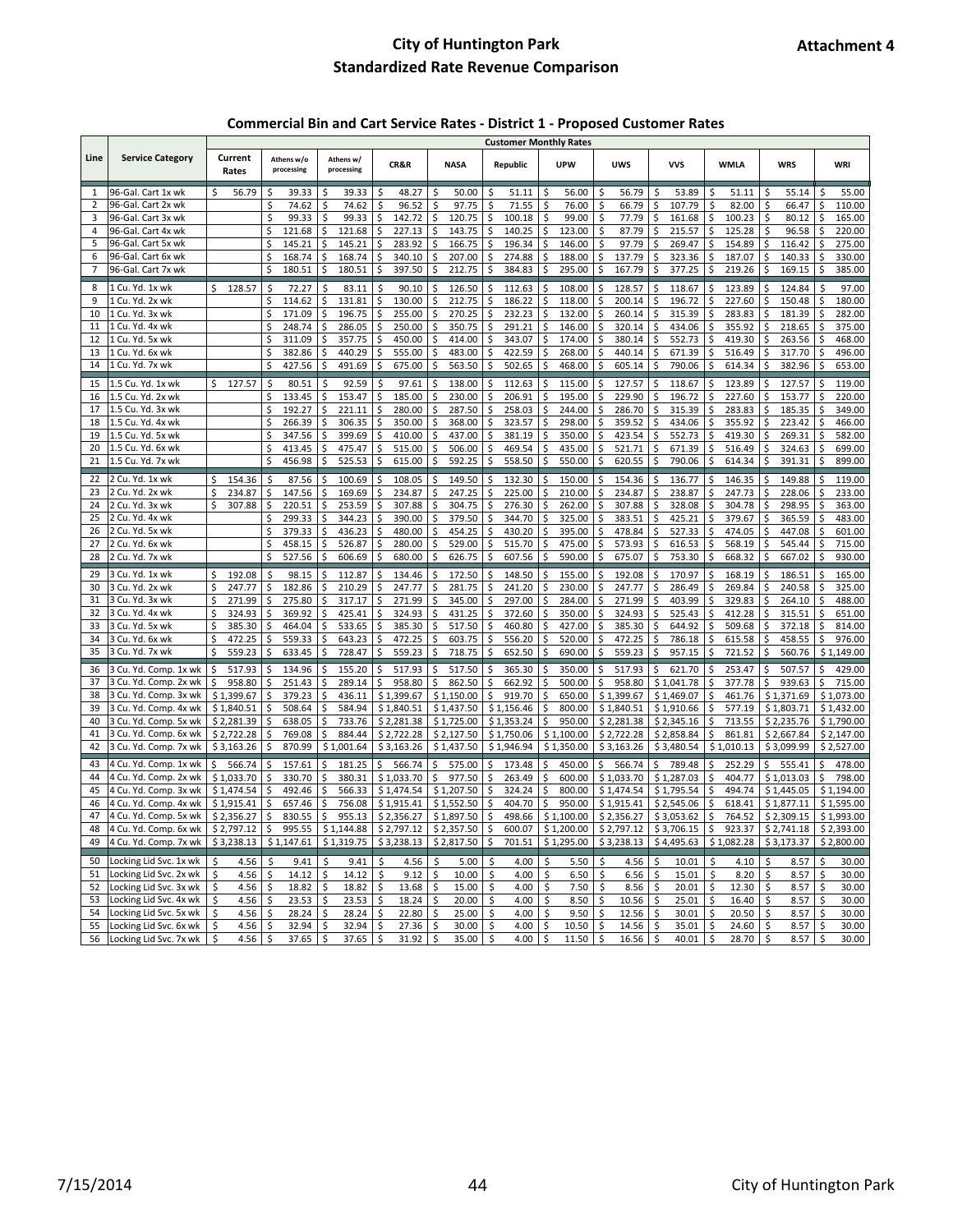#### **Commercial Bin and Cart Service Rates - District 1 - Rate Revenue Calculations**

|                |                                                | <b>Monthly Rate Revenue</b><br><b>Billing</b> |                                              |                                                  |                                |                                                 |                                |                                                       |                                            |                                                  |                                                 |                                |                                                 |                                  |
|----------------|------------------------------------------------|-----------------------------------------------|----------------------------------------------|--------------------------------------------------|--------------------------------|-------------------------------------------------|--------------------------------|-------------------------------------------------------|--------------------------------------------|--------------------------------------------------|-------------------------------------------------|--------------------------------|-------------------------------------------------|----------------------------------|
| Line           | <b>Service Category</b>                        | <b>Units</b>                                  | Current<br>Rates                             | Athens w/o<br>processing                         | Athens w/<br>processing        | CR&R                                            | <b>NASA</b>                    | Republic                                              | <b>UPW</b>                                 | <b>UWS</b>                                       | <b>VVS</b>                                      | <b>WMLA</b>                    | <b>WRS</b>                                      | WRI                              |
| $\mathbf{1}$   | 96-Gal. Cart 1x wk                             | 130                                           | 7,383                                        | 5,113<br>\$                                      | \$<br>5,113                    | 6,275<br>S                                      | 6,500<br>\$                    | \$<br>6,644                                           | 7,280<br>\$                                | 7,383<br>\$                                      | 7,006<br>\$                                     | 6,644<br>\$                    | 7,168<br>\$                                     | 7,150<br>Ś                       |
| $\overline{2}$ | 96-Gal. Cart 2x wk                             |                                               |                                              |                                                  |                                |                                                 |                                |                                                       |                                            |                                                  |                                                 |                                |                                                 |                                  |
| 3              | 96-Gal. Cart 3x wk                             |                                               |                                              |                                                  |                                |                                                 |                                |                                                       |                                            |                                                  |                                                 |                                |                                                 |                                  |
| 4              | 96-Gal. Cart 4x wk                             |                                               |                                              |                                                  |                                |                                                 |                                |                                                       |                                            |                                                  |                                                 |                                |                                                 |                                  |
| 5              | 96-Gal. Cart 5x wk                             |                                               |                                              |                                                  |                                |                                                 |                                |                                                       |                                            |                                                  |                                                 |                                |                                                 |                                  |
| 6              | 96-Gal. Cart 6x wk                             |                                               |                                              |                                                  |                                |                                                 |                                |                                                       |                                            |                                                  |                                                 |                                |                                                 |                                  |
| 7              | 96-Gal. Cart 7x wk                             |                                               |                                              |                                                  |                                |                                                 |                                |                                                       |                                            |                                                  |                                                 |                                |                                                 |                                  |
| 8              | 1 Cu. Yd. 1x wk                                | 14                                            | 1,800<br>S                                   | 1,012<br>\$                                      | 1,164<br>\$                    | 1,261<br>\$                                     | 1,771<br>\$                    | 1,577<br>-\$                                          | 1,512<br>\$                                | 1,800<br>\$,                                     | 1,661<br>\$                                     | 1,734<br>\$                    | 1,748<br>S                                      | 1,358<br>\$                      |
| 9              | 1 Cu. Yd. 2x wk                                |                                               | Ś<br>$\overline{\phantom{a}}$                | \$<br>$\overline{\phantom{a}}$                   | \$<br>$\overline{\phantom{a}}$ | Ś<br>$\overline{\phantom{a}}$                   | \$<br>$\overline{\phantom{a}}$ | \$<br>$\overline{\phantom{a}}$                        | Ś<br>$\overline{\phantom{a}}$              | \$<br>$\overline{\phantom{a}}$                   | \$<br>$\overline{\phantom{a}}$                  | \$<br>$\overline{\phantom{a}}$ | Ś<br>$\overline{\phantom{a}}$                   | \$<br>$\overline{\phantom{a}}$   |
| 10             | 1 Cu. Yd. 3x wk                                |                                               | \$<br>$\omega$                               | \$<br>$\omega$                                   | \$<br>$\omega$                 | \$<br>$\overline{\phantom{a}}$                  | \$<br>$\omega$                 | \$<br>$\sim$                                          | \$<br>$\Box$                               | \$<br>$\sim$                                     | \$<br>$\omega$                                  | \$<br>$\sim$                   | \$<br>$\blacksquare$                            | \$<br>$\omega$                   |
| 11             | 1 Cu. Yd. 4x wk                                |                                               | Ś<br>$\bar{\phantom{a}}$                     | Ś<br>$\blacksquare$                              | Ś<br>$\bar{\phantom{a}}$       | Ś<br>$\overline{\phantom{a}}$                   | \$<br>$\blacksquare$           | $\centering \label{eq:reduced}$                       | Ś<br>$\frac{1}{2}$                         | \$<br>÷,                                         | Ś<br>$\blacksquare$                             | \$<br>$\ddot{\phantom{a}}$     | $\tilde{\phantom{a}}$                           | \$<br>$\overline{\phantom{a}}$   |
| 12             | 1 Cu. Yd. 5x wk                                |                                               | \$<br>$\omega$                               | \$<br>$\omega$                                   | \$<br>$\sim$                   | \$<br>$\overline{\phantom{a}}$                  | \$<br>$\blacksquare$           | \$<br>$\omega$                                        | \$<br>$\Box$                               | \$<br>$\omega$                                   | \$<br>$\overline{\phantom{a}}$                  | \$<br>$\sim$                   | \$<br>$\overline{\phantom{a}}$                  | \$<br>$\overline{\phantom{a}}$   |
| 13             | 1 Cu. Yd. 6x wk                                |                                               | \$<br>$\omega$                               | Ś<br>$\omega$                                    | \$<br>$\overline{\phantom{a}}$ | \$<br>$\omega$                                  | \$<br>$\overline{\phantom{a}}$ | $\mathsf{\hat{S}}$<br>$\omega$                        | \$<br>$\overline{\phantom{a}}$             | \$<br>$\omega$                                   | $\mathsf{\hat{S}}$<br>$\omega$                  | \$<br>$\sim$                   | \$<br>$\overline{\phantom{a}}$                  | \$<br>$\overline{\phantom{a}}$   |
| 14             | 1 Cu. Yd. 7x wk                                |                                               | \$<br>$\overline{\phantom{a}}$               | \$<br>$\overline{\phantom{a}}$                   | \$<br>$\overline{\phantom{a}}$ | \$<br>÷,                                        | \$<br>$\overline{\phantom{a}}$ | \$<br>$\overline{a}$                                  | \$<br>÷,                                   | $\zeta$<br>$\blacksquare$                        | \$<br>$\overline{\phantom{a}}$                  | \$<br>$\overline{\phantom{a}}$ | \$<br>÷,                                        | \$<br>$\overline{\phantom{a}}$   |
| 15             | 1.5 Cu. Yd. 1x wk                              | 3                                             | \$<br>383                                    | \$<br>242                                        | \$<br>278                      | \$<br>293                                       | \$<br>414                      | \$<br>338                                             | \$<br>345                                  | \$,<br>383                                       | \$<br>356                                       | \$<br>372                      | 383<br>\$                                       | \$<br>357                        |
| 16             | 1.5 Cu. Yd. 2x wk                              |                                               | \$                                           | \$<br>$\frac{1}{2}$                              | \$<br>÷,                       | Ś<br>$\bar{\phantom{a}}$                        | \$                             | \$<br>$\centering \label{eq:reduced}$                 | \$<br>$\frac{1}{2}$                        | \$<br>÷,                                         | Ś<br>$\frac{1}{2}$                              | \$<br>÷,                       | Ś<br>$\blacksquare$                             | \$<br>$\Box$                     |
| 17             | 1.5 Cu. Yd. 3x wk                              |                                               | \$<br>$\omega$                               | Ś<br>$\omega$                                    | \$<br>$\sim$                   | Ś<br>$\omega$                                   | Ś<br>$\omega$                  | \$<br>$\omega$                                        | \$<br>$\omega$                             | \$<br>$\omega$                                   | Ś<br>$\omega$                                   | \$<br>$\sim$                   | Ś<br>$\omega$                                   | Ś<br>$\omega$                    |
| 18             | 1.5 Cu. Yd. 4x wk                              |                                               | \$<br>$\overline{\phantom{a}}$               | \$<br>$\omega$                                   | \$<br>$\sim$                   | \$<br>$\overline{\phantom{a}}$                  | \$<br>$\omega$                 | \$<br>÷,                                              | \$<br>÷,                                   | \$<br>$\omega$                                   | \$<br>$\omega$                                  | \$<br>$\sim$                   | \$<br>$\overline{\phantom{a}}$                  | \$<br>$\omega$                   |
| 19             | 1.5 Cu. Yd. 5x wk                              |                                               | Ś<br>$\overline{\phantom{a}}$                | Ś<br>$\overline{\phantom{a}}$                    | \$<br>$\blacksquare$           | Ś<br>$\overline{\phantom{a}}$                   | \$<br>$\blacksquare$           | \$<br>$\overline{\phantom{a}}$                        | \$<br>$\overline{\phantom{a}}$             | \$<br>$\blacksquare$                             | Ś<br>$\overline{\phantom{a}}$                   | \$<br>$\overline{\phantom{a}}$ | Ś<br>$\overline{\phantom{a}}$                   | \$<br>$\blacksquare$             |
| 20             | 1.5 Cu. Yd. 6x wk                              |                                               | \$<br>÷,                                     | \$<br>÷,                                         | \$<br>÷,                       | \$<br>$\omega$                                  | \$<br>÷,                       | \$<br>$\overline{a}$                                  | \$<br>$\overline{\phantom{a}}$             | \$<br>$\overline{\phantom{a}}$                   | \$<br>$\overline{\phantom{a}}$                  | \$<br>$\sim$                   | \$<br>$\overline{\phantom{a}}$                  | \$<br>$\bar{a}$                  |
| 21             | 1.5 Cu. Yd. 7x wk                              |                                               | Ś<br>$\omega$                                | \$<br>$\overline{\phantom{a}}$                   | \$<br>$\Box$                   | Ś<br>$\omega$                                   | $\mathsf{\hat{S}}$<br>$\omega$ | \$<br>÷,                                              | \$<br>$\overline{\phantom{a}}$             | $\mathsf{\hat{S}}$<br>$\omega$                   | $\mathsf{\hat{S}}$<br>$\Box$                    | $\zeta$<br>$\sim$              | \$<br>$\Box$                                    | \$<br>$\omega$                   |
| 22             | 2 Cu. Yd. 1x wk                                | 18                                            | 2,778<br>\$                                  | \$<br>1,576                                      | \$<br>1,812                    | 1,945<br>\$                                     | \$<br>2,691                    | \$<br>2,381                                           | \$<br>2,700                                | \$<br>2,778                                      | \$<br>2,462                                     | \$<br>2,634                    | 2,698<br>\$                                     | \$<br>2,142                      |
| 23             | 2 Cu. Yd. 2x wk                                | $\mathbf{1}$                                  | \$<br>235                                    | \$<br>148                                        | \$<br>170                      | \$<br>235                                       | \$<br>247                      | \$<br>225                                             | \$<br>210                                  | \$<br>235                                        | \$<br>239                                       | \$<br>248                      | \$<br>228                                       | \$<br>233                        |
| 24             | 2 Cu. Yd. 3x wk                                | $\mathbf 1$                                   | Ś<br>308                                     | \$<br>221                                        | \$<br>254                      | \$<br>308                                       | \$<br>305                      | \$<br>276                                             | \$<br>262                                  | \$<br>308                                        | $\mathsf{\hat{S}}$<br>328                       | \$<br>305                      | \$<br>299                                       | \$<br>363                        |
| 25             | 2 Cu. Yd. 4x wk                                |                                               | \$<br>$\overline{\phantom{a}}$               | Ś<br>$\blacksquare$                              | \$<br>$\bar{\phantom{a}}$      | Ś<br>$\overline{\phantom{a}}$                   | \$<br>$\overline{\phantom{a}}$ | \$<br>÷.                                              | \$<br>$\frac{1}{2}$                        | \$<br>$\sim$                                     | \$<br>$\overline{\phantom{a}}$                  | \$<br>$\sim$                   | \$<br>$\overline{\phantom{a}}$                  | \$<br>$\overline{\phantom{a}}$   |
| 26             | 2 Cu. Yd. 5x wk                                | $\overline{\phantom{a}}$                      | \$<br>$\omega$                               | Ś<br>$\omega$                                    | \$<br>$\omega$                 | \$<br>$\omega$                                  | \$<br>$\omega$                 | \$<br>$\omega$                                        | \$<br>ä,                                   | \$<br>$\omega$                                   | \$<br>$\omega$                                  | \$<br>$\sim$                   | \$<br>$\blacksquare$                            | \$<br>$\omega$                   |
| 27             | 2 Cu. Yd. 6x wk                                |                                               | \$<br>$\omega$                               | \$<br>$\omega$                                   | \$<br>$\sim$                   | \$<br>$\overline{\phantom{a}}$                  | \$<br>$\omega$                 | \$<br>÷,                                              | \$<br>÷,                                   | \$<br>$\omega$                                   | \$<br>$\omega$                                  | \$<br>$\sim$                   | \$<br>$\overline{\phantom{a}}$                  | \$<br>$\omega$                   |
| 28             | 2 Cu. Yd. 7x wk                                | $\ddot{\phantom{a}}$                          | \$<br>$\overline{\phantom{a}}$               | \$<br>$\Box$                                     | $\mathsf{\hat{S}}$<br>÷,       | \$<br>÷,                                        | \$<br>$\Box$                   | $\mathsf{\hat{S}}$<br>$\blacksquare$                  | \$<br>$\overline{a}$                       | \$<br>$\omega$                                   | $\sf S$<br>$\overline{\phantom{a}}$             | $\mathsf{\hat{S}}$<br>$\sim$   | \$<br>$\overline{\phantom{a}}$                  | \$<br>$\Box$                     |
| 29             | 3 Cu. Yd. 1x wk                                | 15                                            | 2,881<br>Ś                                   | \$<br>1,472                                      | \$<br>1,693                    | 2,017<br>\$                                     | \$<br>2,588                    | \$<br>2,228                                           | \$<br>2,325                                | \$<br>2,881                                      | \$<br>2,565                                     | \$<br>2,523                    | 2,798<br>\$                                     | \$<br>2,475                      |
| 30             | 3 Cu. Yd. 2x wk                                | 13                                            | 3,221                                        | Ś<br>2,377                                       | \$<br>2,734                    | Ś<br>3,221                                      | 3,663<br>\$                    | \$<br>3,136                                           | Ś<br>2,990                                 | \$<br>3,221                                      | 3,724<br>\$                                     | \$<br>3,508                    | \$<br>3,128                                     | 4,225<br>\$                      |
| 31             | 3 Cu. Yd. 3x wk                                | 18                                            | 4,896<br>Ś                                   | \$<br>4,964                                      | \$<br>5,709                    | 4,896<br>Ś                                      | \$<br>6,210                    | \$<br>5,346                                           | \$<br>5,112                                | \$<br>4,896                                      | \$<br>7,272                                     | \$<br>5,937                    | 4,754<br>Ś                                      | \$<br>8,784                      |
| 32             | 3 Cu. Yd. 4x wk                                | 10                                            | Ś<br>3,249                                   | \$<br>3,699                                      | \$<br>4,254                    | \$<br>3,249                                     | \$<br>4,313                    | \$<br>3,726                                           | \$<br>3,500                                | \$<br>3,249                                      | \$<br>5,254                                     | \$<br>4,123                    | Ś<br>3,155                                      | 6,510<br>Ś                       |
| 33             | 3 Cu. Yd. 5x wk                                | 6<br>$\mathbf{1}$                             | 2,312<br>\$<br>472                           | \$<br>2,784<br>\$                                | \$<br>3,202<br>\$<br>643       | \$<br>2,312<br>Ś<br>472                         | \$<br>3,105<br>\$              | \$<br>2,765<br>\$                                     | \$<br>2,562<br>\$<br>520                   | \$<br>2,312<br>\$                                | \$<br>3,870<br>\$                               | \$<br>3,058<br>\$              | \$<br>2,233<br>\$                               | \$<br>4,884                      |
| 34<br>35       | 3 Cu. Yd. 6x wk<br>3 Cu. Yd. 7x wk             |                                               | \$<br>$\omega$                               | 559<br>\$<br>$\omega$                            | \$<br>$\omega$                 | \$<br>$\omega$                                  | 604<br>\$<br>$\omega$          | 556<br>\$<br>$\omega$                                 | \$<br>$\omega$                             | 472<br>\$<br>$\omega$                            | 786<br>\$<br>$\omega$                           | 616<br>\$<br>$\bar{a}$         | 459<br>\$<br>$\omega$                           | \$<br>976<br>\$<br>$\omega$      |
|                |                                                |                                               |                                              |                                                  |                                |                                                 |                                |                                                       |                                            |                                                  |                                                 |                                |                                                 |                                  |
| 36             | 3 Cu. Yd. Comp. 1x wk                          |                                               | \$                                           | \$<br>$\overline{\phantom{a}}$                   | \$<br>$\overline{\phantom{a}}$ | \$                                              | \$<br>$\overline{\phantom{a}}$ | \$.<br>$\overline{\phantom{a}}$                       | \$                                         | \$<br>$\overline{\phantom{a}}$                   | \$<br>$\frac{1}{2}$                             | \$<br>$\overline{\phantom{a}}$ | \$                                              | \$<br>$\blacksquare$             |
| 37             | 3 Cu. Yd. Comp. 2x wk                          |                                               | \$<br>$\overline{\phantom{a}}$               | Ś<br>$\overline{\phantom{a}}$                    | \$<br>$\overline{\phantom{a}}$ | Ś<br>$\overline{\phantom{a}}$                   | \$<br>$\overline{\phantom{a}}$ | \$<br>$\overline{\phantom{a}}$                        | \$<br>$\overline{\phantom{a}}$             | \$<br>$\blacksquare$                             | Ś<br>$\overline{\phantom{a}}$                   | \$<br>$\overline{\phantom{a}}$ | \$<br>$\overline{\phantom{a}}$                  | \$<br>$\overline{\phantom{a}}$   |
| 38             | 3 Cu. Yd. Comp. 3x wk                          |                                               | \$<br>$\bar{\phantom{a}}$<br>\$<br>$\omega$  | Ś<br>ä,<br>Ś<br>$\omega$                         | \$<br>÷,<br>\$<br>$\omega$     | \$<br>ä,<br>\$<br>$\omega$                      | \$<br>\$<br>$\omega$           | \$<br>$\centering \label{eq:reduced}$<br>\$<br>$\sim$ | \$<br>$\frac{1}{2}$<br>\$<br>$\omega$      | \$<br>$\overline{\phantom{a}}$<br>\$<br>$\omega$ | \$<br>$\overline{\phantom{a}}$<br>Ś<br>$\omega$ | \$<br>$\sim$<br>\$<br>$\sim$   | \$<br>$\overline{\phantom{a}}$<br>Ś<br>$\omega$ | \$<br>\$<br>$\omega$             |
| 39<br>40       | 3 Cu. Yd. Comp. 4x wk<br>3 Cu. Yd. Comp. 5x wk |                                               | \$<br>$\sim$                                 | \$<br>$\omega$                                   | \$<br>$\sim$                   | \$<br>$\overline{\phantom{a}}$                  | \$<br>$\omega$                 | \$<br>÷.                                              | \$<br>÷,                                   | \$<br>$\omega$                                   | \$<br>$\omega$                                  | \$<br>$\sim$                   | \$<br>$\overline{\phantom{a}}$                  | \$<br>$\omega$                   |
| 41             | 3 Cu. Yd. Comp. 6x wk                          |                                               | \$<br>$\overline{\phantom{a}}$               | \$<br>$\omega$                                   | \$<br>$\overline{\phantom{a}}$ | \$<br>$\overline{\phantom{a}}$                  | \$<br>$\blacksquare$           | \$<br>$\overline{\phantom{a}}$                        | \$<br>$\overline{\phantom{a}}$             | \$<br>$\sim$                                     | \$<br>$\omega$                                  | \$<br>$\overline{\phantom{a}}$ | \$<br>$\overline{\phantom{a}}$                  | \$<br>$\sim$                     |
| 42             | 3 Cu. Yd. Comp. 7x wk                          |                                               | \$<br>÷,                                     | Ś<br>ä,                                          | \$<br>÷,                       | Ś<br>÷,                                         | \$                             | \$<br>ä,                                              | \$<br>L.                                   | \$<br>L.                                         | \$<br>L.                                        | \$<br>$\sim$                   | \$<br>$\overline{\phantom{a}}$                  | \$<br>$\bar{a}$                  |
|                |                                                |                                               |                                              |                                                  |                                |                                                 |                                |                                                       |                                            |                                                  |                                                 |                                |                                                 |                                  |
| 43             | 4 Cu. Yd. Comp. 1x wk                          |                                               | \$<br>$\sim$<br>\$<br>÷,                     | Ś<br>$\overline{\phantom{a}}$<br>\$<br>$\bar{a}$ | \$<br>$\sim$<br>\$<br>$\sim$   | Ś<br>$\overline{\phantom{a}}$<br>\$<br>$\omega$ | \$<br>\$<br>$\omega$           | \$<br>$\overline{\phantom{a}}$<br>\$<br>÷,            | \$<br>$\overline{\phantom{a}}$<br>\$<br>÷, | \$<br>$\overline{\phantom{a}}$<br>\$<br>ä,       | Ś<br>$\overline{\phantom{a}}$<br>\$<br>$\omega$ | \$<br>$\sim$<br>\$<br>$\sim$   | Ś<br>$\overline{\phantom{a}}$<br>\$<br>$\omega$ | \$<br>$\omega$<br>\$<br>$\omega$ |
| 44<br>45       | 4 Cu. Yd. Comp. 2x wk<br>4 Cu. Yd. Comp. 3x wk |                                               | Ś<br>$\overline{\phantom{a}}$                | Ś<br>$\blacksquare$                              | \$<br>$\overline{\phantom{a}}$ | \$<br>$\overline{\phantom{a}}$                  | \$<br>$\blacksquare$           | \$<br>$\overline{\phantom{a}}$                        | Ś<br>$\equiv$                              | \$<br>$\omega$                                   | \$<br>$\overline{\phantom{a}}$                  | \$<br>$\overline{\phantom{a}}$ | \$<br>$\overline{\phantom{a}}$                  | Ś<br>$\blacksquare$              |
| 46             | 4 Cu. Yd. Comp. 4x wk                          |                                               | \$<br>$\overline{\phantom{a}}$               | \$<br>$\blacksquare$                             | \$<br>$\overline{\phantom{a}}$ | \$<br>$\overline{\phantom{a}}$                  | \$<br>$\omega$                 | \$<br>$\overline{\phantom{a}}$                        | \$<br>÷,                                   | \$<br>$\overline{\phantom{a}}$                   | \$<br>$\overline{\phantom{a}}$                  | \$<br>$\overline{\phantom{a}}$ | \$<br>$\overline{\phantom{a}}$                  | \$<br>$\omega$                   |
| 47             | 4 Cu. Yd. Comp. 5x wk                          |                                               | \$<br>ä,                                     | Ś<br>ä,                                          | Ś<br>L,                        | Ś<br>$\overline{a}$                             | \$<br>L.                       | \$                                                    | Ś<br>L,                                    | \$<br>$\overline{a}$                             | Ś<br>÷,                                         | \$                             | Ś<br>÷,                                         | \$                               |
| 48             | 4 Cu. Yd. Comp. 6x wk                          |                                               | Ś                                            | ς                                                |                                | ς                                               |                                |                                                       | Ś                                          | Ś                                                | ς                                               |                                | ς                                               |                                  |
| 49             | 4 Cu. Yd. Comp. 7x wk                          |                                               | \$<br>$\overline{\phantom{a}}$               | \$                                               | \$<br>$\overline{\phantom{a}}$ | \$                                              | \$<br>$\overline{\phantom{a}}$ | \$                                                    | \$                                         | \$<br>$\overline{\phantom{a}}$                   | \$                                              | \$<br>$\overline{\phantom{a}}$ | \$                                              | \$<br>$\overline{\phantom{a}}$   |
|                | Locking Lid Svc. 1x wk                         |                                               |                                              |                                                  |                                |                                                 |                                |                                                       | 50                                         | 41                                               | 90                                              |                                |                                                 |                                  |
| 50<br>51       | Locking Lid Svc. 2x wk                         | 9<br>4                                        | 41<br>\$<br>\$<br>18                         | 85<br>\$<br>\$<br>56                             | \$<br>85<br>\$<br>56           | \$<br>41<br>36<br>\$                            | 45<br>-\$<br>\$<br>40          | \$<br>36<br>$\zeta$<br>16                             | \$<br>\$<br>26                             | \$<br>\$<br>26                                   | \$<br>$\ddot{s}$<br>60                          | \$<br>37<br>\$<br>33           | 77<br>\$<br>\$<br>34                            | \$<br>270<br>\$<br>120           |
| 52             | Locking Lid Svc. 3x wk                         | 3                                             | \$<br>14                                     | \$<br>56                                         | \$<br>56                       | \$<br>41                                        | \$<br>45                       | \$<br>12                                              | \$<br>23                                   | \$<br>26                                         | \$<br>60                                        | \$<br>37                       | 26<br>\$                                        | \$<br>90                         |
| 53             | Locking Lid Svc. 4x wk                         | $\mathbf 1$                                   | \$<br>5                                      | \$<br>24                                         | \$<br>24                       | \$<br>18                                        | \$<br>20                       | \$<br>4                                               | \$<br>9                                    | \$<br>$11\,$                                     | \$<br>25                                        | \$<br>16                       | \$<br>9                                         | \$<br>30                         |
| 54             | Locking Lid Svc. 5x wk                         | ÷,                                            | \$<br>$\omega$                               | \$<br>$\omega$                                   | \$<br>$\omega$                 | \$<br>$\blacksquare$                            | \$<br>$\omega$                 | ÷.                                                    | \$<br>$\blacksquare$                       | \$<br>$\omega$                                   | Ś<br>$\omega$                                   | \$<br>$\sim$                   | \$<br>$\overline{\phantom{a}}$                  | \$<br>$\omega$                   |
| 55             | Locking Lid Svc. 6x wk                         |                                               | \$<br>$\overline{\phantom{a}}$               | \$<br>$\overline{\phantom{a}}$                   | \$<br>$\overline{\phantom{a}}$ | \$<br>$\overline{\phantom{a}}$                  | \$<br>$\overline{\phantom{a}}$ | \$<br>$\centering \label{eq:reduced}$                 | \$<br>$\equiv$                             | \$<br>$\sim$                                     | \$<br>$\overline{\phantom{a}}$                  | \$<br>$\overline{\phantom{a}}$ | \$<br>$\overline{\phantom{a}}$                  | \$<br>$\overline{\phantom{a}}$   |
| 56             | Locking Lid Svc. 7x wk                         |                                               | $\overline{\xi}$<br>$\overline{\phantom{a}}$ | \$<br>$\overline{\phantom{a}}$                   | \$<br>$\blacksquare$           | \$<br>$\overline{\phantom{a}}$                  | \$<br>$\omega$                 | \$<br>$\sim$                                          | \$<br>$\Box$                               | \$<br>$\omega$                                   | \$<br>$\blacksquare$                            | \$<br>$\overline{\phantom{a}}$ | \$<br>$\overline{\phantom{a}}$                  | \$<br>$\omega$                   |
| 57             | <b>Total Bins</b>                              | 100                                           |                                              |                                                  |                                |                                                 |                                |                                                       |                                            |                                                  |                                                 |                                |                                                 |                                  |
|                |                                                |                                               |                                              |                                                  |                                |                                                 |                                |                                                       |                                            |                                                  |                                                 |                                |                                                 |                                  |
| 58             | <b>Gross Monthly Revenue</b>                   |                                               | \$29,996                                     | \$24,388                                         | \$27,247                       | \$26,620                                        | \$32,561                       | \$29,266                                              | \$29,426                                   | \$30,022                                         | \$35,758                                        | \$31,825                       | \$29,197                                        | \$<br>39,967                     |
| 59             | Months per year                                |                                               | 12                                           | 12                                               | 12                             | 12                                              | 12                             | 12                                                    | 12                                         | 12                                               | 12                                              | 12                             | 12                                              | 12                               |
| 60             | <b>Gross Annual Revenue</b>                    |                                               | \$359,952                                    | \$292,656                                        | \$326,964                      | \$319,440                                       | \$390,732                      | \$351,192                                             | \$353,112                                  | \$360,264                                        | \$429,096                                       | \$381,900                      | \$350,364                                       | \$479,604                        |
| 61             | <b>Gross Annual Revenue*</b>                   |                                               | \$360,000                                    | \$293,000                                        | \$327,000                      |                                                 | $$319,000$ $$391,000$          | \$351,000                                             | \$353,000                                  | \$360,000                                        | \$429,000                                       | \$382,000                      | \$350,000                                       | \$480,000                        |

\*Rounded to the nearest thousand.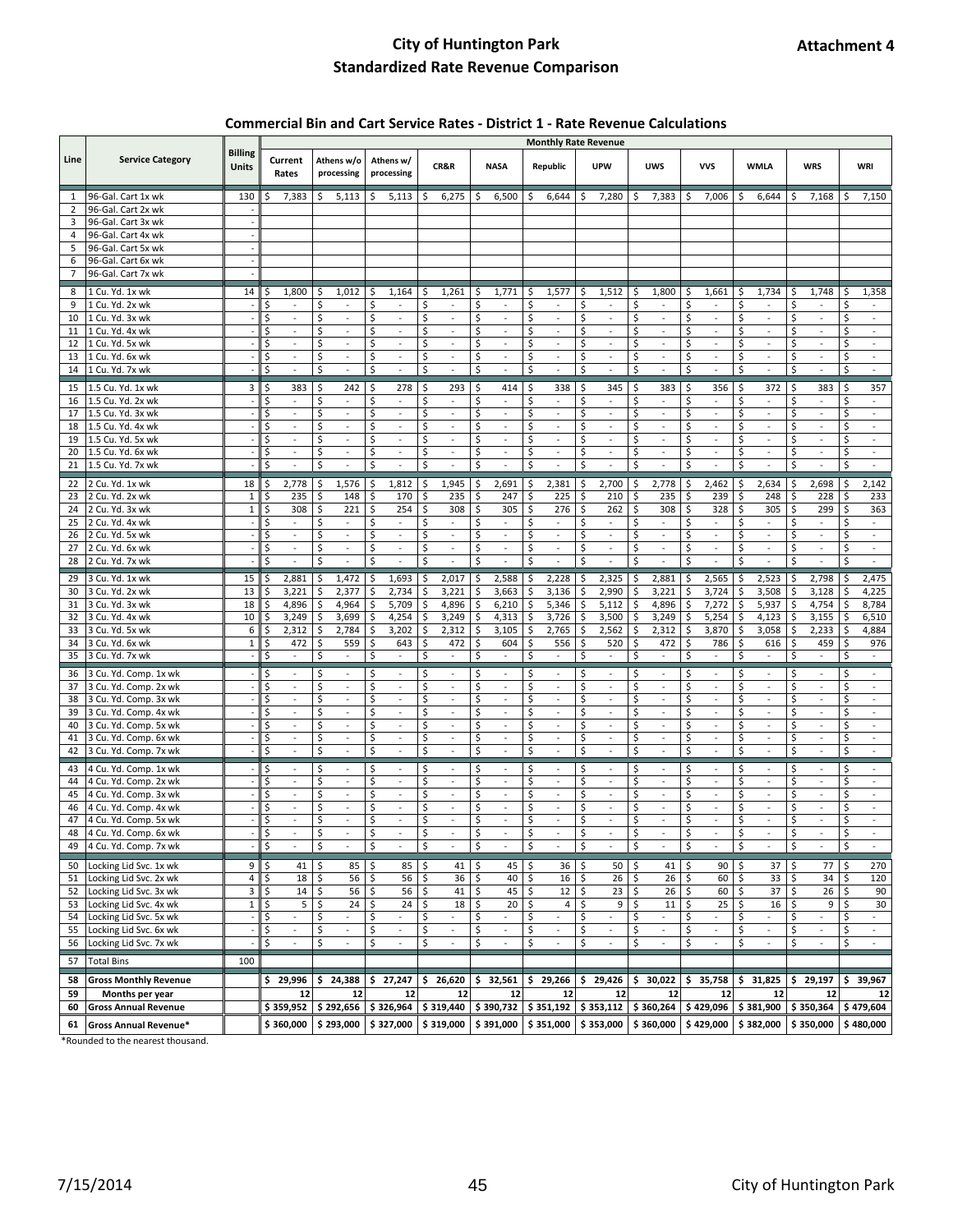#### **Commercial Bin and Cart Service Rates - Outside District 1 - Proposed Customer Rates**

|                |                                                  |                              |                              |                                  |                                      |                              | <b>Customer Monthly Rates</b>                   |                               |                                                                                           |                              |                               |                              |                              |
|----------------|--------------------------------------------------|------------------------------|------------------------------|----------------------------------|--------------------------------------|------------------------------|-------------------------------------------------|-------------------------------|-------------------------------------------------------------------------------------------|------------------------------|-------------------------------|------------------------------|------------------------------|
| Line           | <b>Svc. Category</b>                             | Current<br>Rates             | Athens w/o<br>processing     | Athens w/<br>processing          | CR&R                                 | <b>NASA</b>                  | Republic                                        | <b>UPW</b>                    | <b>UWS</b>                                                                                | <b>VVS</b>                   | WMLA                          | <b>WRS</b>                   | WRI                          |
| 1              | 96-Gal. Cart 1x wk                               | 56.79<br>Ś.                  | \$<br>39.33                  | \$<br>39.33                      | \$<br>48.27                          | \$<br>50.00                  | \$.<br>51.11                                    | \$<br>55.00                   | 56.79<br>\$                                                                               | 53.89<br>\$                  | \$<br>51.11                   | \$<br>55.14                  | 56.79                        |
| 2              | 96-Gal. Cart 2x wk                               |                              | \$<br>74.62                  | \$<br>74.62                      | \$<br>96.79                          | 85.00<br>\$                  | \$<br>71.55                                     | \$<br>70.00                   | \$<br>66.79                                                                               | \$<br>107.79                 | Ś<br>82.00                    | \$<br>66.47                  |                              |
| 3              | 96-Gal. Cart 3x wk                               |                              | \$<br>99.33                  | \$<br>99.33                      | \$<br>136.79                         | \$<br>105.00                 | \$<br>100.18                                    | 94.00<br>Ś                    | \$<br>77.79                                                                               | \$<br>161.68                 | \$<br>100.23                  | \$<br>80.12                  | rates                        |
| 4              | 96-Gal. Cart 4x wk                               |                              | \$<br>121.68                 | \$<br>121.68                     | \$<br>176.79                         | \$<br>125.00                 | Ś<br>140.25                                     | \$<br>118.00                  | \$<br>87.79                                                                               | \$<br>215.57                 | Ś<br>125.28                   | \$<br>96.58                  | not                          |
| 5              | 96-Gal. Cart 5x wk                               |                              | \$<br>145.21                 | \$<br>145.21                     | \$<br>256.79                         | \$<br>145.00                 | \$<br>196.34                                    | \$<br>141.00                  | Ś<br>97.79                                                                                | \$<br>269.47                 | \$<br>154.89                  | \$<br>116.42                 | provided                     |
| 6              | 96-Gal. Cart 6x wk                               |                              | \$<br>168.74                 | \$<br>168.74                     | 336.79<br>\$                         | \$<br>180.00                 | \$<br>274.88                                    | \$<br>183.00                  | \$<br>137.79                                                                              | \$<br>323.36                 | \$<br>187.07                  | \$<br>140.33                 |                              |
| $\overline{7}$ | 96-Gal. Cart 7x wk                               |                              | 180.51<br>\$                 | \$<br>180.51                     | \$<br>376.79                         | \$<br>185.00                 | \$<br>384.83                                    | \$<br>275.00                  | \$<br>167.79                                                                              | \$<br>377.25                 | \$<br>219.26                  | \$<br>169.15                 |                              |
| 8              | 1 Cu. Yd. 1x wk                                  | 125.14<br>S                  | \$<br>72.27                  | \$<br>83.11                      | \$<br>90.10                          | \$<br>110.00                 | \$<br>112.63                                    | \$<br>104.00                  | 125.14<br>\$                                                                              | \$<br>107.88                 | 112.63<br>\$                  | \$<br>121.51                 | \$<br>97.00                  |
| 9              | 1 Cu. Yd. 2x wk                                  | \$<br>118.06                 | \$<br>114.62                 | \$<br>131.81                     | \$<br>118.06                         | \$<br>185.00                 | \$<br>186.22                                    | \$<br>108.00                  | Ś<br>200.14                                                                               | \$<br>178.84                 | \$<br>206.91                  | \$<br>223.33                 | \$<br>180.00                 |
| 10             | 1 Cu. Yd. 3x wk                                  |                              | \$<br>171.09                 | \$<br>196.75                     | \$<br>249.00                         | \$<br>235.00                 | Ś<br>232.23                                     | \$<br>122.00                  | Ś<br>260.14                                                                               | \$<br>286.72                 | \$<br>258.03                  | \$<br>273.11                 | \$<br>282.00                 |
| 11             | 1 Cu. Yd. 4x wk                                  | Ś<br>345.75                  | \$<br>248.74                 | \$<br>286.05                     | \$<br>345.75                         | \$<br>305.00                 | \$<br>291.21                                    | \$<br>136.00                  | 320.14<br>Ś                                                                               | \$<br>394.60                 | \$<br>323.57                  | \$<br>335.73                 | \$<br>375.00                 |
| 12             | Cu. Yd. 5x wk                                    |                              | \$<br>311.09                 | \$<br>357.75                     | \$<br>445.00                         | \$<br>360.00                 | \$<br>343.07                                    | \$<br>160.00                  | \$<br>380.14                                                                              | \$<br>502.48                 | \$<br>381.19                  | \$<br>410.57                 | \$<br>468.00                 |
| 13             | 1 Cu. Yd. 6x wk<br>1 Cu. Yd. 7x wk               |                              | 382.86<br>\$                 | \$<br>440.29                     | 545.00<br>\$                         | \$<br>420.00                 | 422.59<br>\$                                    | \$<br>254.00                  | 440.14<br>Ś                                                                               | \$<br>610.36                 | \$<br>469.54                  | \$<br>502.21                 | \$<br>496.00                 |
| 14             |                                                  |                              | \$<br>427.56                 | 491.69<br>\$                     | \$<br>645.00                         | \$<br>490.00                 | \$<br>502.65                                    | \$<br>454.00                  | Ś<br>605.14                                                                               | \$<br>718.24                 | \$<br>558.50                  | \$<br>614.15                 | \$<br>653.00                 |
| 15             | 1.5 Cu. Yd. 1x wk                                | 125.14<br>\$                 | \$<br>80.51                  | \$<br>92.59                      | \$<br>97.61                          | \$<br>120.00                 | \$<br>112.63                                    | \$<br>105.00                  | 125.14<br>Ś                                                                               | \$<br>107.88                 | 112.63<br>\$                  | \$<br>125.14                 | \$<br>97.00                  |
| 16             | 1.5 Cu. Yd. 2x wk                                | \$<br>229.90                 | \$<br>133.45                 | \$<br>153.47                     | Ś<br>195.22                          | \$<br>200.00                 | Ś<br>206.91                                     | \$<br>180.00                  | 229.90<br>Ś                                                                               | \$<br>178.84                 | Ś<br>206.91                   | \$<br>229.90                 | \$<br>180.00                 |
| 17             | 1.5 Cu. Yd. 3x wk                                | \$<br>286.70                 | \$<br>192.27                 | \$<br>221.11                     | \$<br>286.70                         | \$<br>250.00                 | \$<br>258.03                                    | \$<br>229.00                  | \$<br>286.70                                                                              | \$<br>286.72                 | \$<br>258.03                  | \$<br>286.70                 | \$<br>282.00                 |
| 18             | 1.5 Cu. Yd. 4x wk                                | Ś<br>359.52                  | \$<br>266.39                 | \$<br>306.35                     | \$<br>359.52                         | \$<br>320.00                 | \$<br>323.57                                    | \$<br>288.00                  | \$<br>359.52                                                                              | \$<br>394.60                 | \$<br>323.57                  | \$<br>350.60                 | \$<br>375.00                 |
| 19<br>20       | 1.5 Cu. Yd. 5x wk<br>1.5 Cu. Yd. 6x wk           | Ś<br>423.54<br>\$<br>521.71  | \$<br>347.56<br>\$<br>413.45 | \$<br>399.69<br>475.47           | \$<br>423.54<br>\$<br>521.71         | \$<br>380.00<br>\$<br>440.00 | Ś<br>381.19<br>\$<br>469.54                     | Ś<br>335.00<br>\$<br>417.00   | 423.54<br>521.71<br>\$                                                                    | \$<br>502.48<br>\$<br>610.36 | Ś<br>381.19<br>\$<br>469.54   | \$<br>428.75<br>\$<br>524.32 | \$<br>468.00<br>\$<br>496.00 |
| 21             | 1.5 Cu. Yd. 7x wk                                | \$<br>620.55                 | \$<br>456.98                 | \$<br>\$<br>525.53               | \$<br>620.55                         | \$<br>515.00                 | \$<br>558.50                                    | \$<br>535.00                  | \$<br>620.55                                                                              | \$<br>718.24                 | \$<br>558.50                  | \$<br>641.19                 | \$<br>653.00                 |
|                |                                                  |                              |                              |                                  |                                      |                              |                                                 |                               |                                                                                           |                              |                               |                              |                              |
| 22             | 2 Cu. Yd. 1x wk                                  | \$<br>147.83                 | \$<br>87.56                  | \$<br>100.69                     | \$<br>107.92                         | \$<br>130.00                 | \$<br>132.30                                    | \$<br>120.00                  | 147.83<br>\$                                                                              | \$<br>124.33                 | 133.05<br>\$                  | \$<br>143.54                 | \$<br>119.00                 |
| 23             | 2 Cu. Yd. 2x wk                                  | \$<br>250.23<br>Ś            | \$<br>147.56                 | \$<br>169.69                     | \$<br>215.83                         | \$<br>215.00                 | \$<br>225.00                                    | \$<br>195.00                  | \$<br>250.23                                                                              | \$<br>217.16                 | \$<br>225.21                  | \$<br>242.97                 | \$<br>220.00                 |
| 24<br>25       | 2 Cu. Yd. 3x wk<br>2 Cu. Yd. 4x wk               | 307.86<br>Ś                  | \$<br>220.51                 | \$<br>253.59                     | \$<br>307.86<br>\$                   | \$<br>265.00                 | \$<br>276.30<br>\$                              | \$<br>247.00                  | Ś<br>307.86<br>Ś                                                                          | \$<br>298.25<br>\$           | \$<br>277.07                  | \$<br>298.93<br>\$           | \$<br>349.00                 |
| 26             | 2 Cu. Yd. 5x wk                                  | 383.51<br>Ś<br>478.84        | \$<br>299.33<br>\$<br>379.33 | \$<br>344.23<br>\$<br>436.23     | 383.51<br>\$<br>478.84               | \$<br>330.00<br>\$<br>395.00 | 344.70<br>\$<br>430.20                          | \$<br>308.00<br>\$<br>383.00  | 383.51<br>478.84<br>Ś                                                                     | 386.55<br>\$<br>479.39       | \$<br>345.16<br>\$<br>430.96  | 372.39<br>\$<br>464.95       | \$<br>466.00<br>\$<br>582.00 |
| 27             | 2 Cu. Yd. 6x wk                                  | Ś<br>573.93                  | \$<br>458.15                 | \$<br>526.87                     | 573.93<br>\$                         | \$<br>460.00                 | \$<br>515.70                                    | \$<br>460.00                  | 573.93<br>\$                                                                              | \$<br>560.48                 | \$<br>516.54                  | \$<br>557.29                 | \$<br>699.00                 |
| 28             | 2 Cu. Yd. 7x wk                                  | Ś<br>675.07                  | \$<br>527.56                 | \$<br>606.69                     | \$<br>675.07                         | \$<br>545.00                 | \$<br>515.70                                    | \$<br>574.00                  | Ś<br>675.07                                                                               | \$<br>684.82                 | \$<br>607.56                  | \$<br>681.50                 | \$<br>899.00                 |
|                |                                                  |                              |                              |                                  |                                      |                              |                                                 |                               |                                                                                           |                              |                               |                              |                              |
| 29<br>30       | 3 Cu. Yd. 1x wk<br>3 Cu. Yd. 2x wk               | Ś<br>169.89<br>\$<br>272.57  | 98.15<br>Ś<br>\$<br>182.86   | \$<br>112.87<br>210.29<br>\$     | \$<br>117.22<br>\$<br>234.45         | 150.00<br>\$<br>\$<br>245.00 | \$<br>148.50<br>\$<br>241.20                    | \$<br>135.00<br>\$<br>215.00  | 169.89<br>S<br>\$<br>272.57                                                               | 155.43<br>\$<br>\$<br>260.45 | \$<br>152.90<br>\$<br>245.31  | 164.96<br>\$<br>\$<br>264.67 | \$<br>165.00<br>\$<br>310.00 |
| 31             | 3 Cu. Yd. 3x wk                                  | \$<br>333.16                 | \$<br>275.80                 | \$<br>317.17                     | \$<br>333.16                         | \$<br>300.00                 | Ś<br>297.00                                     | \$<br>267.00                  | \$<br>333.16                                                                              | \$<br>367.27                 | \$<br>299.84                  | \$<br>323.50                 | \$<br>488.00                 |
| 32             | 3 Cu. Yd. 4x wk                                  | Ś<br>416.44                  | \$<br>369.92                 | \$<br>425.41                     | \$<br>416.44                         | \$<br>375.00                 | Ś<br>372.60                                     | \$<br>335.00                  | Ś<br>416.44                                                                               | \$<br>477.67                 | Ś<br>374.80                   | \$<br>404.36                 | \$<br>651.00                 |
| 33             | 3 Cu. Yd. 5x wk                                  | Ś<br>514.83                  | \$<br>464.04                 | \$<br>533.65                     | \$<br>514.83                         | \$<br>450.00                 | \$<br>460.80                                    | \$<br>412.00                  | \$<br>514.83                                                                              | \$<br>586.29                 | Ś<br>463.35                   | \$<br>499.90                 | \$<br>814.00                 |
| 34             | 3 Cu. Yd. 6x wk                                  | \$<br>621.80                 | \$<br>559.33                 | \$<br>643.23                     | 621.80<br>\$                         | \$<br>525.00                 | \$<br>556.20                                    | \$<br>505.00                  | \$<br>621.80                                                                              | \$<br>714.71                 | \$<br>559.62                  | \$<br>603.77                 | \$<br>976.00                 |
| 35             | 3 Cu. Yd. 7x wk                                  | \$<br>728.81                 | \$<br>633.45                 | \$<br>728.47                     | \$<br>728.81                         | \$<br>625.00                 | \$<br>652.50                                    | \$<br>675.00                  | \$<br>728.81                                                                              | \$<br>870.14                 | \$<br>655.93                  | \$<br>738.35                 | \$1,251.00                   |
| 36             | 3 Cu. Yd. Comp. 1x wk                            |                              | 134.96<br>Ś                  | \$<br>155.20                     | \$<br>517.93                         | \$<br>450.00                 | 328.77<br>Ś                                     | \$<br>300.00                  | 517.93<br>S                                                                               | \$<br>621.70                 | 214.06<br>Ś                   | \$<br>507.57                 | \$<br>129.00                 |
| 37             | 3 Cu. Yd. Comp. 2x wk                            |                              | \$<br>251.43                 | \$<br>289.14                     | \$<br>958.80                         | \$<br>750.00                 | \$<br>596.63                                    | \$<br>450.00                  | \$<br>958.80                                                                              | \$1,041.78                   | \$<br>343.44                  | \$<br>939.63                 | \$<br>700.00                 |
| 38             | 3 Cu. Yd. Comp. 3x wk                            |                              | \$<br>379.23                 | \$<br>436.11                     | \$1,399.67                           | \$1,000.00                   | \$<br>827.73                                    | \$<br>600.00                  | \$1,399.67                                                                                | \$1,469.07                   | \$<br>419.78                  | \$1,371.69                   | \$1,073.00                   |
| 39             | 3 Cu. Yd. Comp. 4x wk                            |                              | \$<br>508.64                 | \$<br>584.94                     | \$1,840.51                           | \$1,250.00                   | \$1,040.81                                      | \$<br>750.00                  | \$1,840.51                                                                                | \$1,910.66                   | \$<br>524.71                  | \$1,803.71                   | \$1,432.00                   |
| 40             | 3 Cu. Yd. Comp. 5x wk                            |                              | \$<br>638.05                 | \$<br>733.76                     | \$2,281.38                           | \$1,500.00                   | \$1,217.92                                      | \$<br>900.00                  | \$2,281.38                                                                                | \$2,345.16                   | \$<br>648.69                  | \$2,235.76                   | \$1,790.00                   |
| 41             | 3 Cu. Yd. Comp. 6x wk                            |                              | \$<br>769.08                 | \$<br>884.44                     | \$2,722.28                           | \$1,850.00                   | \$1,575.05                                      | \$1,050.00                    | \$2,722.28                                                                                | \$2,858.84                   | Ś<br>783.47                   | \$2,667.84                   | \$2,147.00                   |
| 42             | 3 Cu. Yd. Comp. 7x wk                            |                              | \$<br>870.99                 | \$1,001.64                       | \$3,163.26                           | \$1,250.00                   | \$1,752.25                                      | \$1,250.00                    | \$3,163.26                                                                                | \$3,480.54                   | \$<br>918.30                  | \$3,099.99                   | \$2,527.00                   |
| 43             | 4 Cu. Yd. 1x wk                                  | 192.75<br>\$                 | \$<br>114.62                 | \$<br>131.81                     | \$<br>136.85                         | \$<br>170.00                 | \$<br>173.48                                    | \$<br>165.00                  | \$<br>192.75                                                                              | \$<br>197.37                 | \$<br>173.48                  | \$<br>187.16                 | \$<br>184.00                 |
| 44             | 4 Cu. Yd. 2x wk                                  | Ś<br>292.77                  | \$<br>240.51                 | \$<br>276.59                     | \$<br>292.77                         | \$<br>275.00                 | \$<br>263.49                                    | \$<br>235.00                  | Ś<br>292.77                                                                               | \$<br>321.76                 | \$<br>263.49                  | \$<br>284.28                 | \$<br>350.00                 |
| 45             | 4 Cu. Yd. 3x wk                                  | Ś<br>360.27                  | \$<br>358.15                 | \$<br>411.87                     | \$<br>360.27                         | \$<br>335.00                 | Ś<br>324.24                                     | \$<br>290.00                  | Ś<br>360.27                                                                               | \$<br>448.88                 | Ś<br>324.24                   | Ś<br>349.82                  | \$<br>543.00                 |
| 46             | 4 Cu. Yd. 4x wk                                  | Ś<br>449.67                  | \$<br>478.15                 | \$<br>549.87                     | \$<br>449.67                         | \$<br>420.00                 | Ś<br>404.70                                     | \$<br>360.00                  | 449.67<br>Ś                                                                               | \$<br>636.27                 | Ś<br>404.70                   | \$<br>436.63                 | \$<br>725.00                 |
| 47             | 4 Cu. Yd. 5x wk                                  | \$<br>554.07                 | \$<br>604.04                 | Ś<br>694.65                      | 554.07<br>\$                         | \$<br>505.00                 | Ś<br>498.66                                     | \$<br>445.00                  | \$<br>554.07                                                                              | \$<br>763.41                 | Ś<br>498.66                   | \$<br>538.00                 | \$<br>906.00                 |
| 48<br>49       | 4 Cu. Yd. 6x WK<br>4 Cu. Yd. 7x wk               | Ş.<br>666.74<br>\$779.47     | Ş.<br>\$<br>834.62           | 724.04 \$ 832.65<br>\$<br>959.81 | \$ 666.74<br>\$779.47                | \$700.00                     | \$ 590.00 \$ 600.07<br>\$701.52                 | \$<br>690.00                  | $\frac{1}{2}$ 535.00 \ 5 666.74 \ 5 926.54 \ 5 600.07 \ 5 647.40 \ 5 1,088.00<br>\$779.47 | \$1,123.91                   | \$701.52                      | \$756.87                     | \$1,280.00                   |
|                |                                                  |                              |                              |                                  |                                      |                              |                                                 |                               |                                                                                           |                              |                               |                              |                              |
| 50             | 4 Cu. Yd. Comp. 1x wk                            |                              | \$157.61                     | \$<br>181.25                     | \$566.74                             | \$500.00                     | \$<br>348.14                                    | \$<br>400.00                  | \$<br>566.74                                                                              | \$789.48                     | \$<br>229.35                  | \$555.41                     | \$478.00                     |
| 51             | 4 Cu. Yd. Comp. 2x wk                            |                              | \$<br>330.70                 | 380.31<br>\$                     | \$1,033.70                           | 850.00<br>\$                 | 648.28<br>\$                                    | \$<br>550.00                  | \$1,033.70                                                                                | \$1,287.03                   | \$                            | 367.97 \$1,013.03            | \$<br>760.00                 |
| 52<br>53       | 4 Cu. Yd. Comp. 3x wk<br>4 Cu. Yd. Comp. 4x wk   |                              | \$<br>492.46<br>\$<br>657.46 | 566.33<br>\$<br>\$<br>756.08     | \$1,474.54<br>\$1,915.41             | \$1,050.00<br>\$1,350.00     | $\bar{\underline{\xi}}$<br>881.67<br>\$1,109.09 |                               | $$750.00$ $$1,474.54$<br>$$900.00 \; $1,915.41$                                           | \$1,795.54<br>\$2,545.06     | 449.77<br>\$<br>\$.<br>562.19 | \$1,445.05<br>\$1,877.11     | \$1,194.00<br>\$1,595.00     |
| 54             | 4 Cu. Yd. Comp. 5x wk                            |                              | \$<br>830.55                 | \$<br>955.13                     | \$2,356.27                           | \$1,650.00                   | \$1,246.52                                      | \$1,050.00                    | \$2,356.27                                                                                | \$3,053.62                   | \$<br>695.02                  | \$2,309.15                   | \$1,993.00                   |
| 55             | 4 Cu. Yd. Comp. 6x wk                            |                              | \$<br>995.55                 | \$1,144.88                       | \$2,797.12                           | \$2,050.00                   | \$1,690.11                                      | \$1,150.00                    | \$2,797.12                                                                                | \$3,706.15                   | \$<br>839.43                  | \$2,741.18                   | \$2,393.00                   |
| 56             | 4 Cu. Yd. Comp. 7x wk                            |                              | \$1,147.61                   | \$1,319.75                       | \$3,238.13                           | \$2,450.00                   | \$1,827.54                                      | \$1,325.00                    | \$3,238.13                                                                                | \$4,495.63                   | \$<br>983.89                  | \$3,173.37                   | \$2,800.00                   |
|                |                                                  |                              |                              |                                  |                                      |                              |                                                 |                               |                                                                                           |                              |                               |                              |                              |
| 57             | 6 Cu. Yd. 1x wk                                  | \$<br>258.40                 | \$175.80                     | \$<br>202.17                     | 180.88<br>\$                         | 230.00<br>\$                 | 232.56<br>\$                                    | \$<br>250.00                  | 258.40<br>\$                                                                              | 238.85<br>\$                 | \$<br>232.56                  | \$250.91                     | \$238.00                     |
| 58<br>59       | 6 Cu. Yd. 2x wk<br>6 Cu. Yd. 3x wk               | \$<br>364.85<br>\$<br>550.28 | 360.51<br>\$<br>\$<br>544.04 | 414.59<br>\$<br>\$<br>625.65     | 364.85<br>\$<br>\$<br>550.28         | \$375.00<br>\$<br>460.00     | \$<br>328.37<br>\$<br>495.25                    | 295.00<br>\$<br>\$<br>440.00  | 364.85<br>\$<br>\$<br>550.28                                                              | 400.25<br>\$<br>\$<br>563.49 | 328.37<br>\$<br>\$<br>495.25  | 354.27<br>\$<br>\$<br>534.32 | \$452.00<br>\$<br>709.00     |
| 60             | 6 Cu. Yd. 4x wk                                  | \$<br>717.52                 | \$<br>725.21                 | \$<br>833.99                     | \$<br>717.52                         | 575.00<br>\$                 | \$<br>645.77                                    | \$<br>575.00                  | \$<br>717.52                                                                              | \$<br>813.12                 | \$<br>645.77                  | \$<br>651.19                 | \$<br>945.00                 |
| 61             | 6 Cu. Yd. 5x wk                                  | \$<br>883.67                 | 908.74<br>\$                 | \$1,045.05                       | 883.67<br>\$                         | \$<br>690.00                 | \$<br>795.30                                    | \$<br>705.00                  | \$<br>883.67                                                                              | \$<br>974.54                 | 795.30<br>\$                  | \$<br>796.34                 | \$1,182.00                   |
| 62             | 6 Cu. Yd. 6x wk                                  | \$1,049.84                   | \$1,092.27                   | \$1,256.11                       | \$1,049.84                           | \$<br>805.00                 | \$<br>944.86                                    | \$<br>840.00                  | \$1,049.84                                                                                | \$1,176.47                   | \$<br>944.86                  | \$<br>973.84                 | \$1,418.00                   |
| 63             | 6 Cu. Yd. 7x wk                                  | \$1,216.07                   | \$1,256.98                   | \$1,445.53                       | \$1,216.07                           | \$<br>960.00                 | \$1,094.46                                      | \$<br>995.00                  | \$1,216.07                                                                                | \$1,415.32                   | \$1,094.46                    | \$1,190.91                   | \$1,664.00                   |
|                |                                                  |                              |                              |                                  |                                      |                              |                                                 |                               |                                                                                           |                              |                               |                              |                              |
| 64             | Locking Lid Svc. 1x wk                           | 4.56<br>\$<br>\$             | \$<br>9.41                   | 10.82<br>\$.                     | \$<br>4.56                           | 5.00<br>\$                   | 4.00<br>\$                                      | \$<br>5.50                    | \$<br>4.56                                                                                | 10.01<br>\$.                 | 4.10<br>\$                    | \$<br>8.37                   | \$<br>30.00                  |
| 65<br>66       | Locking Lid Svc. 2x wk<br>Locking Lid Svc. 3x wk | 4.56<br>\$<br>4.56           | \$<br>14.12<br>\$<br>18.82   | \$<br>16.24<br>\$<br>21.64       | $\frac{1}{2}$<br>9.12<br>\$<br>13.68 | \$<br>10.00<br>\$<br>15.00   | -\$<br>4.00<br>-\$<br>4.00                      | \$<br>6.50<br>$\zeta$<br>7.50 | \$<br>6.56<br>\$<br>8.56                                                                  | \$<br>15.01<br>\$<br>20.01   | \$<br>8.20<br>\$<br>12.30     | \$<br>8.37<br>\$<br>8.37     | \$<br>30.00<br>\$<br>30.00   |
| 67             | Locking Lid Svc. 4x wk                           | \$<br>4.56                   | \$<br>23.53                  | 27.06<br>\$                      | \$<br>18.24                          | 20.00<br>\$                  | \$<br>4.00                                      | \$<br>8.50                    | \$<br>10.56                                                                               | \$<br>25.01                  | \$<br>16.40                   | \$<br>8.37                   | \$<br>30.00                  |
| 68             | Locking Lid Svc. 5x wk                           | \$<br>4.56                   | \$<br>28.24                  | \$<br>32.48                      | \$<br>22.80                          | 25.00<br>\$                  | -\$<br>4.00                                     | $\zeta$<br>9.50               | \$<br>12.56                                                                               | \$<br>30.01                  | \$<br>20.50                   | \$<br>8.37                   | \$<br>30.00                  |
| 69             | Locking Lid Svc. 6x wk                           | \$<br>4.56 \$                | 32.94                        | \$<br>37.88                      | \$<br>27.36                          | 30.00<br>∣\$                 | l\$<br>4.00                                     | \$<br>10.50%                  | 14.56                                                                                     | ۱\$<br>35.01                 | 24.60%<br>\$                  | 8.37                         | \$<br>30.00                  |
| 70             | Locking Lid Svc. 7x wk                           | \$<br>4.56                   | \$<br>37.65                  | \$<br>43.30                      | \$<br>31.92                          | 35.00 \$<br>-\$              | 4.00                                            | 11.50<br>-\$                  | $\mathsf{\hat{S}}$<br>16.56                                                               | -\$<br>40.01                 | \$<br>28.70                   | \$<br>8.37                   | \$<br>30.00                  |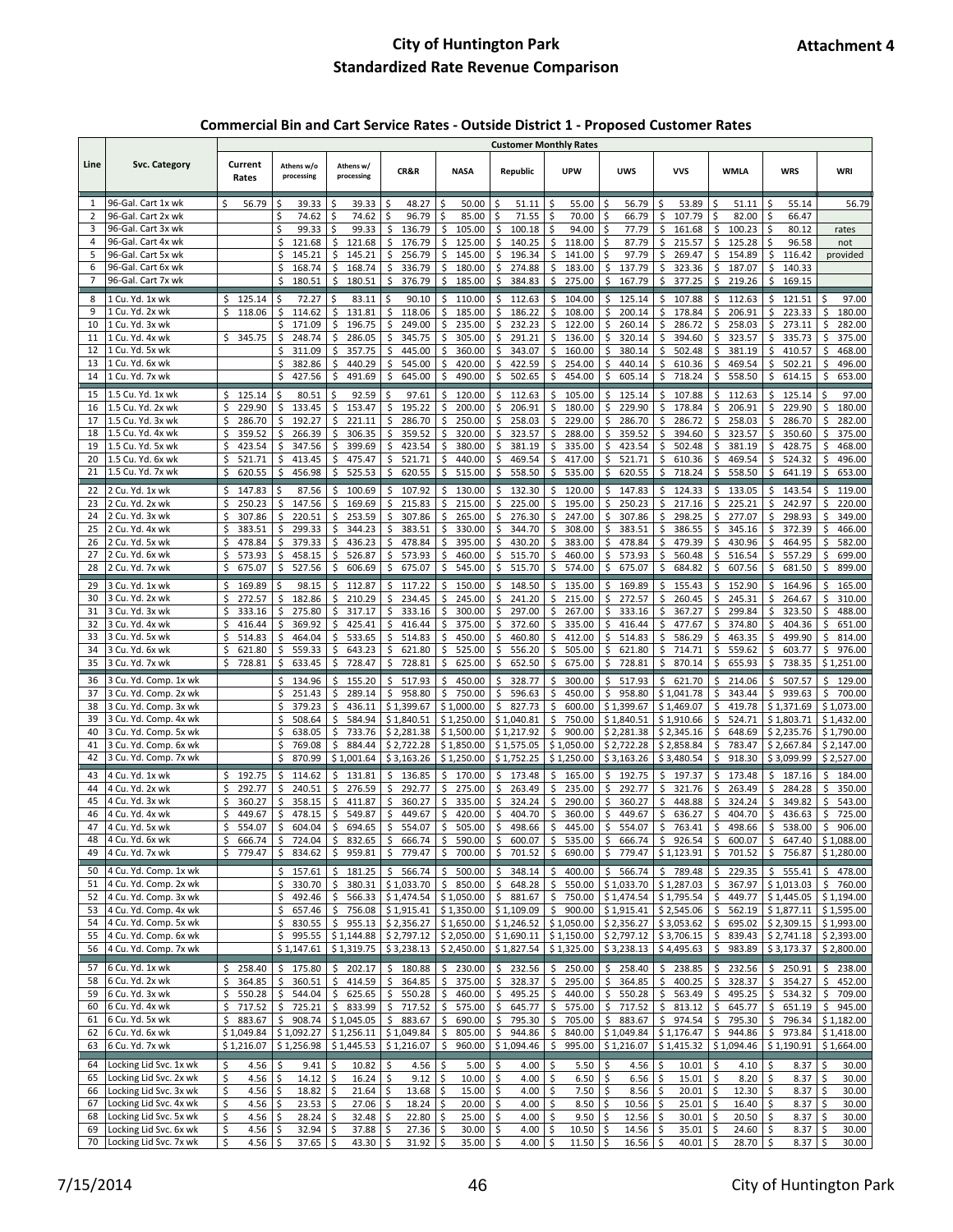#### **Commercial Bin and Cart Service Rates - Outside District 1- Rate Revenue Calculations**

|                |                             |                |                                |                                |                                |                                     |                                     |                                | <b>Monthly Rate Revenue</b>    |                                   |                                     |                                     |                                |                                |
|----------------|-----------------------------|----------------|--------------------------------|--------------------------------|--------------------------------|-------------------------------------|-------------------------------------|--------------------------------|--------------------------------|-----------------------------------|-------------------------------------|-------------------------------------|--------------------------------|--------------------------------|
| Line           | Svc. Category               | <b>Billing</b> | Current                        | Athens w/o                     | Athens w/                      |                                     |                                     |                                | <b>UPW</b>                     | <b>UWS</b>                        | <b>VVS</b>                          |                                     | <b>WRS</b>                     | WRI                            |
|                |                             | Units          | Rates                          | processing                     | processing                     | CR&R                                | <b>NASA</b>                         | Republic                       |                                |                                   |                                     | <b>WMLA</b>                         |                                |                                |
|                |                             |                |                                |                                |                                |                                     |                                     |                                |                                |                                   |                                     |                                     |                                |                                |
| 1              | 96-Gal. Cart 1x wk          | 360            | 20,444                         | Ś.<br>14,159                   | 14,159<br>S                    | 17,377<br>\$                        | 18,000<br>Ŝ                         | 18,400<br>S                    | 19,800<br>Ŝ.                   | 20,444<br>-S                      | 19,400<br>Ŝ                         | 18,400<br>-S                        | 19,850<br>Ŝ.                   | 20,444<br>Ŝ.                   |
| 2              | 96-Gal. Cart 2x wk          |                |                                |                                |                                |                                     |                                     |                                |                                |                                   |                                     |                                     |                                |                                |
| 3              | 96-Gal. Cart 3x wk          |                |                                |                                |                                |                                     |                                     |                                |                                |                                   |                                     |                                     |                                |                                |
| 4              | 96-Gal. Cart 4x wk          |                |                                |                                |                                |                                     |                                     |                                |                                |                                   |                                     |                                     |                                |                                |
| 5              | 96-Gal. Cart 5x wk          |                |                                |                                |                                |                                     |                                     |                                |                                |                                   |                                     |                                     |                                |                                |
| 6              | 96-Gal. Cart 6x wk          |                |                                |                                |                                |                                     |                                     |                                |                                |                                   |                                     |                                     |                                |                                |
| $\overline{7}$ | 96-Gal. Cart 7x wk          |                |                                |                                |                                |                                     |                                     |                                |                                |                                   |                                     |                                     |                                |                                |
| 8              | 1 Cu. Yd. 1x wk             | 73             | 9,135                          | 5,276                          | 6,067<br>Ś                     | 6,577<br>Ś                          | Ś<br>8,030                          | 8,222                          | 7,592                          | 9,135                             | 7,875<br>Ś                          | 8,222<br>Ś                          | 8,870                          | 7,081<br>Ś                     |
| 9              | 1 Cu. Yd. 2x wk             | $\mathbf{1}$   | 118                            | 115                            | Ś<br>132                       | Ś<br>118                            | Ś<br>185                            | 186                            | 108                            | 200<br>Ś                          | 179<br>Ś                            | 207<br>\$                           | 223                            | Ś<br>180                       |
| 10             | 1 Cu. Yd. 3x wk             |                | ٠                              | ٠                              | Ś<br>$\overline{\phantom{a}}$  | Ś<br>$\overline{\phantom{a}}$       | Ś<br>$\overline{\phantom{a}}$       | ٠                              | $\overline{\phantom{a}}$       | Ś<br>$\overline{\phantom{a}}$     | Ś<br>$\overline{\phantom{a}}$       | Ś<br>$\sim$                         | $\sim$                         | Ś<br>$\sim$                    |
| 11             | 1 Cu. Yd. 4x wk             | $\overline{1}$ | 346                            | 249                            | 286                            | Ś<br>346                            | 305                                 | 291                            | 136                            | Ś<br>320                          | 395                                 | Ś<br>324                            | 336                            | 375                            |
| 12             | 1 Cu. Yd. 5x wk             |                | $\overline{\phantom{a}}$       | Ś<br>$\overline{\phantom{a}}$  | $\overline{\phantom{a}}$       | Ś<br>$\overline{\phantom{a}}$       | S<br>$\overline{\phantom{a}}$       | $\overline{\phantom{a}}$       | $\overline{\phantom{a}}$       | S<br>$\overline{\phantom{a}}$     | $\overline{\phantom{a}}$            | Ś<br>$\overline{\phantom{a}}$       | $\overline{\phantom{a}}$       | $\overline{\phantom{a}}$       |
| 13             | 1 Cu. Yd. 6x wk             |                | ÷,                             | \$<br>÷,                       | Ś<br>$\overline{\phantom{a}}$  | \$<br>$\overline{\phantom{a}}$      | Ś<br>÷,                             | Ś<br>÷,                        | Ś<br>÷,                        | \$<br>÷,                          | Ś<br>÷,                             | \$<br>÷,                            | ÷,                             | Ś<br>ä,                        |
| 14             | 1 Cu. Yd. 7x wk             |                | ×                              | \$<br>÷                        | \$<br>÷                        | \$<br>×,                            | \$<br>×,                            | \$<br>×                        | \$<br>÷                        | \$<br>÷                           | \$<br>÷                             | \$<br>×,                            | \$<br>×,                       | \$<br>ä,                       |
|                |                             |                |                                |                                |                                |                                     |                                     |                                |                                |                                   |                                     |                                     |                                |                                |
| 15             | .5 Cu. Yd. 1x wk            | 124            | 15,517                         | Ś<br>9,983                     | Ś<br>11,481                    | \$<br>12,104                        | \$<br>14,880                        | Ś<br>13,966                    | Ś<br>13,020                    | \$<br>15,517                      | \$<br>13,377                        | \$<br>13,966                        | Ś<br>15,517                    | \$<br>12,028                   |
| 16             | 1.5 Cu. Yd. 2x wk           | 4              | 920<br>Ś                       | 534<br>Ś                       | 614<br>Ś                       | 781<br>\$                           | \$<br>800                           | 828<br>Ś                       | 720<br>Ś                       | 920<br>Ś                          | \$<br>715                           | 828<br>\$                           | 920<br>Ś                       | 720<br>\$                      |
| 17             | 1.5 Cu. Yd. 3x wk           | $\mathbf{1}$   | 287                            | 192<br>Ś                       | 221<br>Ś                       | Ś<br>287                            | Ś<br>250                            | 258                            | 229<br>Ś                       | Ś<br>287                          | Ś<br>287                            | Ś<br>258                            | 287                            | 282<br>Ś                       |
| 18             | 1.5 Cu. Yd. 4x wk           |                | ×                              | $\overline{\phantom{a}}$<br>S  | Ś<br>$\overline{\phantom{a}}$  | \$<br>$\overline{\phantom{a}}$      | Š.<br>$\overline{\phantom{a}}$      | $\overline{\phantom{a}}$       | $\overline{\phantom{a}}$<br>S  | Ś<br>$\overline{\phantom{a}}$     | Ŝ<br>$\overline{\phantom{a}}$       | S<br>$\overline{\phantom{a}}$       | $\overline{\phantom{a}}$       | $\sim$<br>S                    |
| 19             | 1.5 Cu. Yd. 5x wk           |                | $\overline{\phantom{a}}$       | Ś<br>ä,                        | Ś<br>$\overline{\phantom{a}}$  | \$<br>ä,                            | \$<br>$\overline{\phantom{a}}$      | $\overline{\phantom{a}}$       | Ś<br>$\overline{\phantom{a}}$  | Ś<br>ä,                           | Ś<br>ä,                             | \$<br>$\overline{\phantom{a}}$      | $\overline{\phantom{a}}$       | Ś<br>×.                        |
| 20             | 1.5 Cu. Yd. 6x wk           |                | $\sim$                         | $\sim$<br>Ś                    | $\overline{\phantom{a}}$<br>Ś  | $\sim$<br>\$                        | $\sim$<br>S                         | $\sim$<br>Ś                    | $\sim$<br>Ś                    | $\overline{\phantom{a}}$<br>Ś     | $\overline{\phantom{a}}$<br>Ś       | \$<br>$\sim$                        | $\sim$                         | $\sim$<br>Ś                    |
| 21             | 1.5 Cu. Yd. 7x wk           |                | à.                             | Ś<br>ä,                        | Ś<br>÷,                        | \$<br>ä,                            | \$<br>÷.                            | Ś<br>à.                        | Ś<br>ä,                        | \$<br>÷,                          | Ś<br>÷,                             | $\dot{\mathsf{S}}$<br>÷.            | ÷.                             | Ś<br>÷,                        |
| 22             | 2 Cu. Yd. 1x wk             | 362            | 53,514<br>Ś                    | 31,697<br>\$                   | \$<br>36,450                   | 39,067<br>\$                        | \$<br>47,060                        | 47,893<br>Ś                    | \$<br>43,440                   | 53,514<br>\$                      | 45,007<br>\$                        | \$<br>48,164                        | 51,961<br>\$                   | 43,078<br>\$                   |
| 23             | 2 Cu. Yd. 2x wk             | 16             | 4,004                          | 2,361                          | Ś<br>2,715                     | Ś<br>3,453                          | \$<br>3,440                         | 3,600                          | 3,120<br>Ś                     | 4,004                             | Ś<br>3,475                          | \$<br>3,603                         | 3,888                          | 3,520<br>Ś                     |
| 24             | 2 Cu. Yd. 3x wk             | 4              | 1,231                          | 882<br>Ś                       | \$<br>1,014                    | \$<br>1,231                         | \$<br>1,060                         | 1,105                          | 988<br>Ś                       | 1,231<br>Ś                        | \$<br>1,193                         | \$<br>1,108                         | 1,196<br>Ś                     | \$<br>1,396                    |
| 25             | 2 Cu. Yd. 4x wk             | $\overline{1}$ | 384                            | 299<br>Ś                       | \$<br>344                      | \$<br>384                           | \$<br>330                           | \$<br>345                      | Ś<br>308                       | 384<br>\$                         | \$<br>387                           | \$<br>345                           | 372<br>\$                      | \$<br>466                      |
| 26             | 2 Cu. Yd. 5x wk             | $\mathbf 1$    | 479                            | Ś<br>379                       | \$<br>436                      | \$<br>479                           | \$<br>395                           | 430<br>Ś                       | Ś<br>383                       | \$<br>479                         | \$<br>479                           | \$<br>431                           | 465                            | Ś<br>582                       |
| 27             | 2 Cu. Yd. 6x wk             | $\mathbf{1}$   | 574                            | \$<br>458                      | \$<br>527                      | \$<br>574                           | \$<br>460                           | \$<br>516                      | 460<br>Ś                       | \$<br>574                         | \$<br>560                           | \$<br>517                           | Ś<br>557                       | 699<br>\$                      |
| 28             | 2 Cu. Yd. 7x wk             |                | ×,                             | Ś<br>ä,                        | Ś<br>÷,                        | \$<br>ä,                            | \$                                  | Ś<br>ä,                        | Ś<br>ł,                        | Ś<br>÷,                           | Ś<br>÷,                             | \$<br>÷,                            | ä,                             | Ś<br>ä,                        |
|                |                             |                |                                |                                |                                |                                     |                                     |                                |                                |                                   |                                     |                                     |                                |                                |
| 29             | 3 Cu. Yd. 1x wk             | 411            | 69,825                         | \$<br>40,340                   | 46,390<br>Ś                    | \$<br>48,177                        | \$<br>61,650                        | 61,034<br>S                    | 55,485<br>Ś                    | \$<br>69,825                      | \$<br>63,882                        | \$<br>62,842                        | 67,799<br>Ś                    | 67,815<br>\$                   |
| 30             | 3 Cu. Yd. 2x wk             | 170            | 46,337                         | 31,086                         | 35,749<br>Ś                    | 39,857<br>\$                        | \$<br>41,650                        | 41,004                         | 36,550                         | 46,337<br>\$                      | \$<br>44,277                        | 41,703<br>\$                        | 44,994                         | 52,700                         |
| 31             | 3 Cu. Yd. 3x wk             | 123            | 40,979                         | 33,923<br>Ś                    | 39,012<br>Ś                    | 40,979<br>\$                        | \$<br>36,900                        | 36,531                         | 32,841<br>Ś                    | 40,979<br>Ś                       | \$<br>45,174                        | \$<br>36,880                        | 39,791                         | 60,024<br>Ś                    |
| 32             | 3 Cu. Yd. 4x wk             | 33             | 13,743                         | 12,207<br>Ś                    | Ś<br>14,039                    | 13,743<br>Ś                         | Ś<br>12,375                         | 12,296                         | 11,055<br>Ś                    | 13,743<br>Ś                       | Ś<br>15,763                         | \$<br>12,368                        | 13,344                         | 21,483<br>Ś                    |
| 33             | 3 Cu. Yd. 5x wk             | 17             | 8,752                          | 7,889<br>Ś                     | 9,072<br>Ś                     | 8,752<br>\$                         | \$<br>7,650                         | 7,834<br>Ś                     | 7,004<br>Ś                     | 8,752<br>Ś                        | \$<br>9,967                         | \$<br>7,877                         | 8,498<br>Ś                     | 13,838<br>Ś                    |
| 34             | 3 Cu. Yd. 6x wk             | 18             | 11,192                         | \$<br>10,068                   | \$<br>11,578                   | \$<br>11,192                        | \$<br>9,450                         | \$<br>10,012                   | \$<br>9,090                    | \$<br>11,192                      | \$<br>12,865                        | \$<br>10,073                        | \$<br>10,868                   | \$<br>17,568                   |
| 35             | 3 Cu. Yd. 7x wk             |                | Ś<br>$\overline{\phantom{a}}$  | \$<br>$\overline{\phantom{a}}$ | \$<br>$\overline{\phantom{a}}$ | \$<br>$\overline{\phantom{a}}$      | \$<br>$\overline{\phantom{a}}$      | S<br>$\overline{\phantom{a}}$  | \$<br>$\overline{\phantom{a}}$ | \$<br>$\overline{\phantom{a}}$    | \$<br>$\overline{\phantom{a}}$      | \$<br>$\overline{\phantom{a}}$      | S<br>$\overline{\phantom{a}}$  | \$<br>$\sim$                   |
| 36             | 3 Cu. Yd. Comp. 1x wk       |                |                                |                                |                                |                                     | Ś                                   |                                | ×                              |                                   |                                     |                                     |                                |                                |
| 37             | 3 Cu. Yd. Comp. 2x wk       |                | $\overline{\phantom{a}}$<br>S  | Ś<br>$\overline{\phantom{a}}$  | Ś<br>$\overline{\phantom{a}}$  | Ś<br>$\overline{\phantom{a}}$       | Ś<br>$\overline{\phantom{a}}$       | Ś<br>$\overline{\phantom{a}}$  | Ś<br>$\overline{\phantom{a}}$  | Ś<br>$\overline{\phantom{a}}$     | Ŝ<br>$\overline{\phantom{a}}$       | Ś<br>$\overline{\phantom{a}}$       | $\overline{\phantom{a}}$<br>S  | Ś<br>$\overline{\phantom{a}}$  |
| 38             | 3 Cu. Yd. Comp. 3x wk       |                | $\overline{\phantom{a}}$       | Ś<br>ä,                        | Ś<br>ä,                        | Ś<br>ä,                             | Ś<br>$\overline{\phantom{a}}$       | $\overline{\phantom{a}}$       | Ś<br>ä,                        | Ś<br>ä,                           | Ś<br>ä,                             | Ś<br>$\overline{\phantom{a}}$       | $\overline{\phantom{a}}$       | Ś<br>ä,                        |
| 39             | 3 Cu. Yd. Comp. 4x wk       |                | $\overline{\phantom{a}}$       | Ś<br>$\overline{\phantom{a}}$  | Ś<br>$\overline{\phantom{a}}$  | Ś<br>$\overline{\phantom{a}}$       | Ś<br>$\overline{\phantom{a}}$       | Ś<br>$\overline{\phantom{a}}$  | Ś<br>$\overline{\phantom{a}}$  | Ś<br>$\overline{\phantom{a}}$     | Ś<br>$\overline{\phantom{a}}$       | Ś<br>$\overline{\phantom{a}}$       | $\overline{\phantom{a}}$       | Ś<br>$\overline{\phantom{a}}$  |
| 40             | 3 Cu. Yd. Comp. 5x wk       |                | $\overline{\phantom{a}}$       | Ś<br>ä,                        | Ś<br>ä,                        | Ś<br>ä,                             | Ś<br>$\overline{\phantom{a}}$       | $\overline{\phantom{a}}$       | Ś<br>ä,                        | Ś<br>ä,                           | Ś<br>ä,                             | Ś<br>$\overline{\phantom{a}}$       | $\overline{\phantom{a}}$       | Ś<br>ä,                        |
| 41             | 3 Cu. Yd. Comp. 6x wk       |                | \$<br>$\overline{\phantom{a}}$ | Ś<br>$\overline{\phantom{a}}$  | Ś<br>$\overline{\phantom{a}}$  | Ś<br>$\overline{\phantom{a}}$       | Ś<br>$\overline{\phantom{a}}$       | Ś<br>$\overline{\phantom{a}}$  | Ś<br>$\overline{\phantom{a}}$  | Ś<br>$\overline{\phantom{a}}$     | Ś<br>$\overline{\phantom{a}}$       | S<br>$\overline{\phantom{a}}$       | $\overline{\phantom{a}}$       | Ś<br>$\overline{\phantom{a}}$  |
| 42             | Cu. Yd. Comp. 7x wk         |                | $\overline{\phantom{a}}$       | \$<br>$\overline{\phantom{a}}$ | \$<br>$\overline{\phantom{a}}$ | \$<br>$\sim$                        | \$<br>$\sim$                        | \$<br>$\overline{\phantom{a}}$ | \$<br>÷,                       | \$<br>à,                          | \$<br>$\overline{\phantom{a}}$      | $\zeta$<br>$\overline{\phantom{a}}$ | Ś<br>÷,                        | \$<br>$\overline{\phantom{a}}$ |
|                |                             |                |                                |                                |                                |                                     |                                     |                                |                                |                                   |                                     |                                     |                                |                                |
| 43             | 4 Cu. Yd. 1x wk             | 43             | 8,288<br>Ś                     | 4,929<br>\$                    | 5,668<br>\$                    | 5,885<br>\$.                        | \$<br>7,310                         | 7,460<br>-S                    | 7,095<br>\$                    | 8,288<br>\$                       | 8,487<br>\$.                        | 7,460<br>-S                         | 8,048<br>S                     | 7,912<br>\$                    |
| 44             | 4 Cu. Yd. 2x wk             | 31             | 9,076                          | \$<br>7,456                    | \$<br>8,574                    | \$<br>9,076                         | \$<br>8,525                         | 8,168<br>S                     | Ś<br>7,285                     | \$<br>9,076                       | \$<br>9,975                         | -S<br>8,168                         | 8,813                          | \$<br>10,850                   |
| 45             | 4 Cu. Yd. 3x wk             | 16             | 5,764                          | 5,730<br>Ś                     | 6,590<br>\$                    | 5,764<br>\$                         | 5,360<br>S                          | 5,188<br>S                     | 4,640<br>Ś                     | 5,764<br>\$                       | 7,182<br>\$                         | 5,188<br>\$                         | 5,597<br>S                     | 8,688<br>\$                    |
| 46             | 4 Cu. Yd. 4x wk             | 11             | 4,946                          | 5,260<br>\$                    | \$<br>6,049                    | \$<br>4,946                         | \$<br>4,620                         | 4,452<br>S                     | 3,960<br>\$                    | 4,946<br>\$                       | \$<br>6,999                         | \$<br>4,452                         | 4,803<br>S                     | \$<br>7,975                    |
| 47             | 4 Cu. Yd. 5x wk             | 5              | 2,770<br>\$                    | 3,020<br>\$                    | 3,473<br>\$                    | 2,770<br>\$                         | \$<br>2,525                         | 2,493<br>S                     | 2,225<br>\$                    | 2,770<br>\$                       | \$<br>3,817                         | \$<br>2,493                         | 2,690<br>S                     | 4,530<br>\$                    |
| 48             | 4 Cu. Yd. 6x wk             | 26             | 17,335                         | 18,825<br>Ś                    | Ś<br>21,649                    | 17,335<br>\$                        | \$<br>15,340                        | 15,602<br>Ś                    | 13,910<br>Ś                    | 17,335<br>Ś                       | 24,090<br>\$                        | 15,602<br>\$                        | 16,832<br>Ś                    | 28,288<br>Ś                    |
| 49             | 4 Cu. Yd. 7x wk             | $\mathbf{1}$   | 779                            | \$<br>835                      | \$<br>960                      | \$<br>779                           | \$<br>700                           | \$<br>702                      | \$<br>690                      | \$<br>779                         | \$<br>1,124                         | \$<br>702                           | \$<br>757                      | \$<br>1,280                    |
| 50             | 4 Cu. Yd. Comp. 1x wk       |                | ٠                              | ٠                              | Ś<br>$\overline{\phantom{a}}$  | $\overline{\phantom{a}}$            | Ś<br>$\overline{\phantom{a}}$       | $\overline{\phantom{a}}$       | ٠                              | Ś<br>$\overline{\phantom{a}}$     | $\overline{\phantom{a}}$            | Ś<br>$\overline{\phantom{a}}$       | $\overline{\phantom{a}}$       | $\overline{\phantom{a}}$       |
| 51             | 4 Cu. Yd. Comp. 2x wk       |                |                                | ä,                             | Ś<br>ä,                        | Ś<br>÷,                             | Ś<br>$\overline{\phantom{a}}$       | ä,                             | Ś<br>×,                        | Ś<br>÷.                           | Ś<br>ä,                             | Ś<br>ä,                             | ÷,                             | ×.                             |
| 52             | 4 Cu. Yd. Comp. 3x wk       |                | Ś<br>$\sim$                    | Ś<br>$\overline{\phantom{a}}$  | Ś<br>$\overline{\phantom{a}}$  | Ś<br>$\overline{\phantom{a}}$       | Ś<br>$\overline{\phantom{a}}$       | Ś<br>$\sim$                    | Ś<br>$\overline{\phantom{a}}$  | Ś<br>$\overline{\phantom{a}}$     | Ś<br>$\overline{\phantom{a}}$       | Ś<br>$\overline{\phantom{a}}$       | Ś<br>$\sim$                    | Ś<br>$\overline{\phantom{a}}$  |
| 53             | 4 Cu. Yd. Comp. 4x wk       |                | Ś                              |                                | Ś                              | Ś                                   | \$                                  |                                |                                | Ś                                 | Ś                                   | \$                                  |                                |                                |
| 54             | 4 Cu. Yd. Comp. 5x wk       |                | ٠                              | \$                             | \$<br>$\overline{\phantom{a}}$ | \$                                  | \$<br>$\overline{\phantom{a}}$      | \$                             | \$<br>٠                        | \$<br>$\overline{\phantom{a}}$    | \$<br>$\overline{\phantom{a}}$      | \$<br>$\overline{\phantom{a}}$      | \$<br>$\overline{\phantom{a}}$ | \$                             |
| 55             | 4 Cu. Yd. Comp. 6x wk       |                | ÷,<br>Ś                        | $\bar{z}$<br>\$                | ÷,<br>\$                       | ä,<br>\$                            | ä,<br>\$                            | ÷,<br>\$                       | $\bar{\phantom{a}}$<br>\$      | ä,<br>\$                          | ÷,<br>\$                            | ä,<br>\$                            | ÷,<br>\$                       | $\bar{z}$<br>\$                |
|                | 56 4 Cu. Yd. Comp. 7x wk    |                | \$<br>$\overline{\phantom{a}}$ | \$<br>$\sim$                   | \$<br>$\overline{\phantom{a}}$ | \$<br>$\overline{\phantom{a}}$      | \$<br>$\sim$                        | \$<br>$\overline{\phantom{a}}$ | $\ddot{\mathsf{S}}$<br>$\sim$  | \$<br>$\overline{\phantom{a}}$    | \$<br>$\overline{\phantom{a}}$      | \$<br>$\overline{\phantom{a}}$      | \$<br>$\sim$                   | \$<br>$\overline{\phantom{a}}$ |
|                |                             |                |                                |                                |                                |                                     |                                     |                                |                                |                                   |                                     |                                     |                                |                                |
| 57             | 6 Cu. Yd. 1x wk             | 6              | \$<br>1,550                    | -\$<br>1,055                   | \$<br>1,213                    | \$<br>1,085                         | \$<br>1,380                         | -\$<br>1,395                   | \$<br>1,500                    | \$<br>1,550                       | 1,433<br>\$.                        | -\$<br>1,395                        | 1,505<br>\$.                   | -\$<br>1,428                   |
| 58             | 6 Cu. Yd. 2x wk             |                | \$                             | \$<br>$\sim$                   | \$<br>÷,                       | \$<br>$\mathcal{L}$                 | \$<br>÷.                            | $\mathcal{L}$                  | \$<br>ä,                       | \$<br>$\mathcal{L}_{\mathcal{A}}$ | \$<br>÷,                            | \$<br>$\mathcal{L}$                 | ÷.<br>Ś                        | \$                             |
| 59             | 6 Cu. Yd. 3x wk             | 5              | 2,751<br>Ś                     | \$<br>2,720                    | \$<br>3,128                    | \$<br>2,751                         | \$<br>2,300                         | 2,476<br>\$                    | \$<br>2,200                    | \$<br>2,751                       | \$<br>2,817                         | $\zeta$<br>2,476                    | \$<br>2,672                    | $\zeta$<br>3,545               |
| 60             | 6 Cu. Yd. 4x wk             |                |                                | \$                             | \$                             | \$                                  | \$                                  |                                | \$                             | \$                                | \$                                  | \$                                  |                                | \$                             |
| 61             | 6 Cu. Yd. 5x wk             |                | Ś<br>$\overline{\phantom{a}}$  | \$<br>$\sim$                   | \$<br>$\overline{\phantom{a}}$ | \$<br>$\overline{\phantom{a}}$      | \$<br>$\overline{\phantom{a}}$      | \$<br>$\sim$                   | \$<br>$\sim$                   | \$<br>$\sim$                      | \$<br>$\overline{\phantom{a}}$      | \$<br>$\overline{\phantom{a}}$      | \$<br>$\overline{\phantom{a}}$ | \$<br>$\sim$                   |
| 62             | 6 Cu. Yd. 6x wk             |                | \$<br>$\bar{\phantom{a}}$      | \$<br>÷,                       | \$<br>÷,                       | \$<br>$\overline{\phantom{a}}$      | \$<br>÷,                            | \$<br>$\bar{\phantom{a}}$      | \$<br>÷,                       | \$<br>÷,                          | \$<br>÷,                            | \$<br>÷,                            | \$<br>÷,                       | \$<br>$\sim$                   |
| 63             | 6 Cu. Yd. 7x wk             |                | Ś<br>$\sim$                    | $\zeta$<br>$\sim$              | \$<br>$\overline{\phantom{a}}$ | $\zeta$<br>$\overline{\phantom{a}}$ | $\zeta$<br>$\overline{\phantom{a}}$ | \$<br>$\sim$                   | $\zeta$<br>$\sim$              | \$<br>$\overline{\phantom{a}}$    | $\zeta$<br>$\overline{\phantom{a}}$ | $\zeta$<br>$\sim$                   | \$<br>$\sim$                   | $\zeta$<br>$\sim$              |
| 64             | Locking Lid Svc. 1x wk      | 156            | 711<br>\$                      | \$<br>1,468                    | \$<br>1,688                    | \$<br>711                           | \$<br>780                           | -\$<br>624                     | \$<br>858                      | \$<br>711                         | \$<br>1,562                         | \$<br>640                           | -\$<br>1,306                   | -\$<br>4,680                   |
| 65             | Locking Lid Svc. 2x wk      | 32             | 146                            | \$<br>452                      | \$<br>520                      | 292<br>\$                           | 320<br>\$                           | 128<br>\$                      | 208<br>\$                      | 210<br>\$                         | \$<br>480                           | -\$<br>262                          | \$<br>268                      | \$<br>960                      |
| 66             | Locking Lid Svc. 3x wk      | 14             | 64<br>Ś                        | \$<br>263                      | \$<br>303                      | \$<br>192                           | 210<br>-\$                          | 56<br>-\$                      | \$<br>105                      | \$<br>120                         | $\zeta$<br>280                      | -\$<br>172                          | -\$<br>117                     | 420<br>\$                      |
| 67             | Locking Lid Svc. 4x wk      | $\mathbf{1}$   | $\sf 5$                        | 24<br>Ś                        | 27<br>Ś                        | \$<br>18                            | 20<br>\$                            | 4                              | 9<br>Ś                         | \$<br>11                          | 25<br>\$                            | \$<br>16                            | $\bf 8$                        | \$<br>30                       |
| 68             | Locking Lid Svc. 5x wk      | 3              | Ś<br>14                        | 85<br>Ś                        | \$<br>97                       | \$<br>68                            | \$<br>75                            | 12                             | 29<br>Ś                        | \$<br>38                          | \$<br>90                            | \$<br>62                            | 25<br>Ś                        | \$<br>90                       |
| 69             | Locking Lid Svc. 6x wk      | $\overline{7}$ | 32<br>Ś                        | 231<br>\$                      | 265<br>\$                      | \$<br>192                           | \$<br>210                           | 28                             | 74                             | 102<br>\$                         | \$<br>245                           | \$<br>172                           | 59                             | \$<br>210                      |
| 70             | Locking Lid Svc. 7x wk      |                | \$<br>$\overline{\phantom{a}}$ | \$<br>٠                        | \$<br>$\overline{\phantom{a}}$ | \$<br>$\overline{\phantom{a}}$      | \$<br>$\overline{\phantom{a}}$      | \$<br>$\overline{\phantom{a}}$ | \$<br>٠                        | \$<br>$\overline{\phantom{a}}$    | \$<br>$\overline{\phantom{a}}$      | \$<br>$\overline{\phantom{a}}$      | \$<br>$\overline{\phantom{a}}$ | \$<br>$\sim$                   |
|                |                             |                |                                |                                |                                |                                     |                                     |                                |                                |                                   |                                     |                                     |                                |                                |
|                | 71 Total Bins               | 1,505          |                                |                                |                                |                                     |                                     |                                |                                |                                   |                                     |                                     |                                |                                |
|                | 72 Gross Monthly Revenue    |                | \$352,012                      | \$254,450                      | 290,490<br>\$                  | \$297,342                           | \$314,545                           | \$313,539                      | \$287,117                      | \$352,288                         | \$353,863                           | \$317,376                           | 343,236<br>\$                  | \$<br>405,165                  |
| 73             | Months per year             |                | 12                             | 12                             | 12                             | 12                                  | 12                                  | 12                             | 12                             | 12                                | 12                                  | 12                                  | 12                             | 12                             |
| 74             | <b>Gross Annual Revenue</b> |                | \$4,224,144                    | \$3,053,400                    | \$3,485,880                    | \$3,568,104                         | \$3,774,540                         | \$3,762,468                    | \$3,445,404                    | \$4,227,456                       | \$4,246,356                         | \$3,808,512                         | \$4,118,832                    | \$4,861,980                    |
|                |                             |                |                                | \$3,053,000                    | \$3,486,000                    | \$3,568,000                         |                                     | \$3,762,000                    | \$3,445,000                    | \$4,227,000                       |                                     | \$3,809,000                         |                                |                                |
| 75             | Gross Annual Revenue*       |                | \$4,224,000                    |                                |                                |                                     | \$3,775,000                         |                                |                                |                                   | \$4,246,000                         |                                     | \$4,119,000                    | \$4,862,000                    |

\*Rounded to the nearest thousand.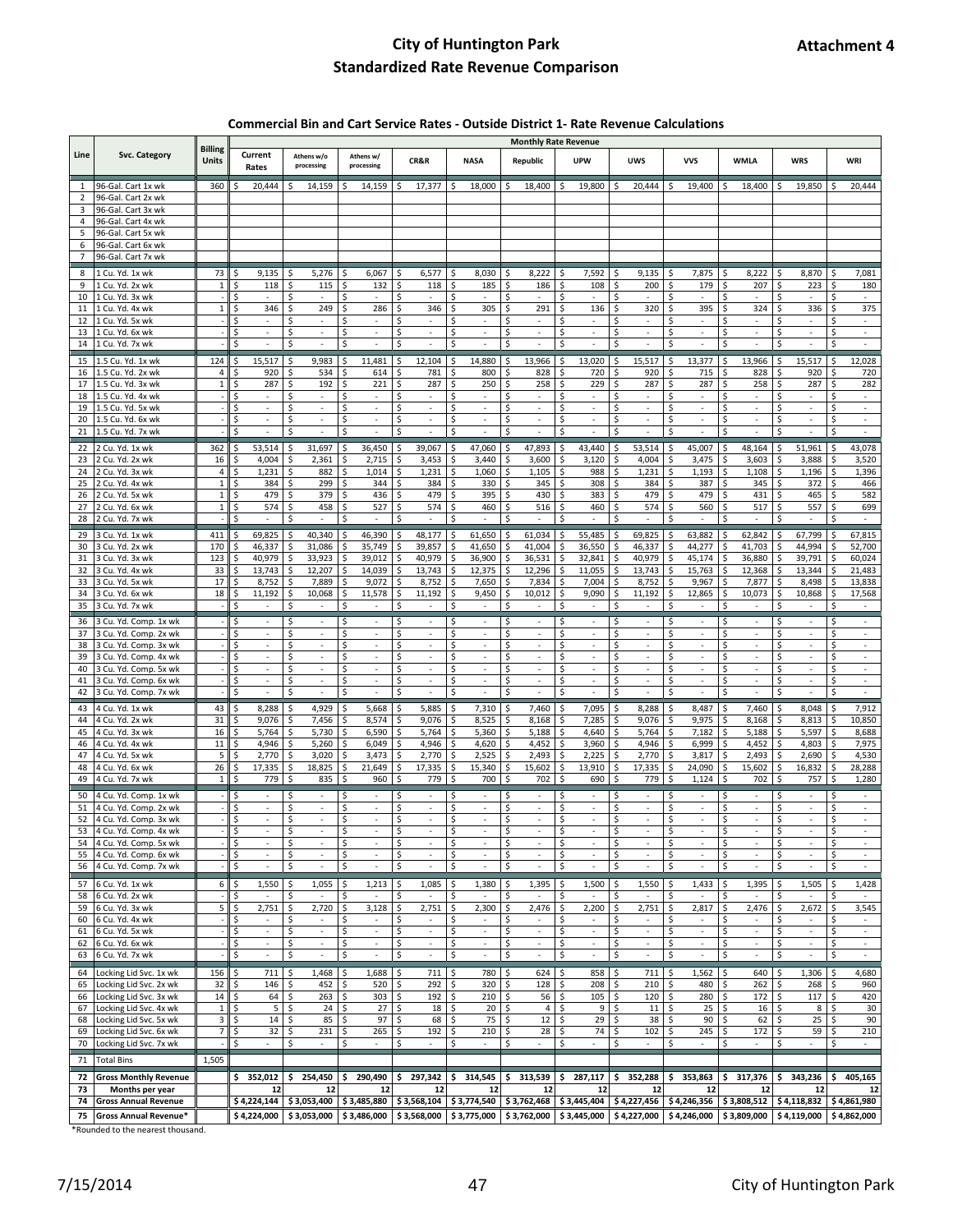#### **Roll-off Service Rates**

|                |                                                                                          | <b>Customer Rate</b> |               |                    |             |             |               |                         |                       |              |              |                        |  |  |
|----------------|------------------------------------------------------------------------------------------|----------------------|---------------|--------------------|-------------|-------------|---------------|-------------------------|-----------------------|--------------|--------------|------------------------|--|--|
| Line           | <b>Service Category</b>                                                                  |                      | <b>Athens</b> | CR&R               | <b>NASA</b> | Republic    | <b>UPW</b>    | <b>UWS</b>              | <b>VVS</b>            | <b>WMLA</b>  | <b>WRS</b>   | <b>WRI</b>             |  |  |
| 1              | <b>Proposed System</b>                                                                   |                      |               |                    |             |             |               |                         |                       |              |              |                        |  |  |
| $\overline{2}$ | <b>Roll-off Box Pulls</b>                                                                |                      |               |                    |             |             |               |                         |                       |              |              |                        |  |  |
| 3              | Service Component - including 6 tons disposal/processing, delivery, and seven day rental |                      |               |                    |             |             |               |                         |                       |              |              |                        |  |  |
| 4              | Standard Roll-off Box                                                                    |                      | \$423.53      | \$639.81           | \$495.00    | \$559.43    | 495.00<br>\$. | Ŝ.<br>498.29            | \$652.94              | 682.96<br>Ś. | 495.00<br>Ś. | Ś.<br>389.00           |  |  |
| 5              | Low Boy Roll-off Box                                                                     |                      | Š.<br>423.53  | $$638.81$ \$450.00 |             | \$559.43    | Ŝ.<br>495.00  | $\frac{1}{5}$<br>498.29 | 5692.12               | \$682.96     | \$495.00     | Ŝ.<br>389.00           |  |  |
| 6              | Compactor (all sizes)                                                                    |                      | Ś.<br>423.53  | \$638.81           | \$525.00    | \$559.43    | Ŝ.<br>495.00  | Ŝ.<br>498.29            | \$369.25              | 682.96<br>Ś. | \$495.00     | Ś<br>433.00            |  |  |
| $\overline{7}$ | <b>Total Service Component</b>                                                           |                      |               |                    |             |             |               |                         |                       |              |              |                        |  |  |
| 8              | Per ton over 6 tons                                                                      |                      | Ś<br>50.00    | Ŝ.<br>45.33        | Ŝ.<br>50.00 | 50.00<br>Ś. | Ś<br>56.00    | <sup>\$</sup><br>50.33  | <sup>S</sup><br>92.16 | Ś.<br>50.21  | Ś<br>65.00   | <sup>\$</sup><br>59.00 |  |  |
| 9              | <b>Temporary Bin 3 Cubic Yard</b>                                                        |                      | \$100.00      | \$177.20           | \$125.00    | \$142.30    | \$110.00      | \$150.00                | \$147.33              | \$125.00     | \$253.65     | Ŝ.<br>189.00           |  |  |
|                |                                                                                          |                      |               |                    |             |             |               |                         |                       |              |              |                        |  |  |
| 10             | <b>Current System</b>                                                                    |                      |               |                    |             |             |               |                         |                       |              |              |                        |  |  |
| 11             | <b>Roll-off Box Pulls</b>                                                                |                      |               |                    |             |             |               |                         |                       |              |              |                        |  |  |
| 12             | Service Component - including 6 tons disposal/processing, delivery, and seven day rental |                      |               |                    |             |             |               |                         |                       |              |              |                        |  |  |
| 13             | <b>Reported by Residential Hauler</b>                                                    |                      |               |                    |             |             |               |                         |                       |              |              |                        |  |  |
| 14             | <b>Standard Roll-off Box</b>                                                             | Ś.<br>398.29         |               |                    |             |             |               |                         |                       |              |              |                        |  |  |
| 15             | Low Boy Roll-off Box                                                                     | Ś<br>398.29          |               |                    |             |             |               |                         |                       |              |              |                        |  |  |
| 16             | Compactor (all sizes)                                                                    | \$398.29             |               |                    |             |             |               |                         |                       |              |              |                        |  |  |
| 17             | <b>Total Pulls - Residential Hauler</b>                                                  |                      |               |                    |             |             |               |                         |                       |              |              |                        |  |  |
| 18             | <b>Reported by Commercial Hauler</b>                                                     |                      |               |                    |             |             |               |                         |                       |              |              |                        |  |  |
| 19             | Standard Roll-off Box (1)                                                                | ς.<br>546.85         |               |                    |             |             |               |                         |                       |              |              |                        |  |  |
| 20             | Low Boy Roll-off Box                                                                     | 546.85               |               |                    |             |             |               |                         |                       |              |              |                        |  |  |
| 21             | Compactor (all sizes) (2)                                                                | \$567.00             |               |                    |             |             |               |                         |                       |              |              |                        |  |  |
| 22             | <b>Total Pulls - Commercial Hauler</b>                                                   |                      |               |                    |             |             |               |                         |                       |              |              |                        |  |  |
| 23             | <b>Temporary Bin 3 Cubic Yard</b>                                                        | Ś.<br>129.31         |               |                    |             |             |               |                         |                       |              |              |                        |  |  |
| 24             | <b>Temporary Bin 3 Cubic Yard</b>                                                        | \$177.20             |               |                    |             |             |               |                         |                       |              |              |                        |  |  |
|                | $(4)$ B $(1)$ $(2)$ $(3)$ $(4)$ $(5)$ $(6)$ $(7)$ $(8)$ $(8)$ $(1)$ $(1)$ $(1)$          |                      |               |                    |             |             |               |                         |                       |              |              |                        |  |  |

(1) Rates ranged from \$300 to \$882 per pull.

(2) Rates ranged from \$466.26 to \$664 per pull.

| <b>Billing</b><br><b>Service Category</b><br>Line<br>Current<br>CR&R<br><b>Units</b><br><b>UPW</b><br><b>Athens</b><br><b>NASA</b><br>Republic<br><b>UWS</b><br>Rates<br><b>Proposed System</b><br>25<br><b>Roll-off Box Pulls</b><br>26 | <b>VVS</b><br><b>WMLA</b> | <b>WRS</b>          | <b>WRI</b>   |
|------------------------------------------------------------------------------------------------------------------------------------------------------------------------------------------------------------------------------------------|---------------------------|---------------------|--------------|
|                                                                                                                                                                                                                                          |                           |                     |              |
|                                                                                                                                                                                                                                          |                           |                     |              |
|                                                                                                                                                                                                                                          |                           |                     |              |
| Service Component - including 6 tons disposal/processing, delivery, and seven day rental<br>27                                                                                                                                           |                           |                     |              |
| \$ 88,094<br>\$133,080 \$102,960<br><b>Standard Roll-off Box</b><br>\$116,361<br>208<br>\$102.960<br>\$103,644<br>28                                                                                                                     | \$135,812<br>\$142,056    | \$102,960           | \$80.912     |
| \$<br>\$19,800<br>\$19,932<br>Low Boy Roll-off Box<br>40<br>\$25,552<br>\$18,000<br>\$22,377<br>16,941<br>29                                                                                                                             | \$27,685<br>\$27,318      | \$19,800            | \$15,560     |
| \$<br>\$44,625<br>\$42,075<br>\$42,355<br>30<br>85<br>36,000<br>\$54,299<br>\$47,552<br>Compactor (all sizes)                                                                                                                            | \$31,386<br>\$58,052      | \$42,075            | \$<br>36,805 |
| Ś<br>\$<br>Ś<br>Ś<br><b>Total Service Component</b><br>Ś<br>Ś<br>31<br>333                                                                                                                                                               | Ś<br>Ś                    | Ś                   | Ś            |
| Ś<br>Ś<br>Ś<br>Ś<br>Ś<br>Ś<br>Per ton over 6 tons<br>32                                                                                                                                                                                  | Ś<br>\$                   | Ś                   | Ś            |
| Ś<br>\$<br>Ŝ.<br>15<br>1,500<br>2,658<br>Ś.<br>1,875<br>Ś<br>2,135<br>Ś<br>1,650<br>2,250<br><b>Temporary Bin 3 Cubic Yard</b><br>33                                                                                                     | 2,210<br>Ś.<br>Ŝ.         | 1,875<br>3,805<br>Ŝ | Ŝ.<br>2,835  |
|                                                                                                                                                                                                                                          |                           |                     |              |
| <b>Current System</b><br>34                                                                                                                                                                                                              |                           |                     |              |
| <b>Roll-off Box Pulls</b><br>35                                                                                                                                                                                                          |                           |                     |              |
| Service Component - including 6 tons disposal/processing, delivery, and seven day rental<br>36                                                                                                                                           |                           |                     |              |
| <b>Reported by Residential Hauler</b><br>37<br>36<br><b>Standard Roll-off Box</b><br>14,338<br>Ś.                                                                                                                                        |                           |                     |              |
| 38<br>Low Boy Roll-off Box<br>11<br>4,381<br>39                                                                                                                                                                                          |                           |                     |              |
| Ś<br>Compactor (all sizes)<br>40                                                                                                                                                                                                         |                           |                     |              |
| <b>Total Pulls - Residential Hauler</b><br>Ś<br>$\sim$                                                                                                                                                                                   |                           |                     |              |
| 47<br>41<br><b>Reported by Commercial Hauler</b><br>42                                                                                                                                                                                   |                           |                     |              |
| <b>Standard Roll-off Box</b><br>172<br>94,058<br>43<br>Ś                                                                                                                                                                                 |                           |                     |              |
| 29<br>15,859<br>Low Boy Roll-off Box<br>44                                                                                                                                                                                               |                           |                     |              |
| 85<br>48,195<br>Compactor (all sizes)<br>45                                                                                                                                                                                              |                           |                     |              |
| <b>Total Pulls - Commercial Hauler</b><br>286<br>46                                                                                                                                                                                      |                           |                     |              |
| 47<br><b>Temporary Bin 3 Cubic Yard</b><br>$\overline{2}$<br>259                                                                                                                                                                         |                           |                     |              |
| 2,304<br>13<br><b>Temporary Bin 3 Cubic Yard</b><br>Ś<br>48                                                                                                                                                                              |                           |                     |              |
|                                                                                                                                                                                                                                          |                           |                     |              |
| $$188,425$ $$166,485$<br>\$168.181<br><b>Gross Annual Revenue</b><br>$$179.394$ $$142.535$<br>\$215,589 \$167,460<br>49                                                                                                                  | \$197.093<br>\$229.301    | \$168,640           | \$136.112    |
| \$188,000 \$166,000<br><b>Gross Annual Revenue*</b><br>\$179,000 \$143,000<br>$$216,000$ $$167,000$<br>\$168,000<br>50<br>Rounded to the negrect thousand                                                                                | \$197,000<br>\$229,000    | \$169,000           | \$136,000    |

unded to the nearest thousand.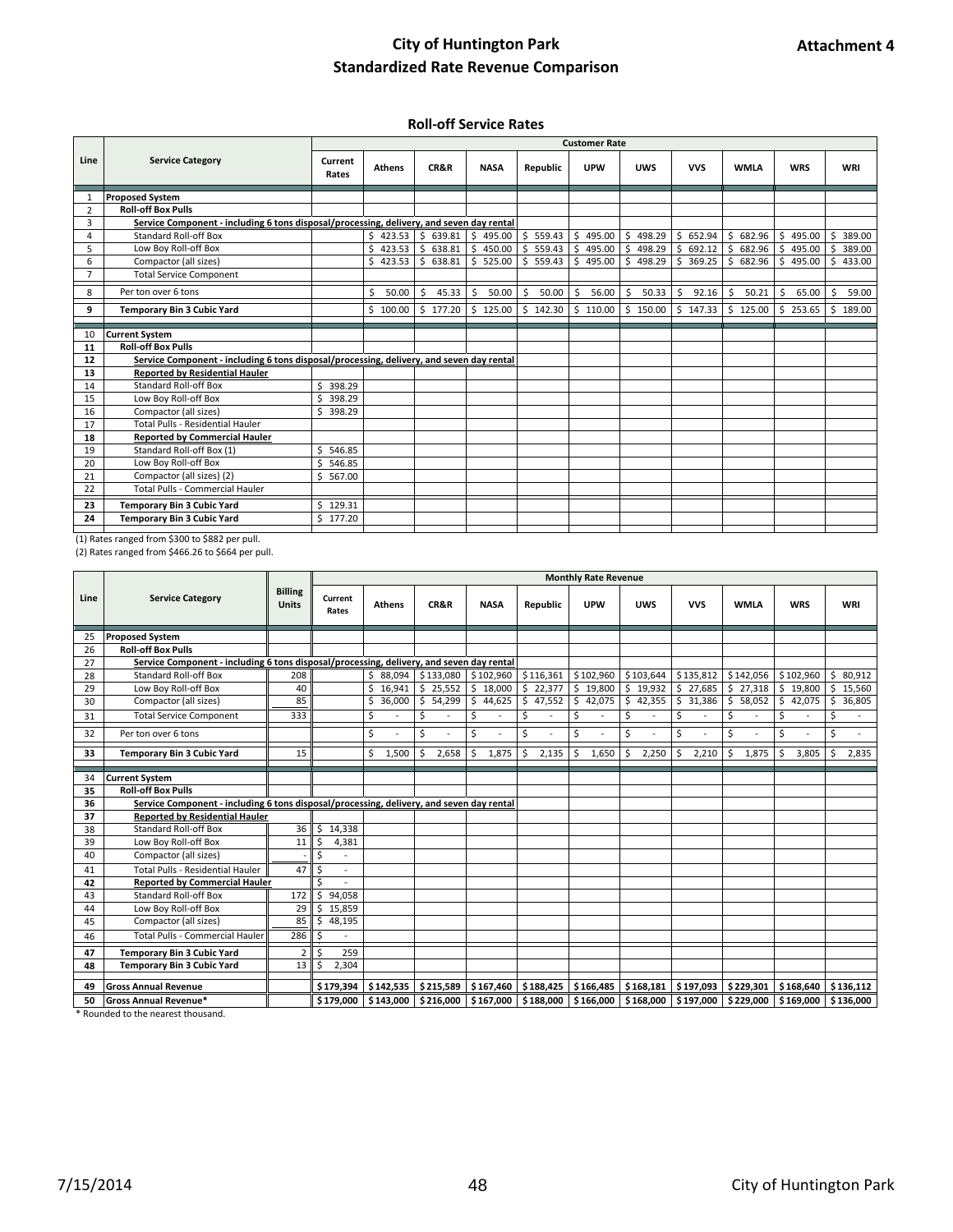| <b>Estimated Rate Revenue Over Contract Term</b> |  |
|--------------------------------------------------|--|
|--------------------------------------------------|--|

| <b>Rate Period</b>           | Athens w/o bin<br>processing | Athens w/bin<br>processing | CR&R         | <b>NASA</b>  | Republic     | <b>United Pacific</b><br>Waste (2)<br>(UPW) | <b>Universal</b><br><b>Waste Services</b><br>(UWS) | <b>Valley Vista</b><br>(VVI) | <b>WMLA</b>  | Waste &<br><b>Recycling</b><br><b>Services (WRS)</b> | Waste<br>Resources, Inc.<br>(WRI) |
|------------------------------|------------------------------|----------------------------|--------------|--------------|--------------|---------------------------------------------|----------------------------------------------------|------------------------------|--------------|------------------------------------------------------|-----------------------------------|
| CY 2015(1)                   | \$4,633,000                  | \$5,117,000                | \$5,469,000  | \$5,639,000  | \$5,522,000  | \$5,125,000                                 | \$5,633,000                                        | \$5,959,000                  | \$5,587,000  | \$5,778,000                                          | \$6,870,000                       |
| 6 months<br>Jan. - June 2016 | \$2,316,500                  | \$2,558,500                | \$2,734,500  | \$2,819,500  | \$2,761,000  | \$2,562,500                                 | \$2,816,500                                        | \$2,979,500                  | \$2,793,500  | \$2,889,000                                          | \$3,435,000                       |
| FY 2016-17                   | \$4,748,825                  | \$5,244,925                | \$5,605,725  | \$5,779,975  | \$5,660,050  | \$5,125,000                                 | \$5,773,825                                        | \$6,107,975                  | \$5,726,675  | \$5,922,450                                          | \$7,041,750                       |
| FY 2017-18                   | \$4,867,546                  | \$5,376,048                | \$5,745,868  | \$5,924,474  | \$5,801,551  | \$5,253,125                                 | \$5,918,171                                        | \$6,260,674                  | \$5,869,842  | \$6,070,511                                          | \$7,217,794                       |
| FY 2018-19                   | \$4,989,235                  | \$5,510,449                | \$5,889,515  | \$6,072,586  | \$5,946,590  | \$5,384,453                                 | \$6,066,125                                        | \$6,417,191                  | \$6,016,588  | \$6,222,274                                          | \$7,398,239                       |
| FY 2019-20                   | \$5,113,966                  | \$5,648,210                | \$6,036,753  | \$6,224,401  | \$6,095,255  | \$5,519,064                                 | \$6,217,778                                        | \$6,577,621                  | \$6,167,003  | \$6,377,831                                          | \$7,583,195                       |
| FY 2020-21                   | \$5,241,815                  | \$5,789,415                | \$6,187,672  | \$6,380,011  | \$6,247,636  | \$5,657,041                                 | \$6,373,222                                        | \$6,742,062                  | \$6,321,178  | \$6,537,277                                          | \$7,772,775                       |
| FY 2021-22                   | \$5,372,860                  | \$5,934,150                | \$6,342,364  | \$6,539,511  | \$6,403,827  | \$5,798,467                                 | \$6,532,553                                        | \$6,910,614                  | \$6,479,207  | \$6,700,709                                          | \$7,967,094                       |
| Total                        | \$37,283,747                 | \$41,178,697               | \$44,011,397 | \$45,379,458 | \$44,437,909 | \$40,424,650                                | \$45,331,174                                       | \$47,954,637                 | \$44,960,993 | \$46,498,052                                         | \$55,285,847                      |
| % Over Low Bid               |                              | 10%                        | 18%          | 22%          | 19%          | 8%                                          | 22%                                                | 29%                          | 21%          | 25%                                                  | 48%                               |

Annual Rate Adjustment Assumption: 2.5%

(1) First-year rate revenue from Row 8 on Attachment 4, page 41.

(2) United Pacific Waste waived the 1/1/16 rate adjustment. All other adjustments are based on an assumed change in CPI of 2.5%.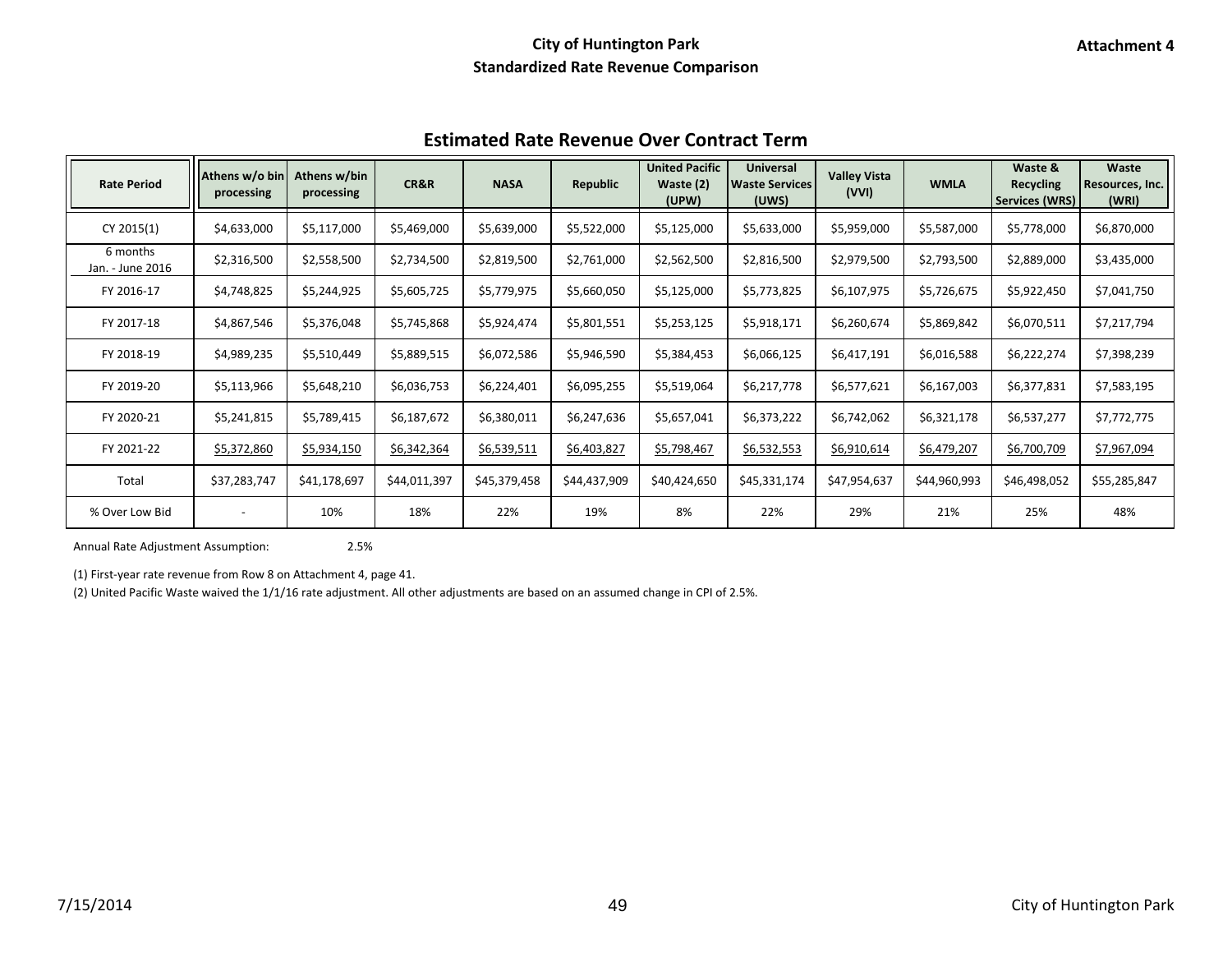| <b>Diversion Program</b>                            | Athens w/o bin<br>processing |       | Athens w/bin<br>processing |       | CR&R    |       | <b>NASA</b>    |       | <b>Republic</b> |       | <b>UPW</b>     |       |
|-----------------------------------------------------|------------------------------|-------|----------------------------|-------|---------|-------|----------------|-------|-----------------|-------|----------------|-------|
|                                                     | <b>Tonnage</b>               | %     | <b>Tonnage</b>             | %     | Tonnage | %     | <b>Tonnage</b> | %     | <b>Tonnage</b>  | %     | <b>Tonnage</b> | %     |
| <b>Source Separated Recycling</b>                   |                              |       |                            |       |         |       |                |       |                 |       |                |       |
| Residential                                         | 881                          | 1.9%  | 881                        | 1.9%  | 950     | 2.0%  | 750            | 1.6%  | 1,038           | 2.3%  | 1,100          | 2.4%  |
| Commercial                                          | 2,879                        | 6.3%  |                            |       | 529     | 1.1%  | 1,750          | 3.7%  | 449             | 1.0%  | 2,759          | 6.1%  |
| Other                                               | 434                          | 1.0%  | 434                        | 1.0%  |         |       |                |       | 445             | 1.0%  |                |       |
| <b>Subtotal: Source Separated Recycling</b>         | 4,194                        |       | 1,315                      |       | 1,479   |       | 2,500          |       | 1,932           |       | 3,859          |       |
| <b>Residential Green Waste</b>                      | 2,095                        | 4.6%  | 2,095                      | 4.6%  | 2,093   | 4.5%  | 1,500          | 3.2%  | 1,962           | 4.3%  | 1,887          | 4.2%  |
| <b>Bin Green Waste</b>                              |                              |       |                            |       |         |       |                |       |                 |       |                |       |
| Roll-Off Green Waste                                | 11                           | 0.0%  | 11                         | 0.0%  |         |       |                |       | 15              | 0.0%  |                |       |
| Subtotal: Green Waste                               | 2,106                        |       | 2,106                      |       | 2,093   |       | 1,500          |       | 1,977           |       | 1,887          |       |
| Mixed Waste Processing -Residential                 |                              |       |                            |       |         |       | 850            | 1.8%  |                 |       |                |       |
| Mixed Waste Processing - Bin                        |                              |       | 11,515                     | 25.3% | 7,308   | 15.7% | 3,500          | 7.4%  | 260             | 0.6%  | 5,106          | 11.2% |
| Mixed Waste Processing - Roll-off & Other           |                              |       |                            |       | 1,266   | 2.7%  | 250            | 0.5%  |                 |       |                |       |
| Subtotal: Mixed Waste Processing                    |                              |       | 11,515                     |       | 8,574   |       | 4,600          |       | 260             |       | 5,106          |       |
| <b>Transformation</b>                               |                              |       |                            |       | 570     | 1.2%  | 4,750          | 10.1% | 6,250           | 13.8% |                |       |
| <b>C&amp;D Processing</b>                           | 57                           | 0.1%  | 57                         | 0.1%  | 1,243   | 2.7%  | 3,000          | 6.4%  | 300             | 0.7%  | 2,797          | 6.2%  |
| <b>Food Waste</b>                                   |                              |       |                            |       |         |       |                |       |                 |       | 500            | 1.1%  |
| Other                                               |                              |       |                            |       |         |       |                |       |                 |       |                |       |
| <b>Total Projected Annual Tons Diverted</b>         | 6,357                        | 13.9% | 14,993                     | 32.9% | 13,959  | 29.9% | 16,350         | 34.7% | 10,719          | 23.7% | 14,149         | 31.2% |
| <b>Total Projected Annual Tons Collected</b>        | 45,449                       |       | 45,449                     |       | 46,452  |       | 47,200         |       | 45,449          |       | 45,448         |       |
| <b>Planned Diversion Percentage</b>                 | 14%                          |       | 33%                        |       | 30%     |       | 35%            |       | 24%             |       | 31%            |       |
| Projected Tons Diverted Net of Transformation       | 6,357                        |       | 14,993                     |       | 13,389  |       | 11,600         |       | 4,469           |       | 14,149         |       |
| Planned Diversion Percentage Net of Transformation  | 14%                          |       | 33%                        |       | 29%     |       | 25%            |       | 10%             |       | 31%            |       |
| Guaranteed Mixed Waste Processing Recovery Rate (1) | n/a                          |       | 40%                        |       | 50%     |       | 20%            |       | n/a             |       | 22%            |       |

### **Diversion Plan Comparison - Projected Diversion of Hauler-Collected Solid Waste**

(1) Proposers were asked to propose a minimum recovery rate for processed commercial and multi-family mixed waste, if processing were proposed as part of the required commercial/multi-family recycling program.